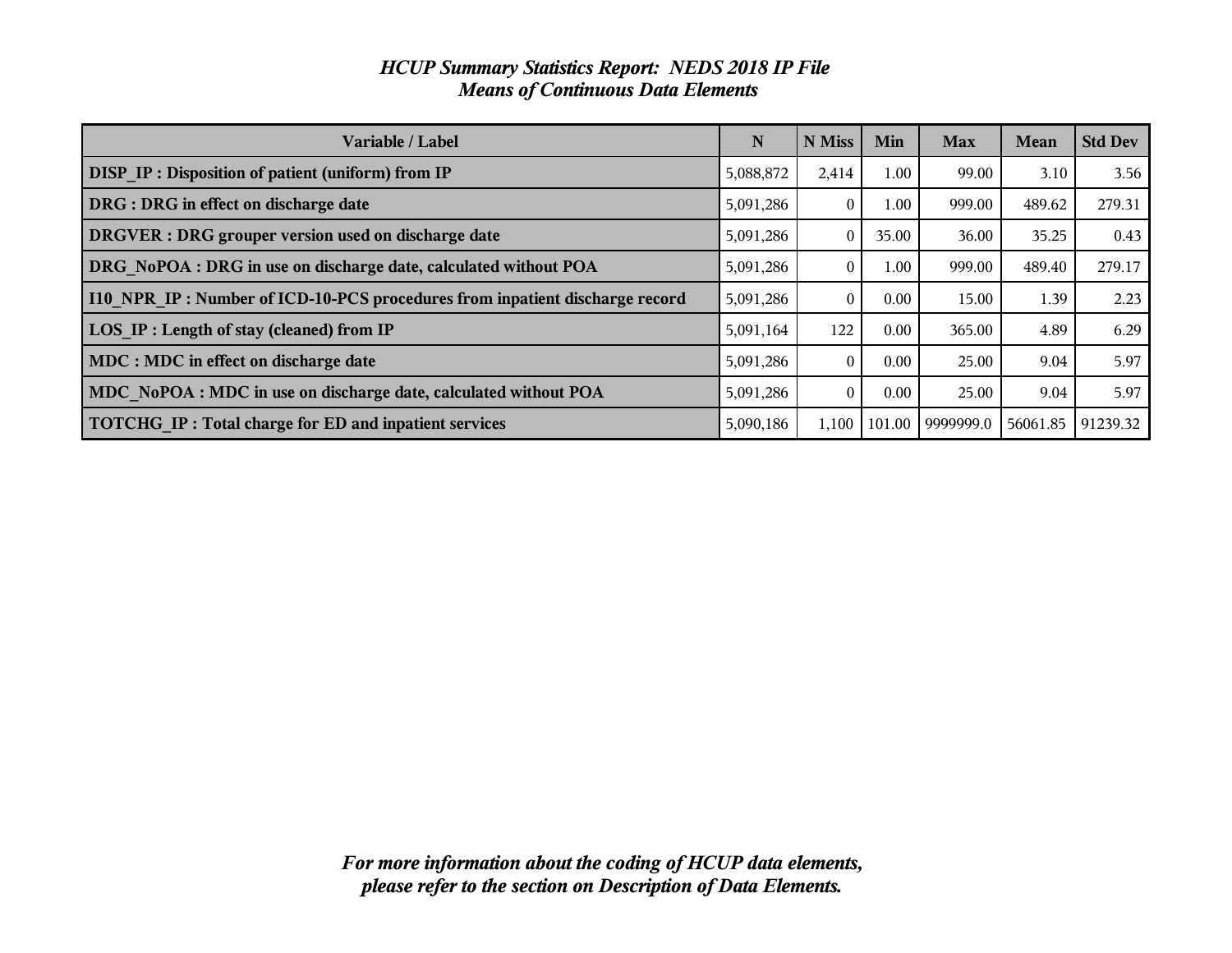| <b>DISP IP</b>                             | Frequency | Percent |
|--------------------------------------------|-----------|---------|
| $\therefore$ Missing                       | 1,759     | 0.03    |
| .A: Invalid                                | 655       | 0.01    |
| 1 : Discharged to home or self care        | 3,065,815 | 60.22   |
| 2 : Transfer: short-term hospital          | 111,453   | 2.19    |
| 5 : Transfer: other type of facility       | 962,864   | 18.91   |
| 6 : Home health care                       | 708,116   | 13.91   |
| 7 : Against medical advice                 | 110,128   | 2.16    |
| 20 : Died in hospital                      | 130,219   | 2.56    |
| 99 : Discharged alive, destination unknown | 277       | 0.01    |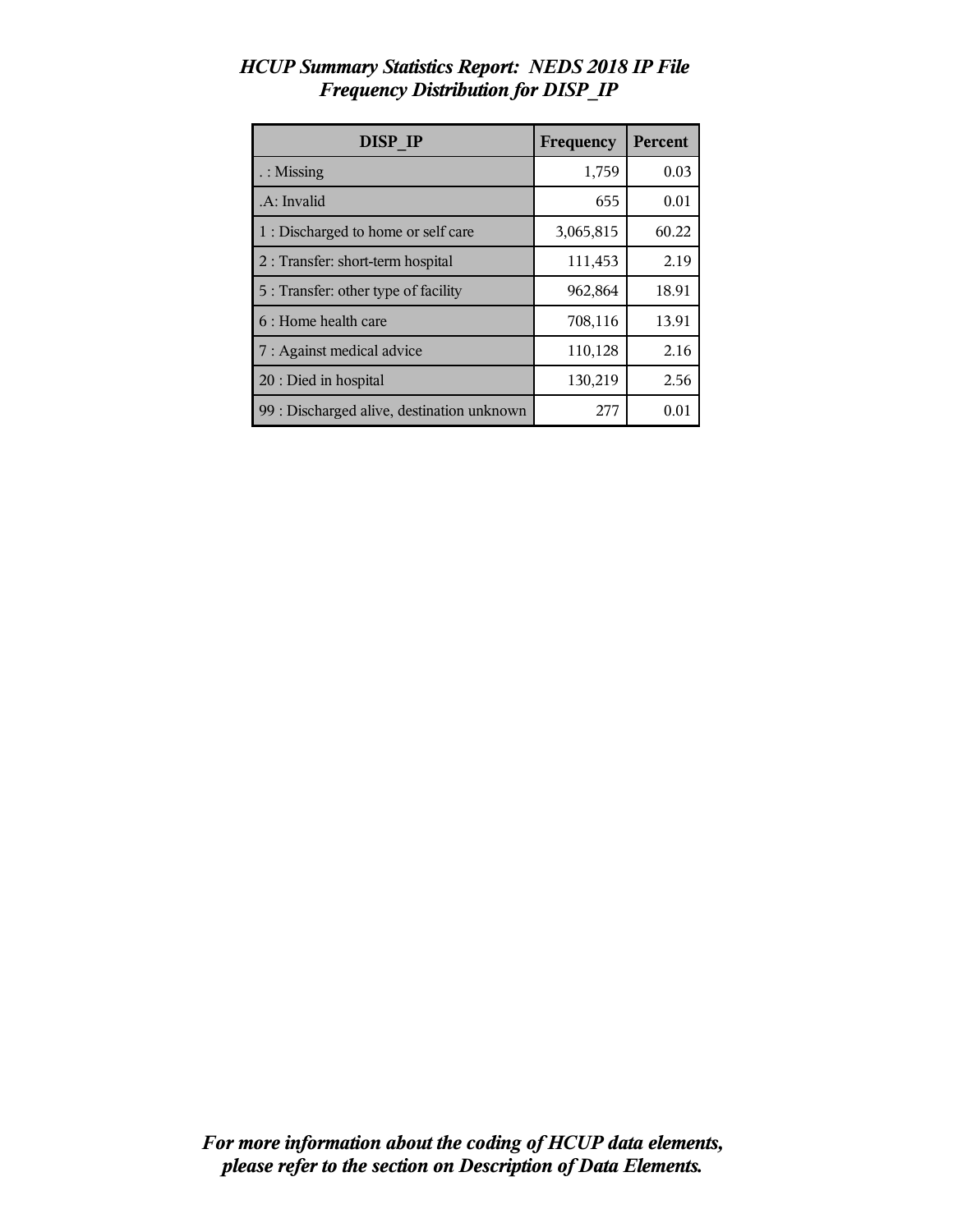| <b>DRG</b>                                                               | Frequency | Percent |
|--------------------------------------------------------------------------|-----------|---------|
| 1: HEART TRANSPLANT OR IMPLANT OF HEART ASSIST SYSTEM W MCC              | 392       | 0.01    |
| 2: HEART TRANSPLANT OR IMPLANT OF HEART ASSIST SYSTEM W/O MCC            | 18        | 0.00    |
| 3: ECMO OR TRACH W MV >96 HRS OR PDX EXC FACE, MOUTH & NECK W MAJ O.R.   | 8,409     | 0.17    |
| 4: TRACH W MV >96 HRS OR PDX EXC FACE, MOUTH & NECK W/O MAJ O.R.         | 6,800     | 0.13    |
| 5: LIVER TRANSPLANT W MCC OR INTESTINAL TRANSPLANT                       | 149       | 0.00    |
| 6: LIVER TRANSPLANT W/O MCC                                              | 25        | 0.00    |
| 7: LUNG TRANSPLANT                                                       | 48        | 0.00    |
| 8: SIMULTANEOUS PANCREAS/KIDNEY TRANSPLANT                               | $\leq 10$ | $***$   |
| 11: TRACHEOSTOMY FOR FACE, MOUTH & NECK DIAGNOSES OR LARYNGECTOMY W MCC  | 144       | 0.00    |
| 11: TRACHEOSTOMY FOR FACE, MOUTH & NECK DIAGNOSES W MCC                  | 493       | 0.01    |
| 12: TRACHEOSTOMY FOR FACE, MOUTH & NECK DIAGNOSES OR LARYNGECTOMY W CC   | 56        | 0.00    |
| 12: TRACHEOSTOMY FOR FACE, MOUTH & NECK DIAGNOSES W CC                   | 186       | 0.00    |
| 13: TRACHEOSTOMY FOR FACE, MOUTH & NECK DIAGNOSES OR LARYNGECTOMY W/O CC | 18        | 0.00    |
| 13: TRACHEOSTOMY FOR FACE, MOUTH & NECK DIAGNOSES W/O CC/MCC             | 73        | 0.00    |
| 14: ALLOGENEIC BONE MARROW TRANSPLANT                                    | 73        | 0.00    |
| 16: AUTOLOGOUS BONE MARROW TRANSPLANT W CC/MCC OR T-CELL IMMUNOTHERAPY   | 23        | 0.00    |
| 16: AUTOLOGOUS BONE MARROW TRANSPLANT W CC/MCC                           | 32        | 0.00    |
| 20: INTRACRANIAL VASCULAR PROCEDURES W PDX HEMORRHAGE W MCC              | 1,057     | 0.02    |
| 21: INTRACRANIAL VASCULAR PROCEDURES W PDX HEMORRHAGE W CC               | 364       | 0.01    |
| 22: INTRACRANIAL VASCULAR PROCEDURES W PDX HEMORRHAGE W/O CC/MCC         | 99        | 0.00    |
| 23: CRANIOTOMY W MAJOR DEVICE IMPLANT OR ACUTE CNS PDX W MCC OR CHEMOTHE | 4,735     | 0.09    |
| 23: CRANIOTOMY W MAJOR DEVICE IMPLANT OR ACUTE COMPLEX CNS PDX W MCC OR  | 1,706     | 0.03    |
| 24: CRANIO W MAJOR DEV IMPL/ACUTE COMPLEX CNS PDX W/O MCC                | 2,132     | 0.04    |
| 25: CRANIOTOMY & ENDOVASCULAR INTRACRANIAL PROCEDURES W MCC              | 9,315     | 0.18    |
| 26: CRANIOTOMY & ENDOVASCULAR INTRACRANIAL PROCEDURES W CC               | 2,797     | 0.05    |
| 27: CRANIOTOMY & ENDOVASCULAR INTRACRANIAL PROCEDURES W/O CC/MCC         | 1,504     | 0.03    |
| 28: SPINAL PROCEDURES W MCC                                              | 1,054     | 0.02    |
| 29: SPINAL PROCEDURES W CC OR SPINAL NEUROSTIMULATORS                    | 1,542     | 0.03    |
| 30: SPINAL PROCEDURES W/O CC/MCC                                         | 344       | 0.01    |
| 31: VENTRICULAR SHUNT PROCEDURES W MCC                                   | 624       | 0.01    |
| 32: VENTRICULAR SHUNT PROCEDURES W CC                                    | 930       | 0.02    |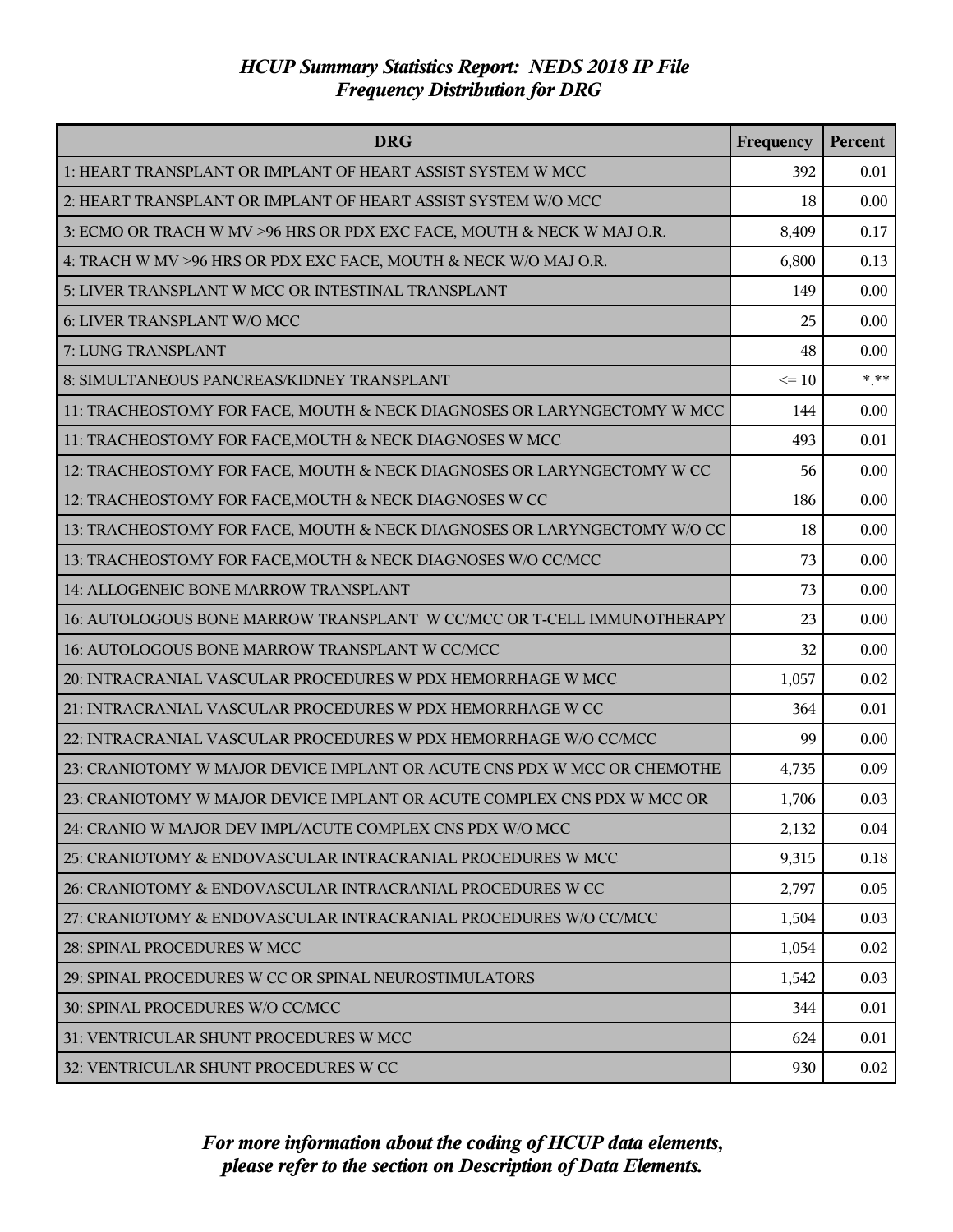| <b>DRG</b>                                                               | Frequency | Percent |
|--------------------------------------------------------------------------|-----------|---------|
| 33: VENTRICULAR SHUNT PROCEDURES W/O CC/MCC                              | 291       | 0.01    |
| 34: CAROTID ARTERY STENT PROCEDURE W MCC                                 | 293       | 0.01    |
| 35: CAROTID ARTERY STENT PROCEDURE W CC                                  | 375       | 0.01    |
| 36: CAROTID ARTERY STENT PROCEDURE W/O CC/MCC                            | 176       | 0.00    |
| 37: EXTRACRANIAL PROCEDURES W MCC                                        | 857       | 0.02    |
| 38: EXTRACRANIAL PROCEDURES W CC                                         | 1,435     | 0.03    |
| 39: EXTRACRANIAL PROCEDURES W/O CC/MCC                                   | 808       | 0.02    |
| 40: PERIPH/CRANIAL NERVE & OTHER NERV SYST PROC W MCC                    | 2,416     | 0.05    |
| 41: PERIPH/CRANIAL NERVE & OTHER NERV SYST PROC W CC OR PERIPH NEUROSTIM | 3,687     | 0.07    |
| 42: PERIPH/CRANIAL NERVE & OTHER NERV SYST PROC W/O CC/MCC               | 1,248     | 0.02    |
| 52: SPINAL DISORDERS & INJURIES W CC/MCC                                 | 588       | 0.01    |
| 53: SPINAL DISORDERS & INJURIES W/O CC/MCC                               | 242       | 0.00    |
| 54: NERVOUS SYSTEM NEOPLASMS W MCC                                       | 7,510     | 0.15    |
| 55: NERVOUS SYSTEM NEOPLASMS W/O MCC                                     | 2,631     | 0.05    |
| 56: DEGENERATIVE NERVOUS SYSTEM DISORDERS W MCC                          | 5,815     | 0.11    |
| 57: DEGENERATIVE NERVOUS SYSTEM DISORDERS W/O MCC                        | 14,427    | 0.28    |
| 58: MULTIPLE SCLEROSIS & CEREBELLAR ATAXIA W MCC                         | 545       | 0.01    |
| 59: MULTIPLE SCLEROSIS & CEREBELLAR ATAXIA W CC                          | 2,385     | 0.05    |
| 60: MULTIPLE SCLEROSIS & CEREBELLAR ATAXIA W/O CC/MCC                    | 2,917     | 0.06    |
| 61: ISCHEMIC STROKE, PRECEREBRAL OCCLUSION OR TRANSIENT ISCHEMIA W THROM | 2,981     | 0.06    |
| 62: ISCHEMIC STROKE, PRECEREBRAL OCCLUSION OR TRANSIENT ISCHEMIA W THROM | 6,672     | 0.13    |
| 63: ISCHEMIC STROKE, PRECEREBRAL OCCLUSION OR TRANSIENT ISCHEMIA W THROM | 1,639     | 0.03    |
| 64: INTRACRANIAL HEMORRHAGE OR CEREBRAL INFARCTION W MCC                 | 36,751    | 0.72    |
| 65: INTRACRANIAL HEMORRHAGE OR CEREBRAL INFARCTION W CC OR TPA IN 24 HRS | 53,293    | 1.05    |
| 66: INTRACRANIAL HEMORRHAGE OR CEREBRAL INFARCTION W/O CC/MCC            | 19,367    | 0.38    |
| 67: NONSPECIFIC CVA & PRECEREBRAL OCCLUSION W/O INFARCT W MCC            | 398       | 0.01    |
| 68: NONSPECIFIC CVA & PRECEREBRAL OCCLUSION W/O INFARCT W/O MCC          | 1,682     | 0.03    |
| 69: TRANSIENT ISCHEMIA W/O THROMBOLYTIC                                  | 22,294    | 0.44    |
| 70: NONSPECIFIC CEREBROVASCULAR DISORDERS W MCC                          | 7,583     | 0.15    |
| 71: NONSPECIFIC CEREBROVASCULAR DISORDERS W CC                           | 7,960     | 0.16    |
| 72: NONSPECIFIC CEREBROVASCULAR DISORDERS W/O CC/MCC                     | 2,349     | 0.05    |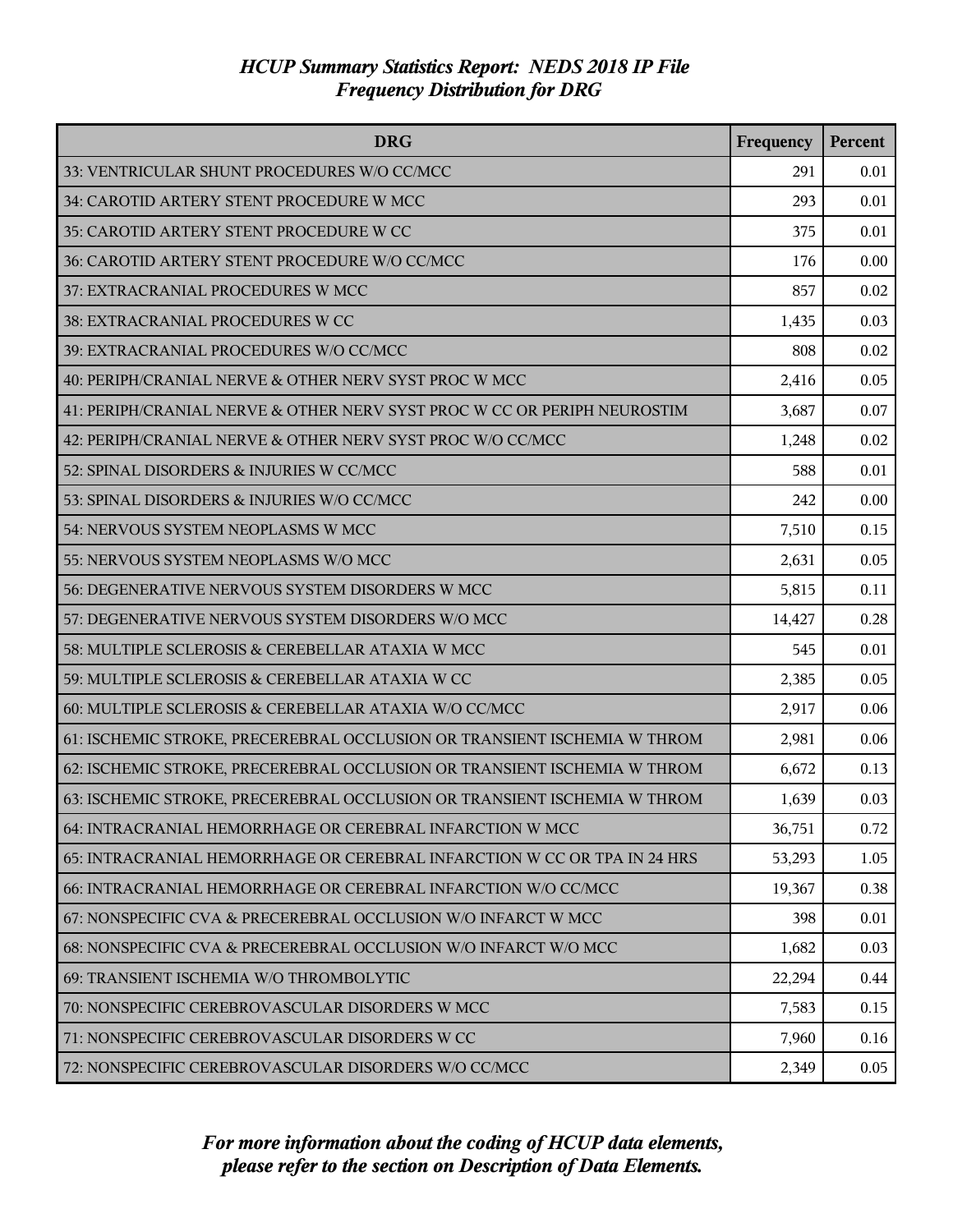| <b>DRG</b>                                                              | Frequency | Percent |
|-------------------------------------------------------------------------|-----------|---------|
| 73: CRANIAL & PERIPHERAL NERVE DISORDERS W MCC                          | 3,900     | 0.08    |
| 74: CRANIAL & PERIPHERAL NERVE DISORDERS W/O MCC                        | 13,346    | 0.26    |
| 75: VIRAL MENINGITIS W CC/MCC                                           | 1,052     | 0.02    |
| 76: VIRAL MENINGITIS W/O CC/MCC                                         | 1,676     | 0.03    |
| 77: HYPERTENSIVE ENCEPHALOPATHY W MCC                                   | 995       | 0.02    |
| 78: HYPERTENSIVE ENCEPHALOPATHY W CC                                    | 1,517     | 0.03    |
| 79: HYPERTENSIVE ENCEPHALOPATHY W/O CC/MCC                              | 334       | 0.01    |
| 80: NONTRAUMATIC STUPOR & COMA W MCC                                    | 405       | 0.01    |
| 81: NONTRAUMATIC STUPOR & COMA W/O MCC                                  | 459       | 0.01    |
| 82: TRAUMATIC STUPOR & COMA, COMA >1 HR W MCC                           | 4,169     | 0.08    |
| 83: TRAUMATIC STUPOR & COMA, COMA >1 HR W CC                            | 5,112     | 0.10    |
| 84: TRAUMATIC STUPOR & COMA, COMA >1 HR W/O CC/MCC                      | 4,461     | 0.09    |
| 85: TRAUMATIC STUPOR & COMA, COMA <1 HR W MCC                           | 3,991     | 0.08    |
| 86: TRAUMATIC STUPOR & COMA, COMA <1 HR W CC                            | 7,492     | 0.15    |
| 87: TRAUMATIC STUPOR & COMA, COMA <1 HR W/O CC/MCC                      | 7,212     | 0.14    |
| 88: CONCUSSION W MCC                                                    | 475       | 0.01    |
| 89: CONCUSSION W CC                                                     | 1,557     | 0.03    |
| 90: CONCUSSION W/O CC/MCC                                               | 1,474     | 0.03    |
| 91: OTHER DISORDERS OF NERVOUS SYSTEM W MCC                             | 7,017     | 0.14    |
| 92: OTHER DISORDERS OF NERVOUS SYSTEM W CC                              | 11,348    | 0.22    |
| 93: OTHER DISORDERS OF NERVOUS SYSTEM W/O CC/MCC                        | 5,924     | 0.12    |
| 94: BACTERIAL & TUBERCULOUS INFECTIONS OF NERVOUS SYSTEM W MCC          | 980       | 0.02    |
| 95: BACTERIAL & TUBERCULOUS INFECTIONS OF NERVOUS SYSTEM W CC           | 1,246     | 0.02    |
| 96: BACTERIAL & TUBERCULOUS INFECTIONS OF NERVOUS SYSTEM W/O CC/MCC     | 770       | 0.02    |
| 97: NON-BACTERIAL INFECT OF NERVOUS SYS EXC VIRAL MENINGITIS W MCC      | 1,545     | 0.03    |
| 98: NON-BACTERIAL INFECT OF NERVOUS SYS EXC VIRAL MENINGITIS W CC       | 1,390     | 0.03    |
| 99: NON-BACTERIAL INFECT OF NERVOUS SYS EXC VIRAL MENINGITIS W/O CC/MCC | 1,206     | 0.02    |
| 100: SEIZURES W MCC                                                     | 16,673    | 0.33    |
| 101: SEIZURES W/O MCC                                                   | 35,119    | 0.69    |
| 102: HEADACHES W MCC                                                    | 1,219     | 0.02    |
| 103: HEADACHES W/O MCC                                                  | 12,032    | 0.24    |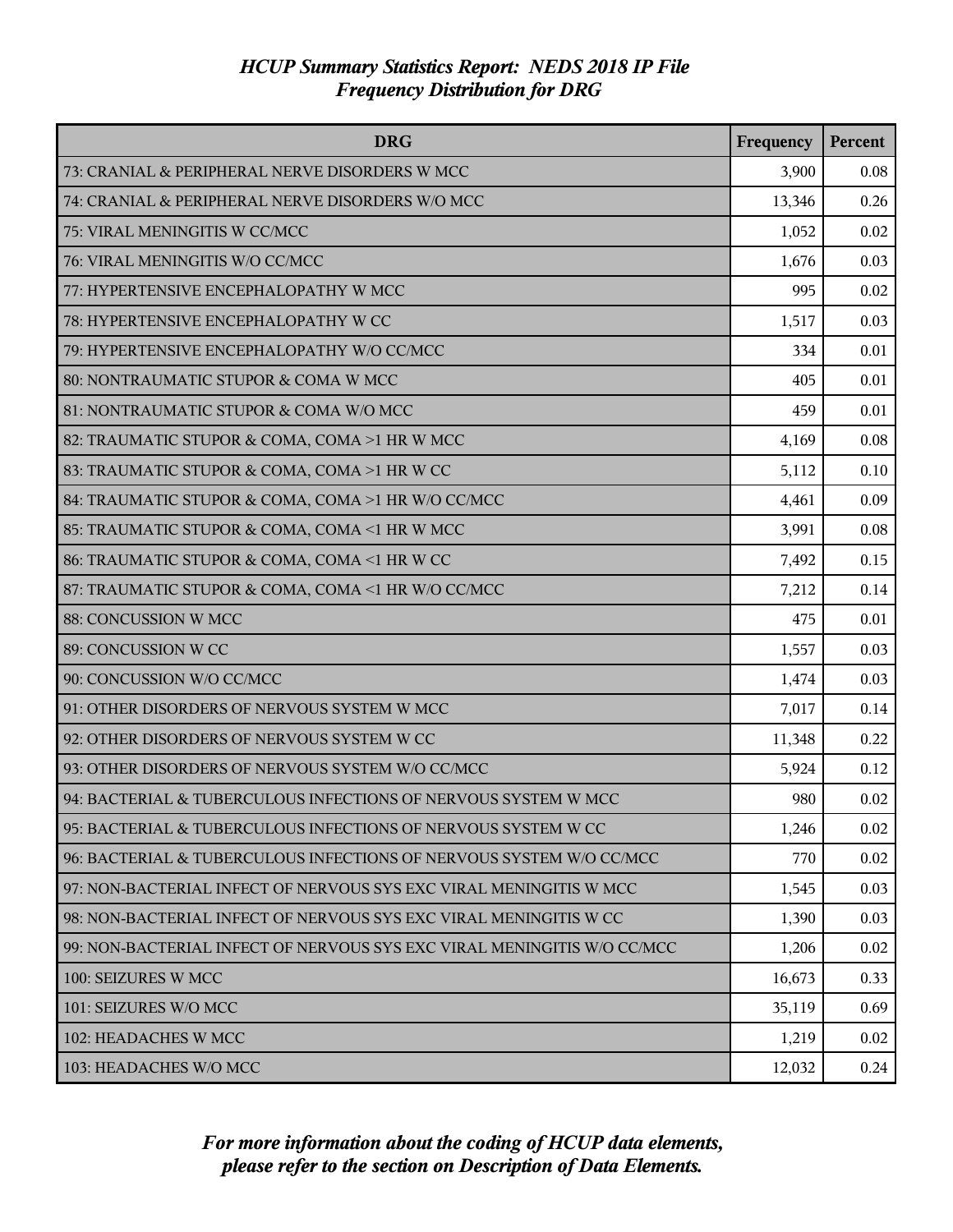| <b>DRG</b>                                                      | Frequency | Percent |
|-----------------------------------------------------------------|-----------|---------|
| 113: ORBITAL PROCEDURES W CC/MCC                                | 424       | 0.01    |
| 114: ORBITAL PROCEDURES W/O CC/MCC                              | 192       | 0.00    |
| 115: EXTRAOCULAR PROCEDURES EXCEPT ORBIT                        | 484       | 0.01    |
| 116: INTRAOCULAR PROCEDURES W CC/MCC                            | 277       | 0.01    |
| 117: INTRAOCULAR PROCEDURES W/O CC/MCC                          | 226       | 0.00    |
| 121: ACUTE MAJOR EYE INFECTIONS W CC/MCC                        | 607       | 0.01    |
| 122: ACUTE MAJOR EYE INFECTIONS W/O CC/MCC                      | 326       | 0.01    |
| 123: NEUROLOGICAL EYE DISORDERS                                 | 2,339     | 0.05    |
| 124: OTHER DISORDERS OF THE EYE W MCC                           | 524       | 0.01    |
| 125: OTHER DISORDERS OF THE EYE W/O MCC                         | 2,821     | 0.06    |
| 129: MAJOR HEAD & NECK PROCEDURES W CC/MCC OR MAJOR DEVICE      | 212       | 0.00    |
| 130: MAJOR HEAD & NECK PROCEDURES W/O CC/MCC                    | 79        | 0.00    |
| 131: CRANIAL/FACIAL PROCEDURES W CC/MCC                         | 1,782     | 0.04    |
| 132: CRANIAL/FACIAL PROCEDURES W/O CC/MCC                       | 1,238     | 0.02    |
| 133: OTHER EAR, NOSE, MOUTH & THROAT O.R. PROCEDURES W CC/MCC   | 1,322     | 0.03    |
| 134: OTHER EAR, NOSE, MOUTH & THROAT O.R. PROCEDURES W/O CC/MCC | 1,552     | 0.03    |
| 135: SINUS & MASTOID PROCEDURES W CC/MCC                        | 178       | 0.00    |
| 136: SINUS & MASTOID PROCEDURES W/O CC/MCC                      | 39        | 0.00    |
| 137: MOUTH PROCEDURES W CC/MCC                                  | 1,150     | 0.02    |
| 138: MOUTH PROCEDURES W/O CC/MCC                                | 631       | 0.01    |
| 139: SALIVARY GLAND PROCEDURES                                  | 56        | 0.00    |
| 146: EAR, NOSE, MOUTH & THROAT MALIGNANCY W MCC                 | 596       | 0.01    |
| 147: EAR, NOSE, MOUTH & THROAT MALIGNANCY W CC                  | 537       | 0.01    |
| 148: EAR, NOSE, MOUTH & THROAT MALIGNANCY W/O CC/MCC            | 147       | 0.00    |
| 149: DYSEQUILIBRIUM                                             | 9,472     | 0.19    |
| 150: EPISTAXIS W MCC                                            | 417       | 0.01    |
| 151: EPISTAXIS W/O MCC                                          | 1,277     | 0.03    |
| 152: OTITIS MEDIA & URI W MCC                                   | 2,799     | 0.05    |
| 153: OTITIS MEDIA & URI W/O MCC                                 | 14,698    | 0.29    |
| 154: OTHER EAR, NOSE, MOUTH & THROAT DIAGNOSES W MCC            | 1,143     | 0.02    |
| 155: OTHER EAR, NOSE, MOUTH & THROAT DIAGNOSES W CC             | 3,004     | 0.06    |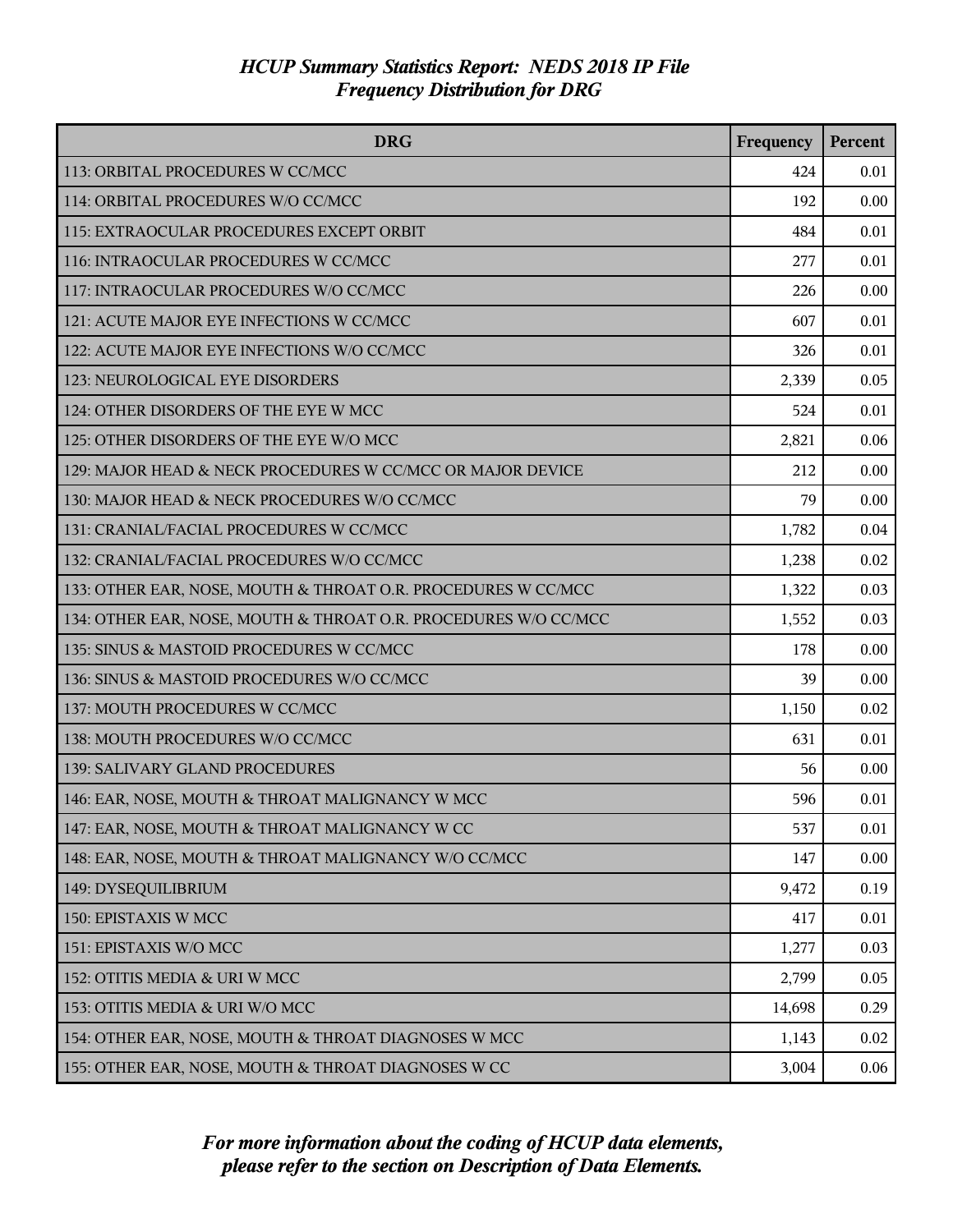| <b>DRG</b>                                                | Frequency | Percent |
|-----------------------------------------------------------|-----------|---------|
| 156: OTHER EAR, NOSE, MOUTH & THROAT DIAGNOSES W/O CC/MCC | 2,294     | 0.05    |
| 157: DENTAL & ORAL DISEASES W MCC                         | 1,258     | 0.02    |
| 158: DENTAL & ORAL DISEASES W CC                          | 3,768     | 0.07    |
| 159: DENTAL & ORAL DISEASES W/O CC/MCC                    | 2,106     | 0.04    |
| 163: MAJOR CHEST PROCEDURES W MCC                         | 3,916     | 0.08    |
| 164: MAJOR CHEST PROCEDURES W CC                          | 1,657     | 0.03    |
| 165: MAJOR CHEST PROCEDURES W/O CC/MCC                    | 937       | 0.02    |
| 166: OTHER RESP SYSTEM O.R. PROCEDURES W MCC              | 12,706    | 0.25    |
| 167: OTHER RESP SYSTEM O.R. PROCEDURES W CC               | 5,015     | 0.10    |
| 168: OTHER RESP SYSTEM O.R. PROCEDURES W/O CC/MCC         | 898       | 0.02    |
| 175: PULMONARY EMBOLISM W MCC                             | 14,773    | 0.29    |
| 176: PULMONARY EMBOLISM W/O MCC                           | 21,854    | 0.43    |
| 177: RESPIRATORY INFECTIONS & INFLAMMATIONS W MCC         | 31,345    | 0.62    |
| 178: RESPIRATORY INFECTIONS & INFLAMMATIONS W CC          | 13,914    | 0.27    |
| 179: RESPIRATORY INFECTIONS & INFLAMMATIONS W/O CC/MCC    | 3,366     | 0.07    |
| 180: RESPIRATORY NEOPLASMS W MCC                          | 9,775     | 0.19    |
| 181: RESPIRATORY NEOPLASMS W CC                           | 5,616     | 0.11    |
| 182: RESPIRATORY NEOPLASMS W/O CC/MCC                     | 358       | 0.01    |
| 183: MAJOR CHEST TRAUMA W MCC                             | 2,837     | 0.06    |
| 184: MAJOR CHEST TRAUMA W CC                              | 6,406     | 0.13    |
| 185: MAJOR CHEST TRAUMA W/O CC/MCC                        | 2,055     | 0.04    |
| 186: PLEURAL EFFUSION W MCC                               | 4,284     | 0.08    |
| 187: PLEURAL EFFUSION W CC                                | 3,142     | 0.06    |
| 188: PLEURAL EFFUSION W/O CC/MCC                          | 698       | 0.01    |
| 189: PULMONARY EDEMA & RESPIRATORY FAILURE                | 78,810    | 1.55    |
| 190: CHRONIC OBSTRUCTIVE PULMONARY DISEASE W MCC          | 67,814    | 1.33    |
| 191: CHRONIC OBSTRUCTIVE PULMONARY DISEASE W CC           | 36,062    | 0.71    |
| 192: CHRONIC OBSTRUCTIVE PULMONARY DISEASE W/O CC/MCC     | 17,065    | 0.34    |
| 193: SIMPLE PNEUMONIA & PLEURISY W MCC                    | 74,754    | 1.47    |
| 194: SIMPLE PNEUMONIA & PLEURISY W CC                     | 68,135    | 1.34    |
| 195: SIMPLE PNEUMONIA & PLEURISY W/O CC/MCC               | 25,478    | 0.50    |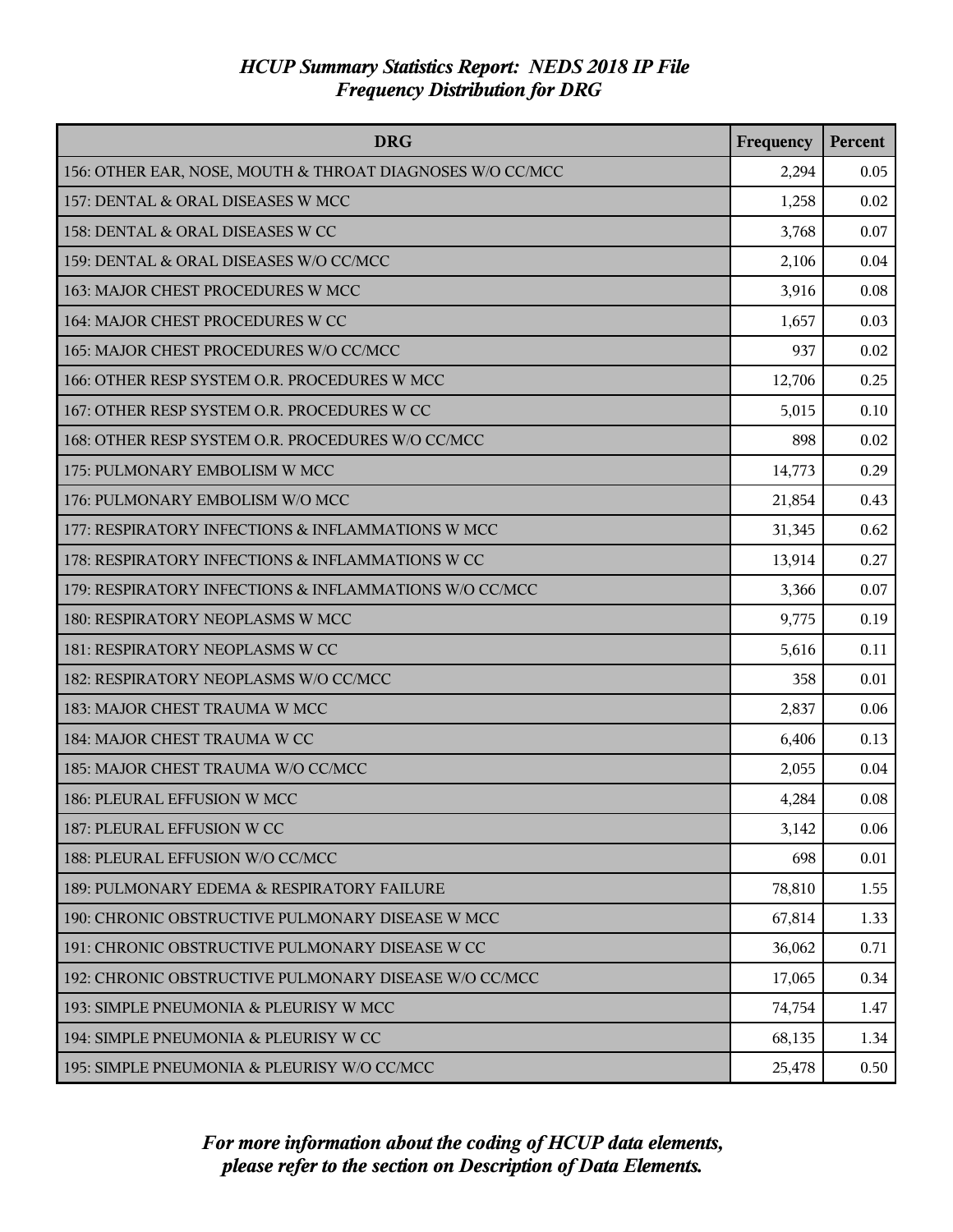| <b>DRG</b>                                                                | Frequency | Percent |
|---------------------------------------------------------------------------|-----------|---------|
| 196: INTERSTITIAL LUNG DISEASE W MCC                                      | 3,969     | 0.08    |
| 197: INTERSTITIAL LUNG DISEASE W CC                                       | 1,549     | 0.03    |
| 198: INTERSTITIAL LUNG DISEASE W/O CC/MCC                                 | 514       | 0.01    |
| 199: PNEUMOTHORAX W MCC                                                   | 3,332     | 0.07    |
| 200: PNEUMOTHORAX W CC                                                    | 6,865     | 0.13    |
| 201: PNEUMOTHORAX W/O CC/MCC                                              | 2,856     | 0.06    |
| 202: BRONCHITIS & ASTHMA W CC/MCC                                         | 41,105    | 0.81    |
| 203: BRONCHITIS & ASTHMA W/O CC/MCC                                       | 32,913    | 0.65    |
| 204: RESPIRATORY SIGNS & SYMPTOMS                                         | 5,760     | 0.11    |
| 205: OTHER RESPIRATORY SYSTEM DIAGNOSES W MCC                             | 4,149     | 0.08    |
| 206: OTHER RESPIRATORY SYSTEM DIAGNOSES W/O MCC                           | 6,431     | 0.13    |
| 207: RESPIRATORY SYSTEM DIAGNOSIS W VENTILATOR SUPPORT >96 HOURS          | 7,371     | 0.14    |
| 207: RESPIRATORY SYSTEM DIAGNOSIS W VENTILATOR SUPPORT >96 HOURS OR PERIP | 2,435     | 0.05    |
| 208: RESPIRATORY SYSTEM DIAGNOSIS W VENTILATOR SUPPORT <= 96 HOURS        | 29,151    | 0.57    |
| 215: OTHER HEART ASSIST SYSTEM IMPLANT                                    | 2,413     | 0.05    |
| 216: CARDIAC VALVE & OTH MAJ CARDIOTHORACIC PROC W CARD CATH W MCC        | 1,863     | 0.04    |
| 217: CARDIAC VALVE & OTH MAJ CARDIOTHORACIC PROC W CARD CATH W CC         | 409       | 0.01    |
| 218: CARDIAC VALVE & OTH MAJ CARDIOTHORACIC PROC W CARD CATH W/O CC/MCC   | 40        | 0.00    |
| 219: CARDIAC VALVE & OTH MAJ CARDIOTHORACIC PROC W/O CARD CATH W MCC      | 1,429     | 0.03    |
| 220: CARDIAC VALVE & OTH MAJ CARDIOTHORACIC PROC W/O CARD CATH W CC       | 530       | 0.01    |
| 221: CARDIAC VALVE & OTH MAJ CARDIOTHORACIC PROC W/O CARD CATH W/O CC/MCC | 71        | 0.00    |
| 222: CARDIAC DEFIB IMPLANT W CARDIAC CATH W AMI/HF/SHOCK W MCC            | 766       | 0.02    |
| 223: CARDIAC DEFIB IMPLANT W CARDIAC CATH W AMI/HF/SHOCK W/O MCC          | 226       | 0.00    |
| 224: CARDIAC DEFIB IMPLANT W CARDIAC CATH W/O AMI/HF/SHOCK W MCC          | 1,088     | 0.02    |
| 225: CARDIAC DEFIB IMPLANT W CARDIAC CATH W/O AMI/HF/SHOCK W/O MCC        | 620       | 0.01    |
| 226: CARDIAC DEFIBRILLATOR IMPLANT W/O CARDIAC CATH W MCC                 | 1,842     | 0.04    |
| 227: CARDIAC DEFIBRILLATOR IMPLANT W/O CARDIAC CATH W/O MCC               | 1,436     | 0.03    |
| 228: OTHER CARDIOTHORACIC PROCEDURES W MCC                                | 1,150     | 0.02    |
| 229: OTHER CARDIOTHORACIC PROCEDURES W/O MCC                              | 742       | 0.01    |
| 231: CORONARY BYPASS W PTCA W MCC                                         | 437       | 0.01    |
| 232: CORONARY BYPASS W PTCA W/O MCC                                       | 278       | 0.01    |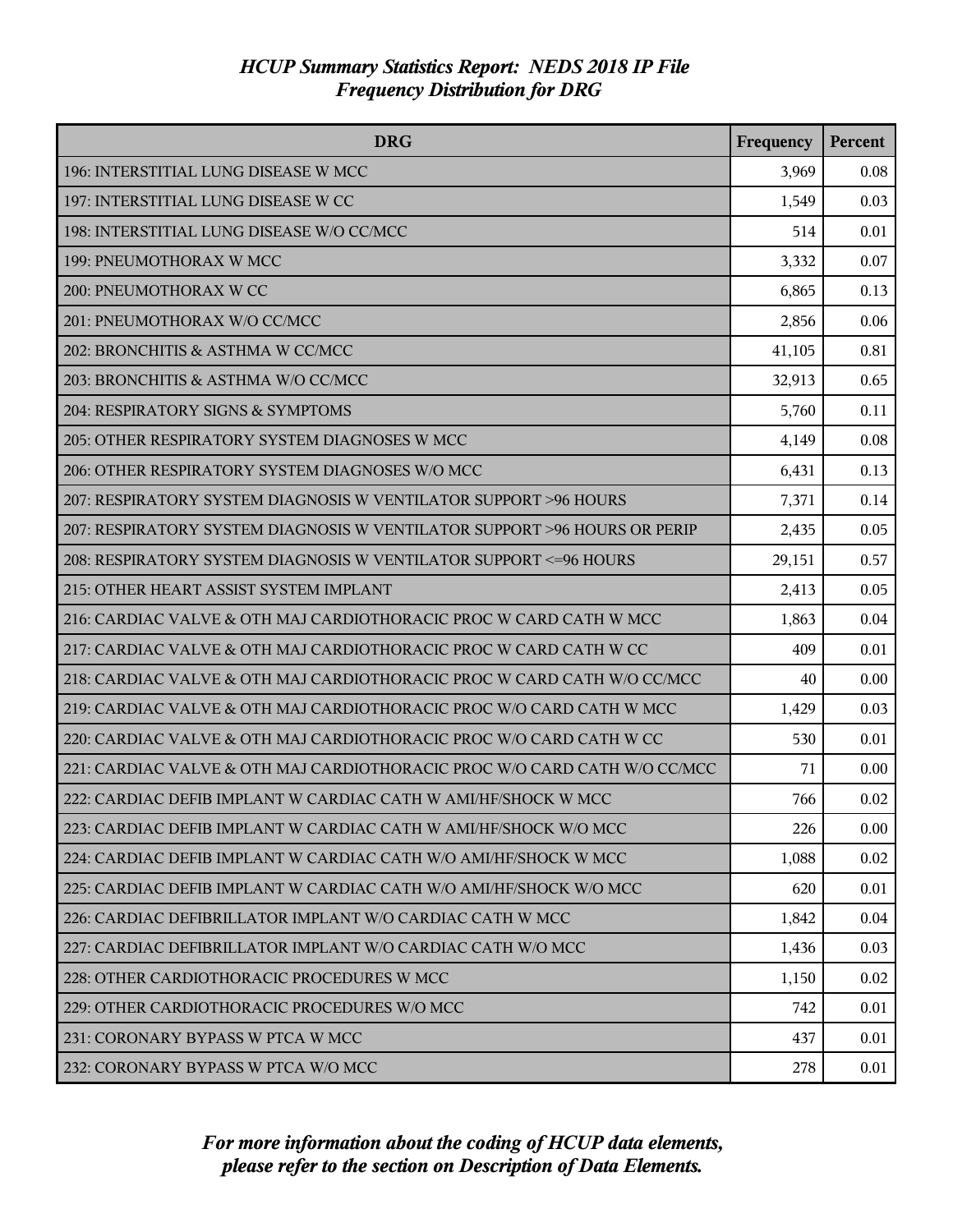| <b>DRG</b>                                                                          | Frequency | Percent |
|-------------------------------------------------------------------------------------|-----------|---------|
| 233: CORONARY BYPASS W CARDIAC CATH W MCC                                           | 4,986     | 0.10    |
| 234: CORONARY BYPASS W CARDIAC CATH W/O MCC                                         | 4,769     | 0.09    |
| 235: CORONARY BYPASS W/O CARDIAC CATH W MCC                                         | 469       | 0.01    |
| 236: CORONARY BYPASS W/O CARDIAC CATH W/O MCC                                       | 601       | 0.01    |
| 239: AMPUTATION FOR CIRC SYS DISORDERS EXC UPPER LIMB & TOE W MCC                   | 2,928     | 0.06    |
| 240: AMPUTATION FOR CIRC SYS DISORDERS EXC UPPER LIMB & TOE W CC                    | 2,580     | 0.05    |
| 241: AMPUTATION FOR CIRC SYS DISORDERS EXC UPPER LIMB & TOE W/O CC/MCC              | 98        | 0.00    |
| 242: PERMANENT CARDIAC PACEMAKER IMPLANT W MCC                                      | 6,445     | 0.13    |
| 243: PERMANENT CARDIAC PACEMAKER IMPLANT W CC                                       | 8,302     | 0.16    |
| 244: PERMANENT CARDIAC PACEMAKER IMPLANT W/O CC/MCC                                 | 5,291     | 0.10    |
| 245: AICD GENERATOR PROCEDURES                                                      | 857       | 0.02    |
| 246: PERCUTANEOUS CARDIOVASCULAR PROCEDURES W DRUG-ELUTING STENT W MCC<br><b>OR</b> | 20,976    | 0.41    |
| 247: PERC CARDIOVASC PROC W DRUG-ELUTING STENT W/O MCC                              | 46,966    | 0.92    |
| 248: PERCUTANEOUS CARDIOVASCULAR PROCEDURES W NON-DRUG-ELUTING STENT W<br><b>MC</b> | 1,319     | 0.03    |
| 249: PERC CARDIOVASC PROC W NON-DRUG-ELUTING STENT W/O MCC                          | 2,143     | 0.04    |
| 250: PERC CARDIOVASC PROC W/O CORONARY ARTERY STENT W MCC                           | 1,749     | 0.03    |
| 251: PERC CARDIOVASC PROC W/O CORONARY ARTERY STENT W/O MCC                         | 2,584     | 0.05    |
| 252: OTHER VASCULAR PROCEDURES W MCC                                                | 10,834    | 0.21    |
| 253: OTHER VASCULAR PROCEDURES W CC                                                 | 6,444     | 0.13    |
| 254: OTHER VASCULAR PROCEDURES W/O CC/MCC                                           | 1,542     | 0.03    |
| 255: UPPER LIMB & TOE AMPUTATION FOR CIRC SYSTEM DISORDERS W MCC                    | 794       | 0.02    |
| 256: UPPER LIMB & TOE AMPUTATION FOR CIRC SYSTEM DISORDERS W CC                     | 1,082     | 0.02    |
| 257: UPPER LIMB & TOE AMPUTATION FOR CIRC SYSTEM DISORDERS W/O CC/MCC               | 49        | 0.00    |
| 258: CARDIAC PACEMAKER DEVICE REPLACEMENT W MCC                                     | 206       | 0.00    |
| 259: CARDIAC PACEMAKER DEVICE REPLACEMENT W/O MCC                                   | 378       | 0.01    |
| 260: CARDIAC PACEMAKER REVISION EXCEPT DEVICE REPLACEMENT W MCC                     | 895       | 0.02    |
| 261: CARDIAC PACEMAKER REVISION EXCEPT DEVICE REPLACEMENT W CC                      | 1,337     | 0.03    |
| 262: CARDIAC PACEMAKER REVISION EXCEPT DEVICE REPLACEMENT W/O CC/MCC                | 728       | 0.01    |
| 263: VEIN LIGATION & STRIPPING                                                      | 77        | 0.00    |
| 264: OTHER CIRCULATORY SYSTEM O.R. PROCEDURES                                       | 4,813     | 0.09    |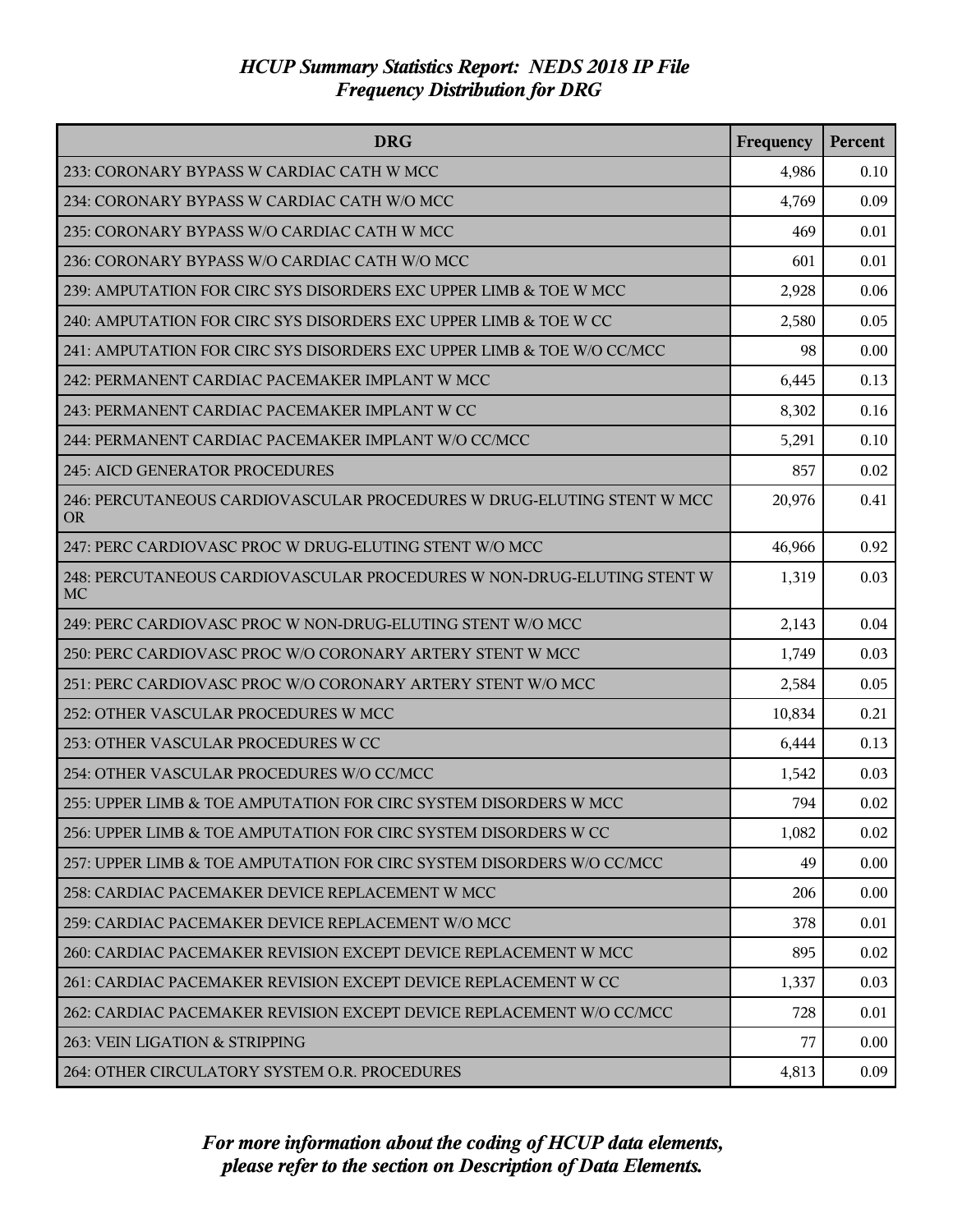| <b>DRG</b>                                                                          | Frequency | Percent |
|-------------------------------------------------------------------------------------|-----------|---------|
| 265: AICD LEAD PROCEDURES                                                           | 179       | 0.00    |
| 266: ENDOVASCULAR CARDIAC VALVE REPLACEMENT W MCC                                   | 691       | 0.01    |
| 267: ENDOVASCULAR CARDIAC VALVE REPLACEMENT W/O MCC                                 | 219       | 0.00    |
| 268: AORTIC AND HEART ASSIST PROCEDURES EXCEPT PULSATION BALLOON W MCC              | 715       | 0.01    |
| 269: AORTIC AND HEART ASSIST PROCEDURES EXCEPT PULSATION BALLOON W/O MCC            | 836       | 0.02    |
| 270: OTHER MAJOR CARDIOVASCULAR PROCEDURES W MCC                                    | 7,078     | 0.14    |
| 271: OTHER MAJOR CARDIOVASCULAR PROCEDURES W CC                                     | 4,497     | 0.09    |
| 272: OTHER MAJOR CARDIOVASCULAR PROCEDURES W/O CC/MCC                               | 1,262     | 0.02    |
| 273: PERCUTANEOUS INTRACARDIAC PROCEDURES W MCC                                     | 2,095     | 0.04    |
| 274: PERCUTANEOUS INTRACARDIAC PROCEDURES W/O MCC                                   | 3,017     | 0.06    |
| 280: ACUTE MYOCARDIAL INFARCTION, DISCHARGED ALIVE W MCC                            | 37,281    | 0.73    |
| 281: ACUTE MYOCARDIAL INFARCTION, DISCHARGED ALIVE W CC                             | 23,015    | 0.45    |
| 282: ACUTE MYOCARDIAL INFARCTION, DISCHARGED ALIVE W/O CC/MCC                       | 13,373    | 0.26    |
| 283: ACUTE MYOCARDIAL INFARCTION, EXPIRED W MCC                                     | 3,964     | 0.08    |
| 284: ACUTE MYOCARDIAL INFARCTION, EXPIRED W CC                                      | 451       | 0.01    |
| 285: ACUTE MYOCARDIAL INFARCTION, EXPIRED W/O CC/MCC                                | 113       | 0.00    |
| 286: CIRCULATORY DISORDERS EXCEPT AMI, W CARD CATH W MCC                            | 17,577    | 0.35    |
| 287: CIRCULATORY DISORDERS EXCEPT AMI, W CARD CATH W/O MCC                          | 33,721    | 0.66    |
| 288: ACUTE & SUBACUTE ENDOCARDITIS W MCC                                            | 959       | 0.02    |
| 289: ACUTE & SUBACUTE ENDOCARDITIS W CC                                             | 598       | 0.01    |
| 290: ACUTE & SUBACUTE ENDOCARDITIS W/O CC/MCC                                       | 103       | 0.00    |
| 291: HEART FAILURE & SHOCK W MCC                                                    | 124,468   | 2.44    |
| 291: HEART FAILURE & SHOCK W MCC OR PERIPHERAL EXTRACORPOREAL MEMBRANE<br>OX        | 43,840    | 0.86    |
| 292: HEART FAILURE & SHOCK W CC                                                     | 45,203    | 0.89    |
| 293: HEART FAILURE & SHOCK W/O CC/MCC                                               | 17,157    | 0.34    |
| 294: DEEP VEIN THROMBOPHLEBITIS W CC/MCC                                            | 148       | 0.00    |
| 295: DEEP VEIN THROMBOPHLEBITIS W/O CC/MCC                                          | 20        | 0.00    |
| 296: CARDIAC ARREST, UNEXPLAINED W MCC                                              | 1,474     | 0.03    |
| 296: CARDIAC ARREST, UNEXPLAINED W MCC OR PERIPHERAL EXTRACORPOREAL<br><b>MEMBR</b> | 535       | 0.01    |
| 297: CARDIAC ARREST, UNEXPLAINED W CC                                               | 223       | 0.00    |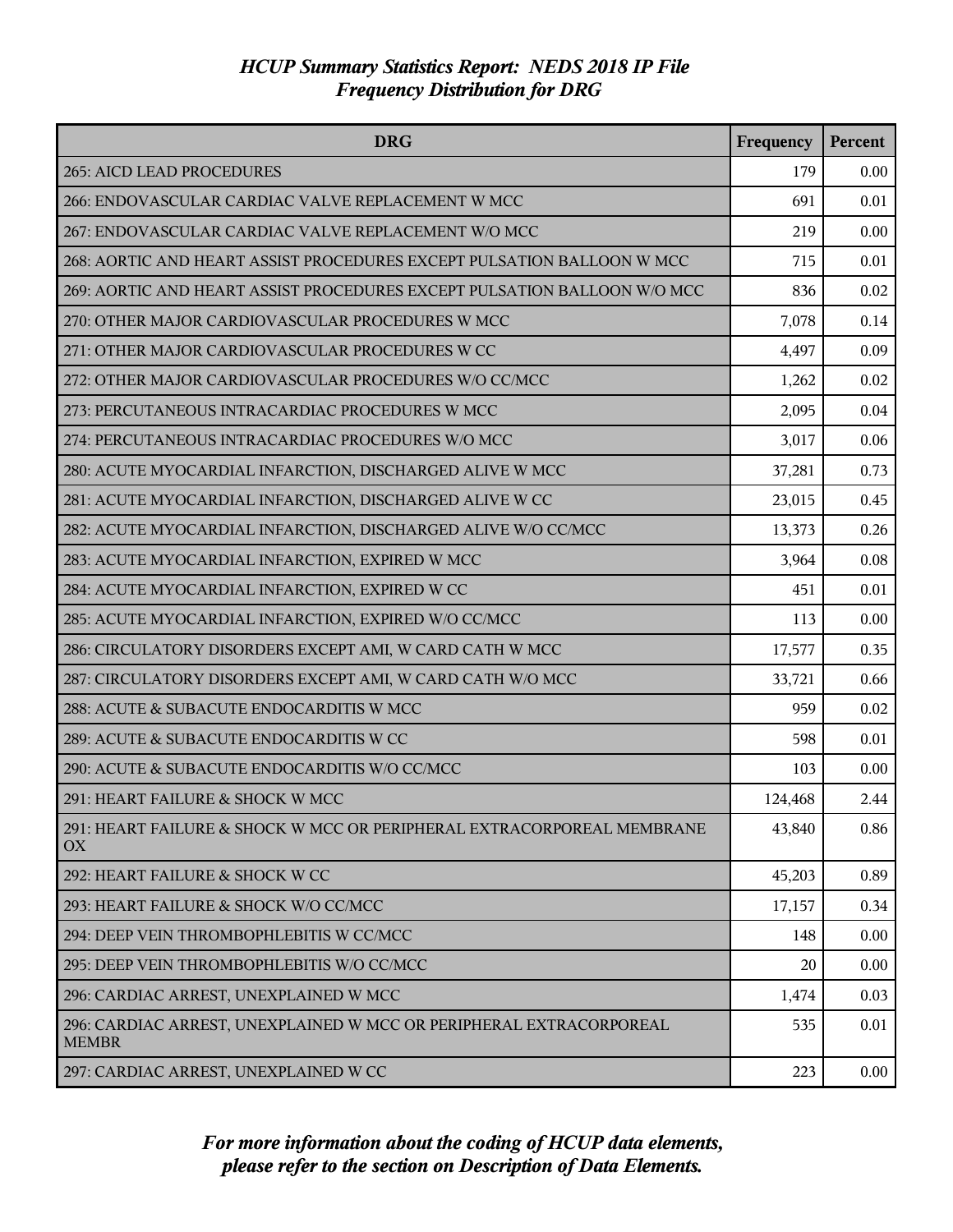| <b>DRG</b>                                                | Frequency | Percent |
|-----------------------------------------------------------|-----------|---------|
| 298: CARDIAC ARREST, UNEXPLAINED W/O CC/MCC               | 93        | 0.00    |
| 299: PERIPHERAL VASCULAR DISORDERS W MCC                  | 9,438     | 0.19    |
| 300: PERIPHERAL VASCULAR DISORDERS W CC                   | 14,424    | 0.28    |
| 301: PERIPHERAL VASCULAR DISORDERS W/O CC/MCC             | 5,463     | 0.11    |
| 302: ATHEROSCLEROSIS W MCC                                | 1,681     | 0.03    |
| 303: ATHEROSCLEROSIS W/O MCC                              | 7,973     | 0.16    |
| 304: HYPERTENSION W MCC                                   | 9,597     | 0.19    |
| 305: HYPERTENSION W/O MCC                                 | 23,635    | 0.46    |
| 306: CARDIAC CONGENITAL & VALVULAR DISORDERS W MCC        | 1,203     | 0.02    |
| 307: CARDIAC CONGENITAL & VALVULAR DISORDERS W/O MCC      | 1,364     | 0.03    |
| 308: CARDIAC ARRHYTHMIA & CONDUCTION DISORDERS W MCC      | 30,039    | 0.59    |
| 309: CARDIAC ARRHYTHMIA & CONDUCTION DISORDERS W CC       | 40,276    | 0.79    |
| 310: CARDIAC ARRHYTHMIA & CONDUCTION DISORDERS W/O CC/MCC | 30,019    | 0.59    |
| 311: ANGINA PECTORIS                                      | 4,199     | 0.08    |
| 312: SYNCOPE & COLLAPSE                                   | 36,915    | 0.73    |
| 313: CHEST PAIN                                           | 36,513    | 0.72    |
| 314: OTHER CIRCULATORY SYSTEM DIAGNOSES W MCC             | 21,021    | 0.41    |
| 315: OTHER CIRCULATORY SYSTEM DIAGNOSES W CC              | 11,236    | 0.22    |
| 316: OTHER CIRCULATORY SYSTEM DIAGNOSES W/O CC/MCC        | 3,189     | 0.06    |
| 326: STOMACH, ESOPHAGEAL & DUODENAL PROC W MCC            | 3,981     | 0.08    |
| 327: STOMACH, ESOPHAGEAL & DUODENAL PROC W CC             | 2,373     | 0.05    |
| 328: STOMACH, ESOPHAGEAL & DUODENAL PROC W/O CC/MCC       | 1,669     | 0.03    |
| 329: MAJOR SMALL & LARGE BOWEL PROCEDURES W MCC           | 14,790    | 0.29    |
| 330: MAJOR SMALL & LARGE BOWEL PROCEDURES W CC            | 14,283    | 0.28    |
| 331: MAJOR SMALL & LARGE BOWEL PROCEDURES W/O CC/MCC      | 3,944     | 0.08    |
| 332: RECTAL RESECTION W MCC                               | 26        | 0.00    |
| 333: RECTAL RESECTION W CC                                | 69        | 0.00    |
| 334: RECTAL RESECTION W/O CC/MCC                          | 43        | 0.00    |
| 335: PERITONEAL ADHESIOLYSIS W MCC                        | 2,326     | 0.05    |
| 336: PERITONEAL ADHESIOLYSIS W CC                         | 4,629     | 0.09    |
| 337: PERITONEAL ADHESIOLYSIS W/O CC/MCC                   | 2,693     | 0.05    |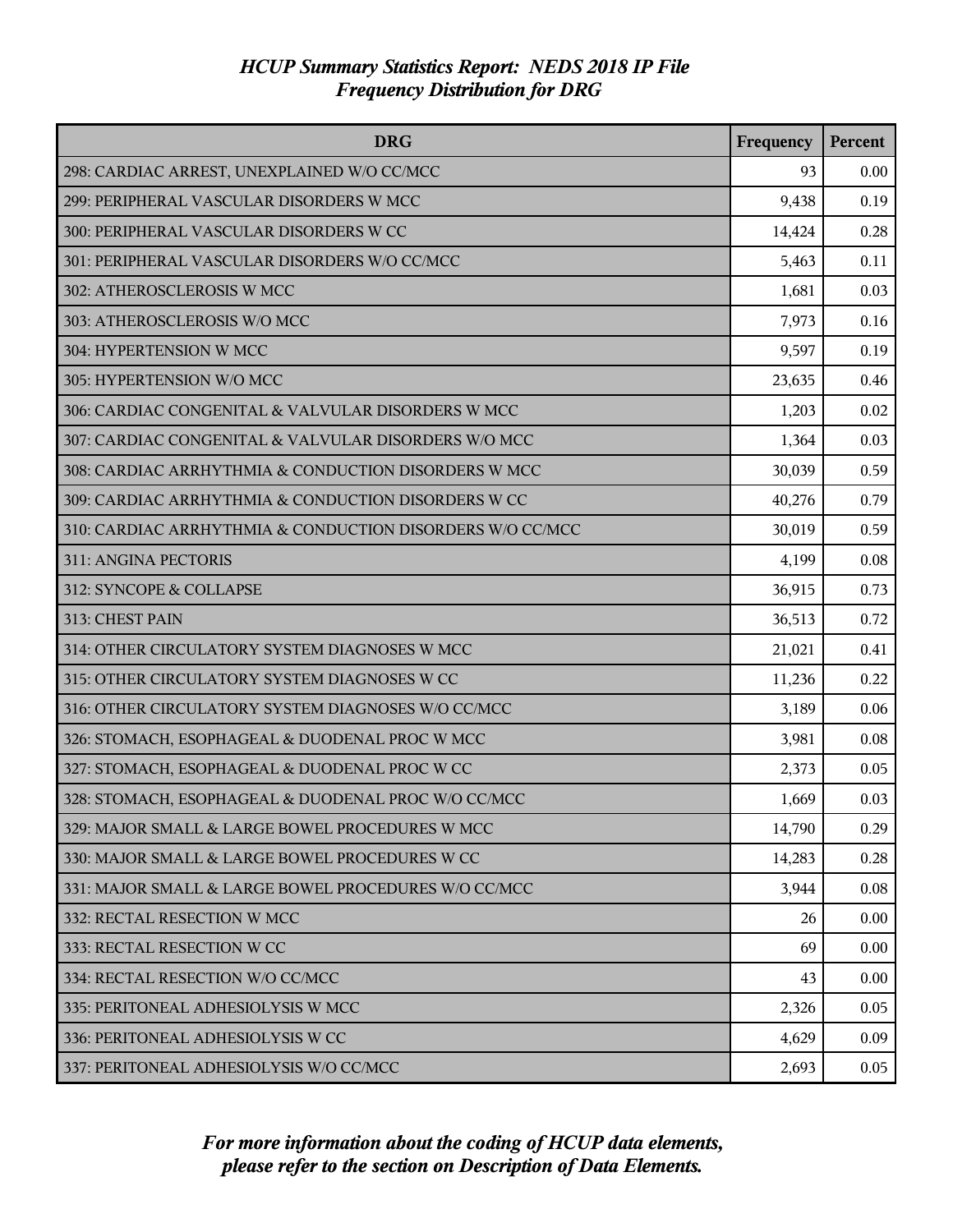| <b>DRG</b>                                                               | Frequency | Percent |
|--------------------------------------------------------------------------|-----------|---------|
| 338: APPENDECTOMY W COMPLICATED PRINCIPAL DIAG W MCC                     | 765       | 0.02    |
| 339: APPENDECTOMY W COMPLICATED PRINCIPAL DIAG W CC                      | 4,287     | 0.08    |
| 340: APPENDECTOMY W COMPLICATED PRINCIPAL DIAG W/O CC/MCC                | 9,282     | 0.18    |
| 341: APPENDECTOMY W/O COMPLICATED PRINCIPAL DIAG W MCC                   | 672       | 0.01    |
| 342: APPENDECTOMY W/O COMPLICATED PRINCIPAL DIAG W CC                    | 3,164     | 0.06    |
| 343: APPENDECTOMY W/O COMPLICATED PRINCIPAL DIAG W/O CC/MCC              | 14,498    | 0.28    |
| 344: MINOR SMALL & LARGE BOWEL PROCEDURES W MCC                          | 571       | 0.01    |
| 345: MINOR SMALL & LARGE BOWEL PROCEDURES W CC                           | 1,378     | 0.03    |
| 346: MINOR SMALL & LARGE BOWEL PROCEDURES W/O CC/MCC                     | 1,166     | 0.02    |
| 347: ANAL & STOMAL PROCEDURES W MCC                                      | 407       | 0.01    |
| 348: ANAL & STOMAL PROCEDURES W CC                                       | 1,303     | 0.03    |
| 349: ANAL & STOMAL PROCEDURES W/O CC/MCC                                 | 812       | 0.02    |
| 350: INGUINAL & FEMORAL HERNIA PROCEDURES W MCC                          | 531       | 0.01    |
| 351: INGUINAL & FEMORAL HERNIA PROCEDURES W CC                           | 1,524     | 0.03    |
| 352: INGUINAL & FEMORAL HERNIA PROCEDURES W/O CC/MCC                     | 1,898     | 0.04    |
| 353: HERNIA PROCEDURES EXCEPT INGUINAL & FEMORAL W MCC                   | 937       | 0.02    |
| 354: HERNIA PROCEDURES EXCEPT INGUINAL & FEMORAL W CC                    | 3,037     | 0.06    |
| 355: HERNIA PROCEDURES EXCEPT INGUINAL & FEMORAL W/O CC/MCC              | 2,149     | 0.04    |
| 356: OTHER DIGESTIVE SYSTEM O.R. PROCEDURES W MCC                        | 3,336     | 0.07    |
| 357: OTHER DIGESTIVE SYSTEM O.R. PROCEDURES W CC                         | 3,004     | 0.06    |
| 358: OTHER DIGESTIVE SYSTEM O.R. PROCEDURES W/O CC/MCC                   | 973       | 0.02    |
| 368: MAJOR ESOPHAGEAL DISORDERS W MCC                                    | 1,921     | 0.04    |
| 369: MAJOR ESOPHAGEAL DISORDERS W CC                                     | 3,248     | 0.06    |
| 370: MAJOR ESOPHAGEAL DISORDERS W/O CC/MCC                               | 580       | 0.01    |
| 371: MAJOR GASTROINTESTINAL DISORDERS & PERITONEAL INFECTIONS W MCC      | 8,554     | 0.17    |
| 372: MAJOR GASTROINTESTINAL DISORDERS & PERITONEAL INFECTIONS W CC       | 15,845    | 0.31    |
| 373: MAJOR GASTROINTESTINAL DISORDERS & PERITONEAL INFECTIONS W/O CC/MCC | 6,859     | 0.13    |
| 374: DIGESTIVE MALIGNANCY W MCC                                          | 6,498     | 0.13    |
| 375: DIGESTIVE MALIGNANCY W CC                                           | 7,846     | 0.15    |
| 376: DIGESTIVE MALIGNANCY W/O CC/MCC                                     | 654       | 0.01    |
| 377: G.I. HEMORRHAGE W MCC                                               | 28,784    | 0.57    |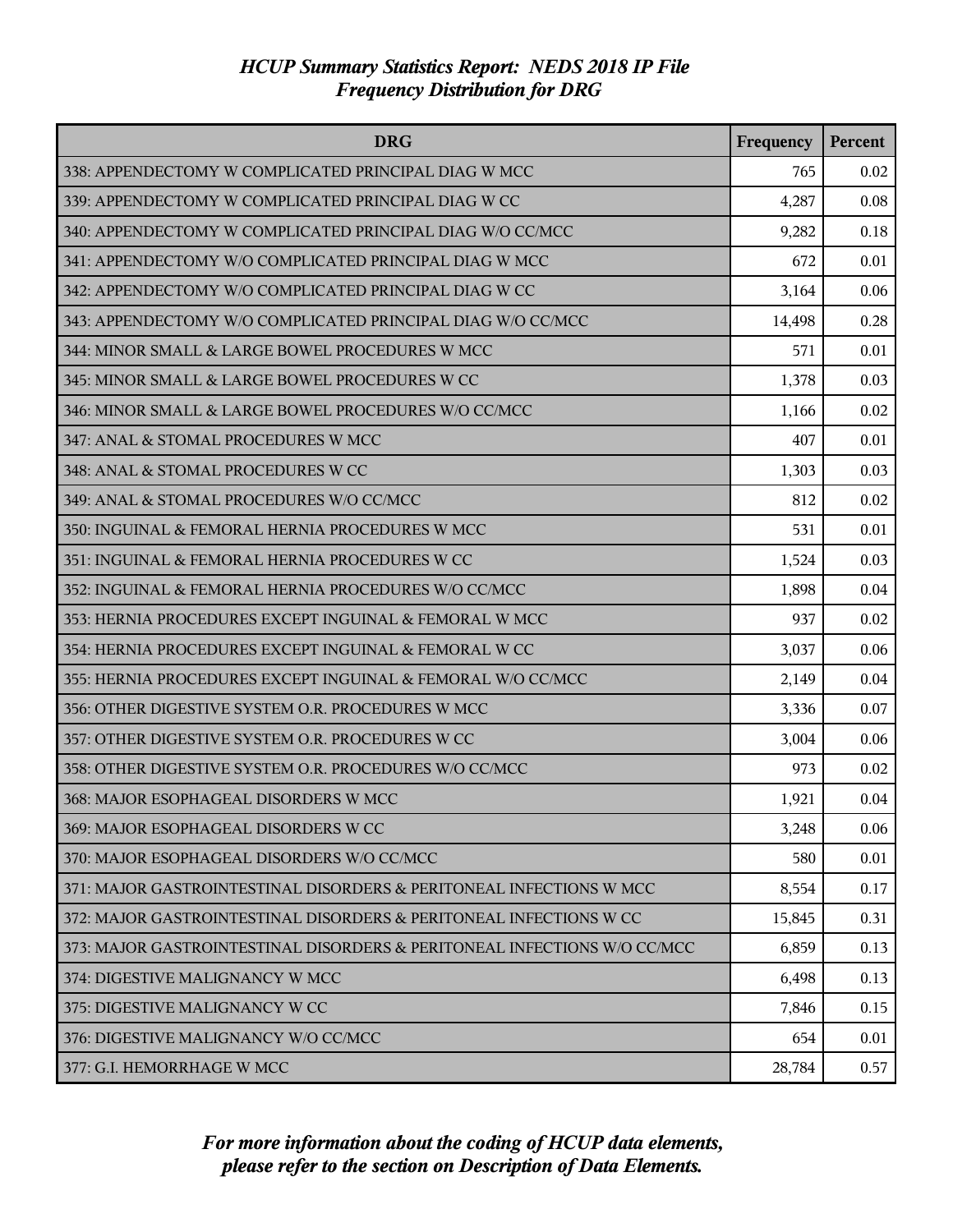| <b>DRG</b>                                                               | Frequency | Percent |
|--------------------------------------------------------------------------|-----------|---------|
| 378: G.I. HEMORRHAGE W CC                                                | 64,137    | 1.26    |
| 379: G.I. HEMORRHAGE W/O CC/MCC                                          | 10,958    | 0.22    |
| 380: COMPLICATED PEPTIC ULCER W MCC                                      | 2,773     | 0.05    |
| 381: COMPLICATED PEPTIC ULCER W CC                                       | 4,319     | 0.08    |
| 382: COMPLICATED PEPTIC ULCER W/O CC/MCC                                 | 1,292     | 0.03    |
| 383: UNCOMPLICATED PEPTIC ULCER W MCC                                    | 683       | 0.01    |
| 384: UNCOMPLICATED PEPTIC ULCER W/O MCC                                  | 3,058     | 0.06    |
| 385: INFLAMMATORY BOWEL DISEASE W MCC                                    | 2,331     | 0.05    |
| 386: INFLAMMATORY BOWEL DISEASE W CC                                     | 9,843     | 0.19    |
| 387: INFLAMMATORY BOWEL DISEASE W/O CC/MCC                               | 4,879     | 0.10    |
| 388: G.I. OBSTRUCTION W MCC                                              | 8,565     | 0.17    |
| 389: G.I. OBSTRUCTION W CC                                               | 26,462    | 0.52    |
| 390: G.I. OBSTRUCTION W/O CC/MCC                                         | 22,640    | 0.44    |
| 391: ESOPHAGITIS, GASTROENT & MISC DIGEST DISORDERS W MCC                | 22,239    | 0.44    |
| 392: ESOPHAGITIS, GASTROENT & MISC DIGEST DISORDERS W/O MCC              | 115,791   | 2.27    |
| 393: OTHER DIGESTIVE SYSTEM DIAGNOSES W MCC                              | 12,013    | 0.24    |
| 394: OTHER DIGESTIVE SYSTEM DIAGNOSES W CC                               | 22,030    | 0.43    |
| 395: OTHER DIGESTIVE SYSTEM DIAGNOSES W/O CC/MCC                         | 9,040     | 0.18    |
| 405: PANCREAS, LIVER & SHUNT PROCEDURES W MCC                            | 1,008     | 0.02    |
| 406: PANCREAS, LIVER & SHUNT PROCEDURES W CC                             | 326       | 0.01    |
| 407: PANCREAS, LIVER & SHUNT PROCEDURES W/O CC/MCC                       | 85        | 0.00    |
| 408: BILIARY TRACT PROC EXCEPT ONLY CHOLECYST W OR W/O C.D.E. W MCC      | 316       | 0.01    |
| 409: BILIARY TRACT PROC EXCEPT ONLY CHOLECYST W OR W/O C.D.E. W CC       | 269       | 0.01    |
| 410: BILIARY TRACT PROC EXCEPT ONLY CHOLECYST W OR W/O C.D.E. W/O CC/MCC | 122       | 0.00    |
| 411: CHOLECYSTECTOMY W C.D.E. W MCC                                      | 89        | 0.00    |
| 412: CHOLECYSTECTOMY W C.D.E. W CC                                       | 126       | 0.00    |
| 413: CHOLECYSTECTOMY W C.D.E. W/O CC/MCC                                 | 94        | 0.00    |
| 414: CHOLECYSTECTOMY EXCEPT BY LAPAROSCOPE W/O C.D.E. W MCC              | 789       | 0.02    |
| 415: CHOLECYSTECTOMY EXCEPT BY LAPAROSCOPE W/O C.D.E. W CC               | 1,148     | 0.02    |
| 416: CHOLECYSTECTOMY EXCEPT BY LAPAROSCOPE W/O C.D.E. W/O CC/MCC         | 694       | 0.01    |
| 417: LAPAROSCOPIC CHOLECYSTECTOMY W/O C.D.E. W MCC                       | 9,607     | 0.19    |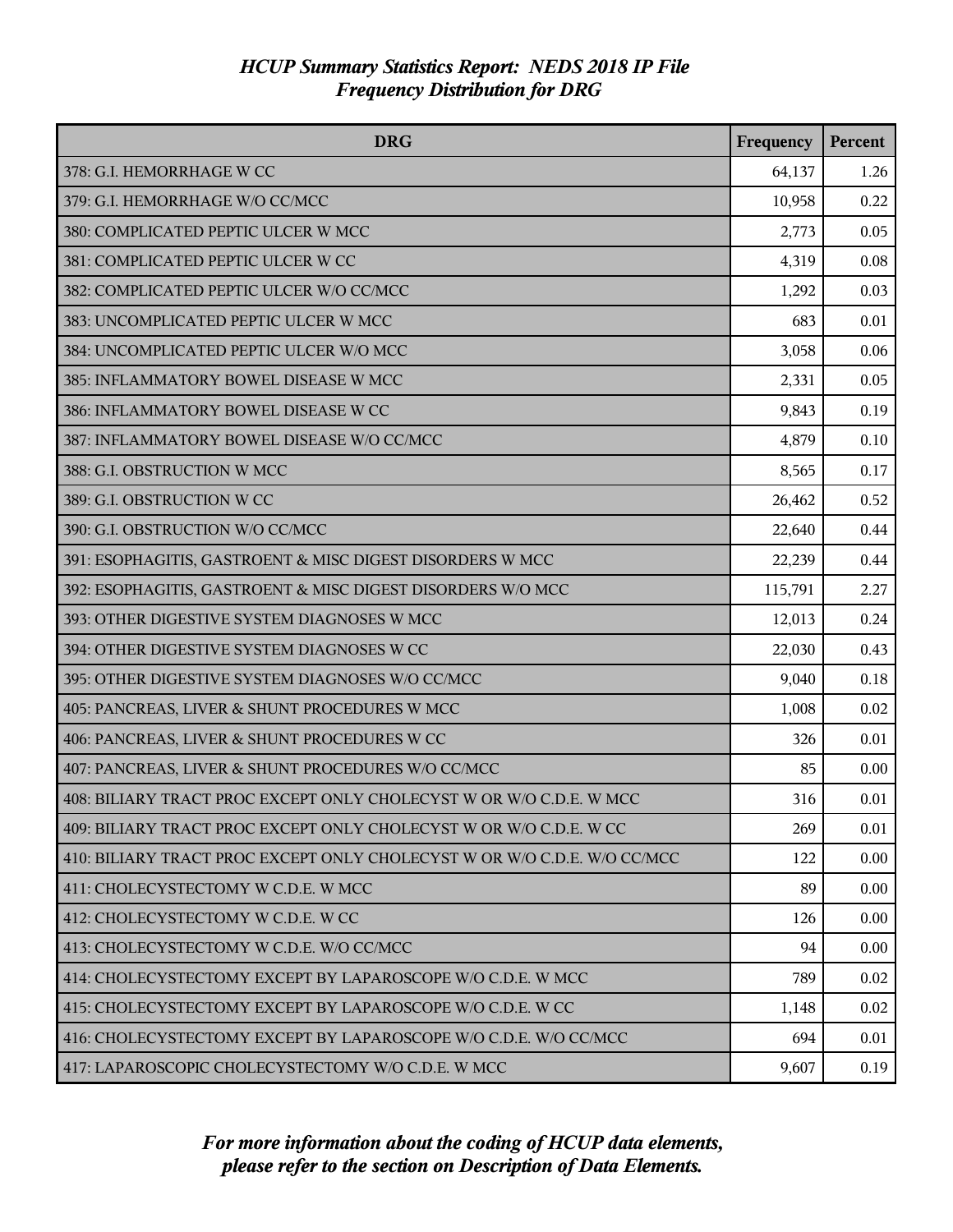| <b>DRG</b>                                                               | Frequency | Percent |
|--------------------------------------------------------------------------|-----------|---------|
| 418: LAPAROSCOPIC CHOLECYSTECTOMY W/O C.D.E. W CC                        | 19,290    | 0.38    |
| 419: LAPAROSCOPIC CHOLECYSTECTOMY W/O C.D.E. W/O CC/MCC                  | 25,200    | 0.49    |
| 420: HEPATOBILIARY DIAGNOSTIC PROCEDURES W MCC                           | 354       | 0.01    |
| 421: HEPATOBILIARY DIAGNOSTIC PROCEDURES W CC                            | 227       | 0.00    |
| 422: HEPATOBILIARY DIAGNOSTIC PROCEDURES W/O CC/MCC                      | 58        | 0.00    |
| 423: OTHER HEPATOBILIARY OR PANCREAS O.R. PROCEDURES W MCC               | 465       | 0.01    |
| 424: OTHER HEPATOBILIARY OR PANCREAS O.R. PROCEDURES W CC                | 206       | 0.00    |
| 425: OTHER HEPATOBILIARY OR PANCREAS O.R. PROCEDURES W/O CC/MCC          | 32        | 0.00    |
| 432: CIRRHOSIS & ALCOHOLIC HEPATITIS W MCC                               | 15,441    | 0.30    |
| 433: CIRRHOSIS & ALCOHOLIC HEPATITIS W CC                                | 13,463    | 0.26    |
| 434: CIRRHOSIS & ALCOHOLIC HEPATITIS W/O CC/MCC                          | 1,147     | 0.02    |
| 435: MALIGNANCY OF HEPATOBILIARY SYSTEM OR PANCREAS W MCC                | 7,179     | 0.14    |
| 436: MALIGNANCY OF HEPATOBILIARY SYSTEM OR PANCREAS W CC                 | 4,684     | 0.09    |
| 437: MALIGNANCY OF HEPATOBILIARY SYSTEM OR PANCREAS W/O CC/MCC           | 473       | 0.01    |
| 438: DISORDERS OF PANCREAS EXCEPT MALIGNANCY W MCC                       | 11,043    | 0.22    |
| 439: DISORDERS OF PANCREAS EXCEPT MALIGNANCY W CC                        | 28,985    | 0.57    |
| 440: DISORDERS OF PANCREAS EXCEPT MALIGNANCY W/O CC/MCC                  | 20,011    | 0.39    |
| 441: DISORDERS OF LIVER EXCEPT MALIG, CIRR, ALC HEPA W MCC               | 11,617    | 0.23    |
| 442: DISORDERS OF LIVER EXCEPT MALIG, CIRR, ALC HEPA W CC                | 13,014    | 0.26    |
| 443: DISORDERS OF LIVER EXCEPT MALIG, CIRR, ALC HEPA W/O CC/MCC          | 3,580     | 0.07    |
| 444: DISORDERS OF THE BILIARY TRACT W MCC                                | 6,615     | 0.13    |
| 445: DISORDERS OF THE BILIARY TRACT W CC                                 | 10,073    | 0.20    |
| 446: DISORDERS OF THE BILIARY TRACT W/O CC/MCC                           | 6,877     | 0.14    |
| 453: COMBINED ANTERIOR/POSTERIOR SPINAL FUSION W MCC                     | 393       | 0.01    |
| 454: COMBINED ANTERIOR/POSTERIOR SPINAL FUSION W CC                      | 682       | 0.01    |
| 455: COMBINED ANTERIOR/POSTERIOR SPINAL FUSION W/O CC/MCC                | 363       | 0.01    |
| 456: SPINAL FUS EXC CERV W SPINAL CURV/MALIG/INFEC OR EXT FUS W MCC      | 374       | 0.01    |
| 457: SPINAL FUS EXC CERV W SPINAL CURV/MALIG/INFEC OR EXT FUS W CC       | 455       | 0.01    |
| 458: SPINAL FUS EXC CERV W SPINAL CURV/MALIG/INFEC OR EXT FUS W/O CC/MCC | 63        | 0.00    |
| 459: SPINAL FUSION EXCEPT CERVICAL W MCC                                 | 855       | 0.02    |
| 460: SPINAL FUSION EXCEPT CERVICAL W/O MCC                               | 2,693     | 0.05    |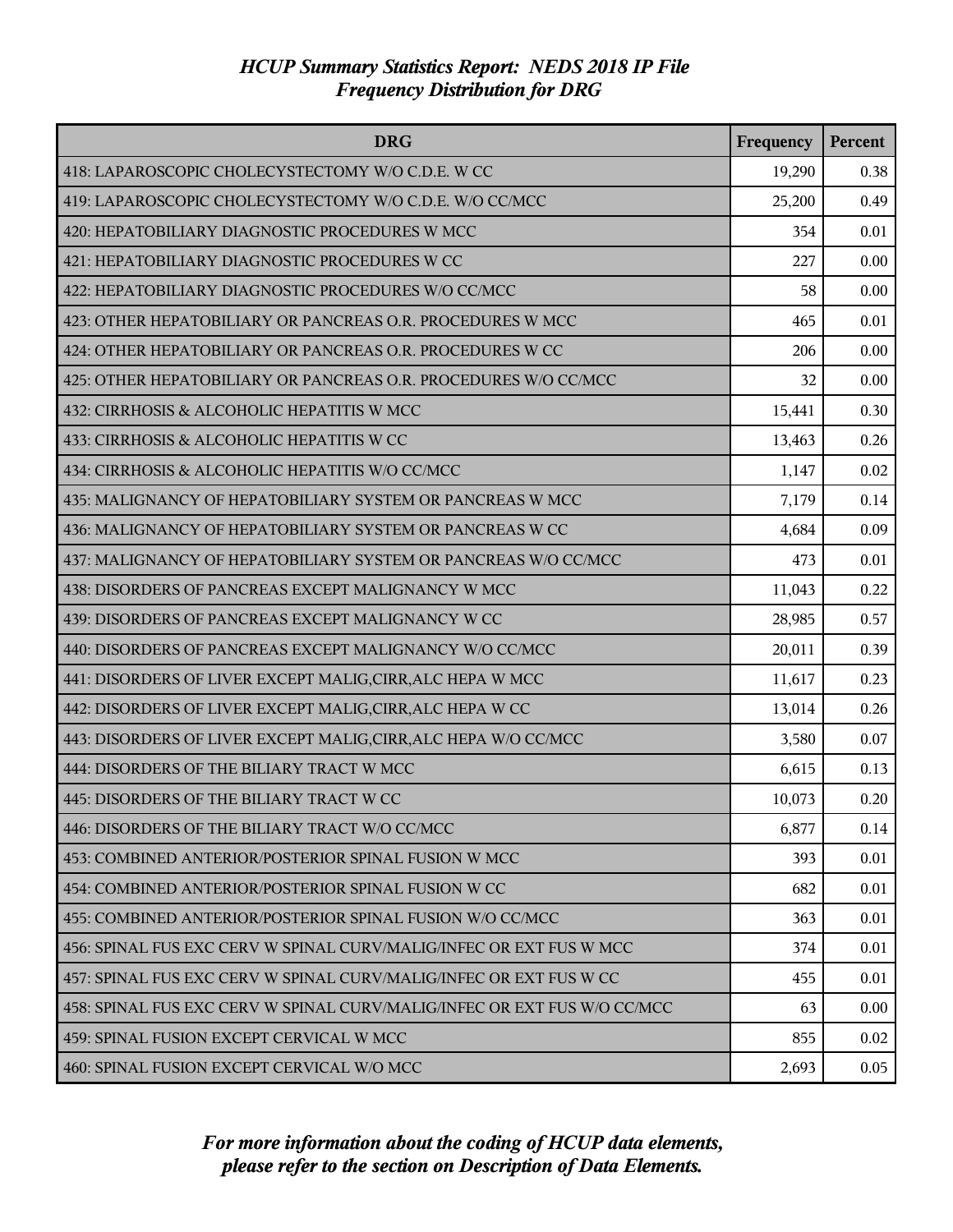| <b>DRG</b>                                                                | Frequency | Percent |
|---------------------------------------------------------------------------|-----------|---------|
| 461: BILATERAL OR MULTIPLE MAJOR JOINT PROCS OF LOWER EXTREMITY W MCC     | 18        | 0.00    |
| 462: BILATERAL OR MULTIPLE MAJOR JOINT PROCS OF LOWER EXTREMITY W/O MCC   | 85        | 0.00    |
| 463: WND DEBRID & SKN GRFT EXC HAND, FOR MUSCULO-CONN TISS DIS W MCC      | 2,129     | 0.04    |
| 464: WND DEBRID & SKN GRFT EXC HAND, FOR MUSCULO-CONN TISS DIS W CC       | 3,085     | 0.06    |
| 465: WND DEBRID & SKN GRFT EXC HAND, FOR MUSCULO-CONN TISS DIS W/O CC/MCC | 653       | 0.01    |
| 466: REVISION OF HIP OR KNEE REPLACEMENT W MCC                            | 918       | 0.02    |
| 467: REVISION OF HIP OR KNEE REPLACEMENT W CC                             | 1,959     | 0.04    |
| 468: REVISION OF HIP OR KNEE REPLACEMENT W/O CC/MCC                       | 561       | 0.01    |
| 469: MAJOR HIP AND KNEE JOINT REPLACEMENT OR REATTACHMENT OF LOWER EXTREM | 5,822     | 0.11    |
| 470: MAJOR HIP AND KNEE JOINT REPLACEMENT OR REATTACHMENT OF LOWER EXTREM | 23,386    | 0.46    |
| 471: CERVICAL SPINAL FUSION W MCC                                         | 1,128     | 0.02    |
| 472: CERVICAL SPINAL FUSION W CC                                          | 1,825     | 0.04    |
| 473: CERVICAL SPINAL FUSION W/O CC/MCC                                    | 959       | 0.02    |
| 474: AMPUTATION FOR MUSCULOSKELETAL SYS & CONN TISSUE DIS W MCC           | 1,016     | 0.02    |
| 475: AMPUTATION FOR MUSCULOSKELETAL SYS & CONN TISSUE DIS W CC            | 1,168     | 0.02    |
| 476: AMPUTATION FOR MUSCULOSKELETAL SYS & CONN TISSUE DIS W/O CC/MCC      | 96        | 0.00    |
| 477: BIOPSIES OF MUSCULOSKELETAL SYSTEM & CONNECTIVE TISSUE W MCC         | 1,461     | 0.03    |
| 478: BIOPSIES OF MUSCULOSKELETAL SYSTEM & CONNECTIVE TISSUE W CC          | 2,904     | 0.06    |
| 479: BIOPSIES OF MUSCULOSKELETAL SYSTEM & CONNECTIVE TISSUE W/O CC/MCC    | 772       | 0.02    |
| 480: HIP & FEMUR PROCEDURES EXCEPT MAJOR JOINT W MCC                      | 11,360    | 0.22    |
| 481: HIP & FEMUR PROCEDURES EXCEPT MAJOR JOINT W CC                       | 32,162    | 0.63    |
| 482: HIP & FEMUR PROCEDURES EXCEPT MAJOR JOINT W/O CC/MCC                 | 12,071    | 0.24    |
| 483: MAJOR JOINT/LIMB REATTACHMENT PROCEDURE OF UPPER EXTREMITIES         | 1,645     | 0.03    |
| 485: KNEE PROCEDURES W PDX OF INFECTION W MCC                             | 393       | 0.01    |
| 486: KNEE PROCEDURES W PDX OF INFECTION W CC                              | 728       | 0.01    |
| 487: KNEE PROCEDURES W PDX OF INFECTION W/O CC/MCC                        | 234       | 0.00    |
| 488: KNEE PROCEDURES W/O PDX OF INFECTION W CC/MCC                        | 1,335     | 0.03    |
| 489: KNEE PROCEDURES W/O PDX OF INFECTION W/O CC/MCC                      | 806       | 0.02    |
| 492: LOWER EXTREM & HUMER PROC EXCEPT HIP, FOOT, FEMUR W MCC              | 3,378     | 0.07    |
| 493: LOWER EXTREM & HUMER PROC EXCEPT HIP, FOOT, FEMUR W CC               | 11,321    | 0.22    |
| 494: LOWER EXTREM & HUMER PROC EXCEPT HIP, FOOT, FEMUR W/O CC/MCC         | 13,073    | 0.26    |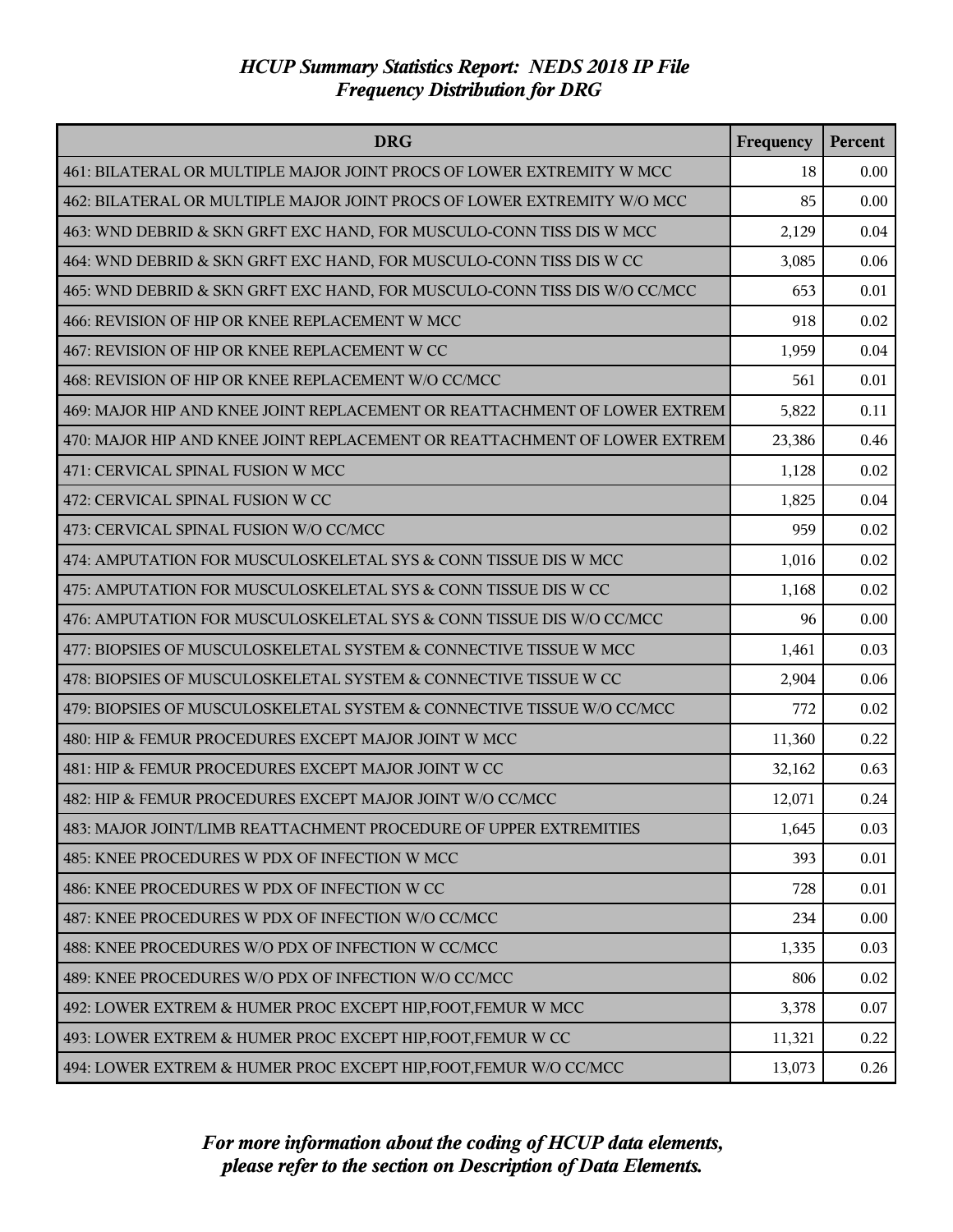| <b>DRG</b>                                                               | Frequency | Percent |
|--------------------------------------------------------------------------|-----------|---------|
| 495: LOCAL EXCISION & REMOVAL INT FIX DEVICES EXC HIP & FEMUR W MCC      | 189       | 0.00    |
| 496: LOCAL EXCISION & REMOVAL INT FIX DEVICES EXC HIP & FEMUR W CC       | 480       | 0.01    |
| 497: LOCAL EXCISION & REMOVAL INT FIX DEVICES EXC HIP & FEMUR W/O CC/MCC | 183       | 0.00    |
| 498: LOCAL EXCISION & REMOVAL INT FIX DEVICES OF HIP & FEMUR W CC/MCC    | 289       | 0.01    |
| 499: LOCAL EXCISION & REMOVAL INT FIX DEVICES OF HIP & FEMUR W/O CC/MCC  | 33        | 0.00    |
| 500: SOFT TISSUE PROCEDURES W MCC                                        | 1,251     | 0.02    |
| 501: SOFT TISSUE PROCEDURES W CC                                         | 3,739     | 0.07    |
| 502: SOFT TISSUE PROCEDURES W/O CC/MCC                                   | 1,766     | 0.03    |
| 503: FOOT PROCEDURES W MCC                                               | 430       | 0.01    |
| 504: FOOT PROCEDURES W CC                                                | 1,599     | 0.03    |
| 505: FOOT PROCEDURES W/O CC/MCC                                          | 969       | 0.02    |
| 506: MAJOR THUMB OR JOINT PROCEDURES                                     | 462       | 0.01    |
| 507: MAJOR SHOULDER OR ELBOW JOINT PROCEDURES W CC/MCC                   | 196       | 0.00    |
| 508: MAJOR SHOULDER OR ELBOW JOINT PROCEDURES W/O CC/MCC                 | 88        | 0.00    |
| 509: ARTHROSCOPY                                                         | 47        | 0.00    |
| 510: SHOULDER, ELBOW OR FOREARM PROC, EXC MAJOR JOINT PROC W MCC         | 626       | 0.01    |
| 511: SHOULDER, ELBOW OR FOREARM PROC, EXC MAJOR JOINT PROC W CC          | 2,138     | 0.04    |
| 512: SHOULDER, ELBOW OR FOREARM PROC, EXC MAJOR JOINT PROC W/O CC/MCC    | 2,840     | 0.06    |
| 513: HAND OR WRIST PROC, EXCEPT MAJOR THUMB OR JOINT PROC W CC/MCC       | 2,019     | 0.04    |
| 514: HAND OR WRIST PROC, EXCEPT MAJOR THUMB OR JOINT PROC W/O CC/MCC     | 1,410     | 0.03    |
| 515: OTHER MUSCULOSKELET SYS & CONN TISS O.R. PROC W MCC                 | 1,759     | 0.03    |
| 516: OTHER MUSCULOSKELET SYS & CONN TISS O.R. PROC W CC                  | 4,479     | 0.09    |
| 517: OTHER MUSCULOSKELET SYS & CONN TISS O.R. PROC W/O CC/MCC            | 2,499     | 0.05    |
| 518: BACK & NECK PROC EXC SPINAL FUSION W MCC OR DISC DEVICE/NEUROSTIM   | 634       | 0.01    |
| 519: BACK & NECK PROC EXC SPINAL FUSION W CC                             | 1,880     | 0.04    |
| 520: BACK & NECK PROC EXC SPINAL FUSION W/O CC/MCC                       | 1,764     | 0.03    |
| 533: FRACTURES OF FEMUR W MCC                                            | 338       | 0.01    |
| 534: FRACTURES OF FEMUR W/O MCC                                          | 1,514     | 0.03    |
| 535: FRACTURES OF HIP & PELVIS W MCC                                     | 3,146     | 0.06    |
| 536: FRACTURES OF HIP & PELVIS W/O MCC                                   | 10,541    | 0.21    |
| 537: SPRAINS, STRAINS, & DISLOCATIONS OF HIP, PELVIS & THIGH W CC/MCC    | 344       | 0.01    |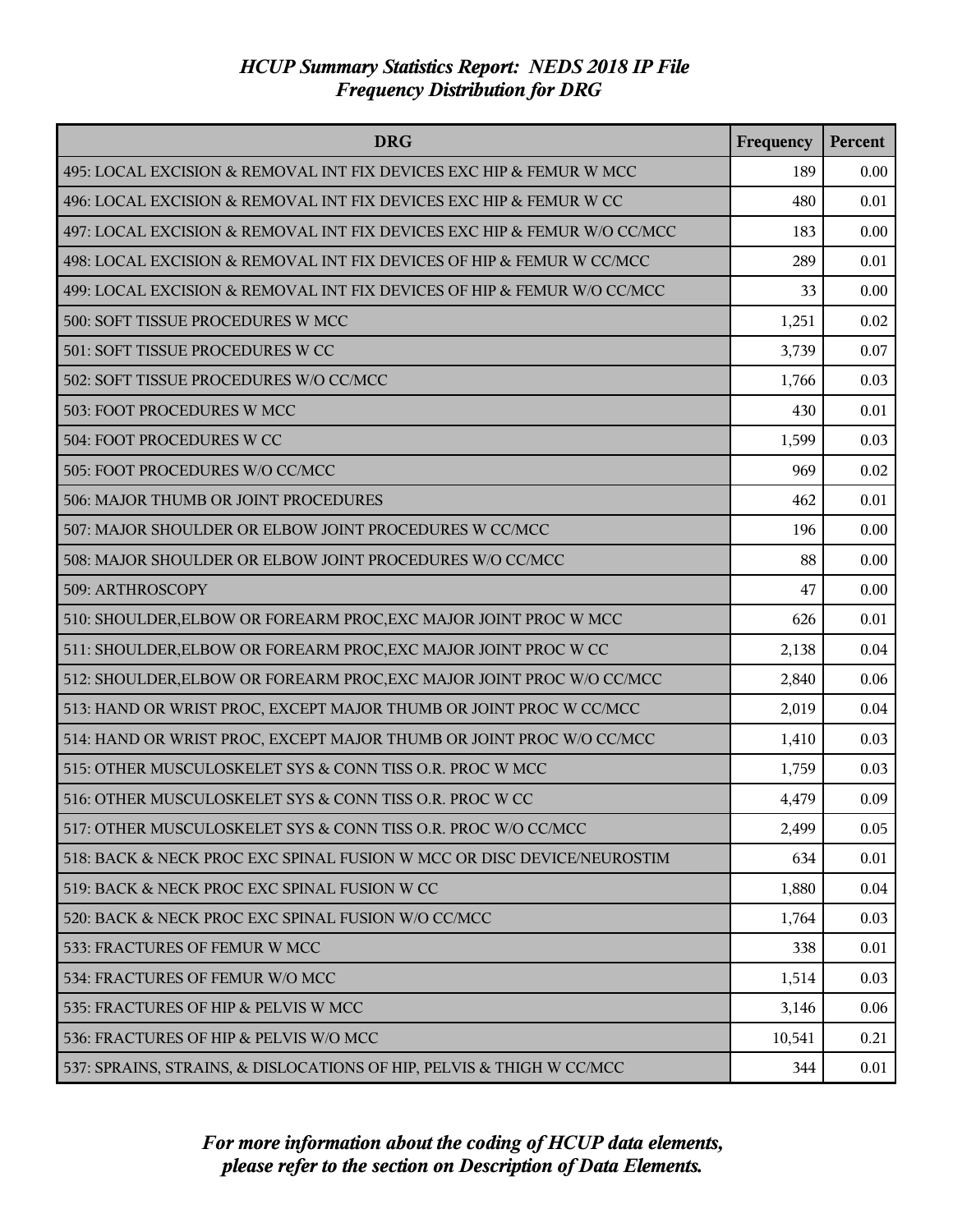| <b>DRG</b>                                                               | Frequency | Percent |
|--------------------------------------------------------------------------|-----------|---------|
| 538: SPRAINS, STRAINS, & DISLOCATIONS OF HIP, PELVIS & THIGH W/O CC/MCC  | 225       | 0.00    |
| 539: OSTEOMYELITIS W MCC                                                 | 1,535     | 0.03    |
| 540: OSTEOMYELITIS W CC                                                  | 2,534     | 0.05    |
| 541: OSTEOMYELITIS W/O CC/MCC                                            | 831       | 0.02    |
| 542: PATHOLOGICAL FRACTURES & MUSCULOSKELET & CONN TISS MALIG W MCC      | 3,565     | 0.07    |
| 543: PATHOLOGICAL FRACTURES & MUSCULOSKELET & CONN TISS MALIG W CC       | 6,579     | 0.13    |
| 544: PATHOLOGICAL FRACTURES & MUSCULOSKELET & CONN TISS MALIG W/O CC/MCC | 1,733     | 0.03    |
| 545: CONNECTIVE TISSUE DISORDERS W MCC                                   | 2,179     | 0.04    |
| 546: CONNECTIVE TISSUE DISORDERS W CC                                    | 3,617     | 0.07    |
| 547: CONNECTIVE TISSUE DISORDERS W/O CC/MCC                              | 1,841     | 0.04    |
| 548: SEPTIC ARTHRITIS W MCC                                              | 340       | 0.01    |
| 549: SEPTIC ARTHRITIS W CC                                               | 1,042     | 0.02    |
| 550: SEPTIC ARTHRITIS W/O CC/MCC                                         | 441       | 0.01    |
| 551: MEDICAL BACK PROBLEMS W MCC                                         | 6,016     | 0.12    |
| 552: MEDICAL BACK PROBLEMS W/O MCC                                       | 29,560    | 0.58    |
| 553: BONE DISEASES & ARTHROPATHIES W MCC                                 | 1,183     | 0.02    |
| 554: BONE DISEASES & ARTHROPATHIES W/O MCC                               | 5,906     | 0.12    |
| 555: SIGNS & SYMPTOMS OF MUSCULOSKELETAL SYSTEM & CONN TISSUE W MCC      | 1,065     | 0.02    |
| 556: SIGNS & SYMPTOMS OF MUSCULOSKELETAL SYSTEM & CONN TISSUE W/O MCC    | 5,645     | 0.11    |
| 557: TENDONITIS, MYOSITIS & BURSITIS W MCC                               | 2,049     | 0.04    |
| 558: TENDONITIS, MYOSITIS & BURSITIS W/O MCC                             | 10,108    | 0.20    |
| 559: AFTERCARE, MUSCULOSKELETAL SYSTEM & CONNECTIVE TISSUE W MCC         | 1,315     | 0.03    |
| 560: AFTERCARE, MUSCULOSKELETAL SYSTEM & CONNECTIVE TISSUE W CC          | 2,347     | 0.05    |
| 561: AFTERCARE, MUSCULOSKELETAL SYSTEM & CONNECTIVE TISSUE W/O CC/MCC    | 1,172     | 0.02    |
| 562: FX, SPRN, STRN & DISL EXCEPT FEMUR, HIP, PELVIS & THIGH W MCC       | 2,935     | 0.06    |
| 563: FX, SPRN, STRN & DISL EXCEPT FEMUR, HIP, PELVIS & THIGH W/O MCC     | 14,418    | 0.28    |
| 564: OTHER MUSCULOSKELETAL SYS & CONNECTIVE TISSUE DIAGNOSES W MCC       | 2,141     | 0.04    |
| 565: OTHER MUSCULOSKELETAL SYS & CONNECTIVE TISSUE DIAGNOSES W CC        | 4,206     | 0.08    |
| 566: OTHER MUSCULOSKELETAL SYS & CONNECTIVE TISSUE DIAGNOSES W/O CC/MCC  | 1,501     | 0.03    |
| 570: SKIN DEBRIDEMENT W MCC                                              | 1,647     | 0.03    |
| 571: SKIN DEBRIDEMENT W CC                                               | 3,647     | 0.07    |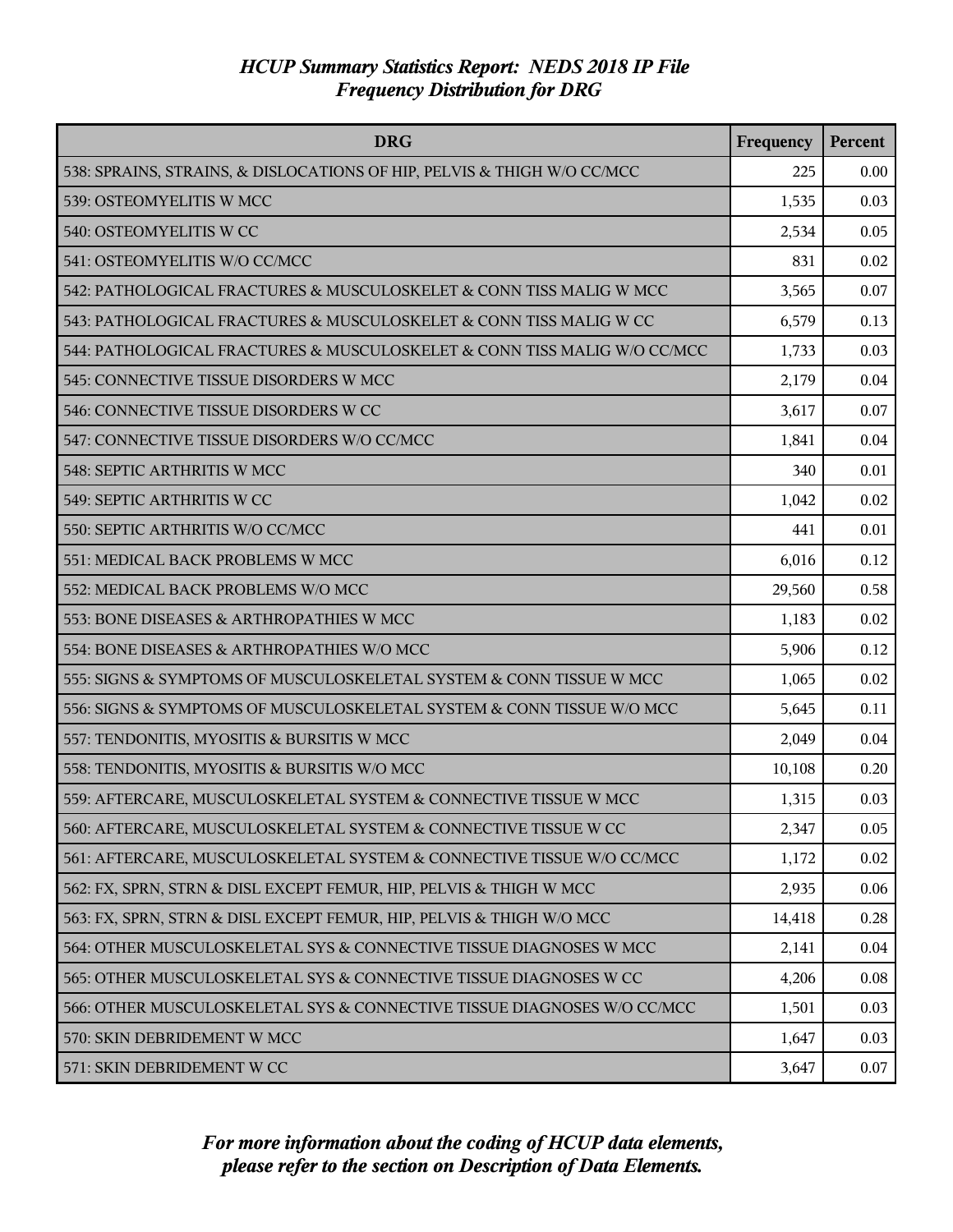| <b>DRG</b>                                                              | Frequency | Percent |
|-------------------------------------------------------------------------|-----------|---------|
| 572: SKIN DEBRIDEMENT W/O CC/MCC                                        | 1,411     | 0.03    |
| 573: SKIN GRAFT FOR SKIN ULCER OR CELLULITIS W MCC                      | 232       | 0.00    |
| 574: SKIN GRAFT FOR SKIN ULCER OR CELLULITIS W CC                       | 465       | 0.01    |
| 575: SKIN GRAFT FOR SKIN ULCER OR CELLULITIS W/O CC/MCC                 | 99        | 0.00    |
| 576: SKIN GRAFT EXC FOR SKIN ULCER OR CELLULITIS W MCC                  | 140       | 0.00    |
| 577: SKIN GRAFT EXC FOR SKIN ULCER OR CELLULITIS W CC                   | 318       | 0.01    |
| 578: SKIN GRAFT EXC FOR SKIN ULCER OR CELLULITIS W/O CC/MCC             | 189       | 0.00    |
| 579: OTHER SKIN, SUBCUT TISS & BREAST PROC W MCC                        | 2,628     | 0.05    |
| 580: OTHER SKIN, SUBCUT TISS & BREAST PROC W CC                         | 8,273     | 0.16    |
| 581: OTHER SKIN, SUBCUT TISS & BREAST PROC W/O CC/MCC                   | 5,088     | 0.10    |
| 582: MASTECTOMY FOR MALIGNANCY W CC/MCC                                 | 46        | 0.00    |
| 583: MASTECTOMY FOR MALIGNANCY W/O CC/MCC                               | 24        | 0.00    |
| 584: BREAST BIOPSY, LOCAL EXCISION & OTHER BREAST PROCEDURES W CC/MCC   | 312       | 0.01    |
| 585: BREAST BIOPSY, LOCAL EXCISION & OTHER BREAST PROCEDURES W/O CC/MCC | 391       | 0.01    |
| 592: SKIN ULCERS W MCC                                                  | 1,951     | 0.04    |
| 593: SKIN ULCERS W CC                                                   | 1,859     | 0.04    |
| 594: SKIN ULCERS W/O CC/MCC                                             | 272       | 0.01    |
| 595: MAJOR SKIN DISORDERS W MCC                                         | 501       | 0.01    |
| 596: MAJOR SKIN DISORDERS W/O MCC                                       | 2,231     | 0.04    |
| 597: MALIGNANT BREAST DISORDERS W MCC                                   | 939       | 0.02    |
| 598: MALIGNANT BREAST DISORDERS W CC                                    | 1,002     | 0.02    |
| 599: MALIGNANT BREAST DISORDERS W/O CC/MCC                              | 67        | 0.00    |
| 600: NON-MALIGNANT BREAST DISORDERS W CC/MCC                            | 876       | 0.02    |
| 601: NON-MALIGNANT BREAST DISORDERS W/O CC/MCC                          | 1,086     | 0.02    |
| 602: CELLULITIS W MCC                                                   | 12,383    | 0.24    |
| 603: CELLULITIS W/O MCC                                                 | 83,077    | 1.63    |
| 604: TRAUMA TO THE SKIN, SUBCUT TISS & BREAST W MCC                     | 1,772     | 0.03    |
| 605: TRAUMA TO THE SKIN, SUBCUT TISS & BREAST W/O MCC                   | 9,176     | 0.18    |
| 606: MINOR SKIN DISORDERS W MCC                                         | 951       | 0.02    |
| 607: MINOR SKIN DISORDERS W/O MCC                                       | 5,204     | 0.10    |
| 614: ADRENAL & PITUITARY PROCEDURES W CC/MCC                            | 278       | 0.01    |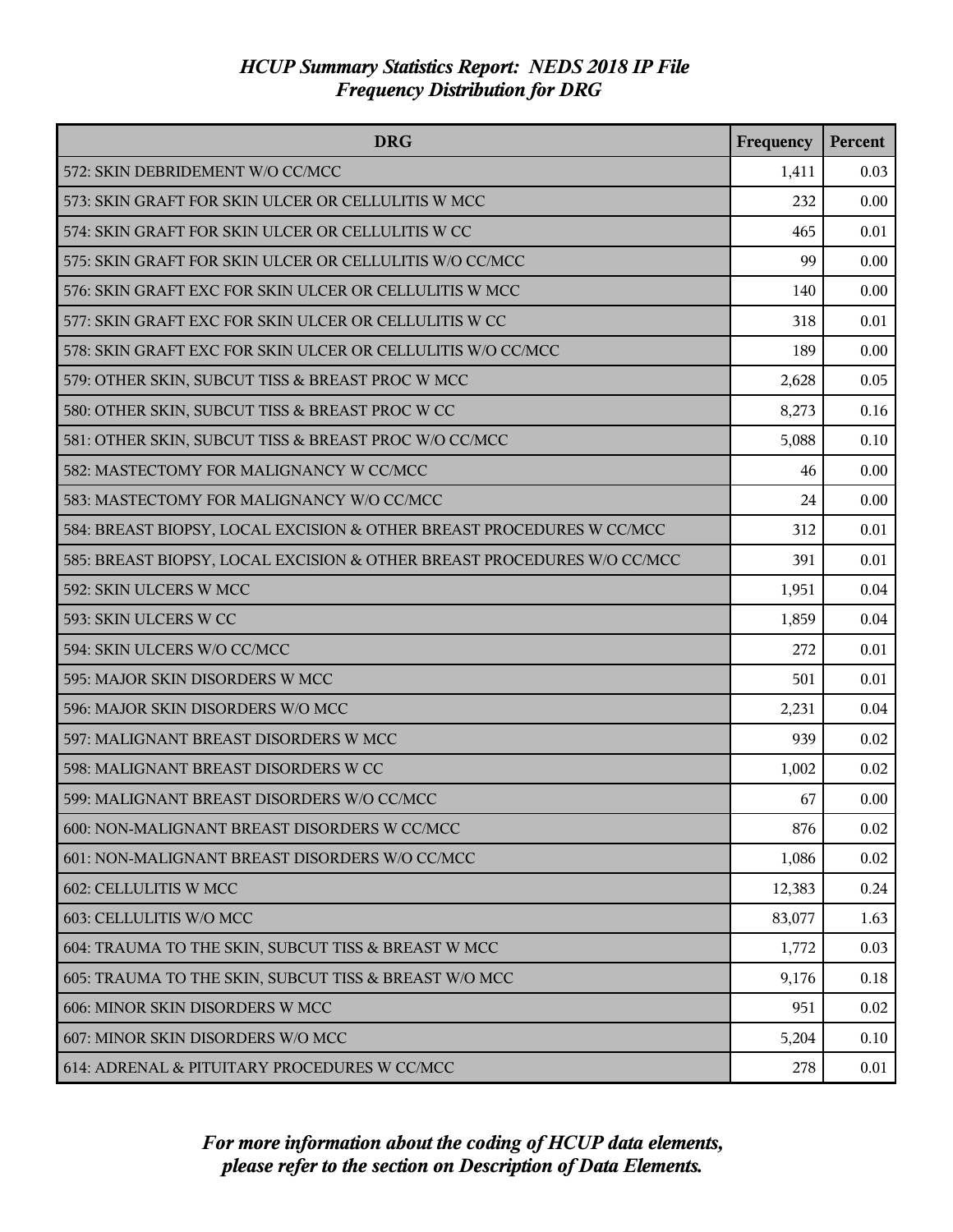| <b>DRG</b>                                                                 | Frequency | Percent |
|----------------------------------------------------------------------------|-----------|---------|
| 615: ADRENAL & PITUITARY PROCEDURES W/O CC/MCC                             | 45        | 0.00    |
| 616: AMPUTAT OF LOWER LIMB FOR ENDOCRINE, NUTRIT, & METABOL DIS W MCC      | 1,525     | 0.03    |
| 617: AMPUTAT OF LOWER LIMB FOR ENDOCRINE, NUTRIT, & METABOL DIS W CC       | 8,681     | 0.17    |
| 618: AMPUTAT OF LOWER LIMB FOR ENDOCRINE, NUTRIT, & METABOL DIS W/O CC/MCC | 75        | 0.00    |
| 619: O.R. PROCEDURES FOR OBESITY W MCC                                     | 27        | 0.00    |
| 620: O.R. PROCEDURES FOR OBESITY W CC                                      | 156       | 0.00    |
| 621: O.R. PROCEDURES FOR OBESITY W/O CC/MCC                                | 562       | 0.01    |
| 622: SKIN GRAFTS & WOUND DEBRID FOR ENDOC, NUTRIT & METAB DIS W MCC        | 773       | 0.02    |
| 623: SKIN GRAFTS & WOUND DEBRID FOR ENDOC, NUTRIT & METAB DIS W CC         | 3,252     | 0.06    |
| 624: SKIN GRAFTS & WOUND DEBRID FOR ENDOC, NUTRIT & METAB DIS W/O CC/MCC   | 151       | 0.00    |
| 625: THYROID, PARATHYROID & THYROGLOSSAL PROCEDURES W MCC                  | 118       | 0.00    |
| 626: THYROID, PARATHYROID & THYROGLOSSAL PROCEDURES W CC                   | 111       | 0.00    |
| 627: THYROID, PARATHYROID & THYROGLOSSAL PROCEDURES W/O CC/MCC             | 103       | 0.00    |
| 628: OTHER ENDOCRINE, NUTRIT & METAB O.R. PROC W MCC                       | 1,405     | 0.03    |
| 629: OTHER ENDOCRINE, NUTRIT & METAB O.R. PROC W CC                        | 2,872     | 0.06    |
| 630: OTHER ENDOCRINE, NUTRIT & METAB O.R. PROC W/O CC/MCC                  | 91        | 0.00    |
| 637: DIABETES W MCC                                                        | 22,308    | 0.44    |
| 638: DIABETES W CC                                                         | 53,885    | 1.06    |
| 639: DIABETES W/O CC/MCC                                                   | 22,174    | 0.44    |
| 640: MISC DISORDERS OF NUTRITION, METABOLISM, FLUIDS/ELECTROLYTES W MCC    | 37,287    | 0.73    |
| 641: MISC DISORDERS OF NUTRITION, METABOLISM, FLUIDS/ELECTROLYTES W/O MCC  | 53,074    | 1.04    |
| 642: INBORN AND OTHER DISORDERS OF METABOLISM                              | 1,874     | 0.04    |
| 643: ENDOCRINE DISORDERS W MCC                                             | 5,288     | 0.10    |
| 644: ENDOCRINE DISORDERS W CC                                              | 7,235     | 0.14    |
| 645: ENDOCRINE DISORDERS W/O CC/MCC                                        | 3,377     | 0.07    |
| <b>652: KIDNEY TRANSPLANT</b>                                              | 70        | 0.00    |
| 653: MAJOR BLADDER PROCEDURES W MCC                                        | 204       | 0.00    |
| 654: MAJOR BLADDER PROCEDURES W CC                                         | 333       | 0.01    |
| 655: MAJOR BLADDER PROCEDURES W/O CC/MCC                                   | 96        | 0.00    |
| 656: KIDNEY & URETER PROCEDURES FOR NEOPLASM W MCC                         | 175       | 0.00    |
| 657: KIDNEY & URETER PROCEDURES FOR NEOPLASM W CC                          | 385       | 0.01    |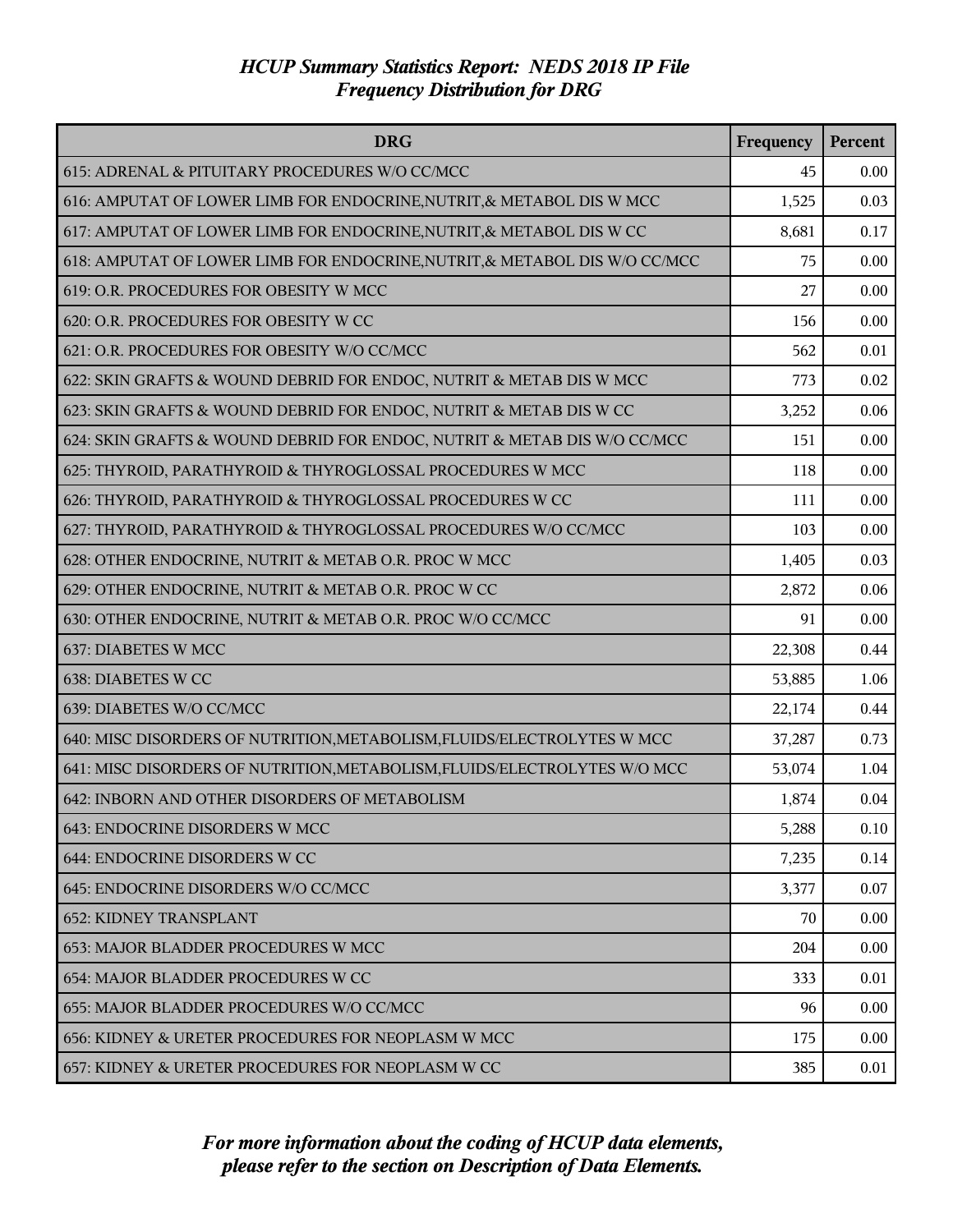| <b>DRG</b>                                                  | Frequency | Percent |
|-------------------------------------------------------------|-----------|---------|
| 658: KIDNEY & URETER PROCEDURES FOR NEOPLASM W/O CC/MCC     | 121       | 0.00    |
| 659: KIDNEY & URETER PROCEDURES FOR NON-NEOPLASM W MCC      | 1,330     | 0.03    |
| 660: KIDNEY & URETER PROCEDURES FOR NON-NEOPLASM W CC       | 3,699     | 0.07    |
| 661: KIDNEY & URETER PROCEDURES FOR NON-NEOPLASM W/O CC/MCC | 2,994     | 0.06    |
| 662: MINOR BLADDER PROCEDURES W MCC                         | 213       | 0.00    |
| 663: MINOR BLADDER PROCEDURES W CC                          | 494       | 0.01    |
| 664: MINOR BLADDER PROCEDURES W/O CC/MCC                    | 129       | 0.00    |
| <b>665: PROSTATECTOMY W MCC</b>                             | 263       | 0.01    |
| <b>666: PROSTATECTOMY W CC</b>                              | 517       | 0.01    |
| 667: PROSTATECTOMY W/O CC/MCC                               | 94        | 0.00    |
| 668: TRANSURETHRAL PROCEDURES W MCC                         | 1,219     | 0.02    |
| 669: TRANSURETHRAL PROCEDURES W CC                          | 6,023     | 0.12    |
| 670: TRANSURETHRAL PROCEDURES W/O CC/MCC                    | 1,314     | 0.03    |
| 671: URETHRAL PROCEDURES W CC/MCC                           | 129       | 0.00    |
| 672: URETHRAL PROCEDURES W/O CC/MCC                         | 34        | 0.00    |
| 673: OTHER KIDNEY & URINARY TRACT PROCEDURES W MCC          | 5,937     | 0.12    |
| 674: OTHER KIDNEY & URINARY TRACT PROCEDURES W CC           | 3,077     | 0.06    |
| 675: OTHER KIDNEY & URINARY TRACT PROCEDURES W/O CC/MCC     | 161       | 0.00    |
| <b>682: RENAL FAILURE W MCC</b>                             | 49,085    | 0.96    |
| 683: RENAL FAILURE W CC                                     | 68,075    | 1.34    |
| 684: RENAL FAILURE W/O CC/MCC                               | 10,729    | 0.21    |
| <b>685: ADMIT FOR RENAL DIALYSIS</b>                        | 21        | 0.00    |
| 686: KIDNEY & URINARY TRACT NEOPLASMS W MCC                 | 902       | 0.02    |
| 687: KIDNEY & URINARY TRACT NEOPLASMS W CC                  | 1,324     | 0.03    |
| 688: KIDNEY & URINARY TRACT NEOPLASMS W/O CC/MCC            | 143       | 0.00    |
| 689: KIDNEY & URINARY TRACT INFECTIONS W MCC                | 34,310    | 0.67    |
| 690: KIDNEY & URINARY TRACT INFECTIONS W/O MCC              | 74,408    | 1.46    |
| 691: URINARY STONES W ESW LITHOTRIPSY W CC/MCC              | 308       | 0.01    |
| 692: URINARY STONES W ESW LITHOTRIPSY W/O CC/MCC            | 81        | 0.00    |
| 693: URINARY STONES W/O ESW LITHOTRIPSY W MCC               | 1,154     | 0.02    |
| 694: URINARY STONES W/O ESW LITHOTRIPSY W/O MCC             | 12,708    | 0.25    |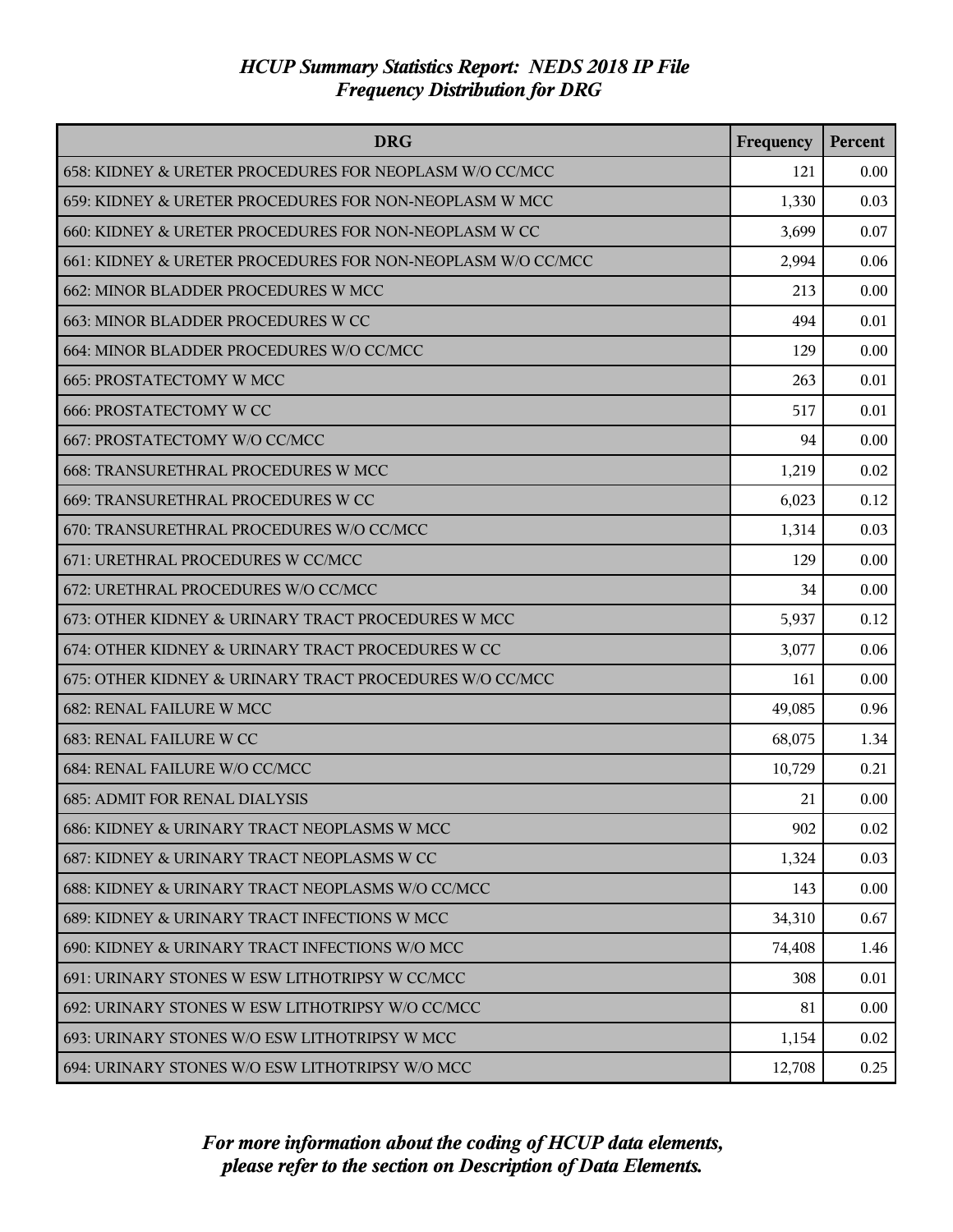| <b>DRG</b>                                                              | Frequency | Percent |
|-------------------------------------------------------------------------|-----------|---------|
| 695: KIDNEY & URINARY TRACT SIGNS & SYMPTOMS W MCC                      | 543       | 0.01    |
| 696: KIDNEY & URINARY TRACT SIGNS & SYMPTOMS W/O MCC                    | 2,974     | 0.06    |
| 697: URETHRAL STRICTURE                                                 | 251       | 0.00    |
| 698: OTHER KIDNEY & URINARY TRACT DIAGNOSES W MCC                       | 26,427    | 0.52    |
| 699: OTHER KIDNEY & URINARY TRACT DIAGNOSES W CC                        | 16,523    | 0.32    |
| 700: OTHER KIDNEY & URINARY TRACT DIAGNOSES W/O CC/MCC                  | 2,806     | 0.06    |
| 707: MAJOR MALE PELVIC PROCEDURES W CC/MCC                              | 109       | 0.00    |
| 708: MAJOR MALE PELVIC PROCEDURES W/O CC/MCC                            | 153       | 0.00    |
| 709: PENIS PROCEDURES W CC/MCC                                          | 198       | 0.00    |
| 710: PENIS PROCEDURES W/O CC/MCC                                        | 142       | 0.00    |
| 711: TESTES PROCEDURES W CC/MCC                                         | 372       | 0.01    |
| 712: TESTES PROCEDURES W/O CC/MCC                                       | 430       | 0.01    |
| 713: TRANSURETHRAL PROSTATECTOMY W CC/MCC                               | 844       | 0.02    |
| 714: TRANSURETHRAL PROSTATECTOMY W/O CC/MCC                             | 137       | 0.00    |
| 715: OTHER MALE REPRODUCTIVE SYSTEM O.R. PROC FOR MALIGNANCY W CC/MCC   | 156       | 0.00    |
| 716: OTHER MALE REPRODUCTIVE SYSTEM O.R. PROC FOR MALIGNANCY W/O CC/MCC | $\leq 10$ | $***$   |
| 717: OTHER MALE REPRODUCTIVE SYSTEM O.R. PROC EXC MALIGNANCY W CC/MCC   | 394       | 0.01    |
| 718: OTHER MALE REPRODUCTIVE SYSTEM O.R. PROC EXC MALIGNANCY W/O CC/MCC | 129       | 0.00    |
| 722: MALIGNANCY, MALE REPRODUCTIVE SYSTEM W MCC                         | 458       | 0.01    |
| 723: MALIGNANCY, MALE REPRODUCTIVE SYSTEM W CC                          | 815       | 0.02    |
| 724: MALIGNANCY, MALE REPRODUCTIVE SYSTEM W/O CC/MCC                    | 36        | 0.00    |
| 725: BENIGN PROSTATIC HYPERTROPHY W MCC                                 | 306       | 0.01    |
| 726: BENIGN PROSTATIC HYPERTROPHY W/O MCC                               | 1,206     | 0.02    |
| 727: INFLAMMATION OF THE MALE REPRODUCTIVE SYSTEM W MCC                 | 814       | 0.02    |
| 728: INFLAMMATION OF THE MALE REPRODUCTIVE SYSTEM W/O MCC               | 4,200     | 0.08    |
| 729: OTHER MALE REPRODUCTIVE SYSTEM DIAGNOSES W CC/MCC                  | 464       | 0.01    |
| 730: OTHER MALE REPRODUCTIVE SYSTEM DIAGNOSES W/O CC/MCC                | 209       | 0.00    |
| 734: PELVIC EVISCERATION, RAD HYSTERECTOMY & RAD VULVECTOMY W CC/MCC    | 57        | 0.00    |
| 735: PELVIC EVISCERATION, RAD HYSTERECTOMY & RAD VULVECTOMY W/O CC/MCC  | 26        | 0.00    |
| 736: UTERINE & ADNEXA PROC FOR OVARIAN OR ADNEXAL MALIGNANCY W MCC      | 92        | 0.00    |
| 737: UTERINE & ADNEXA PROC FOR OVARIAN OR ADNEXAL MALIGNANCY W CC       | 233       | 0.00    |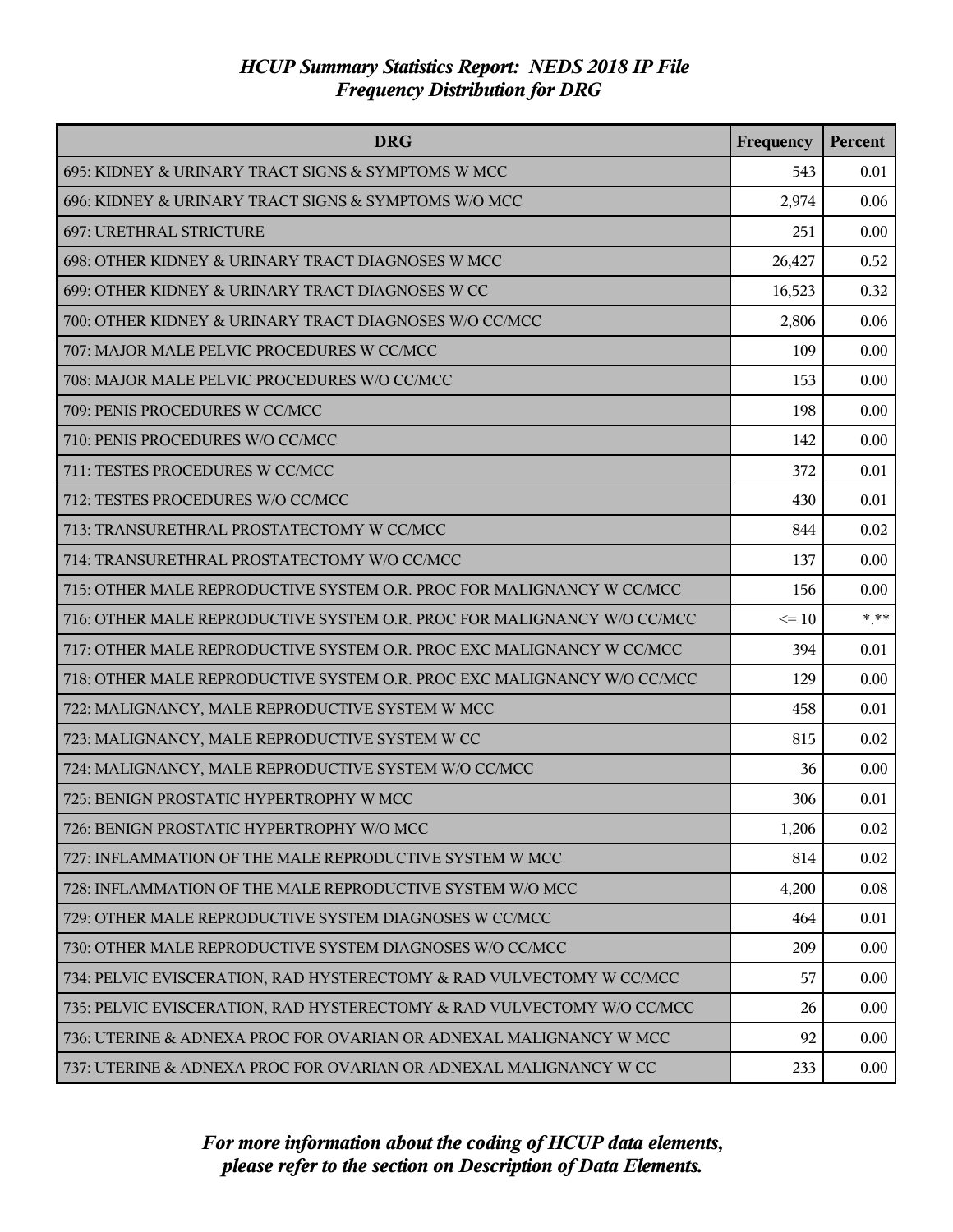| <b>DRG</b>                                                              | Frequency | Percent |
|-------------------------------------------------------------------------|-----------|---------|
| 738: UTERINE & ADNEXA PROC FOR OVARIAN OR ADNEXAL MALIGNANCY W/O CC/MCC | 54        | 0.00    |
| 739: UTERINE, ADNEXA PROC FOR NON-OVARIAN/ADNEXAL MALIG W MCC           | 64        | 0.00    |
| 740: UTERINE, ADNEXA PROC FOR NON-OVARIAN/ADNEXAL MALIG W CC            | 163       | 0.00    |
| 741: UTERINE, ADNEXA PROC FOR NON-OVARIAN/ADNEXAL MALIG W/O CC/MCC      | 50        | 0.00    |
| 742: UTERINE & ADNEXA PROC FOR NON-MALIGNANCY W CC/MCC                  | 2,124     | 0.04    |
| 743: UTERINE & ADNEXA PROC FOR NON-MALIGNANCY W/O CC/MCC                | 2,145     | 0.04    |
| 744: D&C, CONIZATION, LAPAROSCOPY & TUBAL INTERRUPTION W CC/MCC         | 1,267     | 0.02    |
| 745: D&C, CONIZATION, LAPAROSCOPY & TUBAL INTERRUPTION W/O CC/MCC       | 410       | 0.01    |
| 746: VAGINA, CERVIX & VULVA PROCEDURES W CC/MCC                         | 613       | 0.01    |
| 747: VAGINA, CERVIX & VULVA PROCEDURES W/O CC/MCC                       | 335       | 0.01    |
| 748: FEMALE REPRODUCTIVE SYSTEM RECONSTRUCTIVE PROCEDURES               | 29        | 0.00    |
| 749: OTHER FEMALE REPRODUCTIVE SYSTEM O.R. PROCEDURES W CC/MCC          | 476       | 0.01    |
| 750: OTHER FEMALE REPRODUCTIVE SYSTEM O.R. PROCEDURES W/O CC/MCC        | 135       | 0.00    |
| 754: MALIGNANCY, FEMALE REPRODUCTIVE SYSTEM W MCC                       | 1,054     | 0.02    |
| 755: MALIGNANCY, FEMALE REPRODUCTIVE SYSTEM W CC                        | 1,573     | 0.03    |
| 756: MALIGNANCY, FEMALE REPRODUCTIVE SYSTEM W/O CC/MCC                  | 117       | 0.00    |
| 757: INFECTIONS, FEMALE REPRODUCTIVE SYSTEM W MCC                       | 547       | 0.01    |
| 758: INFECTIONS, FEMALE REPRODUCTIVE SYSTEM W CC                        | 1,788     | 0.04    |
| 759: INFECTIONS, FEMALE REPRODUCTIVE SYSTEM W/O CC/MCC                  | 2,241     | 0.04    |
| 760: MENSTRUAL & OTHER FEMALE REPRODUCTIVE SYSTEM DISORDERS W CC/MCC    | 2,448     | 0.05    |
| 761: MENSTRUAL & OTHER FEMALE REPRODUCTIVE SYSTEM DISORDERS W/O CC/MCC  | 1,737     | 0.03    |
| 765: CESAREAN SECTION W CC/MCC                                          | 12,864    | 0.25    |
| 766: CESAREAN SECTION W/O CC/MCC                                        | 12,013    | 0.24    |
| 767: VAGINAL DELIVERY W STERILIZATION &/OR D&C                          | 2,604     | 0.05    |
| 768: VAGINAL DELIVERY W O.R. PROC EXCEPT STERIL &/OR D&C                | 982       | 0.02    |
| 769: POSTPARTUM & POST ABORTION DIAGNOSES W O.R. PROCEDURE              | 2,089     | 0.04    |
| 770: ABORTION W D&C, ASPIRATION CURETTAGE OR HYSTEROTOMY                | 1,465     | 0.03    |
| 774: VAGINAL DELIVERY W COMPLICATING DIAGNOSES                          | 9,617     | 0.19    |
| 775: VAGINAL DELIVERY W/O COMPLICATING DIAGNOSES                        | 59,969    | 1.18    |
| 776: POSTPARTUM & POST ABORTION DIAGNOSES W/O O.R. PROCEDURE            | 8,504     | 0.17    |
| 777: ECTOPIC PREGNANCY                                                  | 1,678     | 0.03    |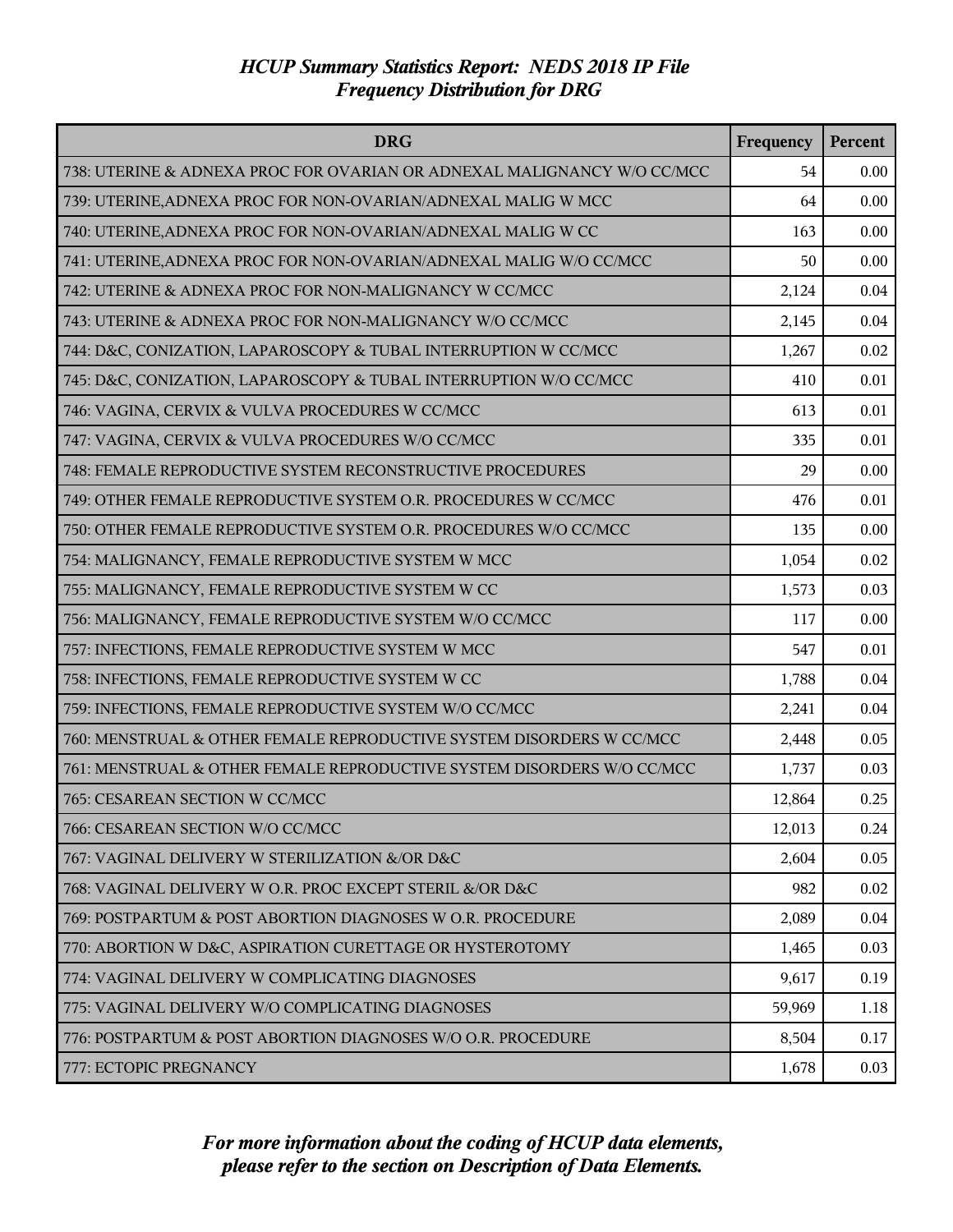| <b>DRG</b>                                                          | Frequency | Percent |
|---------------------------------------------------------------------|-----------|---------|
| 778: THREATENED ABORTION                                            | 1,600     | 0.03    |
| 779: ABORTION W/O D&C                                               | 1,232     | 0.02    |
| 780: FALSE LABOR                                                    | 317       | 0.01    |
| 781: OTHER ANTEPARTUM DIAGNOSES W MEDICAL COMPLICATIONS             | 14,075    | 0.28    |
| 782: OTHER ANTEPARTUM DIAGNOSES W/O MEDICAL COMPLICATIONS           | 1,121     | 0.02    |
| 783: CESAREAN SECTION W STERILIZATION W MCC                         | 199       | 0.00    |
| 784: CESAREAN SECTION W STERILIZATION W CC                          | 353       | 0.01    |
| 785: CESAREAN SECTION W STERILIZATION W/O CC/MCC                    | 654       | 0.01    |
| 786: CESAREAN SECTION W/O STERILIZATION W MCC                       | 1,315     | 0.03    |
| 787: CESAREAN SECTION W/O STERILIZATION W CC                        | 2,089     | 0.04    |
| 788: CESAREAN SECTION W/O STERILIZATION W/O CC/MCC                  | 4,031     | 0.08    |
| 789: NEONATES, DIED OR TRANSFERRED TO ANOTHER ACUTE CARE FACILITY   | 465       | 0.01    |
| 790: EXTREME IMMATURITY OR RESPIRATORY DISTRESS SYNDROME, NEONATE   | 289       | 0.01    |
| 791: PREMATURITY W MAJOR PROBLEMS                                   | 511       | 0.01    |
| 792: PREMATURITY W/O MAJOR PROBLEMS                                 | 586       | 0.01    |
| 793: FULL TERM NEONATE W MAJOR PROBLEMS                             | 5,034     | 0.10    |
| 794: NEONATE W OTHER SIGNIFICANT PROBLEMS                           | 4,528     | 0.09    |
| 795: NORMAL NEWBORN                                                 | 5,536     | 0.11    |
| 796: VAGINAL DELIVERY W STERILIZATION/D&C W MCC                     | 74        | 0.00    |
| 797: VAGINAL DELIVERY W STERILIZATION/D&C W CC                      | 212       | 0.00    |
| 798: VAGINAL DELIVERY W STERILIZATION/D&C WO CC/MCC                 | 350       | 0.01    |
| 799: SPLENECTOMY W MCC                                              | 372       | 0.01    |
| 800: SPLENECTOMY W CC                                               | 150       | 0.00    |
| 801: SPLENECTOMY W/O CC/MCC                                         | 58        | 0.00    |
| 802: OTHER O.R. PROC OF THE BLOOD & BLOOD FORMING ORGANS W MCC      | 389       | 0.01    |
| 803: OTHER O.R. PROC OF THE BLOOD & BLOOD FORMING ORGANS W CC       | 487       | 0.01    |
| 804: OTHER O.R. PROC OF THE BLOOD & BLOOD FORMING ORGANS W/O CC/MCC | 241       | 0.00    |
| 805: VAGINAL DELIVERY W/O STERILIZATION/D&C W MCC                   | 1,427     | 0.03    |
| 806: VAGINAL DELIVERY W/O STERILIZATION/D&C W CC                    | 4,286     | 0.08    |
| 807: VAGINAL DELIVERY W/O STERILIZATION/D&C W/O CC/MCC              | 17,800    | 0.35    |
| 808: MAJOR HEMATOL/IMMUN DIAG EXC SICKLE CELL CRISIS & COAGUL W MCC | 3,996     | 0.08    |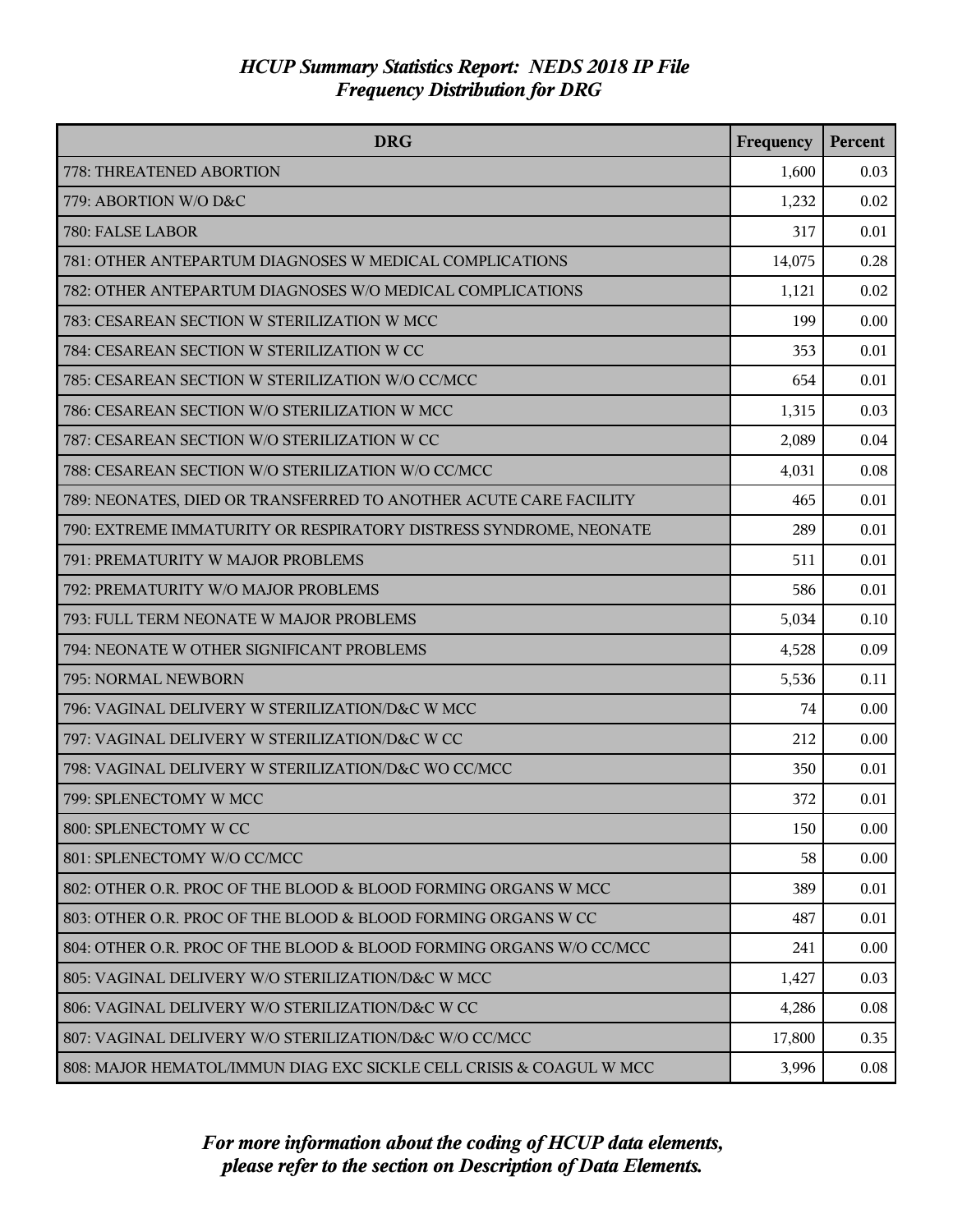| <b>DRG</b>                                                                | Frequency | Percent |
|---------------------------------------------------------------------------|-----------|---------|
| 809: MAJOR HEMATOL/IMMUN DIAG EXC SICKLE CELL CRISIS & COAGUL W CC        | 9,446     | 0.19    |
| 810: MAJOR HEMATOL/IMMUN DIAG EXC SICKLE CELL CRISIS & COAGUL W/O CC/MCC  | 1,856     | 0.04    |
| 811: RED BLOOD CELL DISORDERS W MCC                                       | 14,414    | 0.28    |
| 812: RED BLOOD CELL DISORDERS W/O MCC                                     | 46,187    | 0.91    |
| 813: COAGULATION DISORDERS                                                | 9,762     | 0.19    |
| 814: RETICULOENDOTHELIAL & IMMUNITY DISORDERS W MCC                       | 985       | 0.02    |
| 815: RETICULOENDOTHELIAL & IMMUNITY DISORDERS W CC                        | 2,239     | 0.04    |
| 816: RETICULOENDOTHELIAL & IMMUNITY DISORDERS W/O CC/MCC                  | 1,548     | 0.03    |
| 817: OTHER ANTEPARTUM DIAGNOSES W O.R. PROCEDURE W MCC                    | 305       | 0.01    |
| 818: OTHER ANTEPARTUM DIAGNOSES W O.R. PROCEDURE W CC                     | 300       | 0.01    |
| 819: OTHER ANTEPARTUM DIAGNOSES W O.R. PROCEDURE W/O CC/MCC               | 262       | 0.01    |
| 820: LYMPHOMA & LEUKEMIA W MAJOR O.R. PROCEDURE W MCC                     | 409       | 0.01    |
| 821: LYMPHOMA & LEUKEMIA W MAJOR O.R. PROCEDURE W CC                      | 201       | 0.00    |
| 822: LYMPHOMA & LEUKEMIA W MAJOR O.R. PROCEDURE W/O CC/MCC                | 38        | 0.00    |
| 823: LYMPHOMA & NON-ACUTE LEUKEMIA W OTHER PROC W MCC                     | 1,219     | 0.02    |
| 824: LYMPHOMA & NON-ACUTE LEUKEMIA W OTHER PROC W CC                      | 1,052     | 0.02    |
| 825: LYMPHOMA & NON-ACUTE LEUKEMIA W OTHER PROC W/O CC/MCC                | 299       | 0.01    |
| 826: MYELOPROLIF DISORD OR POORLY DIFF NEOPL W MAJ O.R. PROC W MCC        | 213       | 0.00    |
| 827: MYELOPROLIF DISORD OR POORLY DIFF NEOPL W MAJ O.R. PROC W CC         | 134       | 0.00    |
| 828: MYELOPROLIF DISORD OR POORLY DIFF NEOPL W MAJ O.R. PROC W/O CC/MCC   | 23        | 0.00    |
| 829: MYELOPROLIFERATIVE DISORDERS OR POORLY DIFFERENTIATED NEOPLASMS W OT | 414       | 0.01    |
| 830: MYELOPROLIFERATIVE DISORDERS OR POORLY DIFFERENTIATED NEOPLASMS W OT | 31        | 0.00    |
| 831: OTHER ANTEPARTUM DIAGNOSES W/O O.R. PROCEDURE W MCC                  | 865       | 0.02    |
| 832: OTHER ANTEPARTUM DIAGNOSES W/O O.R. PROCEDURE W CC                   | 2,106     | 0.04    |
| 833: OTHER ANTEPARTUM DIAGNOSES W/O O.R. PROCEDURE W/O CC/MCC             | 2,352     | 0.05    |
| 834: ACUTE LEUKEMIA W/O MAJOR O.R. PROCEDURE W MCC                        | 2,480     | 0.05    |
| 835: ACUTE LEUKEMIA W/O MAJOR O.R. PROCEDURE W CC                         | 1,439     | 0.03    |
| 836: ACUTE LEUKEMIA W/O MAJOR O.R. PROCEDURE W/O CC/MCC                   | 412       | 0.01    |
| 837: CHEMO W ACUTE LEUKEMIA AS SDX OR W HIGH DOSE CHEMO AGENT W MCC       | 81        | 0.00    |
| 838: CHEMO W ACUTE LEUKEMIA AS SDX W CC OR HIGH DOSE CHEMO AGENT          | 50        | 0.00    |
| 839: CHEMO W ACUTE LEUKEMIA AS SDX W/O CC/MCC                             | 43        | 0.00    |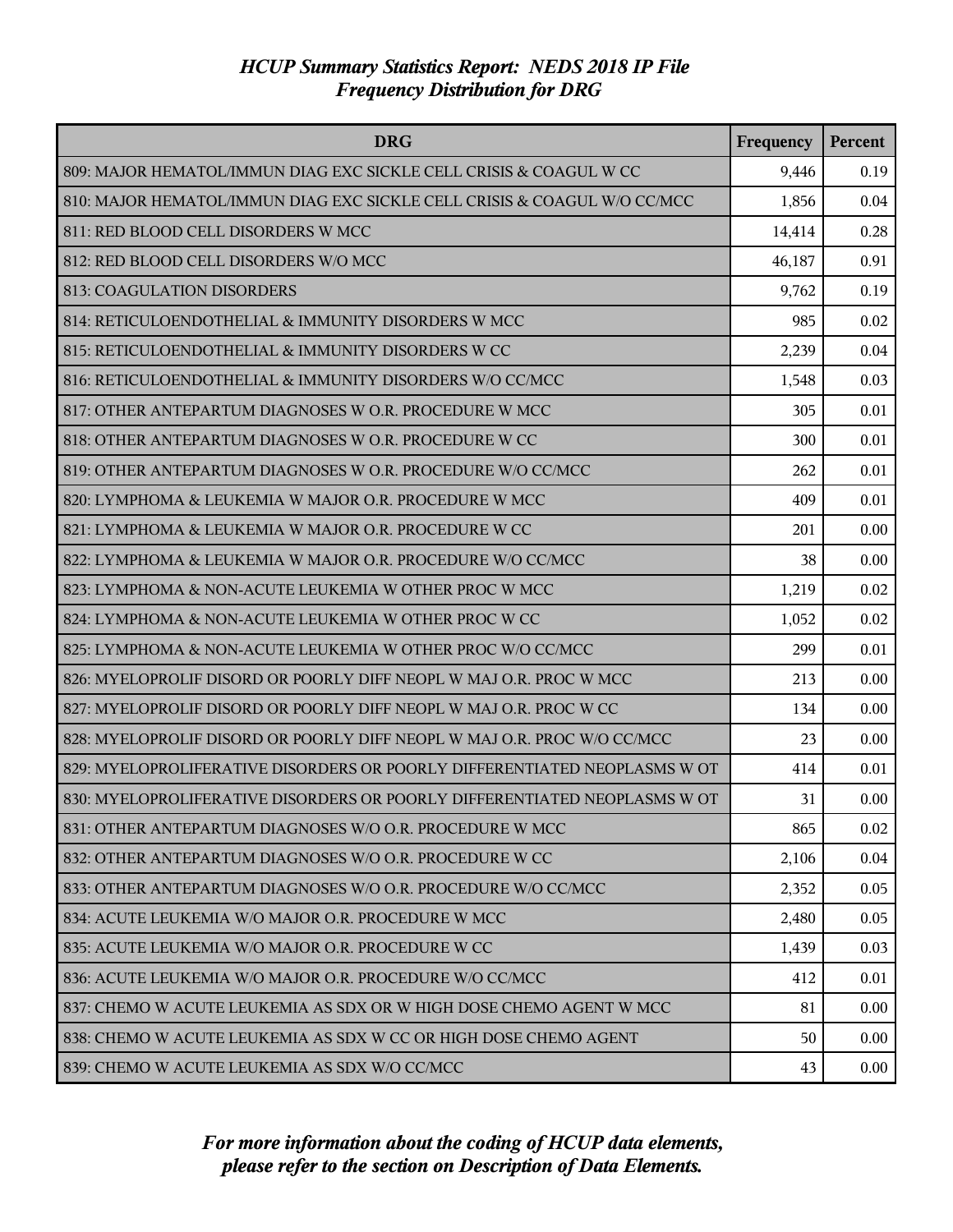| <b>DRG</b>                                                                | Frequency | Percent |
|---------------------------------------------------------------------------|-----------|---------|
| 840: LYMPHOMA & NON-ACUTE LEUKEMIA W MCC                                  | 4,416     | 0.09    |
| 841: LYMPHOMA & NON-ACUTE LEUKEMIA W CC                                   | 3,969     | 0.08    |
| 842: LYMPHOMA & NON-ACUTE LEUKEMIA W/O CC/MCC                             | 981       | 0.02    |
| 843: OTHER MYELOPROLIF DIS OR POORLY DIFF NEOPL DIAG W MCC                | 1,191     | 0.02    |
| 844: OTHER MYELOPROLIF DIS OR POORLY DIFF NEOPL DIAG W CC                 | 1,153     | 0.02    |
| 845: OTHER MYELOPROLIF DIS OR POORLY DIFF NEOPL DIAG W/O CC/MCC           | 250       | 0.00    |
| 846: CHEMOTHERAPY W/O ACUTE LEUKEMIA AS SECONDARY DIAGNOSIS W MCC         | 196       | 0.00    |
| 847: CHEMOTHERAPY W/O ACUTE LEUKEMIA AS SECONDARY DIAGNOSIS W CC          | 460       | 0.01    |
| 848: CHEMOTHERAPY W/O ACUTE LEUKEMIA AS SECONDARY DIAGNOSIS W/O CC/MCC    | 20        | 0.00    |
| 849: RADIOTHERAPY                                                         | 23        | 0.00    |
| 853: INFECTIOUS & PARASITIC DISEASES W O.R. PROCEDURE W MCC               | 50,284    | 0.99    |
| 854: INFECTIOUS & PARASITIC DISEASES W O.R. PROCEDURE W CC                | 18,336    | 0.36    |
| 855: INFECTIOUS & PARASITIC DISEASES W O.R. PROCEDURE W/O CC/MCC          | 379       | 0.01    |
| 856: POSTOPERATIVE OR POST-TRAUMATIC INFECTIONS W O.R. PROC W MCC         | 3,913     | 0.08    |
| 857: POSTOPERATIVE OR POST-TRAUMATIC INFECTIONS W O.R. PROC W CC          | 4,117     | 0.08    |
| 858: POSTOPERATIVE OR POST-TRAUMATIC INFECTIONS W O.R. PROC W/O CC/MCC    | 465       | 0.01    |
| 862: POSTOPERATIVE & POST-TRAUMATIC INFECTIONS W MCC                      | 7,911     | 0.16    |
| 863: POSTOPERATIVE & POST-TRAUMATIC INFECTIONS W/O MCC                    | 8,018     | 0.16    |
| <b>864: FEVER</b>                                                         | 5,889     | 0.12    |
| 864: FEVER AND INFLAMMATORY CONDITIONS                                    | 1,785     | 0.04    |
| 865: VIRAL ILLNESS W MCC                                                  | 2,166     | 0.04    |
| 866: VIRAL ILLNESS W/O MCC                                                | 8,141     | 0.16    |
| 867: OTHER INFECTIOUS & PARASITIC DISEASES DIAGNOSES W MCC                | 1,314     | 0.03    |
| 868: OTHER INFECTIOUS & PARASITIC DISEASES DIAGNOSES W CC                 | 1,631     | 0.03    |
| 869: OTHER INFECTIOUS & PARASITIC DISEASES DIAGNOSES W/O CC/MCC           | 804       | 0.02    |
| 870: SEPTICEMIA OR SEVERE SEPSIS W MV >96 HOURS                           | 11,421    | 0.22    |
| 870: SEPTICEMIA OR SEVERE SEPSIS W MV >96 HOURS OR PERIPHERAL EXTRACORPOR | 3,886     | 0.08    |
| 871: SEPTICEMIA OR SEVERE SEPSIS W/O MV >96 HOURS W MCC                   | 297,959   | 5.85    |
| 872: SEPTICEMIA OR SEVERE SEPSIS W/O MV >96 HOURS W/O MCC                 | 114,322   | 2.25    |
| 876: O.R. PROCEDURE W PRINCIPAL DIAGNOSES OF MENTAL ILLNESS               | 457       | 0.01    |
| 880: ACUTE ADJUSTMENT REACTION & PSYCHOSOCIAL DYSFUNCTION                 | 8,313     | 0.16    |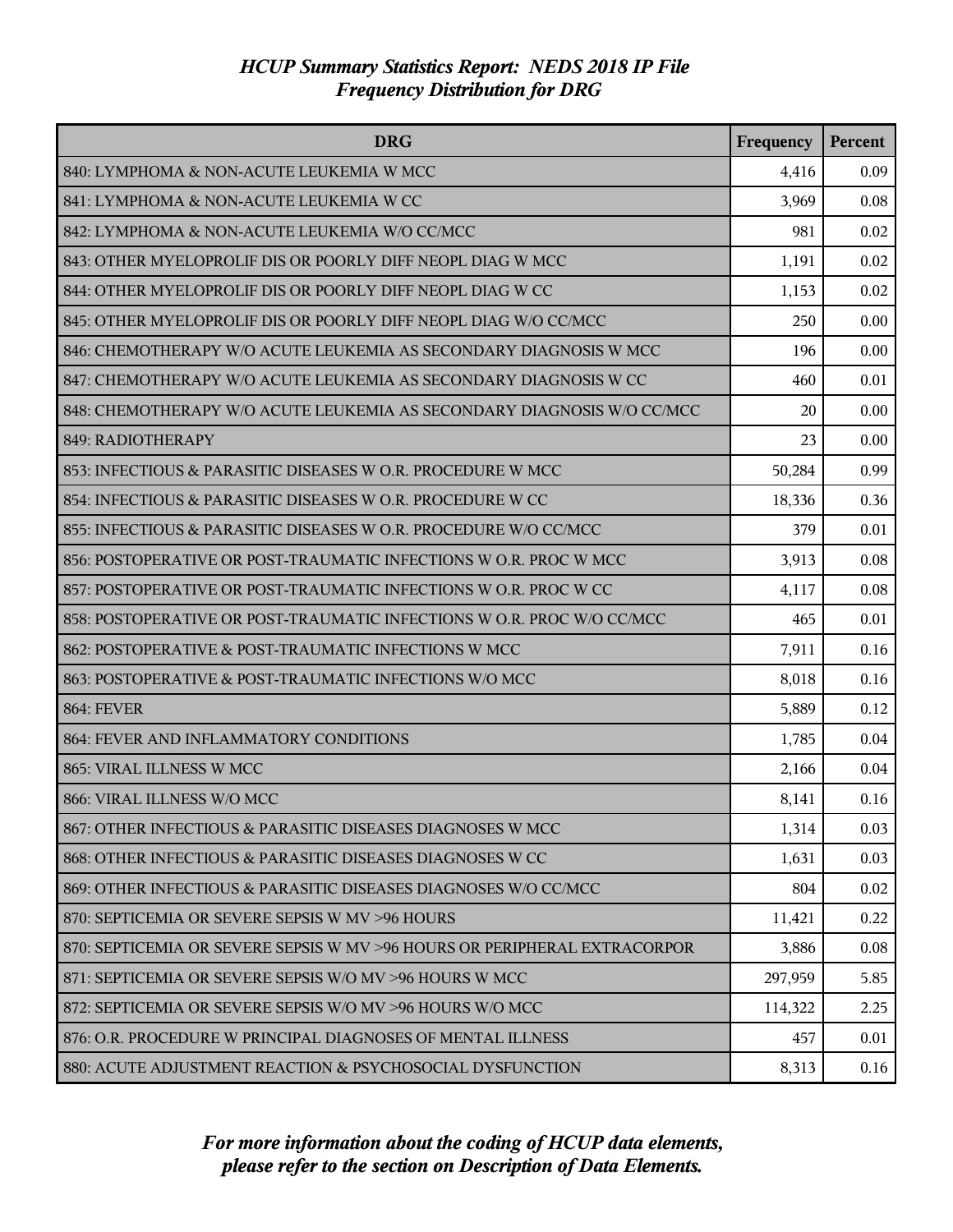| <b>DRG</b>                                                               | Frequency | Percent |
|--------------------------------------------------------------------------|-----------|---------|
| 881: DEPRESSIVE NEUROSES                                                 | 16,616    | 0.33    |
| 882: NEUROSES EXCEPT DEPRESSIVE                                          | 5,935     | 0.12    |
| 883: DISORDERS OF PERSONALITY & IMPULSE CONTROL                          | 2,489     | 0.05    |
| 884: ORGANIC DISTURBANCES & INTELLECTUAL DISABILITY                      | 11,913    | 0.23    |
| 885: PSYCHOSES                                                           | 146,650   | 2.88    |
| 886: BEHAVIORAL & DEVELOPMENTAL DISORDERS                                | 2,124     | 0.04    |
| 887: OTHER MENTAL DISORDER DIAGNOSES                                     | 479       | 0.01    |
| 894: ALCOHOL/DRUG ABUSE OR DEPENDENCE, LEFT AMA                          | 9,077     | 0.18    |
| 895: ALCOHOL/DRUG ABUSE OR DEPENDENCE W REHABILITATION THERAPY           | 1,599     | 0.03    |
| 896: ALCOHOL/DRUG ABUSE OR DEPENDENCE W/O REHABILITATION THERAPY W MCC   | 13,313    | 0.26    |
| 897: ALCOHOL/DRUG ABUSE OR DEPENDENCE W/O REHABILITATION THERAPY W/O MCC | 59,562    | 1.17    |
| 901: WOUND DEBRIDEMENTS FOR INJURIES W MCC                               | 410       | 0.01    |
| 902: WOUND DEBRIDEMENTS FOR INJURIES W CC                                | 749       | 0.01    |
| 903: WOUND DEBRIDEMENTS FOR INJURIES W/O CC/MCC                          | 196       | 0.00    |
| 904: SKIN GRAFTS FOR INJURIES W CC/MCC                                   | 522       | 0.01    |
| 905: SKIN GRAFTS FOR INJURIES W/O CC/MCC                                 | 176       | 0.00    |
| 906: HAND PROCEDURES FOR INJURIES                                        | 1,482     | 0.03    |
| 907: OTHER O.R. PROCEDURES FOR INJURIES W MCC                            | 4,017     | 0.08    |
| 908: OTHER O.R. PROCEDURES FOR INJURIES W CC                             | 4,407     | 0.09    |
| 909: OTHER O.R. PROCEDURES FOR INJURIES W/O CC/MCC                       | 2,077     | 0.04    |
| 913: TRAUMATIC INJURY W MCC                                              | 533       | 0.01    |
| 914: TRAUMATIC INJURY W/O MCC                                            | 2,586     | 0.05    |
| 915: ALLERGIC REACTIONS W MCC                                            | 1,761     | 0.03    |
| 916: ALLERGIC REACTIONS W/O MCC                                          | 4,521     | 0.09    |
| 917: POISONING & TOXIC EFFECTS OF DRUGS W MCC                            | 31,032    | 0.61    |
| 918: POISONING & TOXIC EFFECTS OF DRUGS W/O MCC                          | 29,177    | 0.57    |
| 919: COMPLICATIONS OF TREATMENT W MCC                                    | 6,885     | 0.14    |
| 920: COMPLICATIONS OF TREATMENT W CC                                     | 7,510     | 0.15    |
| 921: COMPLICATIONS OF TREATMENT W/O CC/MCC                               | 2,427     | 0.05    |
| 922: OTHER INJURY, POISONING & TOXIC EFFECT DIAG W MCC                   | 1,870     | 0.04    |
| 923: OTHER INJURY, POISONING & TOXIC EFFECT DIAG W/O MCC                 | 2,748     | 0.05    |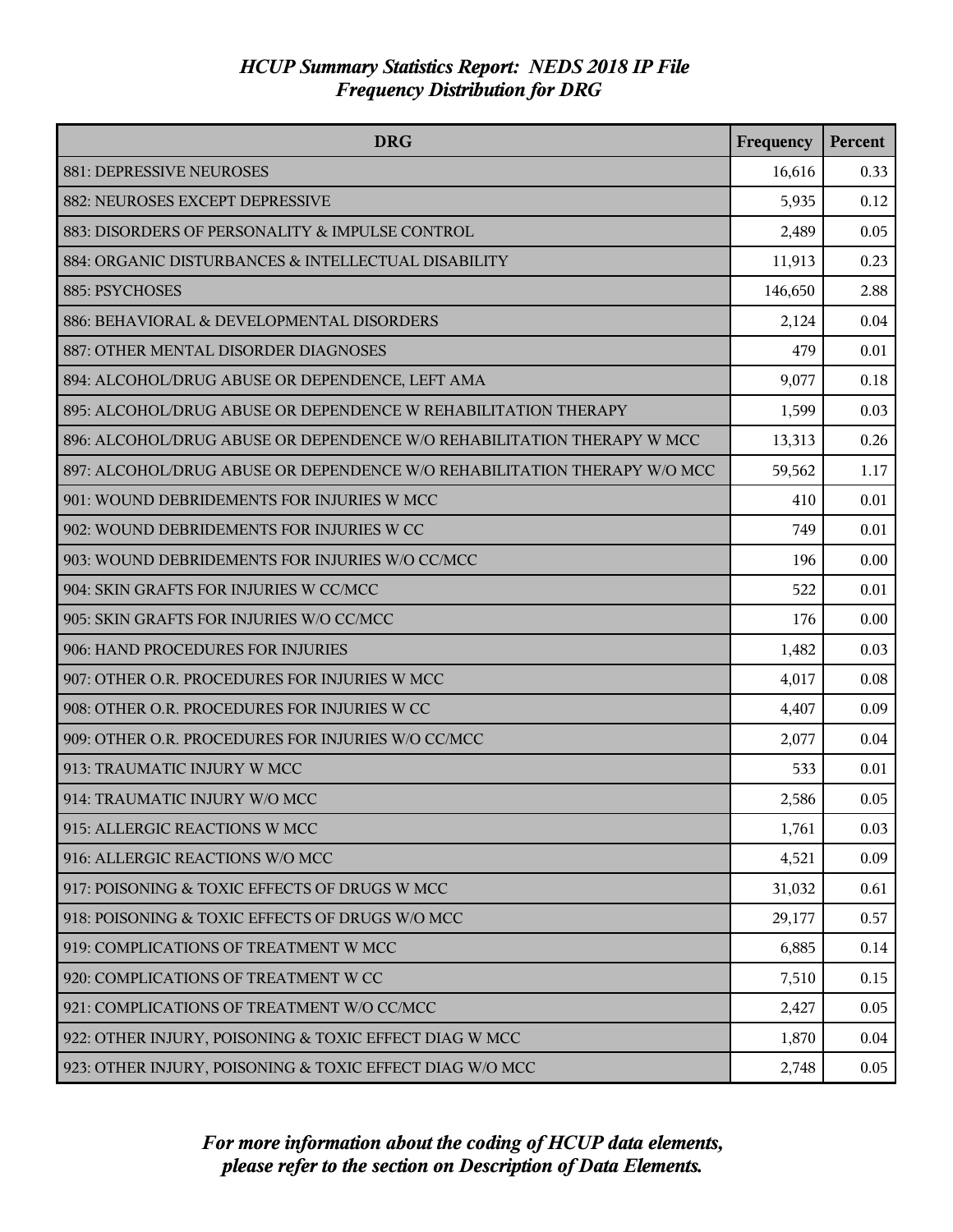| <b>DRG</b>                                                               | Frequency | Percent |
|--------------------------------------------------------------------------|-----------|---------|
| 927: EXTENSIVE BURNS OR FULL THICKNESS BURNS W MV >96 HRS W SKIN GRAFT   | 219       | 0.00    |
| 928: FULL THICKNESS BURN W SKIN GRAFT OR INHAL INJ W CC/MCC              | 744       | 0.01    |
| 929: FULL THICKNESS BURN W SKIN GRAFT OR INHAL INJ W/O CC/MCC            | 404       | 0.01    |
| 933: EXTENSIVE BURNS OR FULL THICKNESS BURNS W MV >96 HRS W/O SKIN GRAFT | 109       | 0.00    |
| 934: FULL THICKNESS BURN W/O SKIN GRAFT OR INHAL INJ                     | 147       | 0.00    |
| 934: FULL THICKNESS BURN W/O SKIN GRFT OR INHAL INJ                      | 520       | 0.01    |
| 935: NON-EXTENSIVE BURNS                                                 | 2,959     | 0.06    |
| 939: O.R. PROC W DIAGNOSES OF OTHER CONTACT W HEALTH SERVICES W MCC      | 294       | 0.01    |
| 940: O.R. PROC W DIAGNOSES OF OTHER CONTACT W HEALTH SERVICES W CC       | 432       | 0.01    |
| 941: O.R. PROC W DIAGNOSES OF OTHER CONTACT W HEALTH SERVICES W/O CC/MCC | 158       | 0.00    |
| 945: REHABILITATION W CC/MCC                                             | 501       | 0.01    |
| 946: REHABILITATION W/O CC/MCC                                           | 237       | 0.00    |
| 947: SIGNS & SYMPTOMS W MCC                                              | 5,013     | 0.10    |
| 948: SIGNS & SYMPTOMS W/O MCC                                            | 17,819    | 0.35    |
| 949: AFTERCARE W CC/MCC                                                  | 920       | 0.02    |
| 950: AFTERCARE W/O CC/MCC                                                | 235       | 0.00    |
| 951: OTHER FACTORS INFLUENCING HEALTH STATUS                             | 2,739     | 0.05    |
| 955: CRANIOTOMY FOR MULTIPLE SIGNIFICANT TRAUMA                          | 1,019     | 0.02    |
| 956: LIMB REATTACHMENT, HIP & FEMUR PROC FOR MULTIPLE SIGNIFICANT TRAUMA | 4,652     | 0.09    |
| 957: OTHER O.R. PROCEDURES FOR MULTIPLE SIGNIFICANT TRAUMA W MCC         | 4,452     | 0.09    |
| 958: OTHER O.R. PROCEDURES FOR MULTIPLE SIGNIFICANT TRAUMA W CC          | 4,059     | 0.08    |
| 959: OTHER O.R. PROCEDURES FOR MULTIPLE SIGNIFICANT TRAUMA W/O CC/MCC    | 692       | 0.01    |
| 963: OTHER MULTIPLE SIGNIFICANT TRAUMA W MCC                             | 2,402     | 0.05    |
| 964: OTHER MULTIPLE SIGNIFICANT TRAUMA W CC                              | 4,711     | 0.09    |
| 965: OTHER MULTIPLE SIGNIFICANT TRAUMA W/O CC/MCC                        | 1,133     | 0.02    |
| 969: HIV W EXTENSIVE O.R. PROCEDURE W MCC                                | 478       | 0.01    |
| 970: HIV W EXTENSIVE O.R. PROCEDURE W/O MCC                              | 58        | 0.00    |
| 974: HIV W MAJOR RELATED CONDITION W MCC                                 | 5,037     | 0.10    |
| 975: HIV W MAJOR RELATED CONDITION W CC                                  | 3,548     | 0.07    |
| 976: HIV W MAJOR RELATED CONDITION W/O CC/MCC                            | 829       | 0.02    |
| 977: HIV W OR W/O OTHER RELATED CONDITION                                | 1,686     | 0.03    |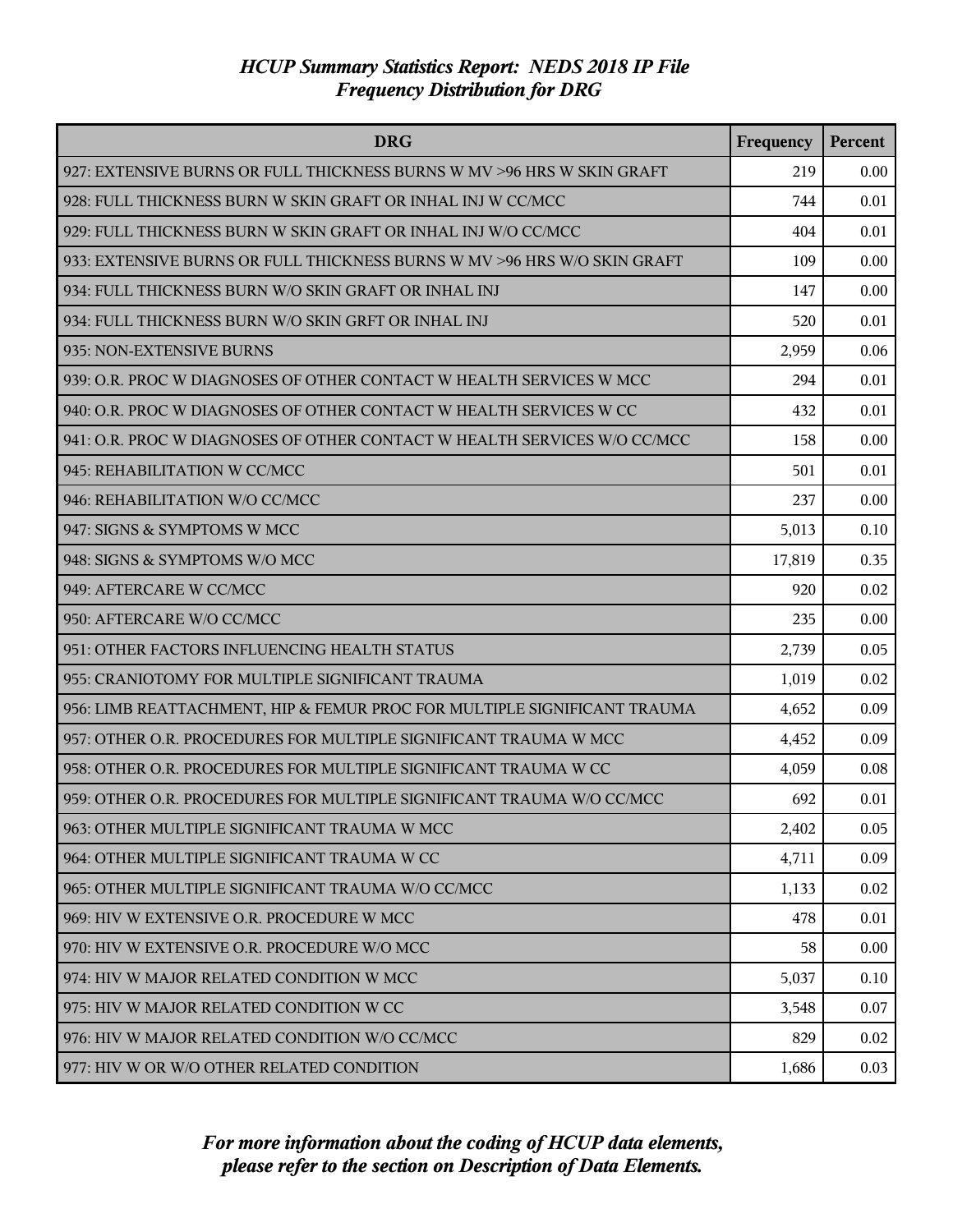| <b>DRG</b>                                                                  | Frequency | Percent |
|-----------------------------------------------------------------------------|-----------|---------|
| l 981: EXTENSIVE O.R. PROCEDURE UNRELATED TO PRINCIPAL DIAGNOSIS W MCC      | 12,709    | 0.25    |
| l 982: EXTENSIVE O.R. PROCEDURE UNRELATED TO PRINCIPAL DIAGNOSIS W CC       | 7,231     | 0.14    |
| I 983: EXTENSIVE O.R. PROCEDURE UNRELATED TO PRINCIPAL DIAGNOSIS W/O CC/MCC | 1,409     | 0.03    |
| l 987: NON-EXTENSIVE O.R. PROC UNRELATED TO PRINCIPAL DIAGNOSIS W MCC       | 5,246     | 0.10    |
| 988: NON-EXTENSIVE O.R. PROC UNRELATED TO PRINCIPAL DIAGNOSIS W CC          | 4,670     | 0.09    |
| l 989: NON-EXTENSIVE O.R. PROC UNRELATED TO PRINCIPAL DIAGNOSIS W/O CC/MCC  | 1,031     | 0.02    |
| 998: PRINCIPAL DIAGNOSIS INVALID AS DISCHARGE DIAGNOSIS                     | 135       | 0.00    |
| l 999: UNGROUPABLE                                                          | 4,133     | 0.08    |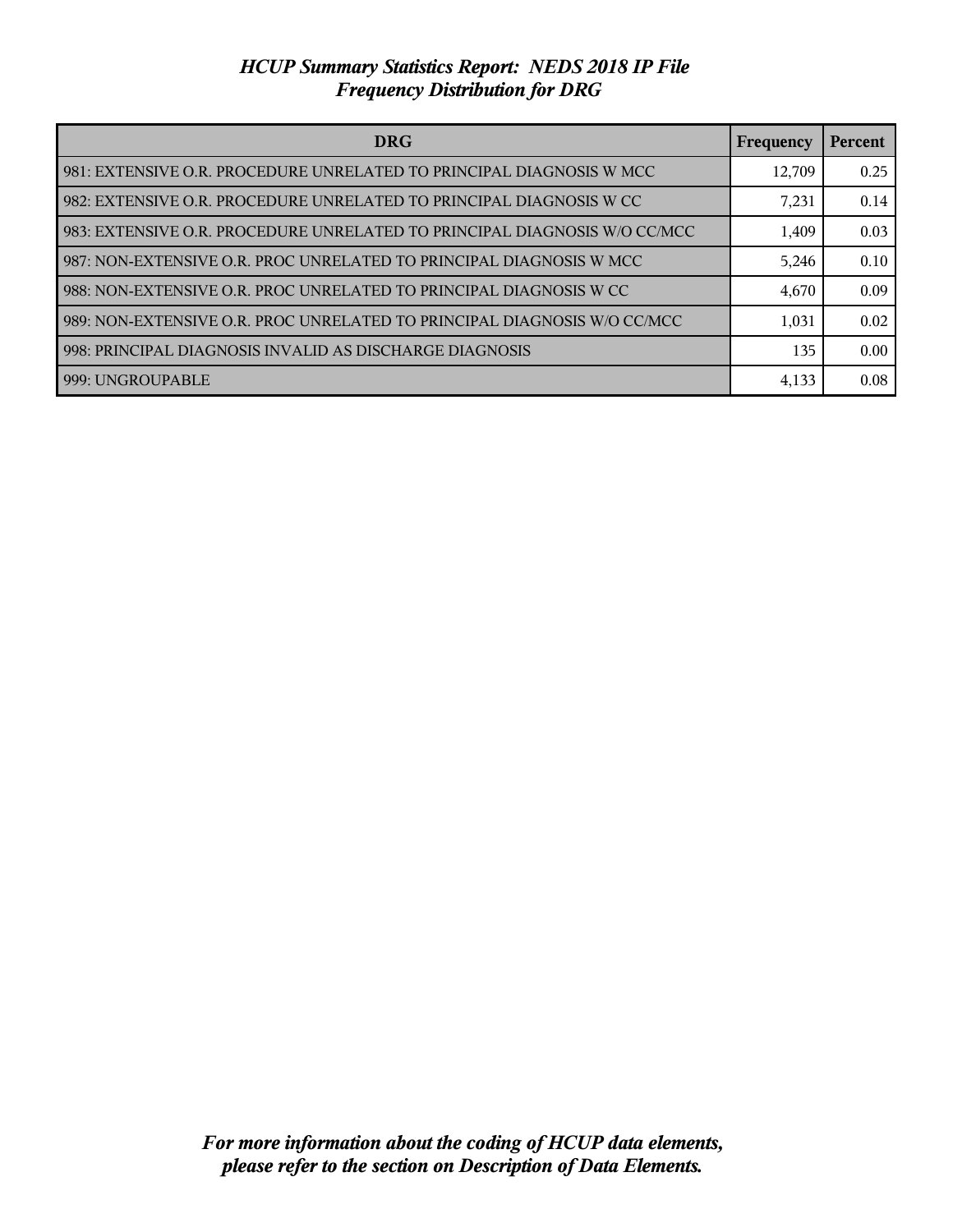| <b>DRGVER</b>            | Frequency | Percent |
|--------------------------|-----------|---------|
| 35: Effective 10/01/2017 | 3,825,462 | 75.14   |
| 36: Effective 10/01/2018 | 1,265,824 | 24.86   |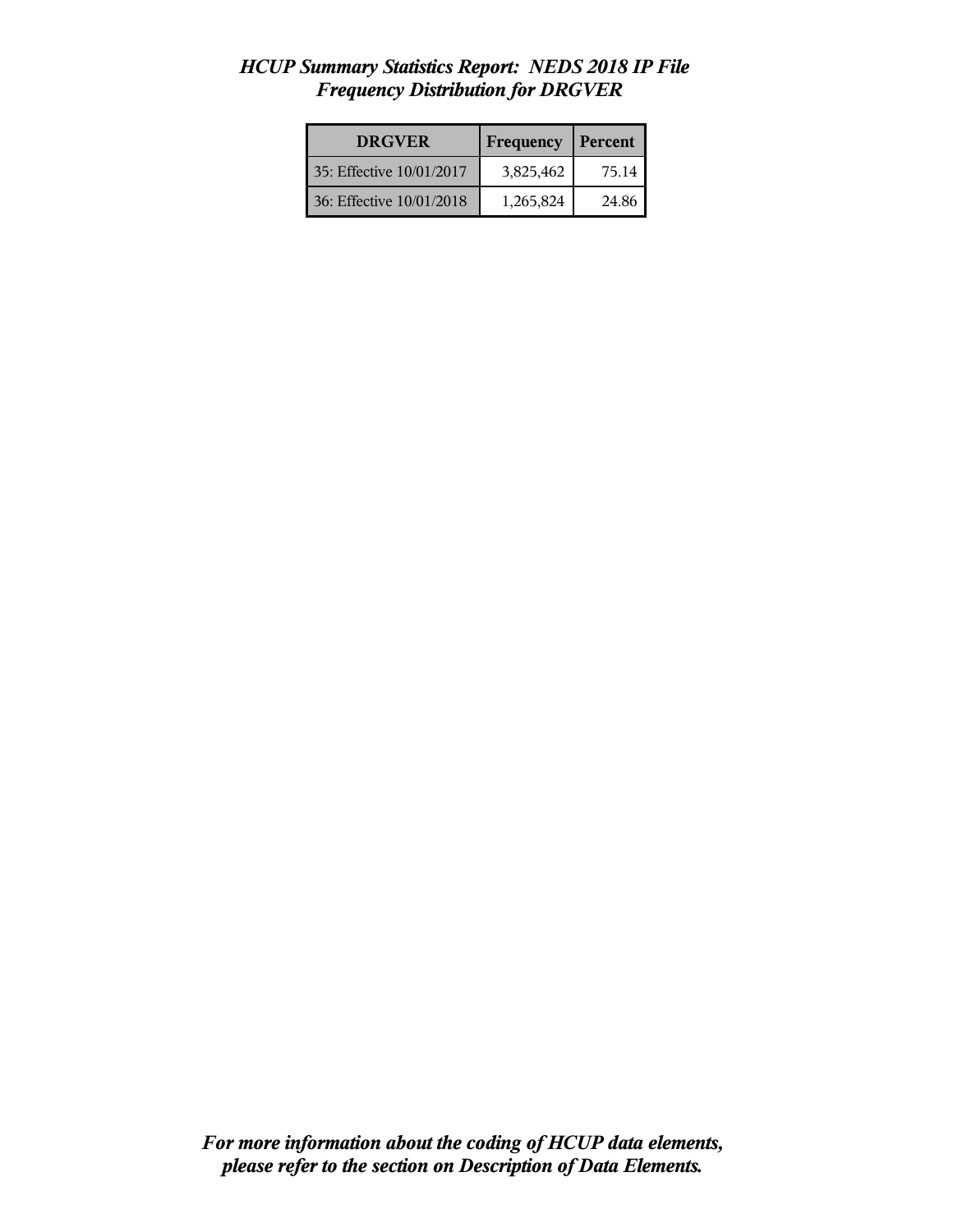| <b>DRG NOPOA</b>                                                         | Frequency | Percent |
|--------------------------------------------------------------------------|-----------|---------|
| 1: HEART TRANSPLANT OR IMPLANT OF HEART ASSIST SYSTEM W MCC              | 392       | 0.01    |
| 2: HEART TRANSPLANT OR IMPLANT OF HEART ASSIST SYSTEM W/O MCC            | 18        | 0.00    |
| 3: ECMO OR TRACH W MV >96 HRS OR PDX EXC FACE, MOUTH & NECK W MAJ O.R.   | 8,422     | 0.17    |
| 4: TRACH W MV >96 HRS OR PDX EXC FACE, MOUTH & NECK W/O MAJ O.R.         | 6,806     | 0.13    |
| 5: LIVER TRANSPLANT W MCC OR INTESTINAL TRANSPLANT                       | 149       | 0.00    |
| 6: LIVER TRANSPLANT W/O MCC                                              | 25        | 0.00    |
| 7: LUNG TRANSPLANT                                                       | 48        | 0.00    |
| 8: SIMULTANEOUS PANCREAS/KIDNEY TRANSPLANT                               | $\leq 10$ | $***$   |
| 11: TRACHEOSTOMY FOR FACE, MOUTH & NECK DIAGNOSES OR LARYNGECTOMY W MCC  | 145       | 0.00    |
| 11: TRACHEOSTOMY FOR FACE, MOUTH & NECK DIAGNOSES W MCC                  | 493       | 0.01    |
| 12: TRACHEOSTOMY FOR FACE, MOUTH & NECK DIAGNOSES OR LARYNGECTOMY W CC   | 55        | 0.00    |
| 12: TRACHEOSTOMY FOR FACE, MOUTH & NECK DIAGNOSES W CC                   | 186       | 0.00    |
| 13: TRACHEOSTOMY FOR FACE, MOUTH & NECK DIAGNOSES OR LARYNGECTOMY W/O CC | 18        | 0.00    |
| 13: TRACHEOSTOMY FOR FACE, MOUTH & NECK DIAGNOSES W/O CC/MCC             | 73        | 0.00    |
| 14: ALLOGENEIC BONE MARROW TRANSPLANT                                    | 73        | 0.00    |
| 16: AUTOLOGOUS BONE MARROW TRANSPLANT W CC/MCC OR T-CELL IMMUNOTHERAPY   | 23        | 0.00    |
| 16: AUTOLOGOUS BONE MARROW TRANSPLANT W CC/MCC                           | 32        | 0.00    |
| 20: INTRACRANIAL VASCULAR PROCEDURES W PDX HEMORRHAGE W MCC              | 1,058     | 0.02    |
| 21: INTRACRANIAL VASCULAR PROCEDURES W PDX HEMORRHAGE W CC               | 364       | 0.01    |
| 22: INTRACRANIAL VASCULAR PROCEDURES W PDX HEMORRHAGE W/O CC/MCC         | 99        | 0.00    |
| 23: CRANIOTOMY W MAJOR DEVICE IMPLANT OR ACUTE CNS PDX W MCC OR CHEMOTHE | 4,737     | 0.09    |
| 23: CRANIOTOMY W MAJOR DEVICE IMPLANT OR ACUTE COMPLEX CNS PDX W MCC OR  | 1,706     | 0.03    |
| 24: CRANIO W MAJOR DEV IMPL/ACUTE COMPLEX CNS PDX W/O MCC                | 2,132     | 0.04    |
| 25: CRANIOTOMY & ENDOVASCULAR INTRACRANIAL PROCEDURES W MCC              | 9,324     | 0.18    |
| 26: CRANIOTOMY & ENDOVASCULAR INTRACRANIAL PROCEDURES W CC               | 2,797     | 0.05    |
| 27: CRANIOTOMY & ENDOVASCULAR INTRACRANIAL PROCEDURES W/O CC/MCC         | 1,503     | 0.03    |
| 28: SPINAL PROCEDURES W MCC                                              | 1,059     | 0.02    |
| 29: SPINAL PROCEDURES W CC OR SPINAL NEUROSTIMULATORS                    | 1,541     | 0.03    |
| 30: SPINAL PROCEDURES W/O CC/MCC                                         | 344       | 0.01    |
| 31: VENTRICULAR SHUNT PROCEDURES W MCC                                   | 624       | 0.01    |
| 32: VENTRICULAR SHUNT PROCEDURES W CC                                    | 930       | 0.02    |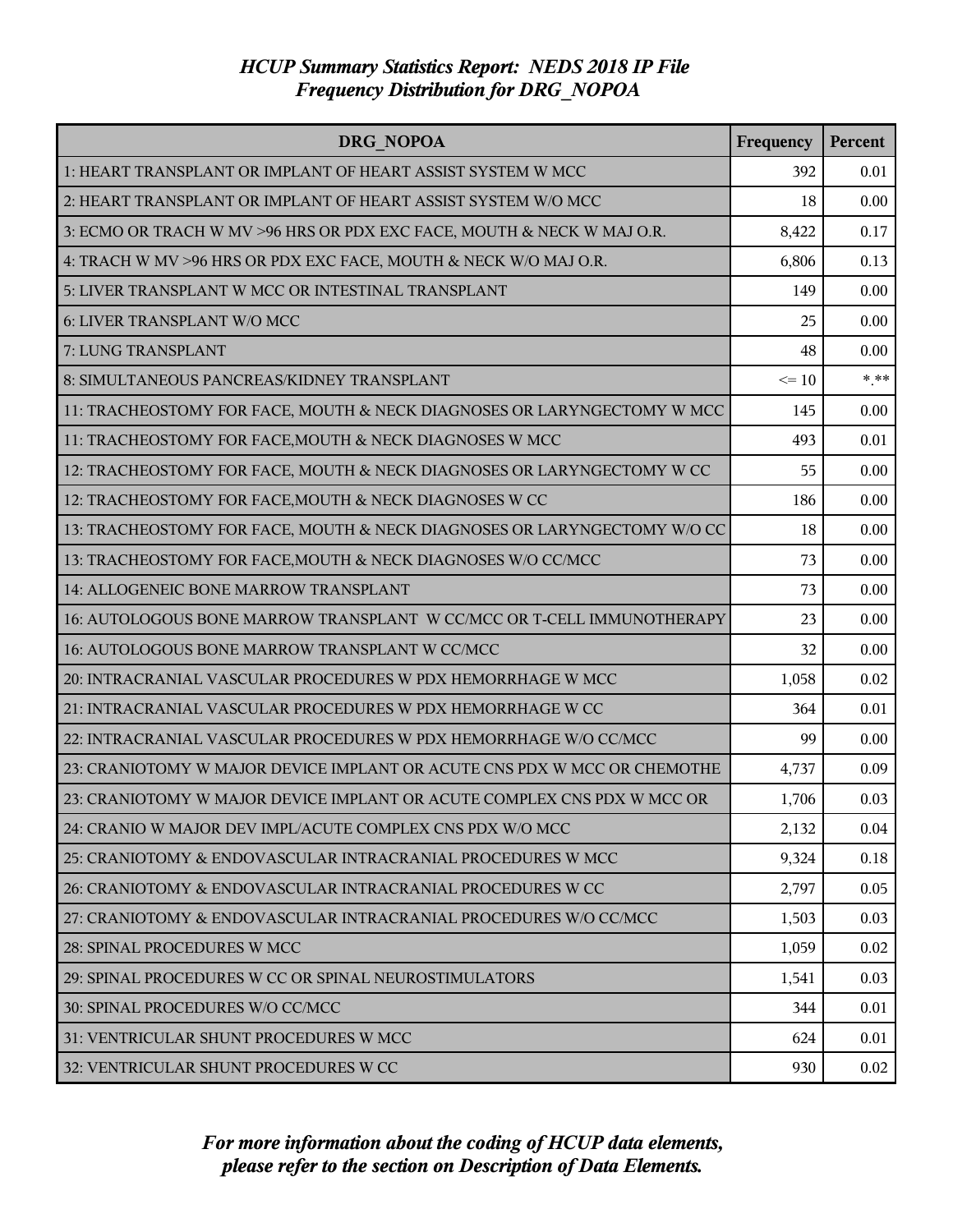| DRG NOPOA                                                                | Frequency | Percent |
|--------------------------------------------------------------------------|-----------|---------|
| 33: VENTRICULAR SHUNT PROCEDURES W/O CC/MCC                              | 291       | 0.01    |
| 34: CAROTID ARTERY STENT PROCEDURE W MCC                                 | 294       | 0.01    |
| 35: CAROTID ARTERY STENT PROCEDURE W CC                                  | 374       | 0.01    |
| 36: CAROTID ARTERY STENT PROCEDURE W/O CC/MCC                            | 176       | 0.00    |
| 37: EXTRACRANIAL PROCEDURES W MCC                                        | 857       | 0.02    |
| 38: EXTRACRANIAL PROCEDURES W CC                                         | 1,435     | 0.03    |
| 39: EXTRACRANIAL PROCEDURES W/O CC/MCC                                   | 808       | 0.02    |
| 40: PERIPH/CRANIAL NERVE & OTHER NERV SYST PROC W MCC                    | 2,420     | 0.05    |
| 41: PERIPH/CRANIAL NERVE & OTHER NERV SYST PROC W CC OR PERIPH NEUROSTIM | 3,687     | 0.07    |
| 42: PERIPH/CRANIAL NERVE & OTHER NERV SYST PROC W/O CC/MCC               | 1,247     | 0.02    |
| 52: SPINAL DISORDERS & INJURIES W CC/MCC                                 | 588       | 0.01    |
| 53: SPINAL DISORDERS & INJURIES W/O CC/MCC                               | 242       | 0.00    |
| 54: NERVOUS SYSTEM NEOPLASMS W MCC                                       | 7,511     | 0.15    |
| 55: NERVOUS SYSTEM NEOPLASMS W/O MCC                                     | 2,631     | 0.05    |
| 56: DEGENERATIVE NERVOUS SYSTEM DISORDERS W MCC                          | 5,827     | 0.11    |
| 57: DEGENERATIVE NERVOUS SYSTEM DISORDERS W/O MCC                        | 14,418    | 0.28    |
| 58: MULTIPLE SCLEROSIS & CEREBELLAR ATAXIA W MCC                         | 545       | 0.01    |
| 59: MULTIPLE SCLEROSIS & CEREBELLAR ATAXIA W CC                          | 2,386     | 0.05    |
| 60: MULTIPLE SCLEROSIS & CEREBELLAR ATAXIA W/O CC/MCC                    | 2,916     | 0.06    |
| 61: ISCHEMIC STROKE, PRECEREBRAL OCCLUSION OR TRANSIENT ISCHEMIA W THROM | 2,985     | 0.06    |
| 62: ISCHEMIC STROKE, PRECEREBRAL OCCLUSION OR TRANSIENT ISCHEMIA W THROM | 6,670     | 0.13    |
| 63: ISCHEMIC STROKE, PRECEREBRAL OCCLUSION OR TRANSIENT ISCHEMIA W THROM | 1,639     | 0.03    |
| 64: INTRACRANIAL HEMORRHAGE OR CEREBRAL INFARCTION W MCC                 | 36,781    | 0.72    |
| 65: INTRACRANIAL HEMORRHAGE OR CEREBRAL INFARCTION W CC OR TPA IN 24 HRS | 53,300    | 1.05    |
| 66: INTRACRANIAL HEMORRHAGE OR CEREBRAL INFARCTION W/O CC/MCC            | 19,363    | 0.38    |
| 67: NONSPECIFIC CVA & PRECEREBRAL OCCLUSION W/O INFARCT W MCC            | 399       | 0.01    |
| 68: NONSPECIFIC CVA & PRECEREBRAL OCCLUSION W/O INFARCT W/O MCC          | 1,682     | 0.03    |
| 69: TRANSIENT ISCHEMIA W/O THROMBOLYTIC                                  | 22,294    | 0.44    |
| 70: NONSPECIFIC CEREBROVASCULAR DISORDERS W MCC                          | 7,590     | 0.15    |
| 71: NONSPECIFIC CEREBROVASCULAR DISORDERS W CC                           | 7,961     | 0.16    |
| 72: NONSPECIFIC CEREBROVASCULAR DISORDERS W/O CC/MCC                     | 2,348     | 0.05    |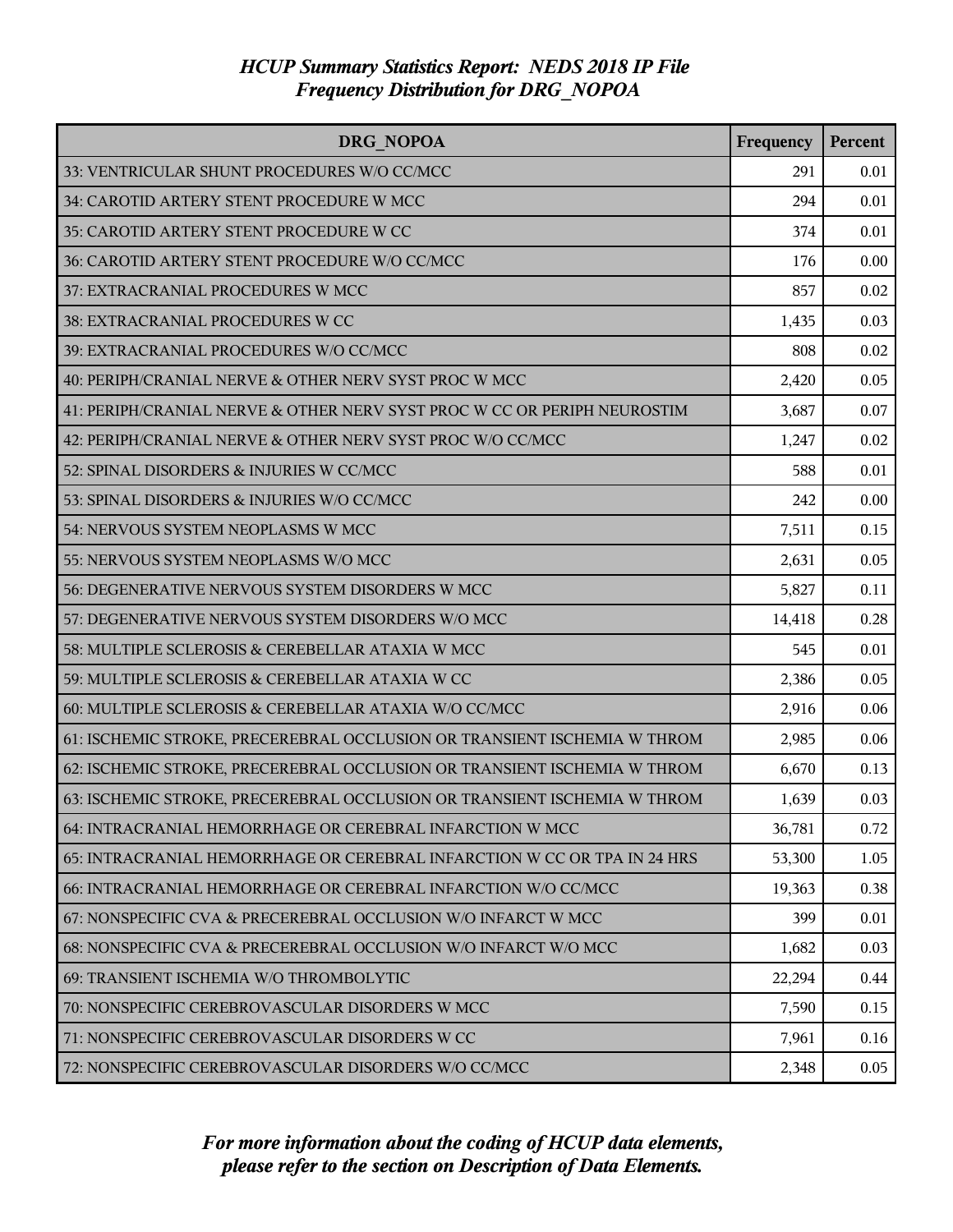| DRG NOPOA                                                               | Frequency | Percent |
|-------------------------------------------------------------------------|-----------|---------|
| 73: CRANIAL & PERIPHERAL NERVE DISORDERS W MCC                          | 3,901     | 0.08    |
| 74: CRANIAL & PERIPHERAL NERVE DISORDERS W/O MCC                        | 13,347    | 0.26    |
| 75: VIRAL MENINGITIS W CC/MCC                                           | 1,052     | 0.02    |
| 76: VIRAL MENINGITIS W/O CC/MCC                                         | 1,676     | 0.03    |
| 77: HYPERTENSIVE ENCEPHALOPATHY W MCC                                   | 995       | 0.02    |
| 78: HYPERTENSIVE ENCEPHALOPATHY W CC                                    | 1,517     | 0.03    |
| 79: HYPERTENSIVE ENCEPHALOPATHY W/O CC/MCC                              | 334       | 0.01    |
| 80: NONTRAUMATIC STUPOR & COMA W MCC                                    | 406       | 0.01    |
| 81: NONTRAUMATIC STUPOR & COMA W/O MCC                                  | 459       | 0.01    |
| 82: TRAUMATIC STUPOR & COMA, COMA >1 HR W MCC                           | 4,178     | 0.08    |
| 83: TRAUMATIC STUPOR & COMA, COMA >1 HR W CC                            | 5,128     | 0.10    |
| 84: TRAUMATIC STUPOR & COMA, COMA >1 HR W/O CC/MCC                      | 4,461     | 0.09    |
| 85: TRAUMATIC STUPOR & COMA, COMA <1 HR W MCC                           | 4,000     | 0.08    |
| 86: TRAUMATIC STUPOR & COMA, COMA <1 HR W CC                            | 7,514     | 0.15    |
| 87: TRAUMATIC STUPOR & COMA, COMA <1 HR W/O CC/MCC                      | 7,205     | 0.14    |
| 88: CONCUSSION W MCC                                                    | 475       | 0.01    |
| 89: CONCUSSION W CC                                                     | 1,565     | 0.03    |
| 90: CONCUSSION W/O CC/MCC                                               | 1,472     | 0.03    |
| 91: OTHER DISORDERS OF NERVOUS SYSTEM W MCC                             | 7,027     | 0.14    |
| 92: OTHER DISORDERS OF NERVOUS SYSTEM W CC                              | 11,347    | 0.22    |
| 93: OTHER DISORDERS OF NERVOUS SYSTEM W/O CC/MCC                        | 5,924     | 0.12    |
| 94: BACTERIAL & TUBERCULOUS INFECTIONS OF NERVOUS SYSTEM W MCC          | 980       | 0.02    |
| 95: BACTERIAL & TUBERCULOUS INFECTIONS OF NERVOUS SYSTEM W CC           | 1,247     | 0.02    |
| 96: BACTERIAL & TUBERCULOUS INFECTIONS OF NERVOUS SYSTEM W/O CC/MCC     | 770       | 0.02    |
| 97: NON-BACTERIAL INFECT OF NERVOUS SYS EXC VIRAL MENINGITIS W MCC      | 1,545     | 0.03    |
| 98: NON-BACTERIAL INFECT OF NERVOUS SYS EXC VIRAL MENINGITIS W CC       | 1,391     | 0.03    |
| 99: NON-BACTERIAL INFECT OF NERVOUS SYS EXC VIRAL MENINGITIS W/O CC/MCC | 1,205     | 0.02    |
| 100: SEIZURES W MCC                                                     | 16,687    | 0.33    |
| 101: SEIZURES W/O MCC                                                   | 35,122    | 0.69    |
| 102: HEADACHES W MCC                                                    | 1,220     | 0.02    |
| 103: HEADACHES W/O MCC                                                  | 12,032    | 0.24    |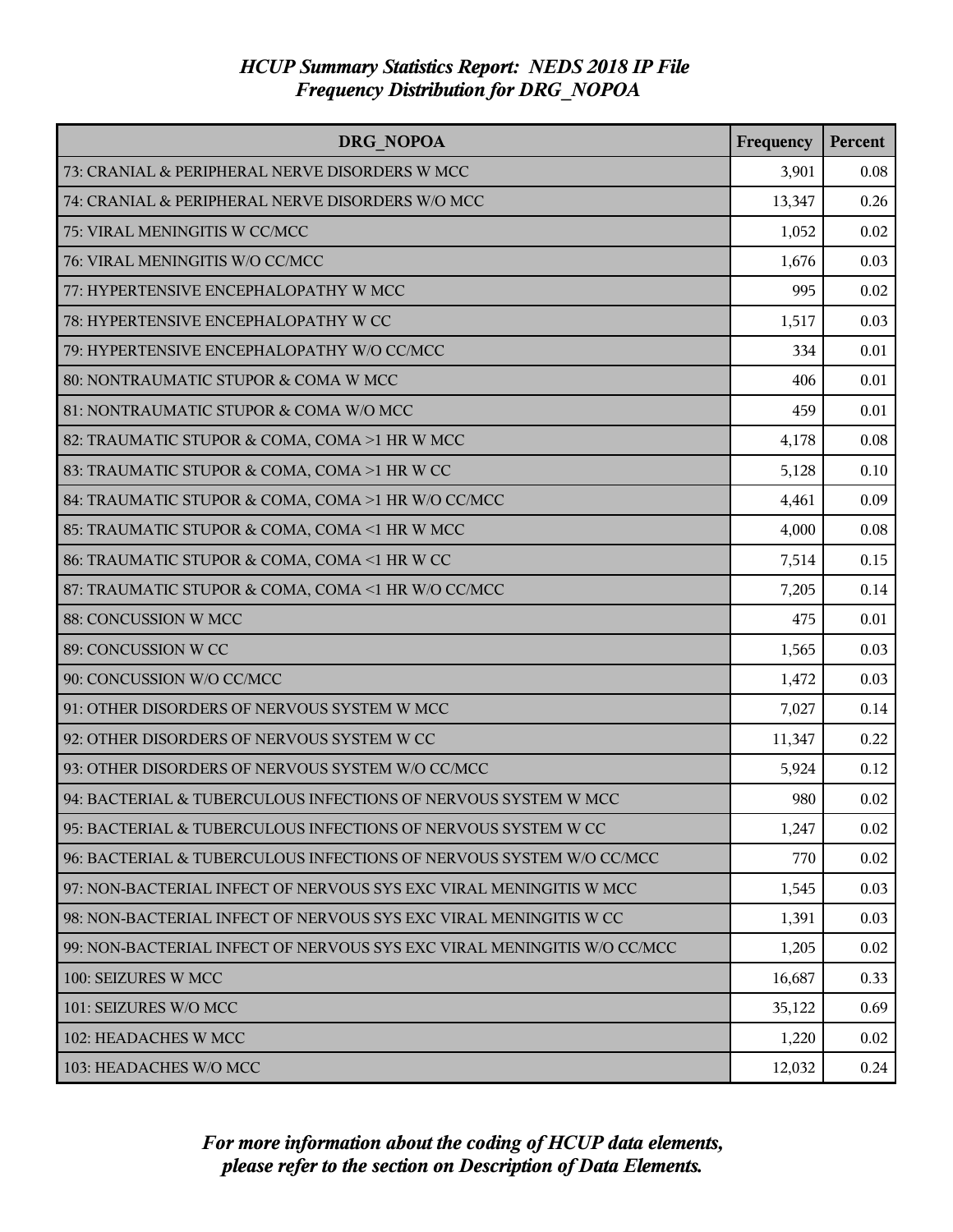| DRG NOPOA                                                       | Frequency | Percent |
|-----------------------------------------------------------------|-----------|---------|
| 113: ORBITAL PROCEDURES W CC/MCC                                | 426       | 0.01    |
| 114: ORBITAL PROCEDURES W/O CC/MCC                              | 191       | 0.00    |
| 115: EXTRAOCULAR PROCEDURES EXCEPT ORBIT                        | 485       | 0.01    |
| 116: INTRAOCULAR PROCEDURES W CC/MCC                            | 277       | 0.01    |
| 117: INTRAOCULAR PROCEDURES W/O CC/MCC                          | 226       | 0.00    |
| 121: ACUTE MAJOR EYE INFECTIONS W CC/MCC                        | 607       | 0.01    |
| 122: ACUTE MAJOR EYE INFECTIONS W/O CC/MCC                      | 326       | 0.01    |
| 123: NEUROLOGICAL EYE DISORDERS                                 | 2,339     | 0.05    |
| 124: OTHER DISORDERS OF THE EYE W MCC                           | 526       | 0.01    |
| 125: OTHER DISORDERS OF THE EYE W/O MCC                         | 2,821     | 0.06    |
| 129: MAJOR HEAD & NECK PROCEDURES W CC/MCC OR MAJOR DEVICE      | 212       | 0.00    |
| 130: MAJOR HEAD & NECK PROCEDURES W/O CC/MCC                    | 79        | 0.00    |
| 131: CRANIAL/FACIAL PROCEDURES W CC/MCC                         | 1,793     | 0.04    |
| 132: CRANIAL/FACIAL PROCEDURES W/O CC/MCC                       | 1,232     | 0.02    |
| 133: OTHER EAR, NOSE, MOUTH & THROAT O.R. PROCEDURES W CC/MCC   | 1,322     | 0.03    |
| 134: OTHER EAR, NOSE, MOUTH & THROAT O.R. PROCEDURES W/O CC/MCC | 1,552     | 0.03    |
| 135: SINUS & MASTOID PROCEDURES W CC/MCC                        | 178       | 0.00    |
| 136: SINUS & MASTOID PROCEDURES W/O CC/MCC                      | 39        | 0.00    |
| 137: MOUTH PROCEDURES W CC/MCC                                  | 1,151     | 0.02    |
| 138: MOUTH PROCEDURES W/O CC/MCC                                | 630       | 0.01    |
| 139: SALIVARY GLAND PROCEDURES                                  | 56        | 0.00    |
| 146: EAR, NOSE, MOUTH & THROAT MALIGNANCY W MCC                 | 596       | 0.01    |
| 147: EAR, NOSE, MOUTH & THROAT MALIGNANCY W CC                  | 537       | 0.01    |
| 148: EAR, NOSE, MOUTH & THROAT MALIGNANCY W/O CC/MCC            | 147       | 0.00    |
| 149: DYSEQUILIBRIUM                                             | 9,473     | 0.19    |
| 150: EPISTAXIS W MCC                                            | 418       | 0.01    |
| 151: EPISTAXIS W/O MCC                                          | 1,276     | 0.03    |
| 152: OTITIS MEDIA & URI W MCC                                   | 2,802     | 0.06    |
| 153: OTITIS MEDIA & URI W/O MCC                                 | 14,696    | 0.29    |
| 154: OTHER EAR, NOSE, MOUTH & THROAT DIAGNOSES W MCC            | 1,146     | 0.02    |
| 155: OTHER EAR, NOSE, MOUTH & THROAT DIAGNOSES W CC             | 3,008     | 0.06    |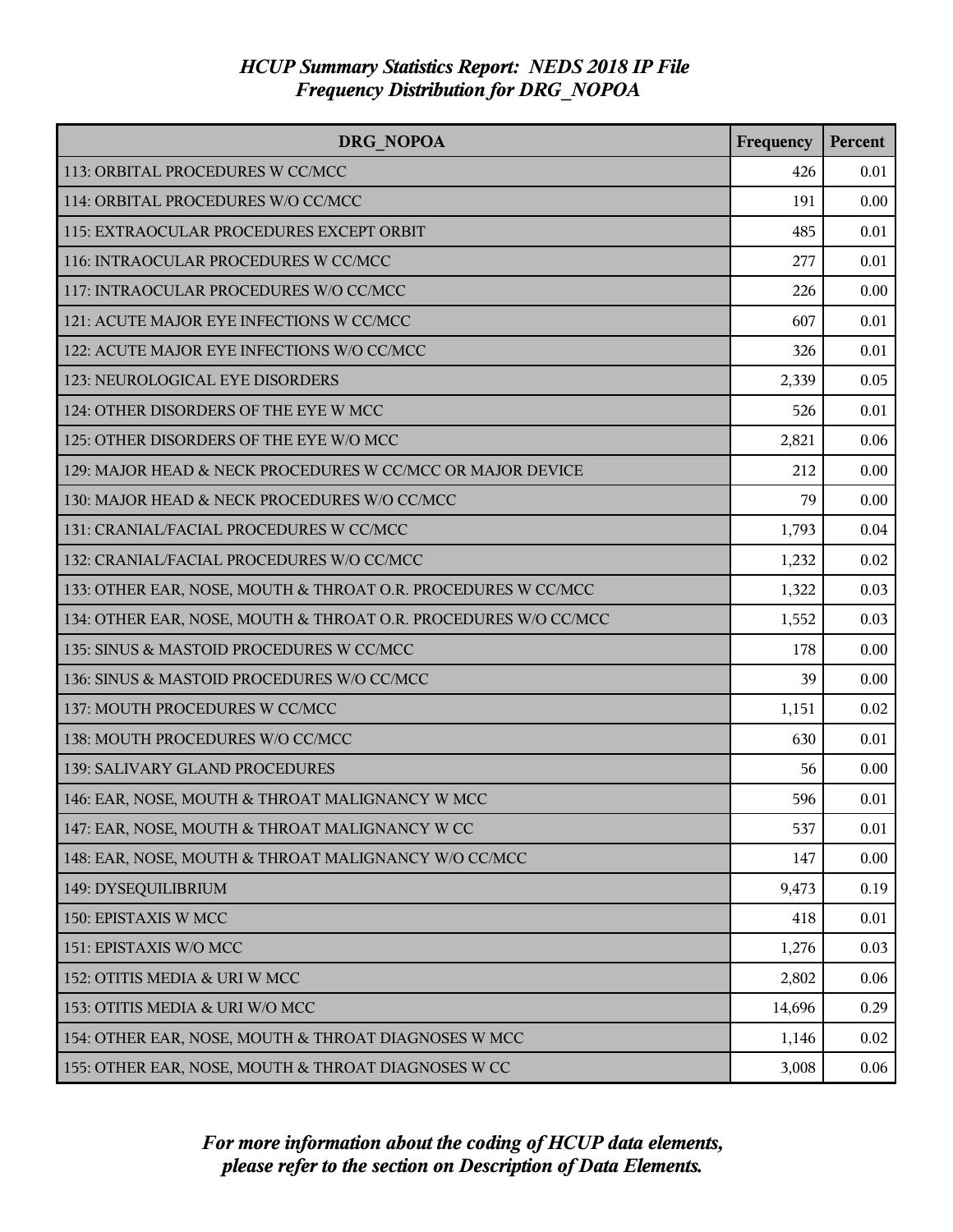| DRG NOPOA                                                 | Frequency | Percent |
|-----------------------------------------------------------|-----------|---------|
| 156: OTHER EAR, NOSE, MOUTH & THROAT DIAGNOSES W/O CC/MCC | 2,293     | 0.05    |
| 157: DENTAL & ORAL DISEASES W MCC                         | 1,263     | 0.02    |
| 158: DENTAL & ORAL DISEASES W CC                          | 3,774     | 0.07    |
| 159: DENTAL & ORAL DISEASES W/O CC/MCC                    | 2,104     | 0.04    |
| 163: MAJOR CHEST PROCEDURES W MCC                         | 3,919     | 0.08    |
| 164: MAJOR CHEST PROCEDURES W CC                          | 1,659     | 0.03    |
| 165: MAJOR CHEST PROCEDURES W/O CC/MCC                    | 937       | 0.02    |
| 166: OTHER RESP SYSTEM O.R. PROCEDURES W MCC              | 12,717    | 0.25    |
| 167: OTHER RESP SYSTEM O.R. PROCEDURES W CC               | 5,018     | 0.10    |
| 168: OTHER RESP SYSTEM O.R. PROCEDURES W/O CC/MCC         | 898       | 0.02    |
| 175: PULMONARY EMBOLISM W MCC                             | 14,781    | 0.29    |
| 176: PULMONARY EMBOLISM W/O MCC                           | 21,855    | 0.43    |
| 177: RESPIRATORY INFECTIONS & INFLAMMATIONS W MCC         | 31,376    | 0.62    |
| 178: RESPIRATORY INFECTIONS & INFLAMMATIONS W CC          | 13,917    | 0.27    |
| 179: RESPIRATORY INFECTIONS & INFLAMMATIONS W/O CC/MCC    | 3,365     | 0.07    |
| 180: RESPIRATORY NEOPLASMS W MCC                          | 9,778     | 0.19    |
| 181: RESPIRATORY NEOPLASMS W CC                           | 5,616     | 0.11    |
| 182: RESPIRATORY NEOPLASMS W/O CC/MCC                     | 358       | 0.01    |
| 183: MAJOR CHEST TRAUMA W MCC                             | 2,854     | 0.06    |
| 184: MAJOR CHEST TRAUMA W CC                              | 6,436     | 0.13    |
| 185: MAJOR CHEST TRAUMA W/O CC/MCC                        | 2,054     | 0.04    |
| 186: PLEURAL EFFUSION W MCC                               | 4,287     | 0.08    |
| 187: PLEURAL EFFUSION W CC                                | 3,142     | 0.06    |
| 188: PLEURAL EFFUSION W/O CC/MCC                          | 698       | 0.01    |
| 189: PULMONARY EDEMA & RESPIRATORY FAILURE                | 78,833    | 1.55    |
| 190: CHRONIC OBSTRUCTIVE PULMONARY DISEASE W MCC          | 67,826    | 1.33    |
| 191: CHRONIC OBSTRUCTIVE PULMONARY DISEASE W CC           | 36,072    | 0.71    |
| 192: CHRONIC OBSTRUCTIVE PULMONARY DISEASE W/O CC/MCC     | 17,064    | 0.34    |
| 193: SIMPLE PNEUMONIA & PLEURISY W MCC                    | 74,789    | 1.47    |
| 194: SIMPLE PNEUMONIA & PLEURISY W CC                     | 68,144    | 1.34    |
| 195: SIMPLE PNEUMONIA & PLEURISY W/O CC/MCC               | 25,472    | 0.50    |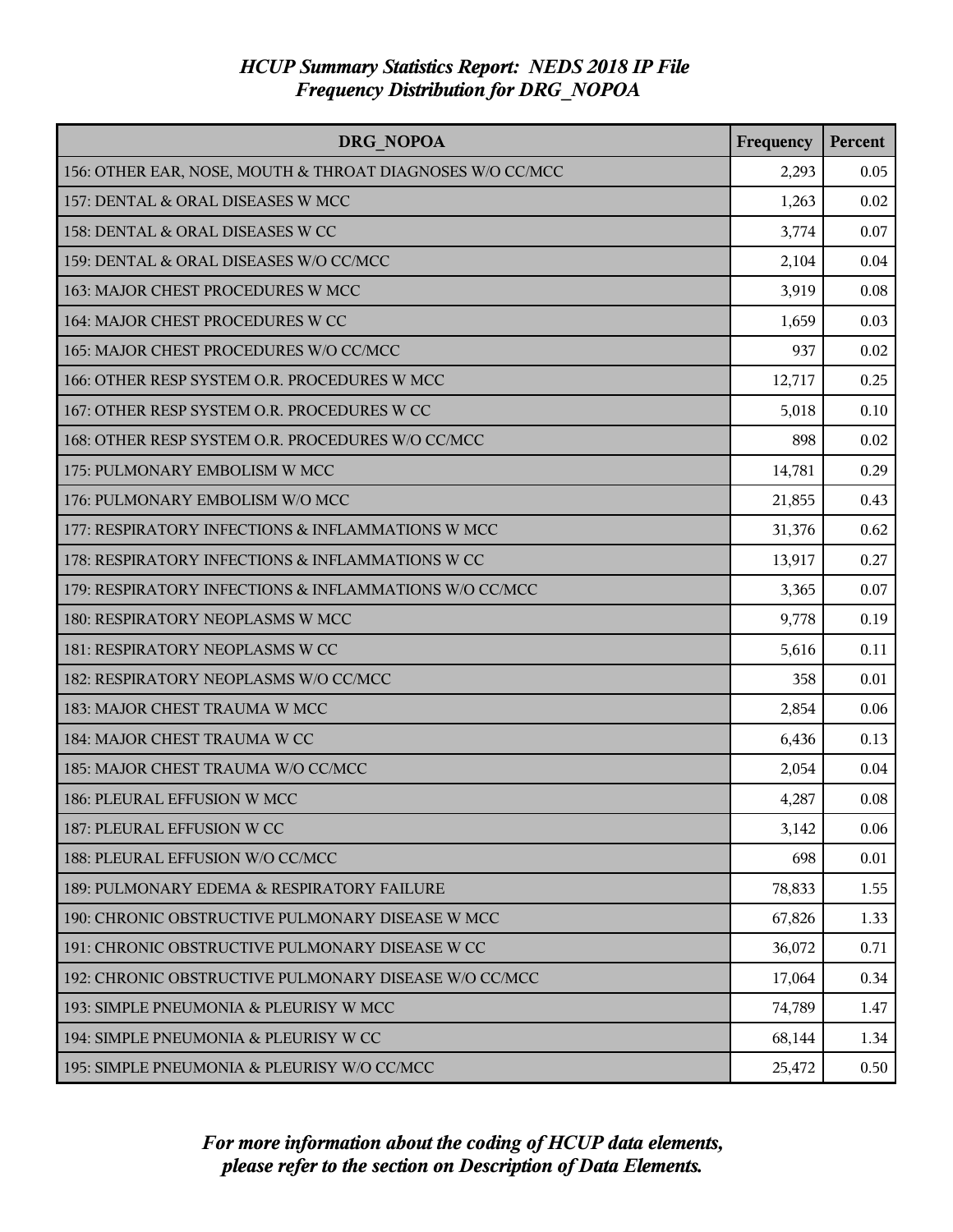| DRG NOPOA                                                                 | Frequency | Percent |
|---------------------------------------------------------------------------|-----------|---------|
| 196: INTERSTITIAL LUNG DISEASE W MCC                                      | 3,969     | 0.08    |
| 197: INTERSTITIAL LUNG DISEASE W CC                                       | 1,549     | 0.03    |
| 198: INTERSTITIAL LUNG DISEASE W/O CC/MCC                                 | 514       | 0.01    |
| 199: PNEUMOTHORAX W MCC                                                   | 3,342     | 0.07    |
| 200: PNEUMOTHORAX W CC                                                    | 6,946     | 0.14    |
| 201: PNEUMOTHORAX W/O CC/MCC                                              | 2,850     | 0.06    |
| 202: BRONCHITIS & ASTHMA W CC/MCC                                         | 41,111    | 0.81    |
| 203: BRONCHITIS & ASTHMA W/O CC/MCC                                       | 32,910    | 0.65    |
| 204: RESPIRATORY SIGNS & SYMPTOMS                                         | 5,760     | 0.11    |
| 205: OTHER RESPIRATORY SYSTEM DIAGNOSES W MCC                             | 4,151     | 0.08    |
| 206: OTHER RESPIRATORY SYSTEM DIAGNOSES W/O MCC                           | 6,435     | 0.13    |
| 207: RESPIRATORY SYSTEM DIAGNOSIS W VENTILATOR SUPPORT >96 HOURS          | 7,380     | 0.14    |
| 207: RESPIRATORY SYSTEM DIAGNOSIS W VENTILATOR SUPPORT >96 HOURS OR PERIP | 2,438     | 0.05    |
| 208: RESPIRATORY SYSTEM DIAGNOSIS W VENTILATOR SUPPORT <= 96 HOURS        | 29,172    | 0.57    |
| 215: OTHER HEART ASSIST SYSTEM IMPLANT                                    | 2,413     | 0.05    |
| 216: CARDIAC VALVE & OTH MAJ CARDIOTHORACIC PROC W CARD CATH W MCC        | 1,863     | 0.04    |
| 217: CARDIAC VALVE & OTH MAJ CARDIOTHORACIC PROC W CARD CATH W CC         | 409       | 0.01    |
| 218: CARDIAC VALVE & OTH MAJ CARDIOTHORACIC PROC W CARD CATH W/O CC/MCC   | 40        | 0.00    |
| 219: CARDIAC VALVE & OTH MAJ CARDIOTHORACIC PROC W/O CARD CATH W MCC      | 1,429     | 0.03    |
| 220: CARDIAC VALVE & OTH MAJ CARDIOTHORACIC PROC W/O CARD CATH W CC       | 530       | 0.01    |
| 221: CARDIAC VALVE & OTH MAJ CARDIOTHORACIC PROC W/O CARD CATH W/O CC/MCC | 71        | 0.00    |
| 222: CARDIAC DEFIB IMPLANT W CARDIAC CATH W AMI/HF/SHOCK W MCC            | 766       | 0.02    |
| 223: CARDIAC DEFIB IMPLANT W CARDIAC CATH W AMI/HF/SHOCK W/O MCC          | 226       | 0.00    |
| 224: CARDIAC DEFIB IMPLANT W CARDIAC CATH W/O AMI/HF/SHOCK W MCC          | 1,088     | 0.02    |
| 225: CARDIAC DEFIB IMPLANT W CARDIAC CATH W/O AMI/HF/SHOCK W/O MCC        | 620       | 0.01    |
| 226: CARDIAC DEFIBRILLATOR IMPLANT W/O CARDIAC CATH W MCC                 | 1,847     | 0.04    |
| 227: CARDIAC DEFIBRILLATOR IMPLANT W/O CARDIAC CATH W/O MCC               | 1,434     | 0.03    |
| 228: OTHER CARDIOTHORACIC PROCEDURES W MCC                                | 1,150     | 0.02    |
| 229: OTHER CARDIOTHORACIC PROCEDURES W/O MCC                              | 742       | 0.01    |
| 231: CORONARY BYPASS W PTCA W MCC                                         | 437       | 0.01    |
| 232: CORONARY BYPASS W PTCA W/O MCC                                       | 278       | 0.01    |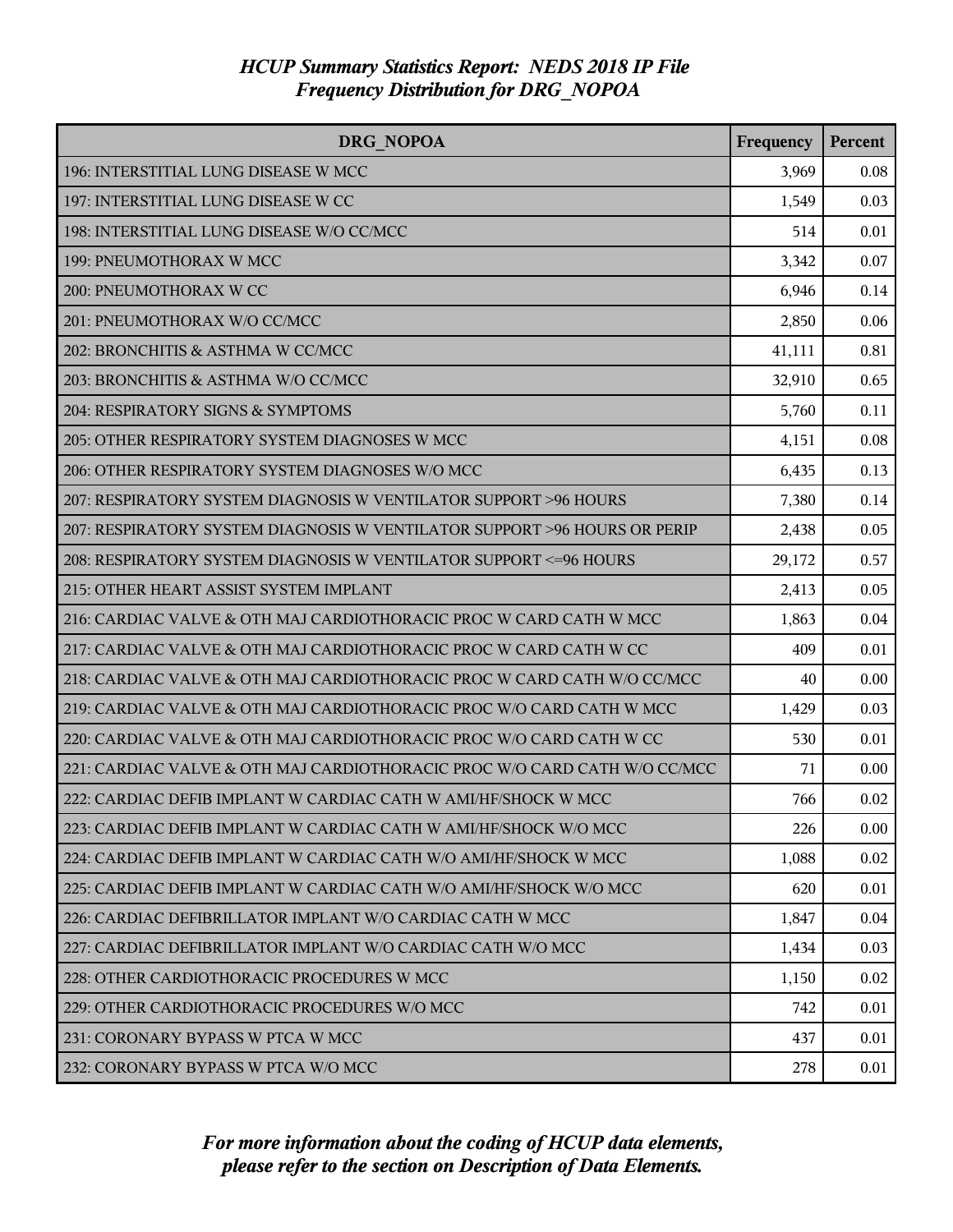| <b>DRG NOPOA</b>                                                                    | Frequency | Percent |
|-------------------------------------------------------------------------------------|-----------|---------|
| 233: CORONARY BYPASS W CARDIAC CATH W MCC                                           | 4,990     | 0.10    |
| 234: CORONARY BYPASS W CARDIAC CATH W/O MCC                                         | 4,767     | 0.09    |
| 235: CORONARY BYPASS W/O CARDIAC CATH W MCC                                         | 470       | 0.01    |
| 236: CORONARY BYPASS W/O CARDIAC CATH W/O MCC                                       | 601       | 0.01    |
| 239: AMPUTATION FOR CIRC SYS DISORDERS EXC UPPER LIMB & TOE W MCC                   | 2,936     | 0.06    |
| 240: AMPUTATION FOR CIRC SYS DISORDERS EXC UPPER LIMB & TOE W CC                    | 2,575     | 0.05    |
| 241: AMPUTATION FOR CIRC SYS DISORDERS EXC UPPER LIMB & TOE W/O CC/MCC              | 98        | 0.00    |
| 242: PERMANENT CARDIAC PACEMAKER IMPLANT W MCC                                      | 6,449     | 0.13    |
| 243: PERMANENT CARDIAC PACEMAKER IMPLANT W CC                                       | 8,303     | 0.16    |
| 244: PERMANENT CARDIAC PACEMAKER IMPLANT W/O CC/MCC                                 | 5,290     | 0.10    |
| <b>245: AICD GENERATOR PROCEDURES</b>                                               | 858       | 0.02    |
| 246: PERCUTANEOUS CARDIOVASCULAR PROCEDURES W DRUG-ELUTING STENT W MCC<br><b>OR</b> | 20,980    | 0.41    |
| 247: PERC CARDIOVASC PROC W DRUG-ELUTING STENT W/O MCC                              | 46,966    | 0.92    |
| 248: PERCUTANEOUS CARDIOVASCULAR PROCEDURES W NON-DRUG-ELUTING STENT W<br>MC        | 1,319     | 0.03    |
| 249: PERC CARDIOVASC PROC W NON-DRUG-ELUTING STENT W/O MCC                          | 2,143     | 0.04    |
| 250: PERC CARDIOVASC PROC W/O CORONARY ARTERY STENT W MCC                           | 1,750     | 0.03    |
| 251: PERC CARDIOVASC PROC W/O CORONARY ARTERY STENT W/O MCC                         | 2,583     | 0.05    |
| 252: OTHER VASCULAR PROCEDURES W MCC                                                | 10,837    | 0.21    |
| 253: OTHER VASCULAR PROCEDURES W CC                                                 | 6,444     | 0.13    |
| 254: OTHER VASCULAR PROCEDURES W/O CC/MCC                                           | 1,542     | 0.03    |
| 255: UPPER LIMB & TOE AMPUTATION FOR CIRC SYSTEM DISORDERS W MCC                    | 795       | 0.02    |
| 256: UPPER LIMB & TOE AMPUTATION FOR CIRC SYSTEM DISORDERS W CC                     | 1,082     | 0.02    |
| 257: UPPER LIMB & TOE AMPUTATION FOR CIRC SYSTEM DISORDERS W/O CC/MCC               | 49        | 0.00    |
| 258: CARDIAC PACEMAKER DEVICE REPLACEMENT W MCC                                     | 206       | 0.00    |
| 259: CARDIAC PACEMAKER DEVICE REPLACEMENT W/O MCC                                   | 378       | 0.01    |
| 260: CARDIAC PACEMAKER REVISION EXCEPT DEVICE REPLACEMENT W MCC                     | 896       | 0.02    |
| 261: CARDIAC PACEMAKER REVISION EXCEPT DEVICE REPLACEMENT W CC                      | 1,337     | 0.03    |
| 262: CARDIAC PACEMAKER REVISION EXCEPT DEVICE REPLACEMENT W/O CC/MCC                | 728       | 0.01    |
| 263: VEIN LIGATION & STRIPPING                                                      | 77        | 0.00    |
| 264: OTHER CIRCULATORY SYSTEM O.R. PROCEDURES                                       | 4,818     | 0.09    |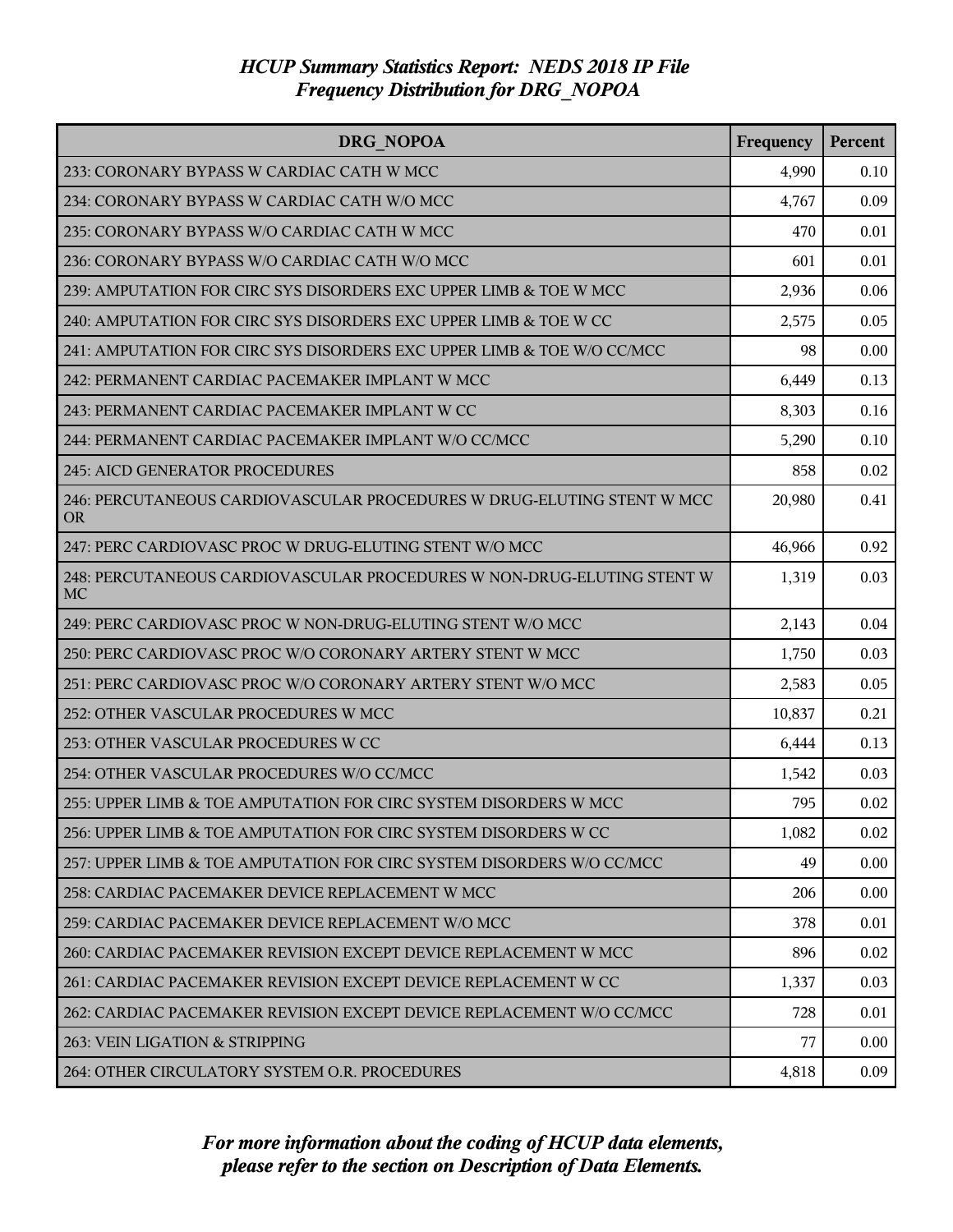| <b>DRG NOPOA</b>                                                                    | Frequency | Percent |
|-------------------------------------------------------------------------------------|-----------|---------|
| <b>265: AICD LEAD PROCEDURES</b>                                                    | 179       | 0.00    |
| 266: ENDOVASCULAR CARDIAC VALVE REPLACEMENT W MCC                                   | 691       | 0.01    |
| 267: ENDOVASCULAR CARDIAC VALVE REPLACEMENT W/O MCC                                 | 219       | 0.00    |
| 268: AORTIC AND HEART ASSIST PROCEDURES EXCEPT PULSATION BALLOON W MCC              | 715       | 0.01    |
| 269: AORTIC AND HEART ASSIST PROCEDURES EXCEPT PULSATION BALLOON W/O MCC            | 836       | 0.02    |
| 270: OTHER MAJOR CARDIOVASCULAR PROCEDURES W MCC                                    | 7,085     | 0.14    |
| 271: OTHER MAJOR CARDIOVASCULAR PROCEDURES W CC                                     | 4,493     | 0.09    |
| 272: OTHER MAJOR CARDIOVASCULAR PROCEDURES W/O CC/MCC                               | 1,262     | 0.02    |
| 273: PERCUTANEOUS INTRACARDIAC PROCEDURES W MCC                                     | 2,095     | 0.04    |
| 274: PERCUTANEOUS INTRACARDIAC PROCEDURES W/O MCC                                   | 3,017     | 0.06    |
| 280: ACUTE MYOCARDIAL INFARCTION, DISCHARGED ALIVE W MCC                            | 37,298    | 0.73    |
| 281: ACUTE MYOCARDIAL INFARCTION, DISCHARGED ALIVE W CC                             | 23,020    | 0.45    |
| 282: ACUTE MYOCARDIAL INFARCTION, DISCHARGED ALIVE W/O CC/MCC                       | 13,370    | 0.26    |
| 283: ACUTE MYOCARDIAL INFARCTION, EXPIRED W MCC                                     | 3,965     | 0.08    |
| 284: ACUTE MYOCARDIAL INFARCTION, EXPIRED W CC                                      | 451       | 0.01    |
| 285: ACUTE MYOCARDIAL INFARCTION, EXPIRED W/O CC/MCC                                | 113       | 0.00    |
| 286: CIRCULATORY DISORDERS EXCEPT AMI, W CARD CATH W MCC                            | 17,582    | 0.35    |
| 287: CIRCULATORY DISORDERS EXCEPT AMI, W CARD CATH W/O MCC                          | 33,722    | 0.66    |
| 288: ACUTE & SUBACUTE ENDOCARDITIS W MCC                                            | 961       | 0.02    |
| 289: ACUTE & SUBACUTE ENDOCARDITIS W CC                                             | 598       | 0.01    |
| 290: ACUTE & SUBACUTE ENDOCARDITIS W/O CC/MCC                                       | 103       | 0.00    |
| 291: HEART FAILURE & SHOCK W MCC                                                    | 124,509   | 2.45    |
| 291: HEART FAILURE & SHOCK W MCC OR PERIPHERAL EXTRACORPOREAL MEMBRANE<br>OX        | 43,848    | 0.86    |
| 292: HEART FAILURE & SHOCK W CC                                                     | 45,208    | 0.89    |
| 293: HEART FAILURE & SHOCK W/O CC/MCC                                               | 17,152    | 0.34    |
| 294: DEEP VEIN THROMBOPHLEBITIS W CC/MCC                                            | 148       | 0.00    |
| 295: DEEP VEIN THROMBOPHLEBITIS W/O CC/MCC                                          | 20        | 0.00    |
| 296: CARDIAC ARREST, UNEXPLAINED W MCC                                              | 1,476     | 0.03    |
| 296: CARDIAC ARREST, UNEXPLAINED W MCC OR PERIPHERAL EXTRACORPOREAL<br><b>MEMBR</b> | 535       | 0.01    |
| 297: CARDIAC ARREST, UNEXPLAINED W CC                                               | 223       | 0.00    |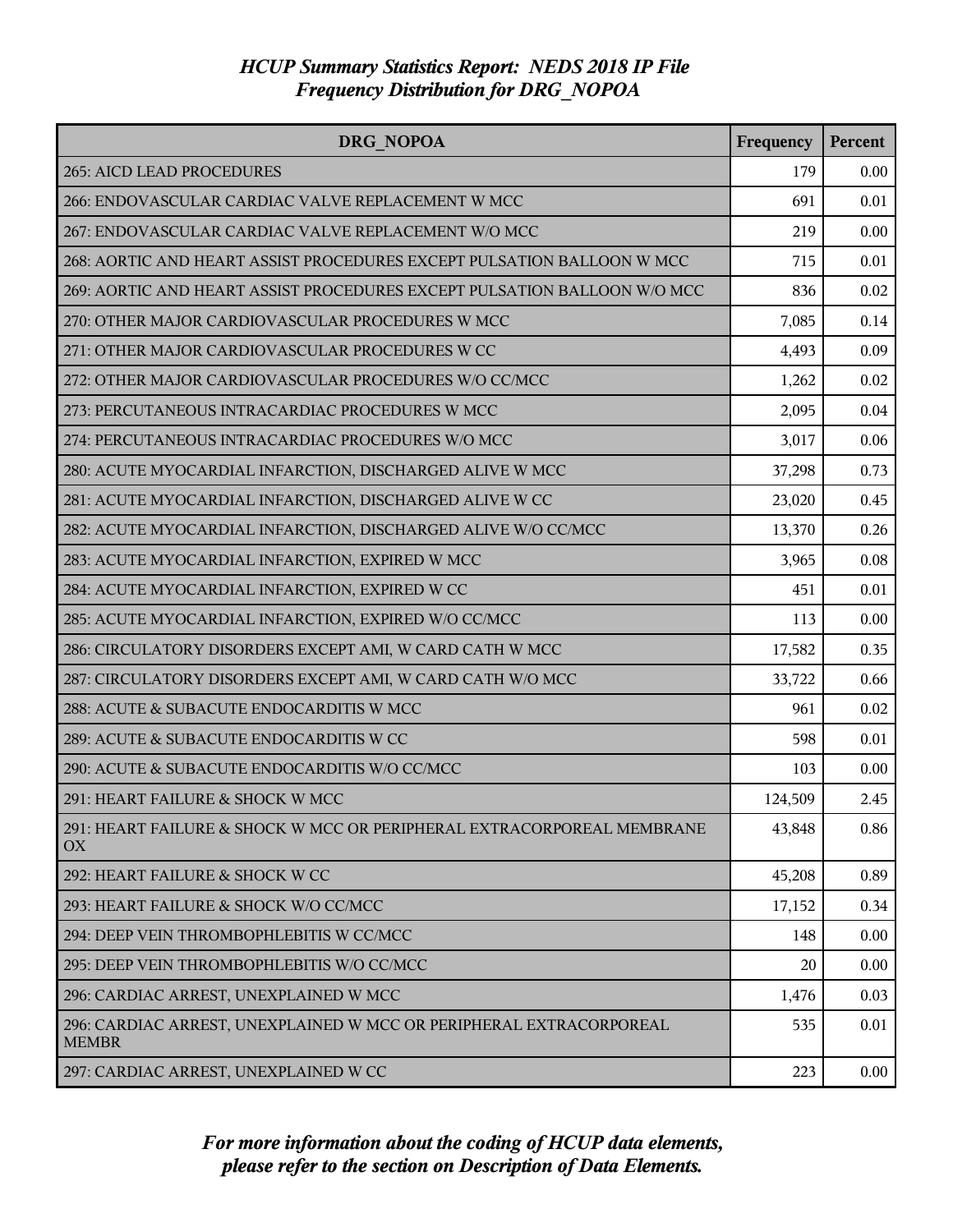| DRG NOPOA                                                 | Frequency | Percent |
|-----------------------------------------------------------|-----------|---------|
| 298: CARDIAC ARREST, UNEXPLAINED W/O CC/MCC               | 93        | 0.00    |
| 299: PERIPHERAL VASCULAR DISORDERS W MCC                  | 9,447     | 0.19    |
| 300: PERIPHERAL VASCULAR DISORDERS W CC                   | 14,427    | 0.28    |
| 301: PERIPHERAL VASCULAR DISORDERS W/O CC/MCC             | 5,463     | 0.11    |
| 302: ATHEROSCLEROSIS W MCC                                | 1,681     | 0.03    |
| 303: ATHEROSCLEROSIS W/O MCC                              | 7,973     | 0.16    |
| 304: HYPERTENSION W MCC                                   | 9,602     | 0.19    |
| 305: HYPERTENSION W/O MCC                                 | 23,638    | 0.46    |
| 306: CARDIAC CONGENITAL & VALVULAR DISORDERS W MCC        | 1,203     | 0.02    |
| 307: CARDIAC CONGENITAL & VALVULAR DISORDERS W/O MCC      | 1,364     | 0.03    |
| 308: CARDIAC ARRHYTHMIA & CONDUCTION DISORDERS W MCC      | 30,056    | 0.59    |
| 309: CARDIAC ARRHYTHMIA & CONDUCTION DISORDERS W CC       | 40,287    | 0.79    |
| 310: CARDIAC ARRHYTHMIA & CONDUCTION DISORDERS W/O CC/MCC | 30,017    | 0.59    |
| 311: ANGINA PECTORIS                                      | 4,199     | 0.08    |
| 312: SYNCOPE & COLLAPSE                                   | 36,947    | 0.73    |
| 313: CHEST PAIN                                           | 36,519    | 0.72    |
| 314: OTHER CIRCULATORY SYSTEM DIAGNOSES W MCC             | 21,031    | 0.41    |
| 315: OTHER CIRCULATORY SYSTEM DIAGNOSES W CC              | 11,240    | 0.22    |
| 316: OTHER CIRCULATORY SYSTEM DIAGNOSES W/O CC/MCC        | 3,189     | 0.06    |
| 326: STOMACH, ESOPHAGEAL & DUODENAL PROC W MCC            | 3,984     | 0.08    |
| 327: STOMACH, ESOPHAGEAL & DUODENAL PROC W CC             | 2,375     | 0.05    |
| 328: STOMACH, ESOPHAGEAL & DUODENAL PROC W/O CC/MCC       | 1,667     | 0.03    |
| 329: MAJOR SMALL & LARGE BOWEL PROCEDURES W MCC           | 14,798    | 0.29    |
| 330: MAJOR SMALL & LARGE BOWEL PROCEDURES W CC            | 14,280    | 0.28    |
| 331: MAJOR SMALL & LARGE BOWEL PROCEDURES W/O CC/MCC      | 3,943     | 0.08    |
| 332: RECTAL RESECTION W MCC                               | 26        | 0.00    |
| 333: RECTAL RESECTION W CC                                | 69        | 0.00    |
| 334: RECTAL RESECTION W/O CC/MCC                          | 43        | 0.00    |
| 335: PERITONEAL ADHESIOLYSIS W MCC                        | 2,328     | 0.05    |
| 336: PERITONEAL ADHESIOLYSIS W CC                         | 4,628     | 0.09    |
| 337: PERITONEAL ADHESIOLYSIS W/O CC/MCC                   | 2,693     | 0.05    |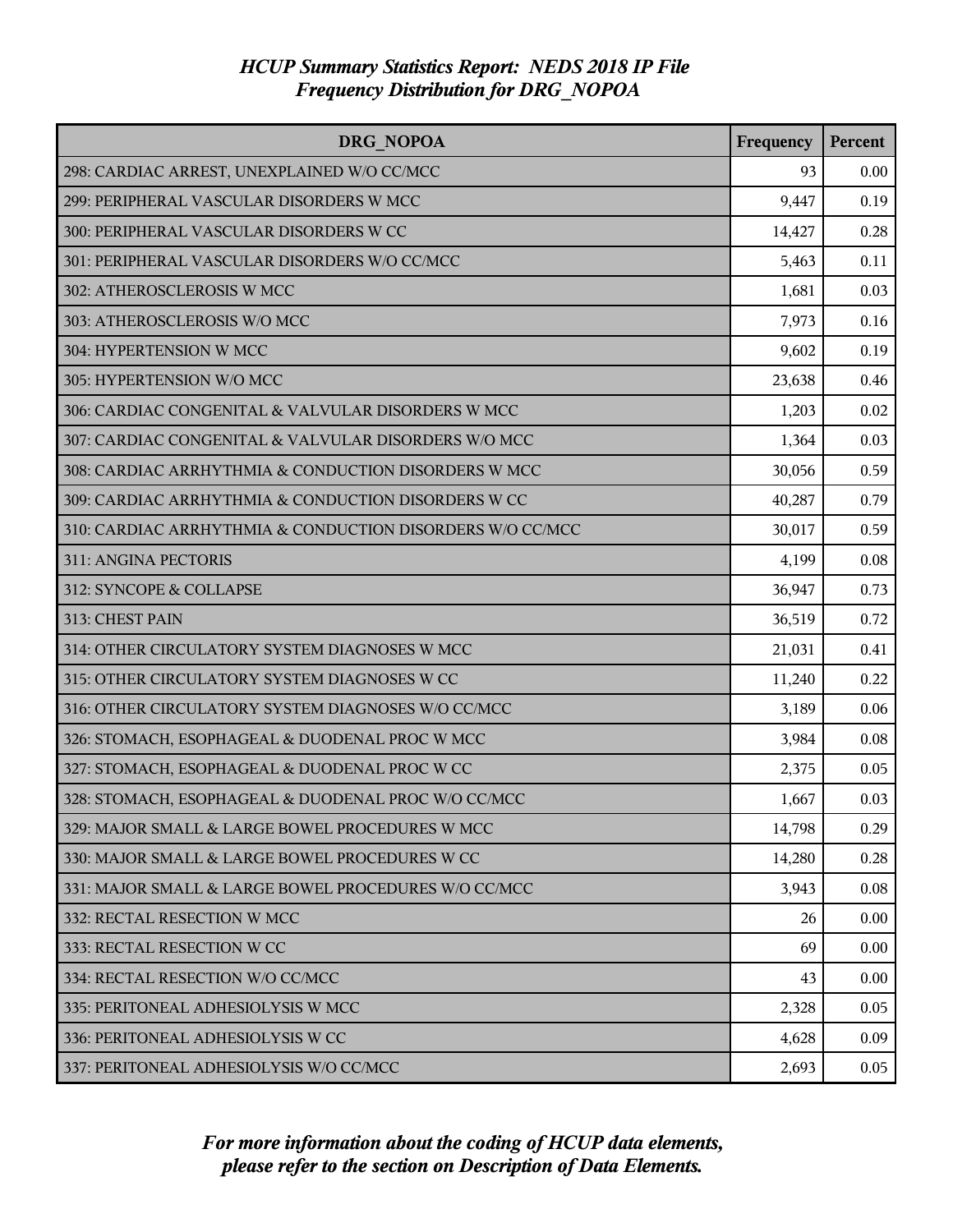| <b>DRG NOPOA</b>                                                         | Frequency | Percent |
|--------------------------------------------------------------------------|-----------|---------|
| 338: APPENDECTOMY W COMPLICATED PRINCIPAL DIAG W MCC                     | 766       | 0.02    |
| 339: APPENDECTOMY W COMPLICATED PRINCIPAL DIAG W CC                      | 4,288     | 0.08    |
| 340: APPENDECTOMY W COMPLICATED PRINCIPAL DIAG W/O CC/MCC                | 9,280     | 0.18    |
| 341: APPENDECTOMY W/O COMPLICATED PRINCIPAL DIAG W MCC                   | 675       | 0.01    |
| 342: APPENDECTOMY W/O COMPLICATED PRINCIPAL DIAG W CC                    | 3,163     | 0.06    |
| 343: APPENDECTOMY W/O COMPLICATED PRINCIPAL DIAG W/O CC/MCC              | 14,496    | 0.28    |
| 344: MINOR SMALL & LARGE BOWEL PROCEDURES W MCC                          | 573       | 0.01    |
| 345: MINOR SMALL & LARGE BOWEL PROCEDURES W CC                           | 1,378     | 0.03    |
| 346: MINOR SMALL & LARGE BOWEL PROCEDURES W/O CC/MCC                     | 1,166     | 0.02    |
| 347: ANAL & STOMAL PROCEDURES W MCC                                      | 408       | 0.01    |
| 348: ANAL & STOMAL PROCEDURES W CC                                       | 1,302     | 0.03    |
| 349: ANAL & STOMAL PROCEDURES W/O CC/MCC                                 | 812       | 0.02    |
| 350: INGUINAL & FEMORAL HERNIA PROCEDURES W MCC                          | 532       | 0.01    |
| 351: INGUINAL & FEMORAL HERNIA PROCEDURES W CC                           | 1,523     | 0.03    |
| 352: INGUINAL & FEMORAL HERNIA PROCEDURES W/O CC/MCC                     | 1,898     | 0.04    |
| 353: HERNIA PROCEDURES EXCEPT INGUINAL & FEMORAL W MCC                   | 937       | 0.02    |
| 354: HERNIA PROCEDURES EXCEPT INGUINAL & FEMORAL W CC                    | 3,037     | 0.06    |
| 355: HERNIA PROCEDURES EXCEPT INGUINAL & FEMORAL W/O CC/MCC              | 2,149     | 0.04    |
| 356: OTHER DIGESTIVE SYSTEM O.R. PROCEDURES W MCC                        | 3,339     | 0.07    |
| 357: OTHER DIGESTIVE SYSTEM O.R. PROCEDURES W CC                         | 3,005     | 0.06    |
| 358: OTHER DIGESTIVE SYSTEM O.R. PROCEDURES W/O CC/MCC                   | 973       | 0.02    |
| 368: MAJOR ESOPHAGEAL DISORDERS W MCC                                    | 1,922     | 0.04    |
| 369: MAJOR ESOPHAGEAL DISORDERS W CC                                     | 3,248     | 0.06    |
| 370: MAJOR ESOPHAGEAL DISORDERS W/O CC/MCC                               | 580       | 0.01    |
| 371: MAJOR GASTROINTESTINAL DISORDERS & PERITONEAL INFECTIONS W MCC      | 8,563     | 0.17    |
| 372: MAJOR GASTROINTESTINAL DISORDERS & PERITONEAL INFECTIONS W CC       | 15,845    | 0.31    |
| 373: MAJOR GASTROINTESTINAL DISORDERS & PERITONEAL INFECTIONS W/O CC/MCC | 6,859     | 0.13    |
| 374: DIGESTIVE MALIGNANCY W MCC                                          | 6,498     | 0.13    |
| 375: DIGESTIVE MALIGNANCY W CC                                           | 7,846     | 0.15    |
| 376: DIGESTIVE MALIGNANCY W/O CC/MCC                                     | 654       | 0.01    |
| 377: G.I. HEMORRHAGE W MCC                                               | 28,814    | 0.57    |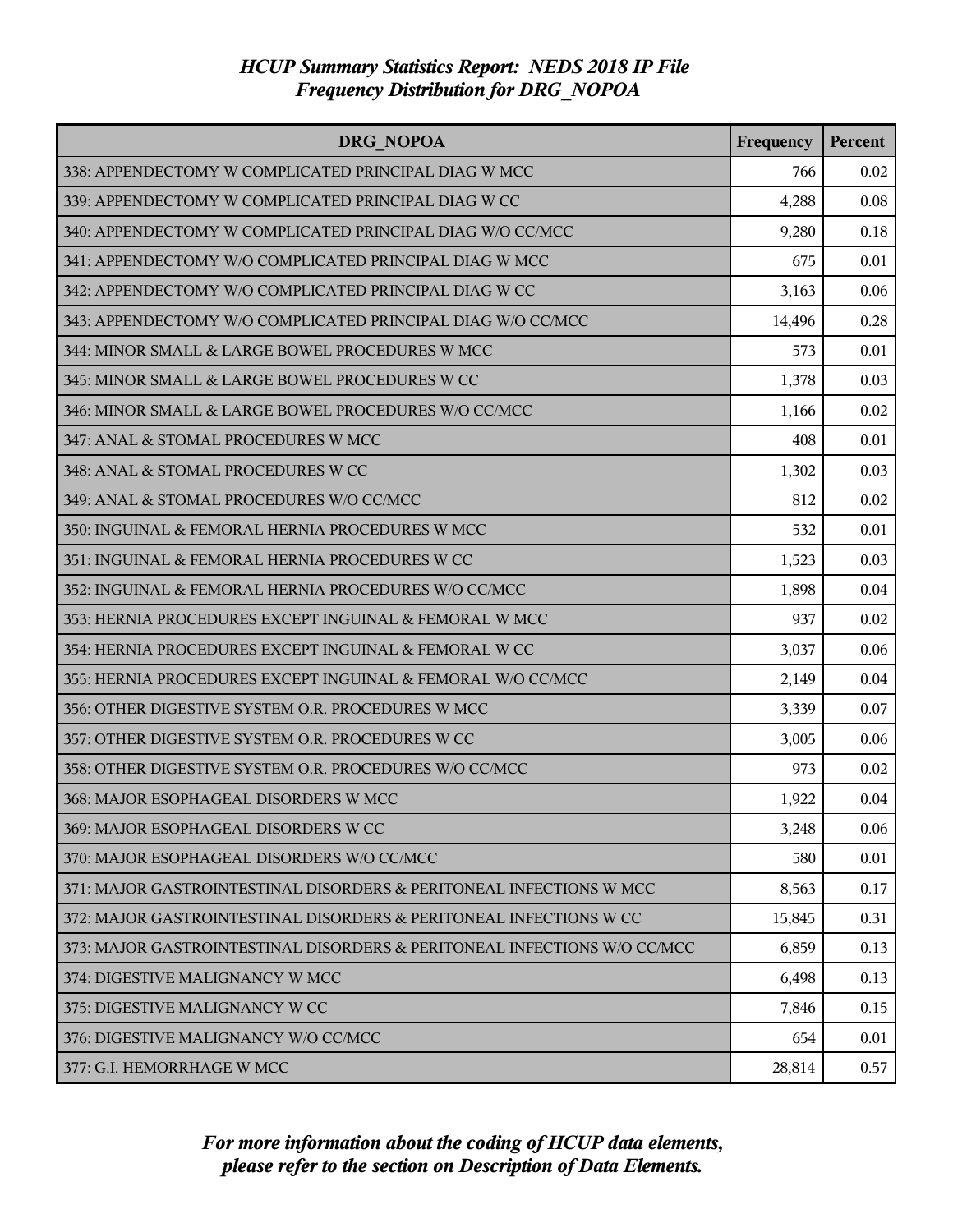| <b>DRG NOPOA</b>                                                         | Frequency | Percent |
|--------------------------------------------------------------------------|-----------|---------|
| 378: G.I. HEMORRHAGE W CC                                                | 64,142    | 1.26    |
| 379: G.I. HEMORRHAGE W/O CC/MCC                                          | 10,955    | 0.22    |
| 380: COMPLICATED PEPTIC ULCER W MCC                                      | 2,775     | 0.05    |
| 381: COMPLICATED PEPTIC ULCER W CC                                       | 4,318     | 0.08    |
| 382: COMPLICATED PEPTIC ULCER W/O CC/MCC                                 | 1,292     | 0.03    |
| 383: UNCOMPLICATED PEPTIC ULCER W MCC                                    | 683       | 0.01    |
| 384: UNCOMPLICATED PEPTIC ULCER W/O MCC                                  | 3,059     | 0.06    |
| 385: INFLAMMATORY BOWEL DISEASE W MCC                                    | 2,333     | 0.05    |
| 386: INFLAMMATORY BOWEL DISEASE W CC                                     | 9,843     | 0.19    |
| 387: INFLAMMATORY BOWEL DISEASE W/O CC/MCC                               | 4,879     | 0.10    |
| 388: G.I. OBSTRUCTION W MCC                                              | 8,576     | 0.17    |
| 389: G.I. OBSTRUCTION W CC                                               | 26,468    | 0.52    |
| 390: G.I. OBSTRUCTION W/O CC/MCC                                         | 22,637    | 0.44    |
| 391: ESOPHAGITIS, GASTROENT & MISC DIGEST DISORDERS W MCC                | 22,259    | 0.44    |
| 392: ESOPHAGITIS, GASTROENT & MISC DIGEST DISORDERS W/O MCC              | 115,785   | 2.27    |
| 393: OTHER DIGESTIVE SYSTEM DIAGNOSES W MCC                              | 12,020    | 0.24    |
| 394: OTHER DIGESTIVE SYSTEM DIAGNOSES W CC                               | 22,032    | 0.43    |
| 395: OTHER DIGESTIVE SYSTEM DIAGNOSES W/O CC/MCC                         | 9,038     | 0.18    |
| 405: PANCREAS, LIVER & SHUNT PROCEDURES W MCC                            | 1,008     | 0.02    |
| 406: PANCREAS, LIVER & SHUNT PROCEDURES W CC                             | 327       | 0.01    |
| 407: PANCREAS, LIVER & SHUNT PROCEDURES W/O CC/MCC                       | 85        | 0.00    |
| 408: BILIARY TRACT PROC EXCEPT ONLY CHOLECYST W OR W/O C.D.E. W MCC      | 316       | 0.01    |
| 409: BILIARY TRACT PROC EXCEPT ONLY CHOLECYST W OR W/O C.D.E. W CC       | 269       | 0.01    |
| 410: BILIARY TRACT PROC EXCEPT ONLY CHOLECYST W OR W/O C.D.E. W/O CC/MCC | 122       | 0.00    |
| 411: CHOLECYSTECTOMY W C.D.E. W MCC                                      | 89        | 0.00    |
| 412: CHOLECYSTECTOMY W C.D.E. W CC                                       | 126       | 0.00    |
| 413: CHOLECYSTECTOMY W C.D.E. W/O CC/MCC                                 | 94        | 0.00    |
| 414: CHOLECYSTECTOMY EXCEPT BY LAPAROSCOPE W/O C.D.E. W MCC              | 789       | 0.02    |
| 415: CHOLECYSTECTOMY EXCEPT BY LAPAROSCOPE W/O C.D.E. W CC               | 1,148     | 0.02    |
| 416: CHOLECYSTECTOMY EXCEPT BY LAPAROSCOPE W/O C.D.E. W/O CC/MCC         | 694       | 0.01    |
| 417: LAPAROSCOPIC CHOLECYSTECTOMY W/O C.D.E. W MCC                       | 9,612     | 0.19    |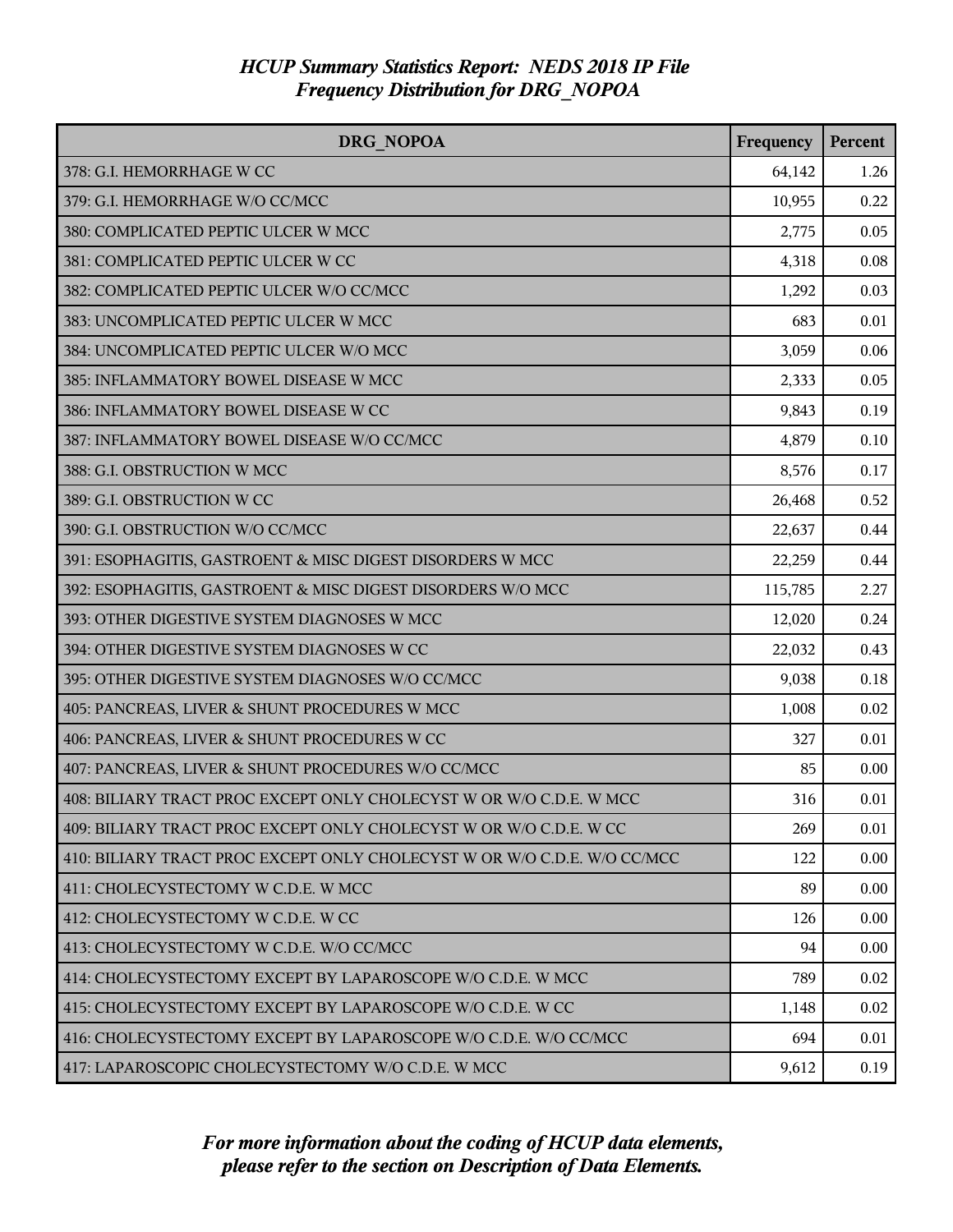| DRG NOPOA                                                                | Frequency | Percent |
|--------------------------------------------------------------------------|-----------|---------|
| 418: LAPAROSCOPIC CHOLECYSTECTOMY W/O C.D.E. W CC                        | 19,287    | 0.38    |
| 419: LAPAROSCOPIC CHOLECYSTECTOMY W/O C.D.E. W/O CC/MCC                  | 25,199    | 0.49    |
| 420: HEPATOBILIARY DIAGNOSTIC PROCEDURES W MCC                           | 354       | 0.01    |
| 421: HEPATOBILIARY DIAGNOSTIC PROCEDURES W CC                            | 227       | 0.00    |
| 422: HEPATOBILIARY DIAGNOSTIC PROCEDURES W/O CC/MCC                      | 58        | 0.00    |
| 423: OTHER HEPATOBILIARY OR PANCREAS O.R. PROCEDURES W MCC               | 465       | 0.01    |
| 424: OTHER HEPATOBILIARY OR PANCREAS O.R. PROCEDURES W CC                | 206       | 0.00    |
| 425: OTHER HEPATOBILIARY OR PANCREAS O.R. PROCEDURES W/O CC/MCC          | 32        | 0.00    |
| 432: CIRRHOSIS & ALCOHOLIC HEPATITIS W MCC                               | 15,445    | 0.30    |
| 433: CIRRHOSIS & ALCOHOLIC HEPATITIS W CC                                | 13,464    | 0.26    |
| 434: CIRRHOSIS & ALCOHOLIC HEPATITIS W/O CC/MCC                          | 1,147     | 0.02    |
| 435: MALIGNANCY OF HEPATOBILIARY SYSTEM OR PANCREAS W MCC                | 7,182     | 0.14    |
| 436: MALIGNANCY OF HEPATOBILIARY SYSTEM OR PANCREAS W CC                 | 4,682     | 0.09    |
| 437: MALIGNANCY OF HEPATOBILIARY SYSTEM OR PANCREAS W/O CC/MCC           | 473       | 0.01    |
| 438: DISORDERS OF PANCREAS EXCEPT MALIGNANCY W MCC                       | 11,051    | 0.22    |
| 439: DISORDERS OF PANCREAS EXCEPT MALIGNANCY W CC                        | 28,986    | 0.57    |
| 440: DISORDERS OF PANCREAS EXCEPT MALIGNANCY W/O CC/MCC                  | 20,009    | 0.39    |
| 441: DISORDERS OF LIVER EXCEPT MALIG, CIRR, ALC HEPA W MCC               | 11,627    | 0.23    |
| 442: DISORDERS OF LIVER EXCEPT MALIG, CIRR, ALC HEPA W CC                | 13,019    | 0.26    |
| 443: DISORDERS OF LIVER EXCEPT MALIG, CIRR, ALC HEPA W/O CC/MCC          | 3,578     | 0.07    |
| 444: DISORDERS OF THE BILIARY TRACT W MCC                                | 6,617     | 0.13    |
| 445: DISORDERS OF THE BILIARY TRACT W CC                                 | 10,075    | 0.20    |
| 446: DISORDERS OF THE BILIARY TRACT W/O CC/MCC                           | 6,876     | 0.14    |
| 453: COMBINED ANTERIOR/POSTERIOR SPINAL FUSION W MCC                     | 396       | 0.01    |
| 454: COMBINED ANTERIOR/POSTERIOR SPINAL FUSION W CC                      | 682       | 0.01    |
| 455: COMBINED ANTERIOR/POSTERIOR SPINAL FUSION W/O CC/MCC                | 363       | 0.01    |
| 456: SPINAL FUS EXC CERV W SPINAL CURV/MALIG/INFEC OR EXT FUS W MCC      | 375       | 0.01    |
| 457: SPINAL FUS EXC CERV W SPINAL CURV/MALIG/INFEC OR EXT FUS W CC       | 456       | 0.01    |
| 458: SPINAL FUS EXC CERV W SPINAL CURV/MALIG/INFEC OR EXT FUS W/O CC/MCC | 62        | 0.00    |
| 459: SPINAL FUSION EXCEPT CERVICAL W MCC                                 | 858       | 0.02    |
| 460: SPINAL FUSION EXCEPT CERVICAL W/O MCC                               | 2,697     | 0.05    |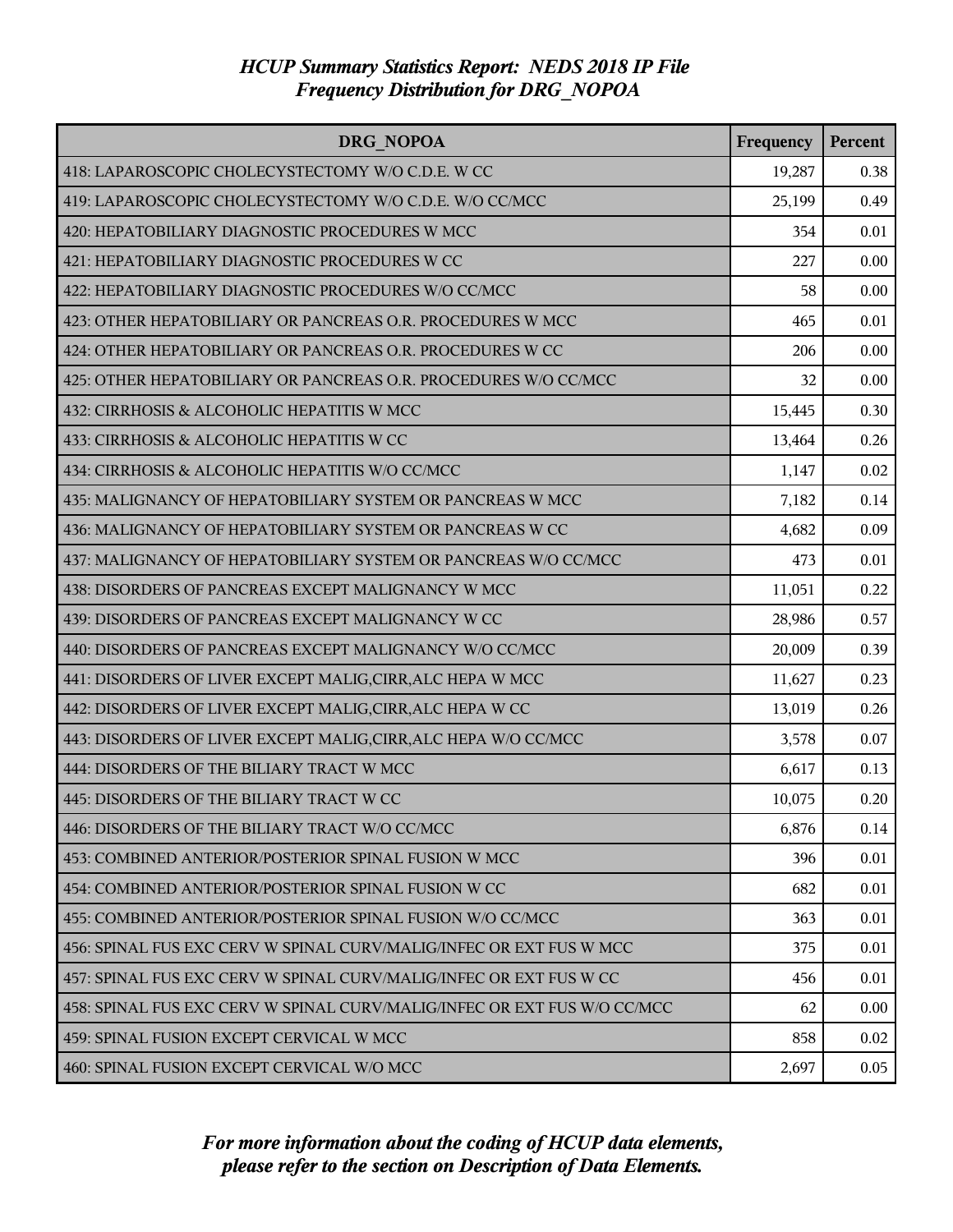| <b>DRG NOPOA</b>                                                          | Frequency | Percent |
|---------------------------------------------------------------------------|-----------|---------|
| 461: BILATERAL OR MULTIPLE MAJOR JOINT PROCS OF LOWER EXTREMITY W MCC     | 20        | 0.00    |
| 462: BILATERAL OR MULTIPLE MAJOR JOINT PROCS OF LOWER EXTREMITY W/O MCC   | 83        | 0.00    |
| 463: WND DEBRID & SKN GRFT EXC HAND, FOR MUSCULO-CONN TISS DIS W MCC      | 2,139     | 0.04    |
| 464: WND DEBRID & SKN GRFT EXC HAND, FOR MUSCULO-CONN TISS DIS W CC       | 3,086     | 0.06    |
| 465: WND DEBRID & SKN GRFT EXC HAND, FOR MUSCULO-CONN TISS DIS W/O CC/MCC | 652       | 0.01    |
| 466: REVISION OF HIP OR KNEE REPLACEMENT W MCC                            | 930       | 0.02    |
| 467: REVISION OF HIP OR KNEE REPLACEMENT W CC                             | 1,955     | 0.04    |
| 468: REVISION OF HIP OR KNEE REPLACEMENT W/O CC/MCC                       | 559       | 0.01    |
| 469: MAJOR HIP AND KNEE JOINT REPLACEMENT OR REATTACHMENT OF LOWER EXTREM | 5,894     | 0.12    |
| 470: MAJOR HIP AND KNEE JOINT REPLACEMENT OR REATTACHMENT OF LOWER EXTREM | 23,340    | 0.46    |
| 471: CERVICAL SPINAL FUSION W MCC                                         | 1,130     | 0.02    |
| 472: CERVICAL SPINAL FUSION W CC                                          | 1,826     | 0.04    |
| 473: CERVICAL SPINAL FUSION W/O CC/MCC                                    | 959       | 0.02    |
| 474: AMPUTATION FOR MUSCULOSKELETAL SYS & CONN TISSUE DIS W MCC           | 1,021     | 0.02    |
| 475: AMPUTATION FOR MUSCULOSKELETAL SYS & CONN TISSUE DIS W CC            | 1,166     | 0.02    |
| 476: AMPUTATION FOR MUSCULOSKELETAL SYS & CONN TISSUE DIS W/O CC/MCC      | 96        | 0.00    |
| 477: BIOPSIES OF MUSCULOSKELETAL SYSTEM & CONNECTIVE TISSUE W MCC         | 1,462     | 0.03    |
| 478: BIOPSIES OF MUSCULOSKELETAL SYSTEM & CONNECTIVE TISSUE W CC          | 2,908     | 0.06    |
| 479: BIOPSIES OF MUSCULOSKELETAL SYSTEM & CONNECTIVE TISSUE W/O CC/MCC    | 772       | 0.02    |
| 480: HIP & FEMUR PROCEDURES EXCEPT MAJOR JOINT W MCC                      | 11,392    | 0.22    |
| 481: HIP & FEMUR PROCEDURES EXCEPT MAJOR JOINT W CC                       | 32,213    | 0.63    |
| 482: HIP & FEMUR PROCEDURES EXCEPT MAJOR JOINT W/O CC/MCC                 | 12,055    | 0.24    |
| 483: MAJOR JOINT/LIMB REATTACHMENT PROCEDURE OF UPPER EXTREMITIES         | 1,648     | 0.03    |
| 485: KNEE PROCEDURES W PDX OF INFECTION W MCC                             | 394       | 0.01    |
| 486: KNEE PROCEDURES W PDX OF INFECTION W CC                              | 727       | 0.01    |
| 487: KNEE PROCEDURES W PDX OF INFECTION W/O CC/MCC                        | 234       | 0.00    |
| 488: KNEE PROCEDURES W/O PDX OF INFECTION W CC/MCC                        | 1,337     | 0.03    |
| 489: KNEE PROCEDURES W/O PDX OF INFECTION W/O CC/MCC                      | 806       | 0.02    |
| 492: LOWER EXTREM & HUMER PROC EXCEPT HIP, FOOT, FEMUR W MCC              | 3,397     | 0.07    |
| 493: LOWER EXTREM & HUMER PROC EXCEPT HIP, FOOT, FEMUR W CC               | 11,367    | 0.22    |
| 494: LOWER EXTREM & HUMER PROC EXCEPT HIP, FOOT, FEMUR W/O CC/MCC         | 13,062    | 0.26    |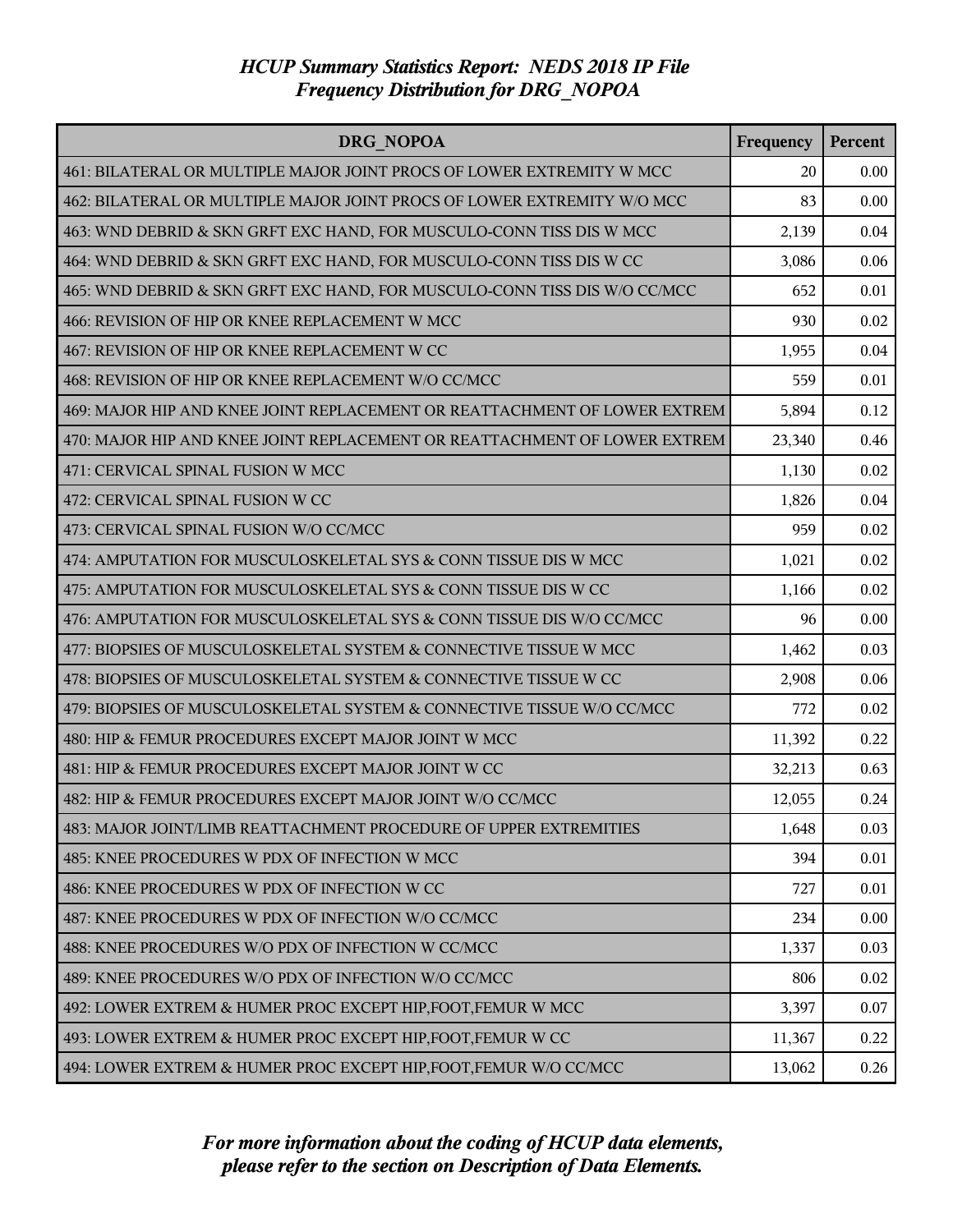| <b>DRG NOPOA</b>                                                         | Frequency | Percent |
|--------------------------------------------------------------------------|-----------|---------|
| 495: LOCAL EXCISION & REMOVAL INT FIX DEVICES EXC HIP & FEMUR W MCC      | 190       | 0.00    |
| 496: LOCAL EXCISION & REMOVAL INT FIX DEVICES EXC HIP & FEMUR W CC       | 481       | 0.01    |
| 497: LOCAL EXCISION & REMOVAL INT FIX DEVICES EXC HIP & FEMUR W/O CC/MCC | 183       | 0.00    |
| 498: LOCAL EXCISION & REMOVAL INT FIX DEVICES OF HIP & FEMUR W CC/MCC    | 290       | 0.01    |
| 499: LOCAL EXCISION & REMOVAL INT FIX DEVICES OF HIP & FEMUR W/O CC/MCC  | 33        | 0.00    |
| 500: SOFT TISSUE PROCEDURES W MCC                                        | 1,258     | 0.02    |
| 501: SOFT TISSUE PROCEDURES W CC                                         | 3,742     | 0.07    |
| 502: SOFT TISSUE PROCEDURES W/O CC/MCC                                   | 1,764     | 0.03    |
| 503: FOOT PROCEDURES W MCC                                               | 432       | 0.01    |
| 504: FOOT PROCEDURES W CC                                                | 1,600     | 0.03    |
| 505: FOOT PROCEDURES W/O CC/MCC                                          | 969       | 0.02    |
| 506: MAJOR THUMB OR JOINT PROCEDURES                                     | 462       | 0.01    |
| 507: MAJOR SHOULDER OR ELBOW JOINT PROCEDURES W CC/MCC                   | 197       | 0.00    |
| 508: MAJOR SHOULDER OR ELBOW JOINT PROCEDURES W/O CC/MCC                 | 88        | 0.00    |
| 509: ARTHROSCOPY                                                         | 47        | 0.00    |
| 510: SHOULDER, ELBOW OR FOREARM PROC, EXC MAJOR JOINT PROC W MCC         | 632       | 0.01    |
| 511: SHOULDER, ELBOW OR FOREARM PROC, EXC MAJOR JOINT PROC W CC          | 2,155     | 0.04    |
| 512: SHOULDER, ELBOW OR FOREARM PROC, EXC MAJOR JOINT PROC W/O CC/MCC    | 2,838     | 0.06    |
| 513: HAND OR WRIST PROC, EXCEPT MAJOR THUMB OR JOINT PROC W CC/MCC       | 2,029     | 0.04    |
| 514: HAND OR WRIST PROC, EXCEPT MAJOR THUMB OR JOINT PROC W/O CC/MCC     | 1,408     | 0.03    |
| 515: OTHER MUSCULOSKELET SYS & CONN TISS O.R. PROC W MCC                 | 1,766     | 0.03    |
| 516: OTHER MUSCULOSKELET SYS & CONN TISS O.R. PROC W CC                  | 4,491     | 0.09    |
| 517: OTHER MUSCULOSKELET SYS & CONN TISS O.R. PROC W/O CC/MCC            | 2,495     | 0.05    |
| 518: BACK & NECK PROC EXC SPINAL FUSION W MCC OR DISC DEVICE/NEUROSTIM   | 637       | 0.01    |
| 519: BACK & NECK PROC EXC SPINAL FUSION W CC                             | 1,883     | 0.04    |
| 520: BACK & NECK PROC EXC SPINAL FUSION W/O CC/MCC                       | 1,763     | 0.03    |
| 533: FRACTURES OF FEMUR W MCC                                            | 339       | 0.01    |
| 534: FRACTURES OF FEMUR W/O MCC                                          | 1,515     | 0.03    |
| 535: FRACTURES OF HIP & PELVIS W MCC                                     | 3,173     | 0.06    |
| 536: FRACTURES OF HIP & PELVIS W/O MCC                                   | 10,583    | 0.21    |
| 537: SPRAINS, STRAINS, & DISLOCATIONS OF HIP, PELVIS & THIGH W CC/MCC    | 344       | 0.01    |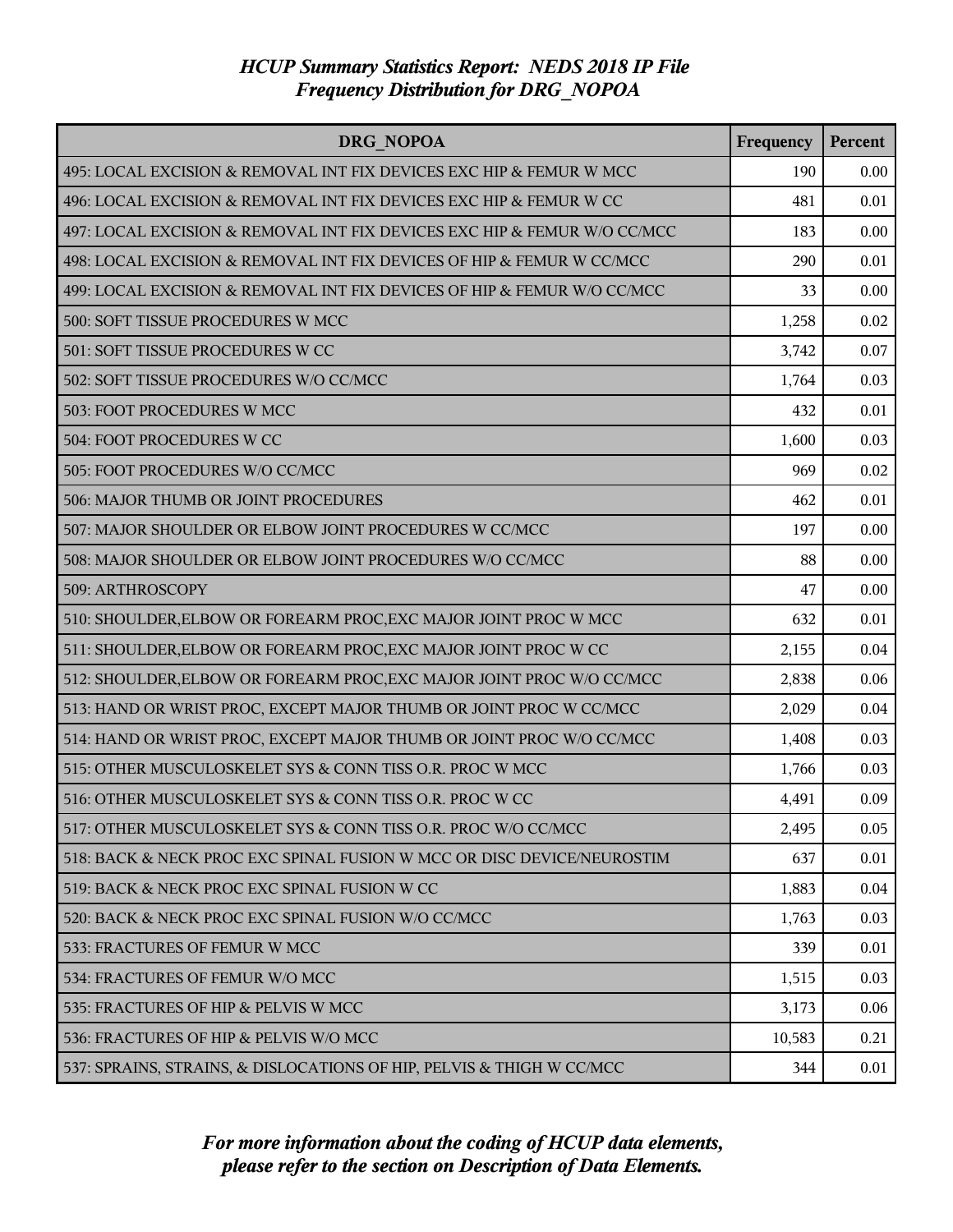| DRG NOPOA                                                                | Frequency | Percent |
|--------------------------------------------------------------------------|-----------|---------|
| 538: SPRAINS, STRAINS, & DISLOCATIONS OF HIP, PELVIS & THIGH W/O CC/MCC  | 225       | 0.00    |
| 539: OSTEOMYELITIS W MCC                                                 | 1,547     | 0.03    |
| 540: OSTEOMYELITIS W CC                                                  | 2,535     | 0.05    |
| 541: OSTEOMYELITIS W/O CC/MCC                                            | 831       | 0.02    |
| 542: PATHOLOGICAL FRACTURES & MUSCULOSKELET & CONN TISS MALIG W MCC      | 3,570     | 0.07    |
| 543: PATHOLOGICAL FRACTURES & MUSCULOSKELET & CONN TISS MALIG W CC       | 6,592     | 0.13    |
| 544: PATHOLOGICAL FRACTURES & MUSCULOSKELET & CONN TISS MALIG W/O CC/MCC | 1,733     | 0.03    |
| 545: CONNECTIVE TISSUE DISORDERS W MCC                                   | 2,180     | 0.04    |
| 546: CONNECTIVE TISSUE DISORDERS W CC                                    | 3,617     | 0.07    |
| 547: CONNECTIVE TISSUE DISORDERS W/O CC/MCC                              | 1,841     | 0.04    |
| 548: SEPTIC ARTHRITIS W MCC                                              | 340       | 0.01    |
| 549: SEPTIC ARTHRITIS W CC                                               | 1,042     | 0.02    |
| 550: SEPTIC ARTHRITIS W/O CC/MCC                                         | 441       | 0.01    |
| 551: MEDICAL BACK PROBLEMS W MCC                                         | 6,039     | 0.12    |
| 552: MEDICAL BACK PROBLEMS W/O MCC                                       | 29,620    | 0.58    |
| 553: BONE DISEASES & ARTHROPATHIES W MCC                                 | 1,183     | 0.02    |
| 554: BONE DISEASES & ARTHROPATHIES W/O MCC                               | 5,906     | 0.12    |
| 555: SIGNS & SYMPTOMS OF MUSCULOSKELETAL SYSTEM & CONN TISSUE W MCC      | 1,065     | 0.02    |
| 556: SIGNS & SYMPTOMS OF MUSCULOSKELETAL SYSTEM & CONN TISSUE W/O MCC    | 5,646     | 0.11    |
| 557: TENDONITIS, MYOSITIS & BURSITIS W MCC                               | 2,052     | 0.04    |
| 558: TENDONITIS, MYOSITIS & BURSITIS W/O MCC                             | 10,108    | 0.20    |
| 559: AFTERCARE, MUSCULOSKELETAL SYSTEM & CONNECTIVE TISSUE W MCC         | 1,322     | 0.03    |
| 560: AFTERCARE, MUSCULOSKELETAL SYSTEM & CONNECTIVE TISSUE W CC          | 2,353     | 0.05    |
| 561: AFTERCARE, MUSCULOSKELETAL SYSTEM & CONNECTIVE TISSUE W/O CC/MCC    | 1,172     | 0.02    |
| 562: FX, SPRN, STRN & DISL EXCEPT FEMUR, HIP, PELVIS & THIGH W MCC       | 2,947     | 0.06    |
| 563: FX, SPRN, STRN & DISL EXCEPT FEMUR, HIP, PELVIS & THIGH W/O MCC     | 14,458    | 0.28    |
| 564: OTHER MUSCULOSKELETAL SYS & CONNECTIVE TISSUE DIAGNOSES W MCC       | 2,149     | 0.04    |
| 565: OTHER MUSCULOSKELETAL SYS & CONNECTIVE TISSUE DIAGNOSES W CC        | 4,211     | 0.08    |
| 566: OTHER MUSCULOSKELETAL SYS & CONNECTIVE TISSUE DIAGNOSES W/O CC/MCC  | 1,499     | 0.03    |
| 570: SKIN DEBRIDEMENT W MCC                                              | 1,649     | 0.03    |
| 571: SKIN DEBRIDEMENT W CC                                               | 3,648     | 0.07    |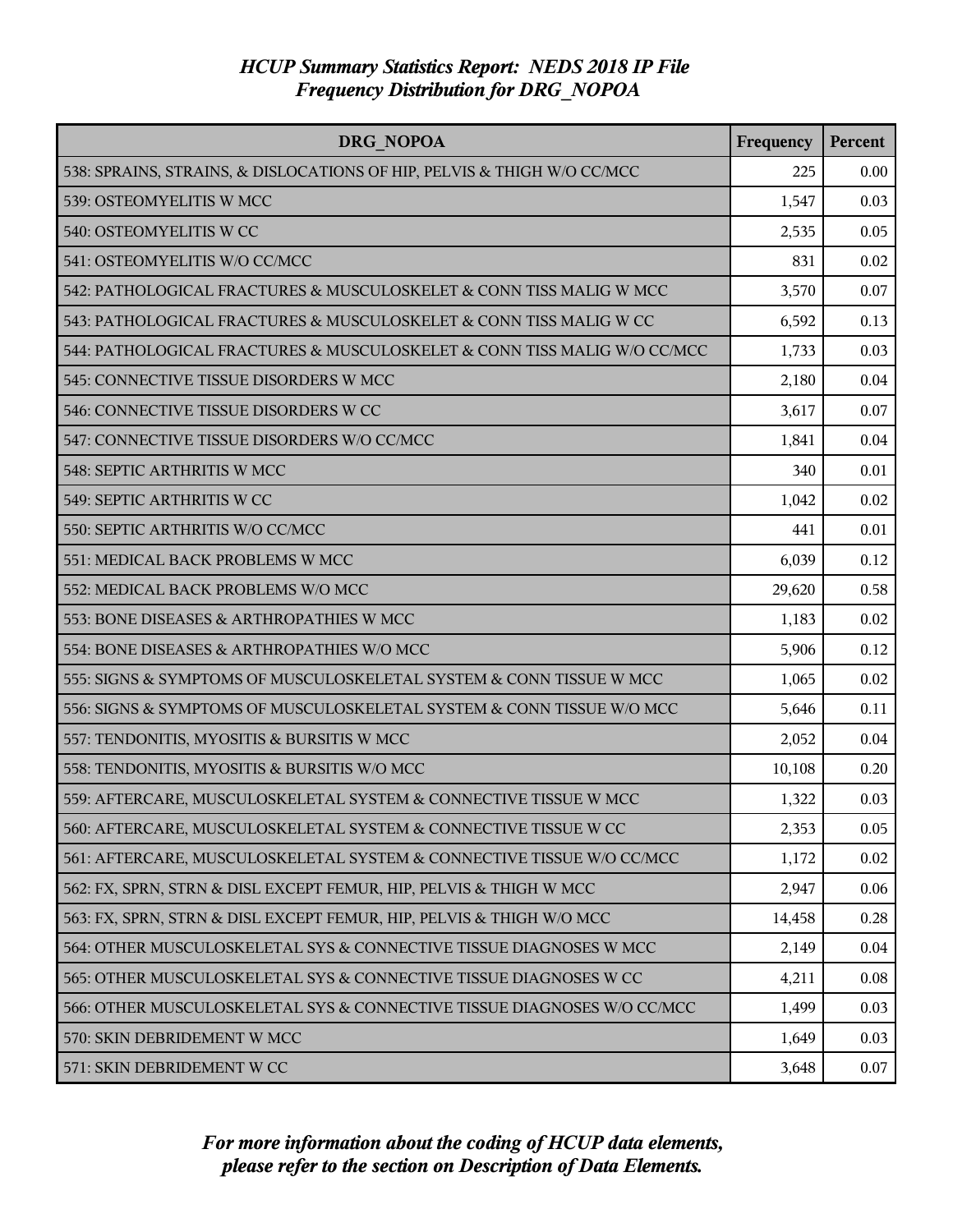| <b>DRG NOPOA</b>                                                        | Frequency | Percent |
|-------------------------------------------------------------------------|-----------|---------|
| 572: SKIN DEBRIDEMENT W/O CC/MCC                                        | 1,410     | 0.03    |
| 573: SKIN GRAFT FOR SKIN ULCER OR CELLULITIS W MCC                      | 232       | 0.00    |
| 574: SKIN GRAFT FOR SKIN ULCER OR CELLULITIS W CC                       | 465       | 0.01    |
| 575: SKIN GRAFT FOR SKIN ULCER OR CELLULITIS W/O CC/MCC                 | 99        | 0.00    |
| 576: SKIN GRAFT EXC FOR SKIN ULCER OR CELLULITIS W MCC                  | 141       | 0.00    |
| 577: SKIN GRAFT EXC FOR SKIN ULCER OR CELLULITIS W CC                   | 318       | 0.01    |
| 578: SKIN GRAFT EXC FOR SKIN ULCER OR CELLULITIS W/O CC/MCC             | 189       | 0.00    |
| 579: OTHER SKIN, SUBCUT TISS & BREAST PROC W MCC                        | 2,633     | 0.05    |
| 580: OTHER SKIN, SUBCUT TISS & BREAST PROC W CC                         | 8,274     | 0.16    |
| 581: OTHER SKIN, SUBCUT TISS & BREAST PROC W/O CC/MCC                   | 5,087     | 0.10    |
| 582: MASTECTOMY FOR MALIGNANCY W CC/MCC                                 | 46        | 0.00    |
| 583: MASTECTOMY FOR MALIGNANCY W/O CC/MCC                               | 24        | 0.00    |
| 584: BREAST BIOPSY, LOCAL EXCISION & OTHER BREAST PROCEDURES W CC/MCC   | 312       | 0.01    |
| 585: BREAST BIOPSY, LOCAL EXCISION & OTHER BREAST PROCEDURES W/O CC/MCC | 391       | 0.01    |
| 592: SKIN ULCERS W MCC                                                  | 1,952     | 0.04    |
| 593: SKIN ULCERS W CC                                                   | 1,859     | 0.04    |
| 594: SKIN ULCERS W/O CC/MCC                                             | 272       | 0.01    |
| 595: MAJOR SKIN DISORDERS W MCC                                         | 501       | 0.01    |
| 596: MAJOR SKIN DISORDERS W/O MCC                                       | 2,231     | 0.04    |
| 597: MALIGNANT BREAST DISORDERS W MCC                                   | 939       | 0.02    |
| 598: MALIGNANT BREAST DISORDERS W CC                                    | 1,002     | 0.02    |
| 599: MALIGNANT BREAST DISORDERS W/O CC/MCC                              | 67        | 0.00    |
| 600: NON-MALIGNANT BREAST DISORDERS W CC/MCC                            | 876       | 0.02    |
| 601: NON-MALIGNANT BREAST DISORDERS W/O CC/MCC                          | 1,086     | 0.02    |
| 602: CELLULITIS W MCC                                                   | 12,405    | 0.24    |
| 603: CELLULITIS W/O MCC                                                 | 83,080    | 1.63    |
| 604: TRAUMA TO THE SKIN, SUBCUT TISS & BREAST W MCC                     | 1,777     | 0.03    |
| 605: TRAUMA TO THE SKIN, SUBCUT TISS & BREAST W/O MCC                   | 9,181     | 0.18    |
| 606: MINOR SKIN DISORDERS W MCC                                         | 952       | 0.02    |
| 607: MINOR SKIN DISORDERS W/O MCC                                       | 5,204     | 0.10    |
| 614: ADRENAL & PITUITARY PROCEDURES W CC/MCC                            | 278       | 0.01    |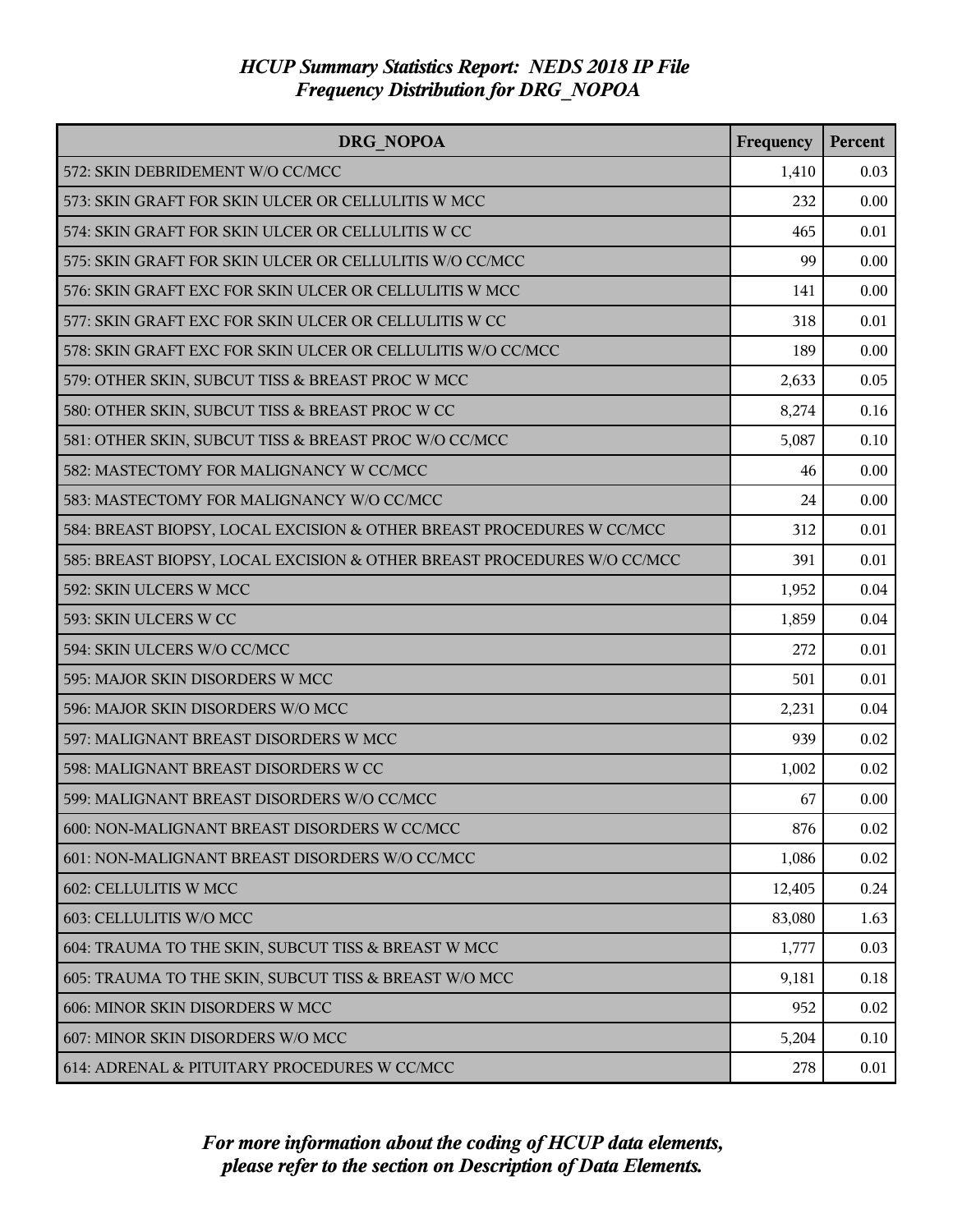| DRG NOPOA                                                                  | Frequency | Percent |
|----------------------------------------------------------------------------|-----------|---------|
| 615: ADRENAL & PITUITARY PROCEDURES W/O CC/MCC                             | 45        | 0.00    |
| 616: AMPUTAT OF LOWER LIMB FOR ENDOCRINE, NUTRIT, & METABOL DIS W MCC      | 1,531     | 0.03    |
| 617: AMPUTAT OF LOWER LIMB FOR ENDOCRINE, NUTRIT, & METABOL DIS W CC       | 8,682     | 0.17    |
| 618: AMPUTAT OF LOWER LIMB FOR ENDOCRINE, NUTRIT, & METABOL DIS W/O CC/MCC | 75        | 0.00    |
| 619: O.R. PROCEDURES FOR OBESITY W MCC                                     | 27        | 0.00    |
| 620: O.R. PROCEDURES FOR OBESITY W CC                                      | 156       | 0.00    |
| 621: O.R. PROCEDURES FOR OBESITY W/O CC/MCC                                | 562       | 0.01    |
| 622: SKIN GRAFTS & WOUND DEBRID FOR ENDOC, NUTRIT & METAB DIS W MCC        | 775       | 0.02    |
| 623: SKIN GRAFTS & WOUND DEBRID FOR ENDOC, NUTRIT & METAB DIS W CC         | 3,252     | 0.06    |
| 624: SKIN GRAFTS & WOUND DEBRID FOR ENDOC, NUTRIT & METAB DIS W/O CC/MCC   | 151       | 0.00    |
| 625: THYROID, PARATHYROID & THYROGLOSSAL PROCEDURES W MCC                  | 118       | 0.00    |
| 626: THYROID, PARATHYROID & THYROGLOSSAL PROCEDURES W CC                   | 111       | 0.00    |
| 627: THYROID, PARATHYROID & THYROGLOSSAL PROCEDURES W/O CC/MCC             | 103       | 0.00    |
| 628: OTHER ENDOCRINE, NUTRIT & METAB O.R. PROC W MCC                       | 1,420     | 0.03    |
| 629: OTHER ENDOCRINE, NUTRIT & METAB O.R. PROC W CC                        | 2,869     | 0.06    |
| 630: OTHER ENDOCRINE, NUTRIT & METAB O.R. PROC W/O CC/MCC                  | 90        | 0.00    |
| 637: DIABETES W MCC                                                        | 22,337    | 0.44    |
| 638: DIABETES W CC                                                         | 53,888    | 1.06    |
| 639: DIABETES W/O CC/MCC                                                   | 22,169    | 0.44    |
| 640: MISC DISORDERS OF NUTRITION, METABOLISM, FLUIDS/ELECTROLYTES W MCC    | 37,311    | 0.73    |
| 641: MISC DISORDERS OF NUTRITION, METABOLISM, FLUIDS/ELECTROLYTES W/O MCC  | 53,088    | 1.04    |
| 642: INBORN AND OTHER DISORDERS OF METABOLISM                              | 1,874     | 0.04    |
| 643: ENDOCRINE DISORDERS W MCC                                             | 5,293     | 0.10    |
| 644: ENDOCRINE DISORDERS W CC                                              | 7,239     | 0.14    |
| 645: ENDOCRINE DISORDERS W/O CC/MCC                                        | 3,376     | 0.07    |
| <b>652: KIDNEY TRANSPLANT</b>                                              | 70        | 0.00    |
| 653: MAJOR BLADDER PROCEDURES W MCC                                        | 205       | 0.00    |
| 654: MAJOR BLADDER PROCEDURES W CC                                         | 333       | 0.01    |
| 655: MAJOR BLADDER PROCEDURES W/O CC/MCC                                   | 96        | 0.00    |
| 656: KIDNEY & URETER PROCEDURES FOR NEOPLASM W MCC                         | 175       | 0.00    |
| 657: KIDNEY & URETER PROCEDURES FOR NEOPLASM W CC                          | 385       | 0.01    |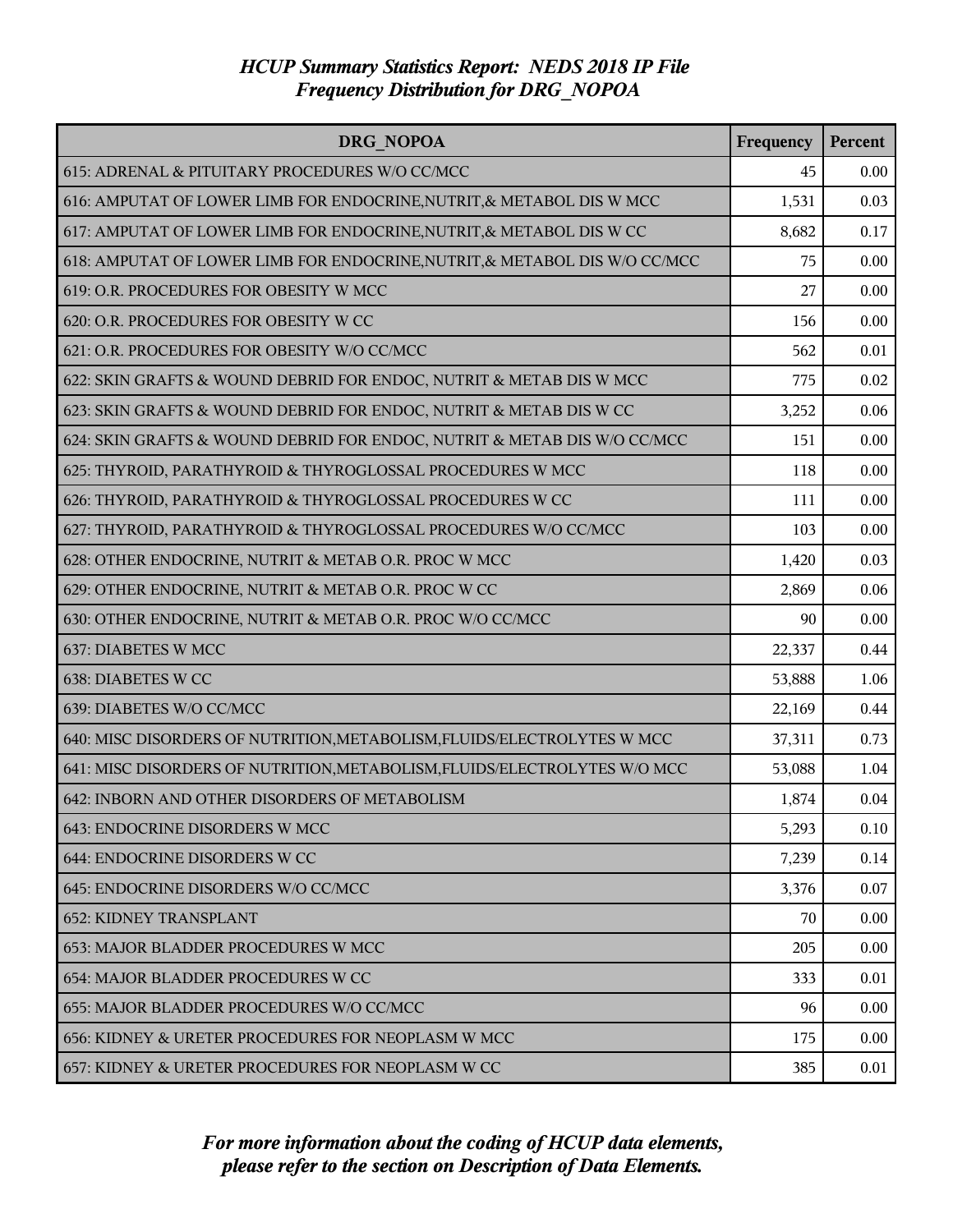| DRG NOPOA                                                   | Frequency | Percent |
|-------------------------------------------------------------|-----------|---------|
| 658: KIDNEY & URETER PROCEDURES FOR NEOPLASM W/O CC/MCC     | 121       | 0.00    |
| 659: KIDNEY & URETER PROCEDURES FOR NON-NEOPLASM W MCC      | 1,332     | 0.03    |
| 660: KIDNEY & URETER PROCEDURES FOR NON-NEOPLASM W CC       | 3,700     | 0.07    |
| 661: KIDNEY & URETER PROCEDURES FOR NON-NEOPLASM W/O CC/MCC | 2,993     | 0.06    |
| 662: MINOR BLADDER PROCEDURES W MCC                         | 213       | 0.00    |
| 663: MINOR BLADDER PROCEDURES W CC                          | 494       | 0.01    |
| 664: MINOR BLADDER PROCEDURES W/O CC/MCC                    | 129       | 0.00    |
| 665: PROSTATECTOMY W MCC                                    | 264       | 0.01    |
| <b>666: PROSTATECTOMY W CC</b>                              | 517       | 0.01    |
| 667: PROSTATECTOMY W/O CC/MCC                               | 94        | 0.00    |
| 668: TRANSURETHRAL PROCEDURES W MCC                         | 1,219     | 0.02    |
| 669: TRANSURETHRAL PROCEDURES W CC                          | 6,024     | 0.12    |
| 670: TRANSURETHRAL PROCEDURES W/O CC/MCC                    | 1,314     | 0.03    |
| 671: URETHRAL PROCEDURES W CC/MCC                           | 130       | 0.00    |
| 672: URETHRAL PROCEDURES W/O CC/MCC                         | 34        | 0.00    |
| 673: OTHER KIDNEY & URINARY TRACT PROCEDURES W MCC          | 5,943     | 0.12    |
| 674: OTHER KIDNEY & URINARY TRACT PROCEDURES W CC           | 3,075     | 0.06    |
| 675: OTHER KIDNEY & URINARY TRACT PROCEDURES W/O CC/MCC     | 161       | 0.00    |
| 682: RENAL FAILURE W MCC                                    | 49,130    | 0.96    |
| 683: RENAL FAILURE W CC                                     | 68,097    | 1.34    |
| 684: RENAL FAILURE W/O CC/MCC                               | 10,724    | 0.21    |
| <b>685: ADMIT FOR RENAL DIALYSIS</b>                        | 21        | 0.00    |
| 686: KIDNEY & URINARY TRACT NEOPLASMS W MCC                 | 903       | 0.02    |
| 687: KIDNEY & URINARY TRACT NEOPLASMS W CC                  | 1,323     | 0.03    |
| 688: KIDNEY & URINARY TRACT NEOPLASMS W/O CC/MCC            | 143       | 0.00    |
| 689: KIDNEY & URINARY TRACT INFECTIONS W MCC                | 34,343    | 0.67    |
| 690: KIDNEY & URINARY TRACT INFECTIONS W/O MCC              | 74,402    | 1.46    |
| 691: URINARY STONES W ESW LITHOTRIPSY W CC/MCC              | 308       | 0.01    |
| 692: URINARY STONES W ESW LITHOTRIPSY W/O CC/MCC            | 81        | 0.00    |
| 693: URINARY STONES W/O ESW LITHOTRIPSY W MCC               | 1,155     | 0.02    |
| 694: URINARY STONES W/O ESW LITHOTRIPSY W/O MCC             | 12,709    | 0.25    |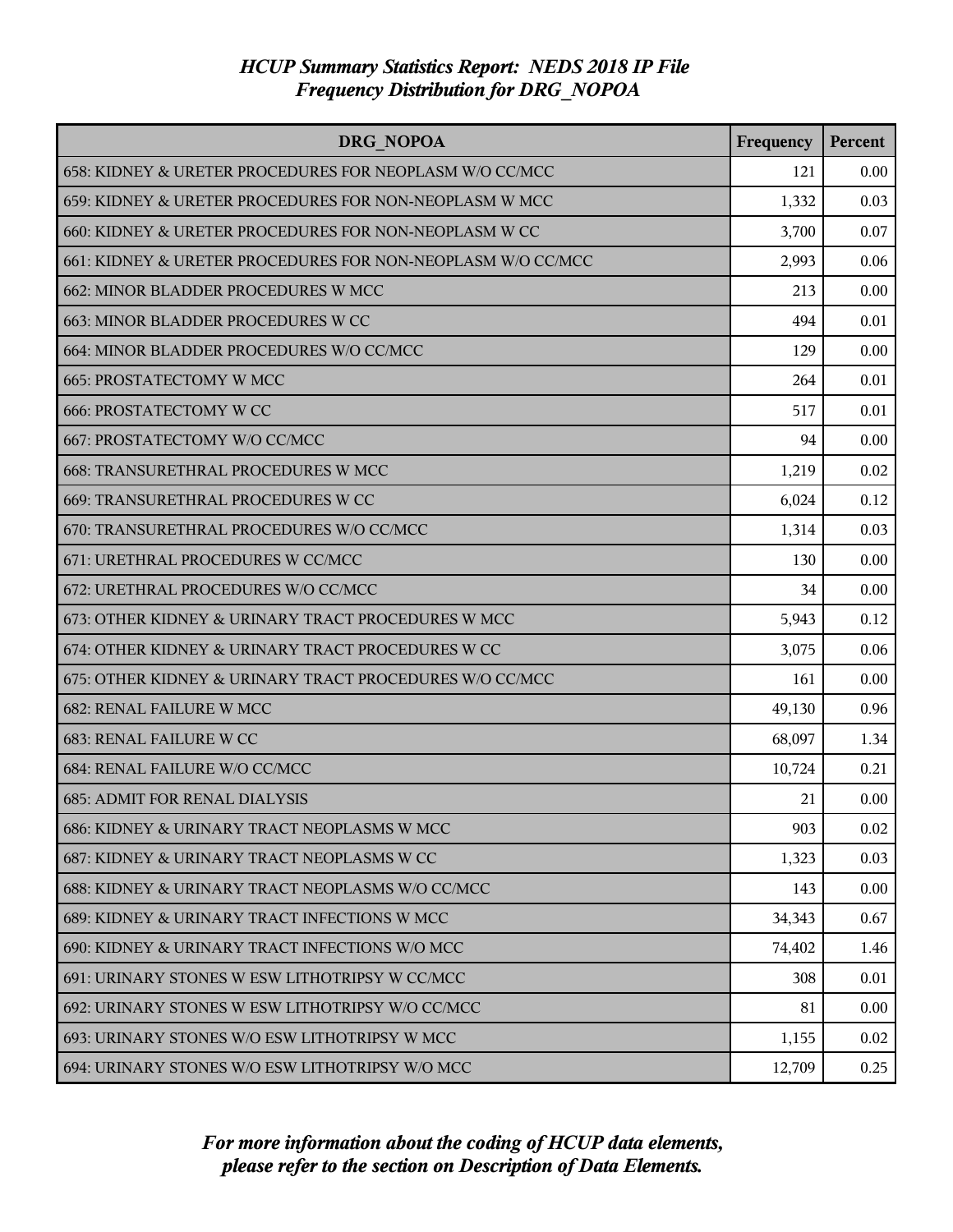| DRG NOPOA                                                               | Frequency | Percent |
|-------------------------------------------------------------------------|-----------|---------|
| 695: KIDNEY & URINARY TRACT SIGNS & SYMPTOMS W MCC                      | 544       | 0.01    |
| 696: KIDNEY & URINARY TRACT SIGNS & SYMPTOMS W/O MCC                    | 2,974     | 0.06    |
| 697: URETHRAL STRICTURE                                                 | 251       | 0.00    |
| 698: OTHER KIDNEY & URINARY TRACT DIAGNOSES W MCC                       | 26,480    | 0.52    |
| 699: OTHER KIDNEY & URINARY TRACT DIAGNOSES W CC                        | 16,526    | 0.32    |
| 700: OTHER KIDNEY & URINARY TRACT DIAGNOSES W/O CC/MCC                  | 2,806     | 0.06    |
| 707: MAJOR MALE PELVIC PROCEDURES W CC/MCC                              | 109       | 0.00    |
| 708: MAJOR MALE PELVIC PROCEDURES W/O CC/MCC                            | 153       | 0.00    |
| 709: PENIS PROCEDURES W CC/MCC                                          | 198       | 0.00    |
| 710: PENIS PROCEDURES W/O CC/MCC                                        | 142       | 0.00    |
| 711: TESTES PROCEDURES W CC/MCC                                         | 372       | 0.01    |
| 712: TESTES PROCEDURES W/O CC/MCC                                       | 430       | 0.01    |
| 713: TRANSURETHRAL PROSTATECTOMY W CC/MCC                               | 844       | 0.02    |
| 714: TRANSURETHRAL PROSTATECTOMY W/O CC/MCC                             | 137       | 0.00    |
| 715: OTHER MALE REPRODUCTIVE SYSTEM O.R. PROC FOR MALIGNANCY W CC/MCC   | 156       | 0.00    |
| 716: OTHER MALE REPRODUCTIVE SYSTEM O.R. PROC FOR MALIGNANCY W/O CC/MCC | $\leq 10$ | $***$   |
| 717: OTHER MALE REPRODUCTIVE SYSTEM O.R. PROC EXC MALIGNANCY W CC/MCC   | 394       | 0.01    |
| 718: OTHER MALE REPRODUCTIVE SYSTEM O.R. PROC EXC MALIGNANCY W/O CC/MCC | 129       | 0.00    |
| 722: MALIGNANCY, MALE REPRODUCTIVE SYSTEM W MCC                         | 458       | 0.01    |
| 723: MALIGNANCY, MALE REPRODUCTIVE SYSTEM W CC                          | 815       | 0.02    |
| 724: MALIGNANCY, MALE REPRODUCTIVE SYSTEM W/O CC/MCC                    | 36        | 0.00    |
| 725: BENIGN PROSTATIC HYPERTROPHY W MCC                                 | 306       | 0.01    |
| 726: BENIGN PROSTATIC HYPERTROPHY W/O MCC                               | 1,206     | 0.02    |
| 727: INFLAMMATION OF THE MALE REPRODUCTIVE SYSTEM W MCC                 | 816       | 0.02    |
| 728: INFLAMMATION OF THE MALE REPRODUCTIVE SYSTEM W/O MCC               | 4,200     | 0.08    |
| 729: OTHER MALE REPRODUCTIVE SYSTEM DIAGNOSES W CC/MCC                  | 464       | 0.01    |
| 730: OTHER MALE REPRODUCTIVE SYSTEM DIAGNOSES W/O CC/MCC                | 209       | 0.00    |
| 734: PELVIC EVISCERATION, RAD HYSTERECTOMY & RAD VULVECTOMY W CC/MCC    | 57        | 0.00    |
| 735: PELVIC EVISCERATION, RAD HYSTERECTOMY & RAD VULVECTOMY W/O CC/MCC  | 26        | 0.00    |
| 736: UTERINE & ADNEXA PROC FOR OVARIAN OR ADNEXAL MALIGNANCY W MCC      | 92        | 0.00    |
| 737: UTERINE & ADNEXA PROC FOR OVARIAN OR ADNEXAL MALIGNANCY W CC       | 233       | 0.00    |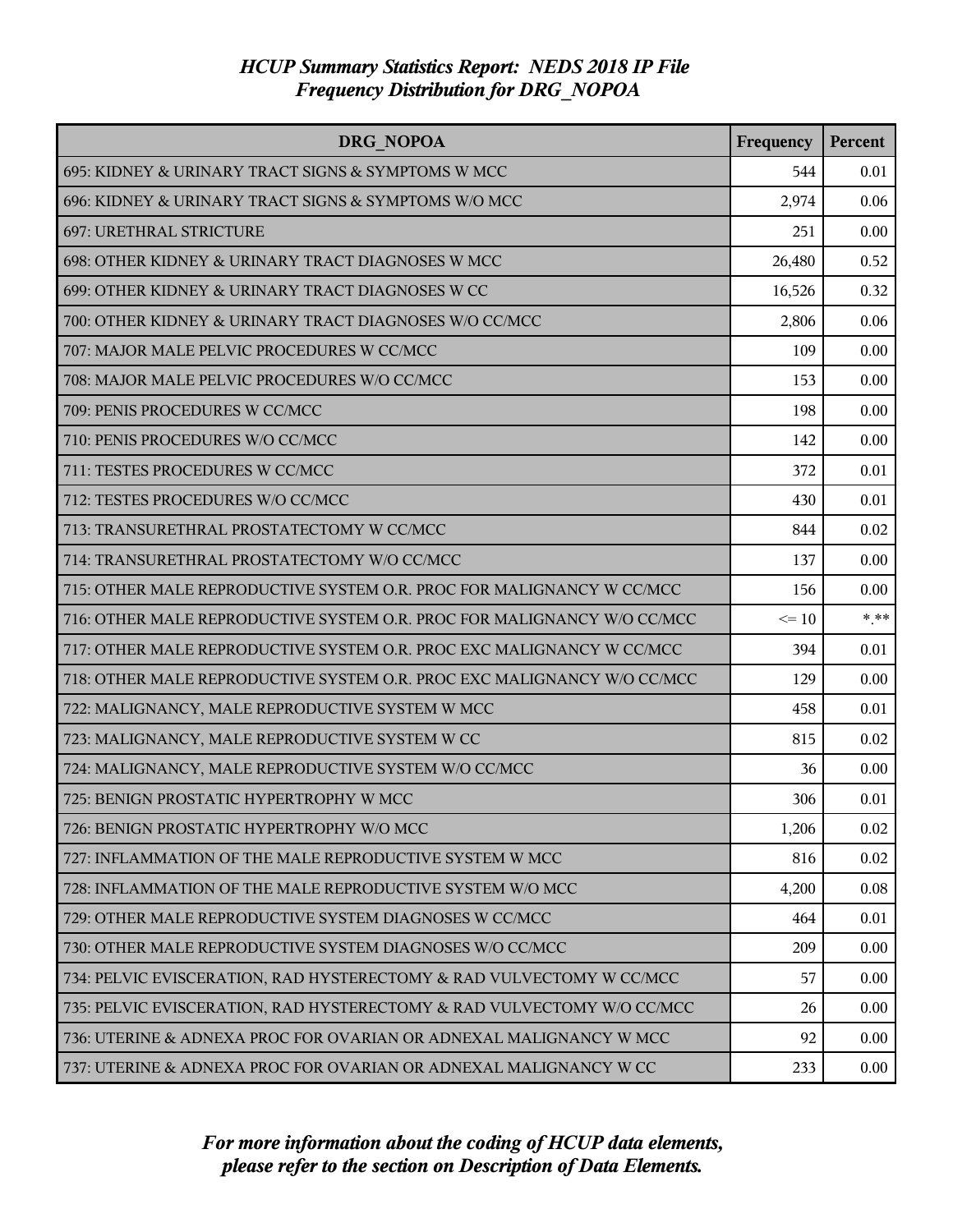| DRG NOPOA                                                               | Frequency | Percent |
|-------------------------------------------------------------------------|-----------|---------|
| 738: UTERINE & ADNEXA PROC FOR OVARIAN OR ADNEXAL MALIGNANCY W/O CC/MCC | 54        | 0.00    |
| 739: UTERINE, ADNEXA PROC FOR NON-OVARIAN/ADNEXAL MALIG W MCC           | 64        | 0.00    |
| 740: UTERINE, ADNEXA PROC FOR NON-OVARIAN/ADNEXAL MALIG W CC            | 163       | 0.00    |
| 741: UTERINE, ADNEXA PROC FOR NON-OVARIAN/ADNEXAL MALIG W/O CC/MCC      | 50        | 0.00    |
| 742: UTERINE & ADNEXA PROC FOR NON-MALIGNANCY W CC/MCC                  | 2,124     | 0.04    |
| 743: UTERINE & ADNEXA PROC FOR NON-MALIGNANCY W/O CC/MCC                | 2,145     | 0.04    |
| 744: D&C, CONIZATION, LAPAROSCOPY & TUBAL INTERRUPTION W CC/MCC         | 1,267     | 0.02    |
| 745: D&C, CONIZATION, LAPAROSCOPY & TUBAL INTERRUPTION W/O CC/MCC       | 410       | 0.01    |
| 746: VAGINA, CERVIX & VULVA PROCEDURES W CC/MCC                         | 613       | 0.01    |
| 747: VAGINA, CERVIX & VULVA PROCEDURES W/O CC/MCC                       | 335       | 0.01    |
| 748: FEMALE REPRODUCTIVE SYSTEM RECONSTRUCTIVE PROCEDURES               | 29        | 0.00    |
| 749: OTHER FEMALE REPRODUCTIVE SYSTEM O.R. PROCEDURES W CC/MCC          | 476       | 0.01    |
| 750: OTHER FEMALE REPRODUCTIVE SYSTEM O.R. PROCEDURES W/O CC/MCC        | 135       | 0.00    |
| 754: MALIGNANCY, FEMALE REPRODUCTIVE SYSTEM W MCC                       | 1,054     | 0.02    |
| 755: MALIGNANCY, FEMALE REPRODUCTIVE SYSTEM W CC                        | 1,573     | 0.03    |
| 756: MALIGNANCY, FEMALE REPRODUCTIVE SYSTEM W/O CC/MCC                  | 117       | 0.00    |
| 757: INFECTIONS, FEMALE REPRODUCTIVE SYSTEM W MCC                       | 547       | 0.01    |
| 758: INFECTIONS, FEMALE REPRODUCTIVE SYSTEM W CC                        | 1,788     | 0.04    |
| 759: INFECTIONS, FEMALE REPRODUCTIVE SYSTEM W/O CC/MCC                  | 2,241     | 0.04    |
| 760: MENSTRUAL & OTHER FEMALE REPRODUCTIVE SYSTEM DISORDERS W CC/MCC    | 2,448     | 0.05    |
| 761: MENSTRUAL & OTHER FEMALE REPRODUCTIVE SYSTEM DISORDERS W/O CC/MCC  | 1,737     | 0.03    |
| 765: CESAREAN SECTION W CC/MCC                                          | 12,866    | 0.25    |
| 766: CESAREAN SECTION W/O CC/MCC                                        | 12,011    | 0.24    |
| 767: VAGINAL DELIVERY W STERILIZATION &/OR D&C                          | 2,604     | 0.05    |
| 768: VAGINAL DELIVERY W O.R. PROC EXCEPT STERIL &/OR D&C                | 982       | 0.02    |
| 769: POSTPARTUM & POST ABORTION DIAGNOSES W O.R. PROCEDURE              | 2,089     | 0.04    |
| 770: ABORTION W D&C, ASPIRATION CURETTAGE OR HYSTEROTOMY                | 1,465     | 0.03    |
| 774: VAGINAL DELIVERY W COMPLICATING DIAGNOSES                          | 9,619     | 0.19    |
| 775: VAGINAL DELIVERY W/O COMPLICATING DIAGNOSES                        | 59,969    | 1.18    |
| 776: POSTPARTUM & POST ABORTION DIAGNOSES W/O O.R. PROCEDURE            | 8,504     | 0.17    |
| 777: ECTOPIC PREGNANCY                                                  | 1,678     | 0.03    |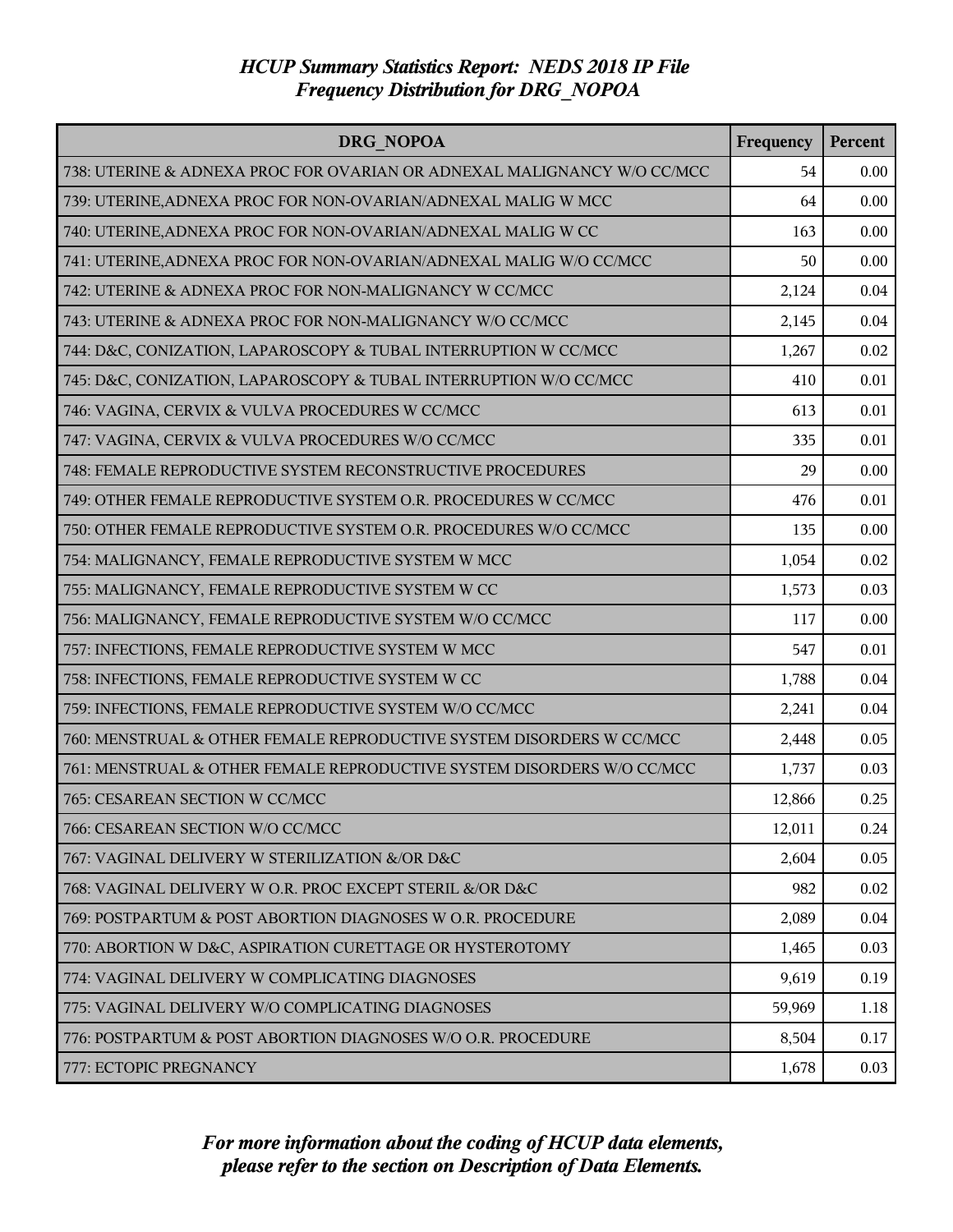| <b>DRG NOPOA</b>                                                    | Frequency | Percent |
|---------------------------------------------------------------------|-----------|---------|
| 778: THREATENED ABORTION                                            | 1,600     | 0.03    |
| 779: ABORTION W/O D&C                                               | 1,232     | 0.02    |
| 780: FALSE LABOR                                                    | 317       | 0.01    |
| 781: OTHER ANTEPARTUM DIAGNOSES W MEDICAL COMPLICATIONS             | 14,078    | 0.28    |
| 782: OTHER ANTEPARTUM DIAGNOSES W/O MEDICAL COMPLICATIONS           | 1,121     | 0.02    |
| 783: CESAREAN SECTION W STERILIZATION W MCC                         | 199       | 0.00    |
| 784: CESAREAN SECTION W STERILIZATION W CC                          | 353       | 0.01    |
| 785: CESAREAN SECTION W STERILIZATION W/O CC/MCC                    | 654       | 0.01    |
| 786: CESAREAN SECTION W/O STERILIZATION W MCC                       | 1,315     | 0.03    |
| 787: CESAREAN SECTION W/O STERILIZATION W CC                        | 2,089     | 0.04    |
| 788: CESAREAN SECTION W/O STERILIZATION W/O CC/MCC                  | 4,031     | 0.08    |
| 789: NEONATES, DIED OR TRANSFERRED TO ANOTHER ACUTE CARE FACILITY   | 465       | 0.01    |
| 790: EXTREME IMMATURITY OR RESPIRATORY DISTRESS SYNDROME, NEONATE   | 289       | 0.01    |
| 791: PREMATURITY W MAJOR PROBLEMS                                   | 511       | 0.01    |
| 792: PREMATURITY W/O MAJOR PROBLEMS                                 | 586       | 0.01    |
| 793: FULL TERM NEONATE W MAJOR PROBLEMS                             | 5,034     | 0.10    |
| 794: NEONATE W OTHER SIGNIFICANT PROBLEMS                           | 4,528     | 0.09    |
| 795: NORMAL NEWBORN                                                 | 5,536     | 0.11    |
| 796: VAGINAL DELIVERY W STERILIZATION/D&C W MCC                     | 74        | 0.00    |
| 797: VAGINAL DELIVERY W STERILIZATION/D&C W CC                      | 212       | 0.00    |
| 798: VAGINAL DELIVERY W STERILIZATION/D&C WO CC/MCC                 | 350       | 0.01    |
| 799: SPLENECTOMY W MCC                                              | 372       | 0.01    |
| 800: SPLENECTOMY W CC                                               | 150       | 0.00    |
| 801: SPLENECTOMY W/O CC/MCC                                         | 58        | 0.00    |
| 802: OTHER O.R. PROC OF THE BLOOD & BLOOD FORMING ORGANS W MCC      | 389       | 0.01    |
| 803: OTHER O.R. PROC OF THE BLOOD & BLOOD FORMING ORGANS W CC       | 488       | 0.01    |
| 804: OTHER O.R. PROC OF THE BLOOD & BLOOD FORMING ORGANS W/O CC/MCC | 241       | 0.00    |
| 805: VAGINAL DELIVERY W/O STERILIZATION/D&C W MCC                   | 1,427     | 0.03    |
| 806: VAGINAL DELIVERY W/O STERILIZATION/D&C W CC                    | 4,286     | 0.08    |
| 807: VAGINAL DELIVERY W/O STERILIZATION/D&C W/O CC/MCC              | 17,800    | 0.35    |
| 808: MAJOR HEMATOL/IMMUN DIAG EXC SICKLE CELL CRISIS & COAGUL W MCC | 3,998     | 0.08    |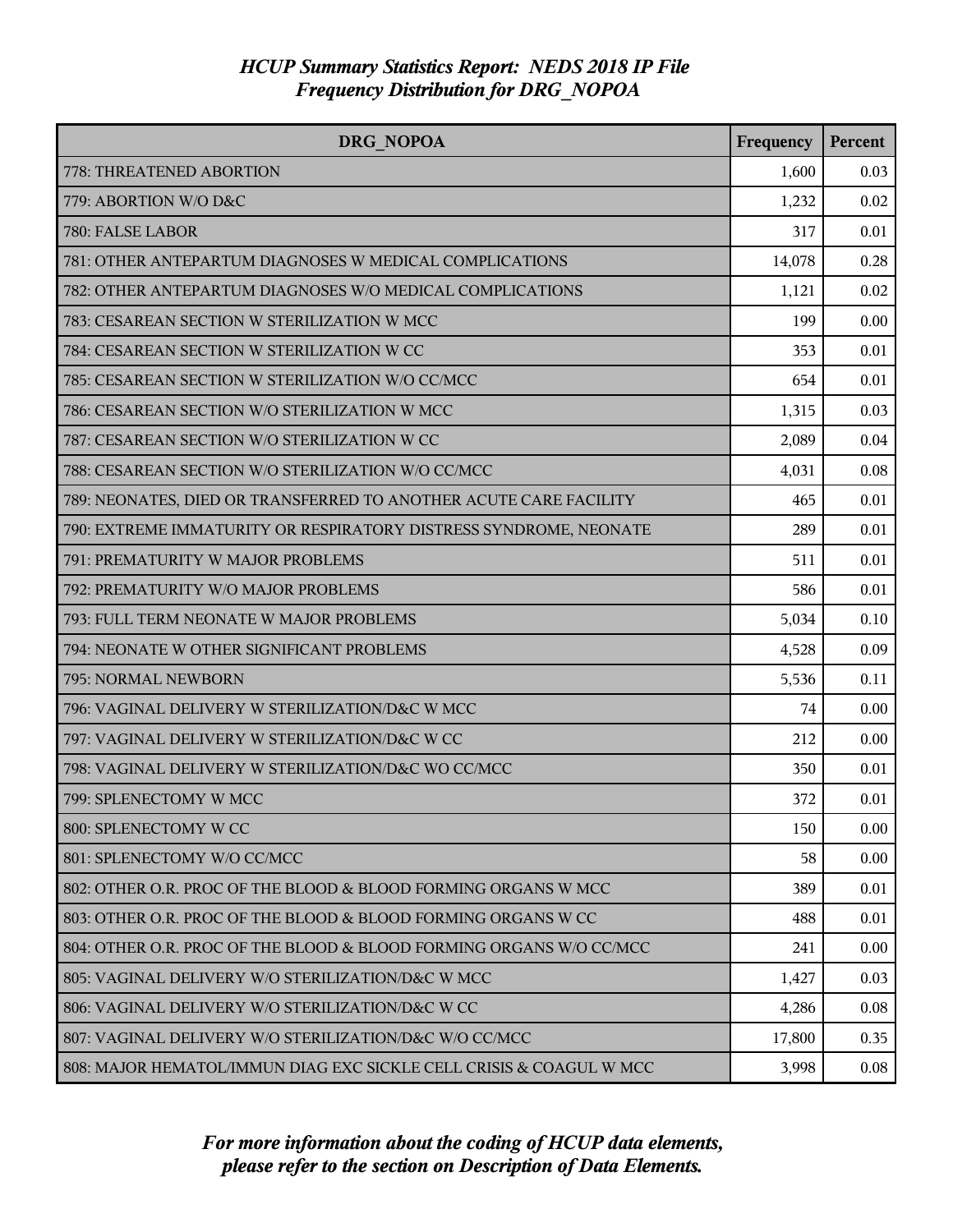| <b>DRG NOPOA</b>                                                          | Frequency | <b>Percent</b> |
|---------------------------------------------------------------------------|-----------|----------------|
| 809: MAJOR HEMATOL/IMMUN DIAG EXC SICKLE CELL CRISIS & COAGUL W CC        | 9,446     | 0.19           |
| 810: MAJOR HEMATOL/IMMUN DIAG EXC SICKLE CELL CRISIS & COAGUL W/O CC/MCC  | 1,856     | 0.04           |
| 811: RED BLOOD CELL DISORDERS W MCC                                       | 14,419    | 0.28           |
| 812: RED BLOOD CELL DISORDERS W/O MCC                                     | 46,192    | 0.91           |
| 813: COAGULATION DISORDERS                                                | 9,769     | 0.19           |
| 814: RETICULOENDOTHELIAL & IMMUNITY DISORDERS W MCC                       | 986       | 0.02           |
| 815: RETICULOENDOTHELIAL & IMMUNITY DISORDERS W CC                        | 2,241     | 0.04           |
| 816: RETICULOENDOTHELIAL & IMMUNITY DISORDERS W/O CC/MCC                  | 1,546     | 0.03           |
| 817: OTHER ANTEPARTUM DIAGNOSES W O.R. PROCEDURE W MCC                    | 305       | 0.01           |
| 818: OTHER ANTEPARTUM DIAGNOSES W O.R. PROCEDURE W CC                     | 300       | 0.01           |
| 819: OTHER ANTEPARTUM DIAGNOSES W O.R. PROCEDURE W/O CC/MCC               | 262       | 0.01           |
| 820: LYMPHOMA & LEUKEMIA W MAJOR O.R. PROCEDURE W MCC                     | 409       | 0.01           |
| 821: LYMPHOMA & LEUKEMIA W MAJOR O.R. PROCEDURE W CC                      | 201       | 0.00           |
| 822: LYMPHOMA & LEUKEMIA W MAJOR O.R. PROCEDURE W/O CC/MCC                | 38        | 0.00           |
| 823: LYMPHOMA & NON-ACUTE LEUKEMIA W OTHER PROC W MCC                     | 1,220     | 0.02           |
| 824: LYMPHOMA & NON-ACUTE LEUKEMIA W OTHER PROC W CC                      | 1,053     | 0.02           |
| 825: LYMPHOMA & NON-ACUTE LEUKEMIA W OTHER PROC W/O CC/MCC                | 299       | 0.01           |
| 826: MYELOPROLIF DISORD OR POORLY DIFF NEOPL W MAJ O.R. PROC W MCC        | 213       | 0.00           |
| 827: MYELOPROLIF DISORD OR POORLY DIFF NEOPL W MAJ O.R. PROC W CC         | 134       | 0.00           |
| 828: MYELOPROLIF DISORD OR POORLY DIFF NEOPL W MAJ O.R. PROC W/O CC/MCC   | 23        | 0.00           |
| 829: MYELOPROLIFERATIVE DISORDERS OR POORLY DIFFERENTIATED NEOPLASMS W OT | 414       | 0.01           |
| 830: MYELOPROLIFERATIVE DISORDERS OR POORLY DIFFERENTIATED NEOPLASMS W OT | 31        | 0.00           |
| 831: OTHER ANTEPARTUM DIAGNOSES W/O O.R. PROCEDURE W MCC                  | 866       | 0.02           |
| 832: OTHER ANTEPARTUM DIAGNOSES W/O O.R. PROCEDURE W CC                   | 2,105     | 0.04           |
| 833: OTHER ANTEPARTUM DIAGNOSES W/O O.R. PROCEDURE W/O CC/MCC             | 2,352     | 0.05           |
| 834: ACUTE LEUKEMIA W/O MAJOR O.R. PROCEDURE W MCC                        | 2,482     | 0.05           |
| 835: ACUTE LEUKEMIA W/O MAJOR O.R. PROCEDURE W CC                         | 1,439     | 0.03           |
| 836: ACUTE LEUKEMIA W/O MAJOR O.R. PROCEDURE W/O CC/MCC                   | 412       | 0.01           |
| 837: CHEMO W ACUTE LEUKEMIA AS SDX OR W HIGH DOSE CHEMO AGENT W MCC       | 81        | 0.00           |
| 838: CHEMO W ACUTE LEUKEMIA AS SDX W CC OR HIGH DOSE CHEMO AGENT          | 50        | 0.00           |
| 839: CHEMO W ACUTE LEUKEMIA AS SDX W/O CC/MCC                             | 43        | 0.00           |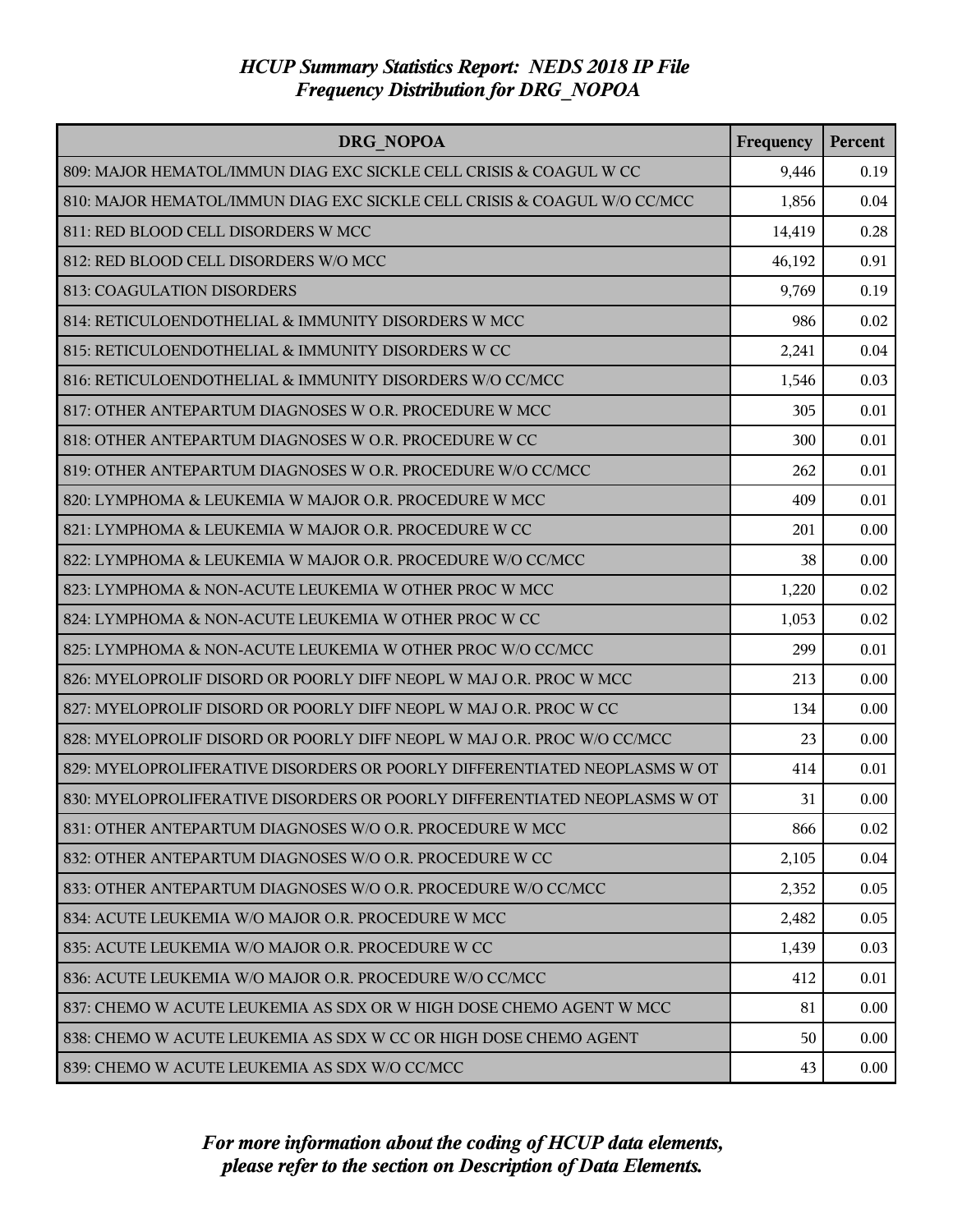| DRG NOPOA                                                                 | Frequency | Percent  |
|---------------------------------------------------------------------------|-----------|----------|
| 840: LYMPHOMA & NON-ACUTE LEUKEMIA W MCC                                  | 4,418     | 0.09     |
| 841: LYMPHOMA & NON-ACUTE LEUKEMIA W CC                                   | 3,970     | 0.08     |
| 842: LYMPHOMA & NON-ACUTE LEUKEMIA W/O CC/MCC                             | 981       | 0.02     |
| 843: OTHER MYELOPROLIF DIS OR POORLY DIFF NEOPL DIAG W MCC                | 1,192     | 0.02     |
| 844: OTHER MYELOPROLIF DIS OR POORLY DIFF NEOPL DIAG W CC                 | 1,153     | 0.02     |
| 845: OTHER MYELOPROLIF DIS OR POORLY DIFF NEOPL DIAG W/O CC/MCC           | 250       | 0.00     |
| 846: CHEMOTHERAPY W/O ACUTE LEUKEMIA AS SECONDARY DIAGNOSIS W MCC         | 196       | 0.00     |
| 847: CHEMOTHERAPY W/O ACUTE LEUKEMIA AS SECONDARY DIAGNOSIS W CC          | 460       | 0.01     |
| 848: CHEMOTHERAPY W/O ACUTE LEUKEMIA AS SECONDARY DIAGNOSIS W/O CC/MCC    | 20        | 0.00     |
| 849: RADIOTHERAPY                                                         | 23        | 0.00     |
| 853: INFECTIOUS & PARASITIC DISEASES W O.R. PROCEDURE W MCC               | 50,363    | 0.99     |
| 854: INFECTIOUS & PARASITIC DISEASES W O.R. PROCEDURE W CC                | 18,330    | 0.36     |
| 855: INFECTIOUS & PARASITIC DISEASES W O.R. PROCEDURE W/O CC/MCC          | 378       | 0.01     |
| 856: POSTOPERATIVE OR POST-TRAUMATIC INFECTIONS W O.R. PROC W MCC         | 3,915     | 0.08     |
| 857: POSTOPERATIVE OR POST-TRAUMATIC INFECTIONS W O.R. PROC W CC          | 4,117     | 0.08     |
| 858: POSTOPERATIVE OR POST-TRAUMATIC INFECTIONS W O.R. PROC W/O CC/MCC    | 465       | 0.01     |
| 862: POSTOPERATIVE & POST-TRAUMATIC INFECTIONS W MCC                      | 7,916     | 0.16     |
| 863: POSTOPERATIVE & POST-TRAUMATIC INFECTIONS W/O MCC                    | 8,015     | 0.16     |
| <b>864: FEVER</b>                                                         | 5,889     | 0.12     |
| 864: FEVER AND INFLAMMATORY CONDITIONS                                    | 1,786     | 0.04     |
| 865: VIRAL ILLNESS W MCC                                                  | 2,171     | 0.04     |
| 866: VIRAL ILLNESS W/O MCC                                                | 8,141     | 0.16     |
| 867: OTHER INFECTIOUS & PARASITIC DISEASES DIAGNOSES W MCC                | 1,315     | 0.03     |
| 868: OTHER INFECTIOUS & PARASITIC DISEASES DIAGNOSES W CC                 | 1,632     | 0.03     |
| 869: OTHER INFECTIOUS & PARASITIC DISEASES DIAGNOSES W/O CC/MCC           | 804       | 0.02     |
| 870: SEPTICEMIA OR SEVERE SEPSIS W MV >96 HOURS                           | 11,435    | 0.22     |
| 870: SEPTICEMIA OR SEVERE SEPSIS W MV >96 HOURS OR PERIPHERAL EXTRACORPOR | 3,887     | $0.08\,$ |
| 871: SEPTICEMIA OR SEVERE SEPSIS W/O MV >96 HOURS W MCC                   | 298,184   | 5.86     |
| 872: SEPTICEMIA OR SEVERE SEPSIS W/O MV >96 HOURS W/O MCC                 | 114,319   | 2.25     |
| 876: O.R. PROCEDURE W PRINCIPAL DIAGNOSES OF MENTAL ILLNESS               | 459       | 0.01     |
| 880: ACUTE ADJUSTMENT REACTION & PSYCHOSOCIAL DYSFUNCTION                 | 8,316     | 0.16     |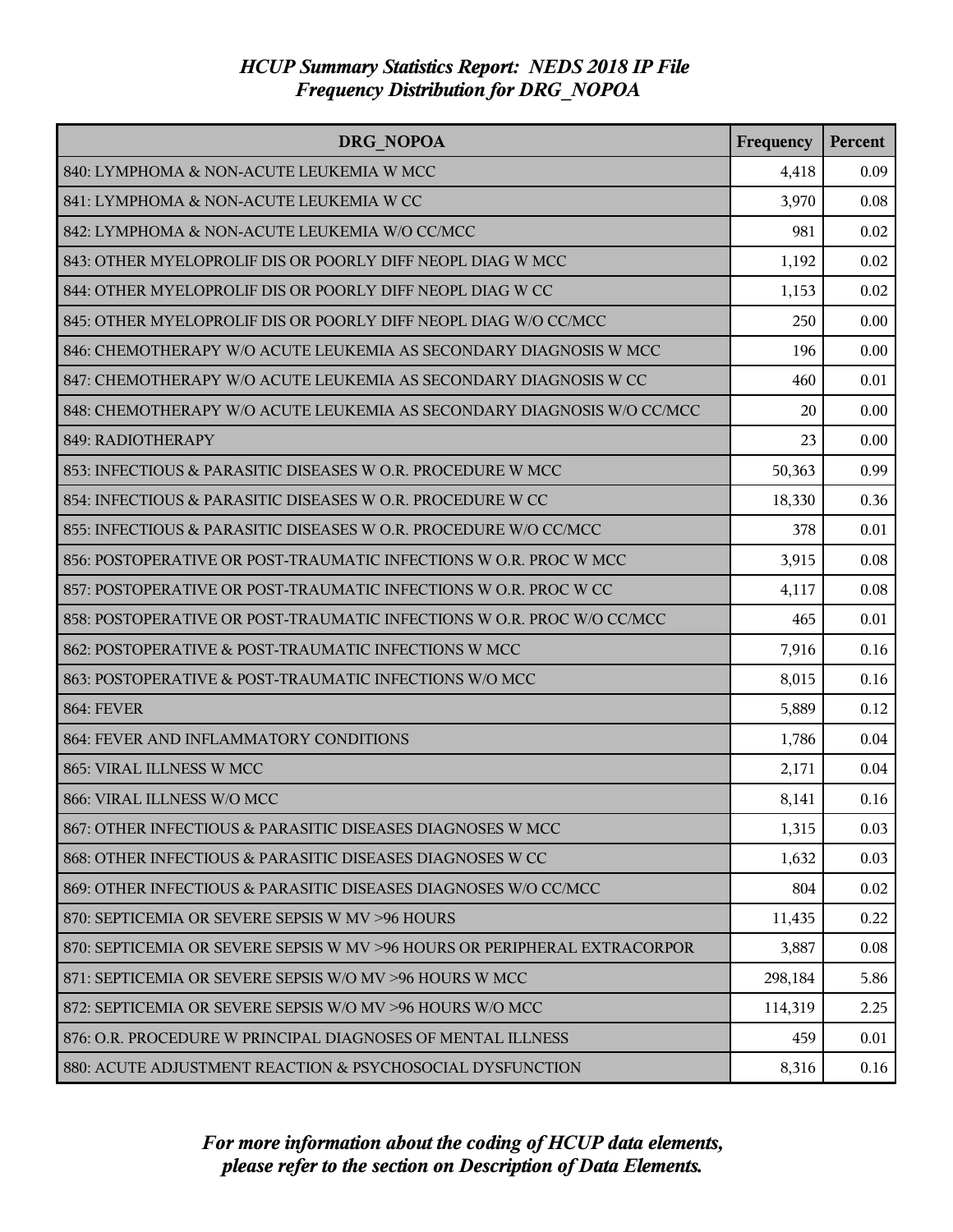| DRG NOPOA                                                                | Frequency | Percent |
|--------------------------------------------------------------------------|-----------|---------|
| 881: DEPRESSIVE NEUROSES                                                 | 16,619    | 0.33    |
| 882: NEUROSES EXCEPT DEPRESSIVE                                          | 5,935     | 0.12    |
| 883: DISORDERS OF PERSONALITY & IMPULSE CONTROL                          | 2,489     | 0.05    |
| 884: ORGANIC DISTURBANCES & INTELLECTUAL DISABILITY                      | 11,918    | 0.23    |
| 885: PSYCHOSES                                                           | 146,656   | 2.88    |
| 886: BEHAVIORAL & DEVELOPMENTAL DISORDERS                                | 2,124     | 0.04    |
| 887: OTHER MENTAL DISORDER DIAGNOSES                                     | 479       | 0.01    |
| 894: ALCOHOL/DRUG ABUSE OR DEPENDENCE, LEFT AMA                          | 9,081     | 0.18    |
| 895: ALCOHOL/DRUG ABUSE OR DEPENDENCE W REHABILITATION THERAPY           | 1,599     | 0.03    |
| 896: ALCOHOL/DRUG ABUSE OR DEPENDENCE W/O REHABILITATION THERAPY W MCC   | 13,333    | 0.26    |
| 897: ALCOHOL/DRUG ABUSE OR DEPENDENCE W/O REHABILITATION THERAPY W/O MCC | 59,582    | 1.17    |
| 901: WOUND DEBRIDEMENTS FOR INJURIES W MCC                               | 412       | 0.01    |
| 902: WOUND DEBRIDEMENTS FOR INJURIES W CC                                | 751       | 0.01    |
| 903: WOUND DEBRIDEMENTS FOR INJURIES W/O CC/MCC                          | 196       | 0.00    |
| 904: SKIN GRAFTS FOR INJURIES W CC/MCC                                   | 522       | 0.01    |
| 905: SKIN GRAFTS FOR INJURIES W/O CC/MCC                                 | 176       | 0.00    |
| 906: HAND PROCEDURES FOR INJURIES                                        | 1,486     | 0.03    |
| 907: OTHER O.R. PROCEDURES FOR INJURIES W MCC                            | 4,033     | 0.08    |
| 908: OTHER O.R. PROCEDURES FOR INJURIES W CC                             | 4,407     | 0.09    |
| 909: OTHER O.R. PROCEDURES FOR INJURIES W/O CC/MCC                       | 2,075     | 0.04    |
| 913: TRAUMATIC INJURY W MCC                                              | 536       | 0.01    |
| 914: TRAUMATIC INJURY W/O MCC                                            | 2,586     | 0.05    |
| 915: ALLERGIC REACTIONS W MCC                                            | 1,762     | 0.03    |
| 916: ALLERGIC REACTIONS W/O MCC                                          | 4,522     | 0.09    |
| 917: POISONING & TOXIC EFFECTS OF DRUGS W MCC                            | 31,048    | 0.61    |
| 918: POISONING & TOXIC EFFECTS OF DRUGS W/O MCC                          | 29,179    | 0.57    |
| 919: COMPLICATIONS OF TREATMENT W MCC                                    | 6,908     | 0.14    |
| 920: COMPLICATIONS OF TREATMENT W CC                                     | 7,509     | 0.15    |
| 921: COMPLICATIONS OF TREATMENT W/O CC/MCC                               | 2,421     | 0.05    |
| 922: OTHER INJURY, POISONING & TOXIC EFFECT DIAG W MCC                   | 1,921     | 0.04    |
| 923: OTHER INJURY, POISONING & TOXIC EFFECT DIAG W/O MCC                 | 2,736     | 0.05    |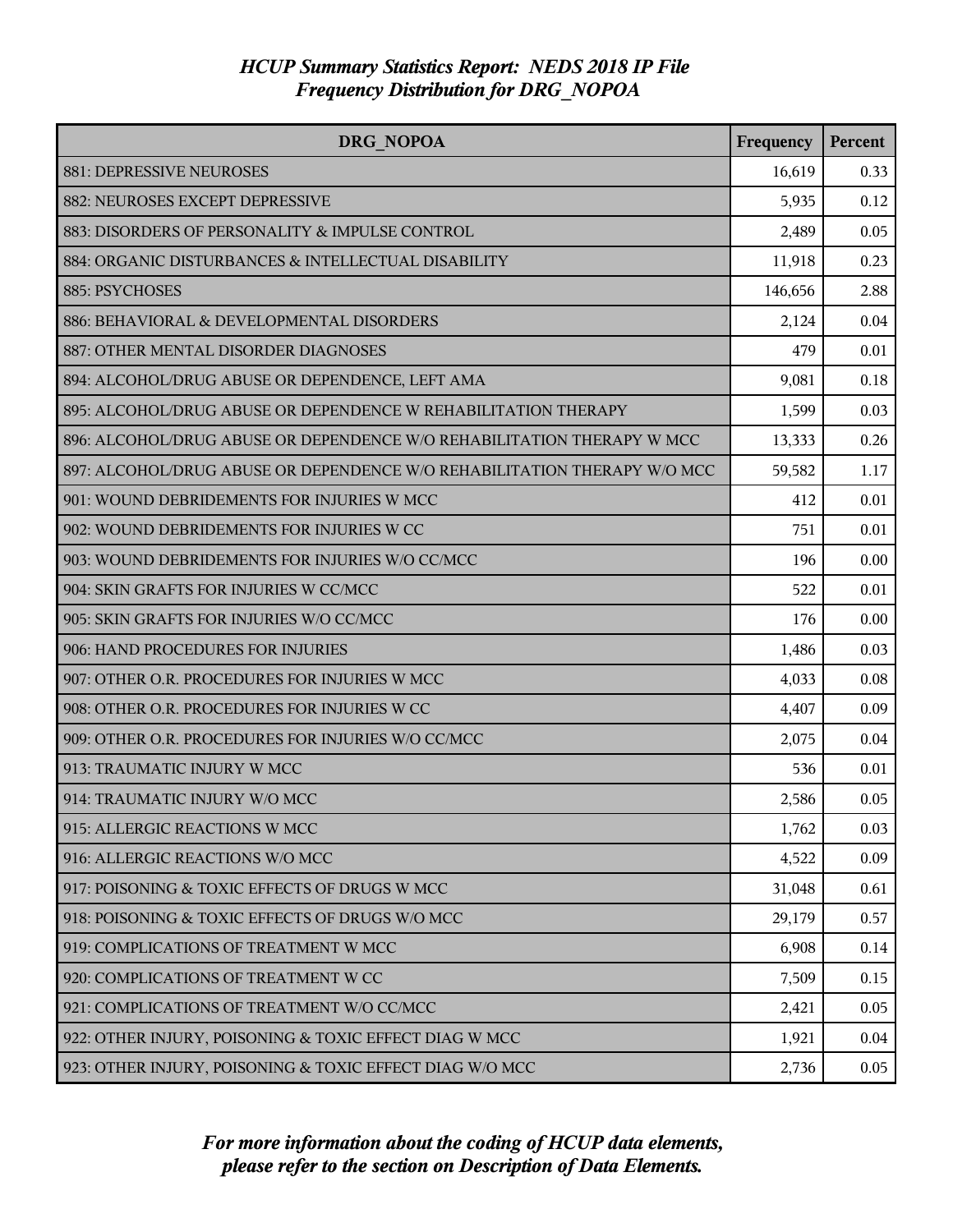| <b>DRG NOPOA</b>                                                         | Frequency | Percent |
|--------------------------------------------------------------------------|-----------|---------|
| 927: EXTENSIVE BURNS OR FULL THICKNESS BURNS W MV > 96 HRS W SKIN GRAFT  | 221       | 0.00    |
| 928: FULL THICKNESS BURN W SKIN GRAFT OR INHAL INJ W CC/MCC              | 752       | 0.01    |
| 929: FULL THICKNESS BURN W SKIN GRAFT OR INHAL INJ W/O CC/MCC            | 400       | 0.01    |
| 933: EXTENSIVE BURNS OR FULL THICKNESS BURNS W MV >96 HRS W/O SKIN GRAFT | 109       | 0.00    |
| 934: FULL THICKNESS BURN W/O SKIN GRAFT OR INHAL INJ                     | 147       | 0.00    |
| 934: FULL THICKNESS BURN W/O SKIN GRFT OR INHAL INJ                      | 521       | 0.01    |
| 935: NON-EXTENSIVE BURNS                                                 | 2,966     | 0.06    |
| 939: O.R. PROC W DIAGNOSES OF OTHER CONTACT W HEALTH SERVICES W MCC      | 298       | 0.01    |
| 940: O.R. PROC W DIAGNOSES OF OTHER CONTACT W HEALTH SERVICES W CC       | 434       | 0.01    |
| 941: O.R. PROC W DIAGNOSES OF OTHER CONTACT W HEALTH SERVICES W/O CC/MCC | 158       | 0.00    |
| 945: REHABILITATION W CC/MCC                                             | 501       | 0.01    |
| 946: REHABILITATION W/O CC/MCC                                           | 237       | 0.00    |
| 947: SIGNS & SYMPTOMS W MCC                                              | 5,023     | 0.10    |
| 948: SIGNS & SYMPTOMS W/O MCC                                            | 17,821    | 0.35    |
| 949: AFTERCARE W CC/MCC                                                  | 924       | 0.02    |
| 950: AFTERCARE W/O CC/MCC                                                | 234       | 0.00    |
| 951: OTHER FACTORS INFLUENCING HEALTH STATUS                             | 2,742     | 0.05    |
| 955: CRANIOTOMY FOR MULTIPLE SIGNIFICANT TRAUMA                          | 1,029     | 0.02    |
| 956: LIMB REATTACHMENT, HIP & FEMUR PROC FOR MULTIPLE SIGNIFICANT TRAUMA | 4,705     | 0.09    |
| 957: OTHER O.R. PROCEDURES FOR MULTIPLE SIGNIFICANT TRAUMA W MCC         | 4,483     | 0.09    |
| 958: OTHER O.R. PROCEDURES FOR MULTIPLE SIGNIFICANT TRAUMA W CC          | 4,108     | 0.08    |
| 959: OTHER O.R. PROCEDURES FOR MULTIPLE SIGNIFICANT TRAUMA W/O CC/MCC    | 695       | 0.01    |
| 963: OTHER MULTIPLE SIGNIFICANT TRAUMA W MCC                             | 2,427     | 0.05    |
| 964: OTHER MULTIPLE SIGNIFICANT TRAUMA W CC                              | 4,787     | 0.09    |
| 965: OTHER MULTIPLE SIGNIFICANT TRAUMA W/O CC/MCC                        | 1,129     | 0.02    |
| 969: HIV W EXTENSIVE O.R. PROCEDURE W MCC                                | 478       | 0.01    |
| 970: HIV W EXTENSIVE O.R. PROCEDURE W/O MCC                              | 58        | 0.00    |
| 974: HIV W MAJOR RELATED CONDITION W MCC                                 | 5,039     | 0.10    |
| 975: HIV W MAJOR RELATED CONDITION W CC                                  | 3,548     | 0.07    |
| 976: HIV W MAJOR RELATED CONDITION W/O CC/MCC                            | 827       | 0.02    |
| 977: HIV W OR W/O OTHER RELATED CONDITION                                | 1,686     | 0.03    |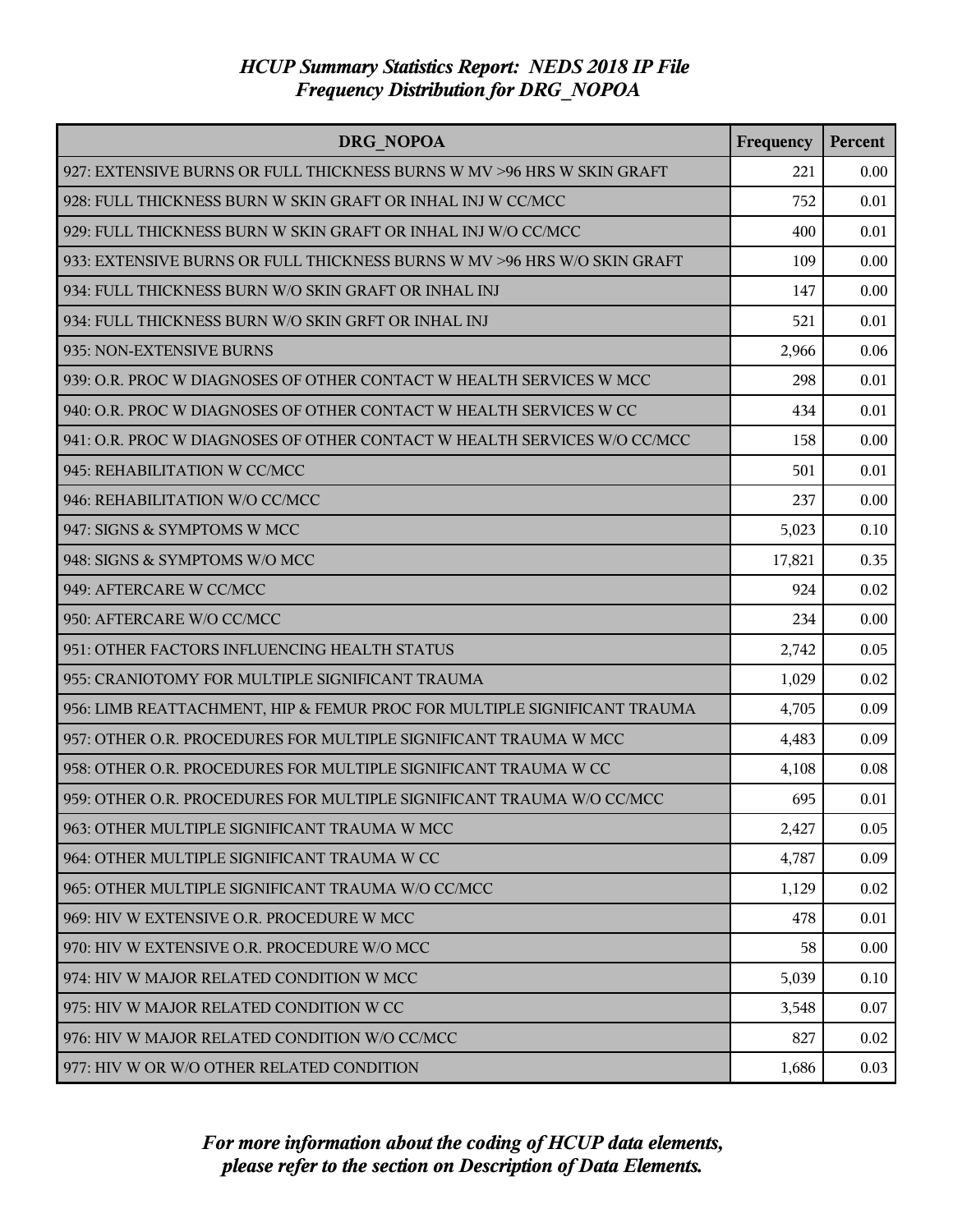| <b>DRG NOPOA</b>                                                            | <b>Frequency</b> | Percent |
|-----------------------------------------------------------------------------|------------------|---------|
| 981: EXTENSIVE O.R. PROCEDURE UNRELATED TO PRINCIPAL DIAGNOSIS W MCC        | 12,847           | 0.25    |
| l 982: EXTENSIVE O.R. PROCEDURE UNRELATED TO PRINCIPAL DIAGNOSIS W CC       | 7,211            | 0.14    |
| l 983: EXTENSIVE O.R. PROCEDURE UNRELATED TO PRINCIPAL DIAGNOSIS W/O CC/MCC | 1,399            | 0.03    |
| l 987: NON-EXTENSIVE O.R. PROC UNRELATED TO PRINCIPAL DIAGNOSIS W MCC       | 5,257            | 0.10    |
| l 988: NON-EXTENSIVE O.R. PROC UNRELATED TO PRINCIPAL DIAGNOSIS W CC        | 4,673            | 0.09    |
| 989: NON-EXTENSIVE O.R. PROC UNRELATED TO PRINCIPAL DIAGNOSIS W/O CC/MCC    | 1,030            | 0.02    |
| 998: PRINCIPAL DIAGNOSIS INVALID AS DISCHARGE DIAGNOSIS                     | 135              | 0.00    |
| 999: UNGROUPABLE                                                            | 1,543            | 0.03    |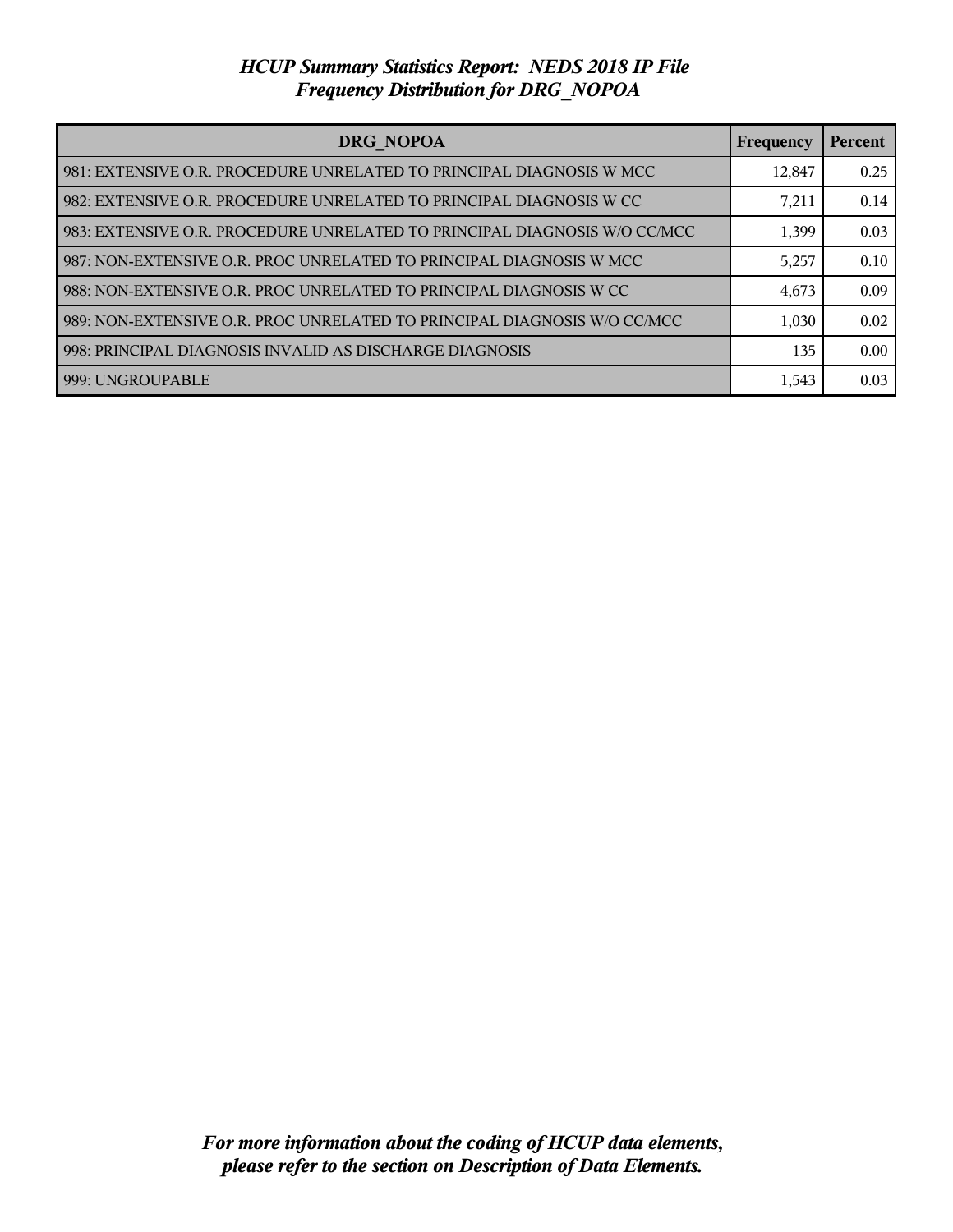| <b>I10 NPR IP</b> | Frequency | Percent |
|-------------------|-----------|---------|
| $\overline{0}$    | 2,521,039 | 49.52   |
| 1                 | 1,029,355 | 20.22   |
| $\overline{2}$    | 563,680   | 11.07   |
| 3                 | 355,320   | 6.98    |
| $\overline{4}$    | 219,116   | 4.30    |
| 5                 | 127,382   | 2.50    |
| 6                 | 88,518    | 1.74    |
| 7                 | 50,515    | 0.99    |
| 8                 | 34,612    | 0.68    |
| 9                 | 24,454    | 0.48    |
| 10                | 18,944    | 0.37    |
| 11                | 13,087    | 0.26    |
| 12                | 10,991    | 0.22    |
| 13                | 7,442     | 0.15    |
| 14                | 5,377     | 0.11    |
| 15                | 21,454    | 0.42    |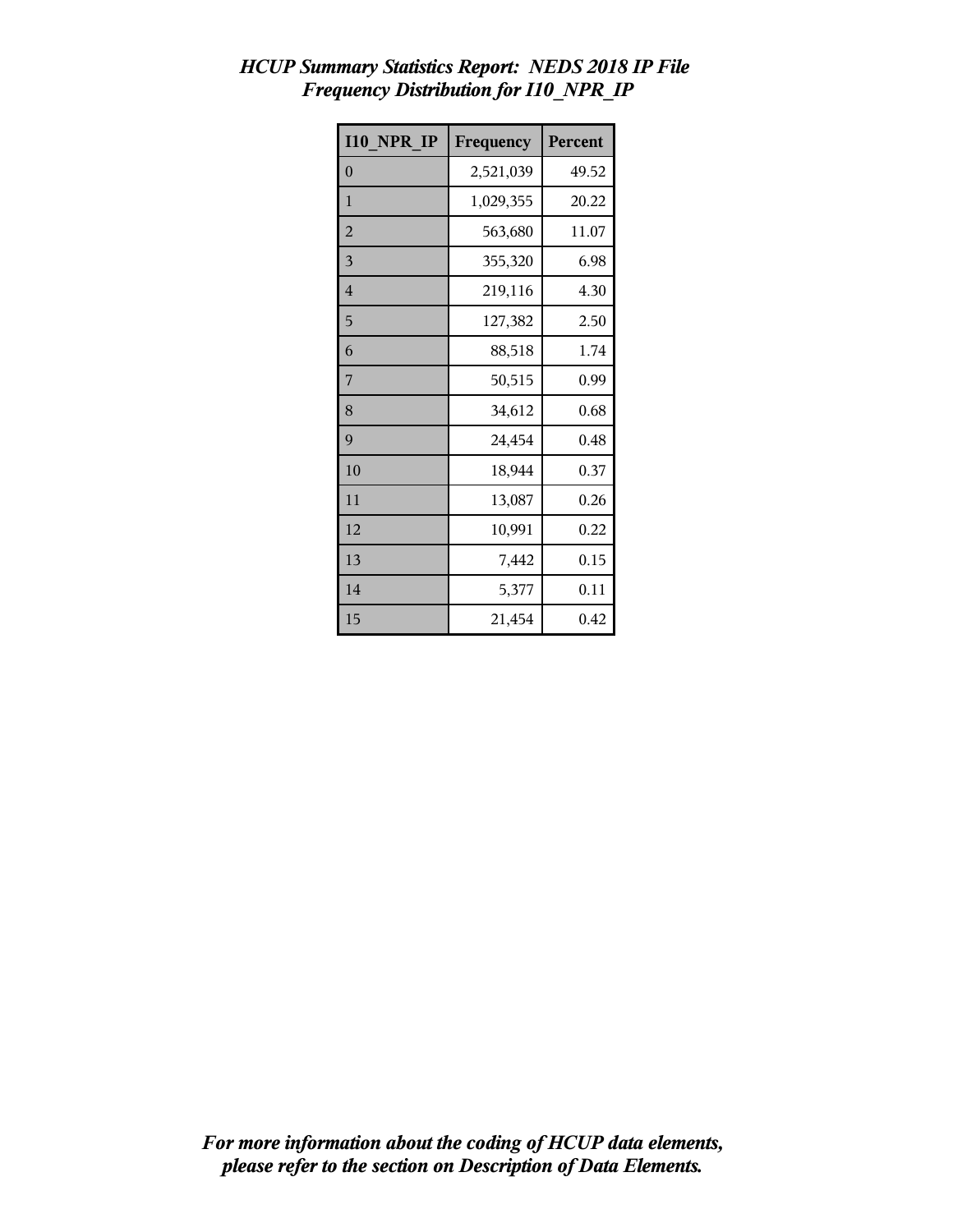| <b>I10 PR IP1</b>      | Frequency | Percent |
|------------------------|-----------|---------|
| <b>Blank</b>           | 2,521,091 | 49.52   |
| Valid PR               | 2,570,106 | 50.48   |
| Inconsistent PR (incn) | $\leq 10$ | $***$   |
| Invalid PR (invl)      | 79        | 0.00    |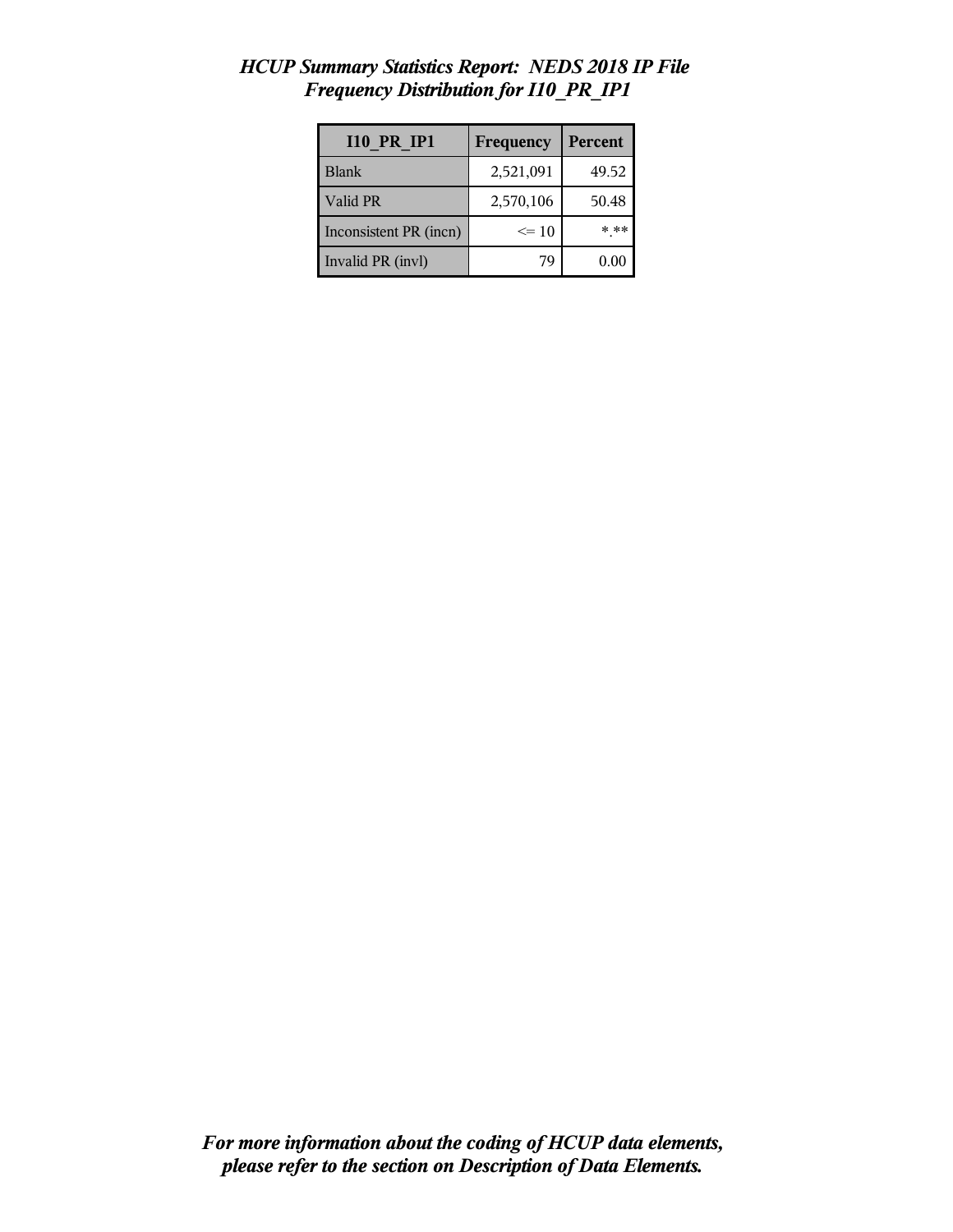| <b>LOS IP</b>      | Frequency | Percent |
|--------------------|-----------|---------|
| : Missing          | $\leq 10$ | $***$   |
| A: Invalid         | 12        | 0.00    |
| .C: Inconsistent   | 107       | 0.00    |
| 0 days             | 121,106   | 2.38    |
| $1$ day            | 675,699   | 13.27   |
| 2 days             | 1,015,810 | 19.95   |
| 3 days             | 885,911   | 17.40   |
| 4 days             | 616,596   | 12.11   |
| 5 days             | 426,949   | 8.39    |
| 6 days             | 306,569   | 6.02    |
| 7 days             | 228,150   | 4.48    |
| 8 days             | 163,214   | 3.21    |
| 9 days             | 119,925   | 2.36    |
| 10 days            | 92,376    | 1.81    |
| 11 - 30 days       | 399,780   | 7.85    |
| 31 - 60 days       | 32,262    | 0.63    |
| 61 - 90 days       | 4,294     | 0.08    |
| 120 days<br>$91 -$ | 1,300     | 0.03    |
| 121 - 150 days     | 546       | 0.01    |
| 151 - 180 days     | 262       | 0.01    |
| 181 - 210 days     | 141       | 0.00    |
| 211 - 240 days     | 103       | 0.00    |
| 241 - 270 days     | 66        | 0.00    |
| 271 - 300 days     | 44        | 0.00    |
| 301 - 330 days     | 34        | 0.00    |
| 331 - 365 days     | 27        | 0.00    |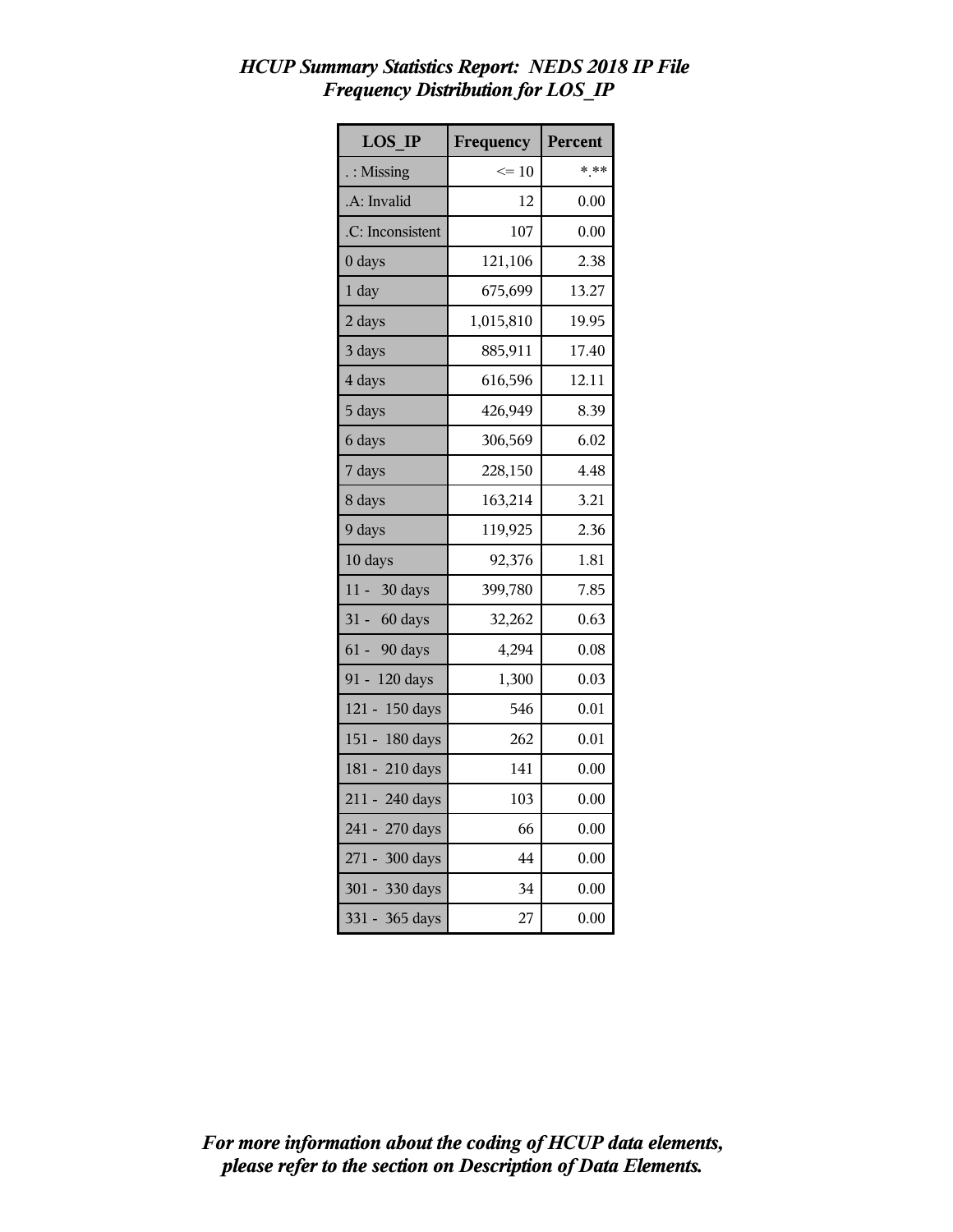| <b>MDC</b>                                                                            | Frequency | Percent |
|---------------------------------------------------------------------------------------|-----------|---------|
| 0: PRINCIPAL DX CAN NOT BE ASSIGNED TO MDC                                            | 4,133     | 0.08    |
| 1: DISEASES & DISORDERS OF THE NERVOUS SYSTEM                                         | 403,311   | 7.92    |
| 2: DISEASES & DISORDERS OF THE EYE                                                    | 8,427     | 0.17    |
| 3: DISEASES & DISORDERS OF THE EAR, NOSE, MOUTH & THROAT                              | 53,825    | 1.06    |
| 4: DISEASES & DISORDERS OF THE RESPIRATORY SYSTEM                                     | 669,982   | 13.16   |
| 5: DISEASES & DISORDERS OF THE CIRCULATORY SYSTEM                                     | 835,990   | 16.42   |
| 6: DISEASES & DISORDERS OF THE DIGESTIVE SYSTEM                                       | 534,165   | 10.49   |
| 7: DISEASES & DISORDERS OF THE HEPATOBILIARY SYSTEM & PANCREAS                        | 216,377   | 4.25    |
| 8: DISEASES & DISORDERS OF THE MUSCULOSKELETAL SYSTEM & CONN TISSUE                   | 314,001   | 6.17    |
| 9: DISEASES & DISORDERS OF THE SKIN, SUBCUTANEOUS TISSUE & BREAST                     | 150,794   | 2.96    |
| 10: ENDOCRINE, NUTRITIONAL & METABOLIC DISEASES & DISORDERS                           | 230,556   | 4.53    |
| 11: DISEASES & DISORDERS OF THE KIDNEY & URINARY TRACT                                | 334,447   | 6.57    |
| 12: DISEASES & DISORDERS OF THE MALE REPRODUCTIVE SYSTEM                              | 11,791    | 0.23    |
| 13: DISEASES & DISORDERS OF THE FEMALE REPRODUCTIVE SYSTEM                            | 20,022    | 0.39    |
| 14: PREGNANCY, CHILDBIRTH & THE PUERPERIUM                                            | 169,446   | 3.33    |
| 15: NEWBORNS & OTHER NEONATES WITH CONDTN ORIG IN PERINATAL PERIOD                    | 16,960    | 0.33    |
| 16: DISEASES & DISORDERS OF BLOOD, BLOOD FORMING ORGANS, IMMUNOLOG DISORD             | 93,858    | 1.84    |
| 17: MYELOPROLIFERATIVE DISEASES & DISORDERS, POORLY DIFFERENTIATED<br><b>NEOPLASM</b> | 21,371    | 0.42    |
| 18: INFECTIOUS & PARASITIC DISEASES, SYSTEMIC OR UNSPECIFIED SITES                    | 546,680   | 10.74   |
| 19: MENTAL DISEASES & DISORDERS                                                       | 194,985   | 3.83    |
| 20: ALCOHOL/DRUG USE & ALCOHOL/DRUG INDUCED ORGANIC MENTAL DISORDERS                  | 84,009    | 1.65    |
| 21: INJURIES, POISONINGS & TOXIC EFFECTS OF DRUGS                                     | 107,494   | 2.11    |
| 22: BURNS                                                                             | 5,200     | 0.10    |
| 23: FACTORS INFLUENCING HLTH STAT & OTHR CONTACTS WITH HLTH SERVCS                    | 28,363    | 0.56    |
| 24: MULTIPLE SIGNIFICANT TRAUMA                                                       | 23,423    | 0.46    |
| 25: HUMAN IMMUNODEFICIENCY VIRUS INFECTIONS                                           | 11,676    | 0.23    |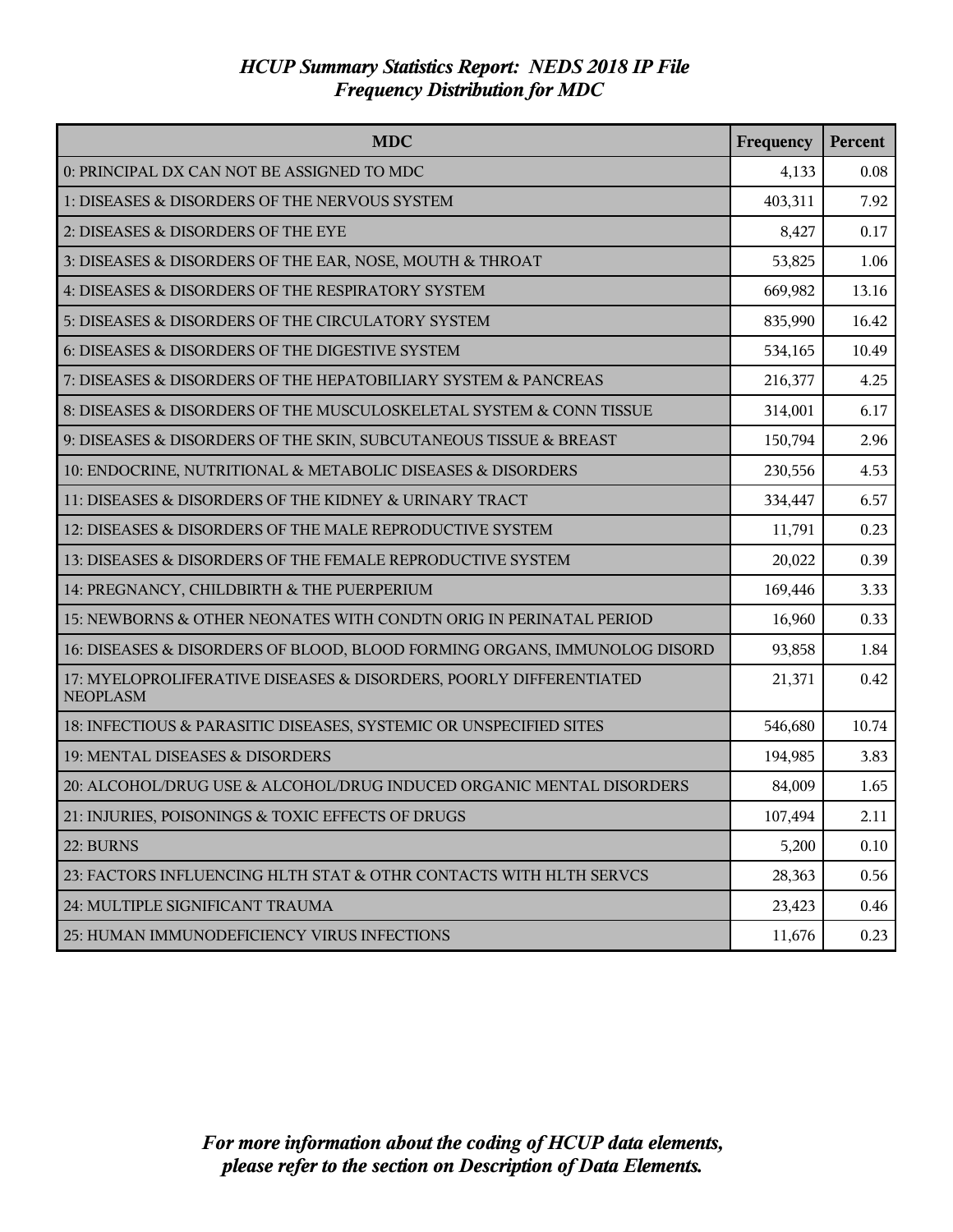| MDC NoPOA                                                                             | Frequency | Percent |
|---------------------------------------------------------------------------------------|-----------|---------|
| 0: PRINCIPAL DX CAN NOT BE ASSIGNED TO MDC                                            | 1,543     | 0.03    |
| 1: DISEASES & DISORDERS OF THE NERVOUS SYSTEM                                         | 403,483   | 7.92    |
| 2: DISEASES & DISORDERS OF THE EYE                                                    | 8,431     | 0.17    |
| 3: DISEASES & DISORDERS OF THE EAR, NOSE, MOUTH & THROAT                              | 53,849    | 1.06    |
| 4: DISEASES & DISORDERS OF THE RESPIRATORY SYSTEM                                     | 670,337   | 13.17   |
| 5: DISEASES & DISORDERS OF THE CIRCULATORY SYSTEM                                     | 836,219   | 16.42   |
| 6: DISEASES & DISORDERS OF THE DIGESTIVE SYSTEM                                       | 534,263   | 10.49   |
| 7: DISEASES & DISORDERS OF THE HEPATOBILIARY SYSTEM & PANCREAS                        | 216,408   | 4.25    |
| 8: DISEASES & DISORDERS OF THE MUSCULOSKELETAL SYSTEM & CONN TISSUE                   | 314,526   | 6.18    |
| 9: DISEASES & DISORDERS OF THE SKIN, SUBCUTANEOUS TISSUE & BREAST                     | 150,841   | 2.96    |
| 10: ENDOCRINE, NUTRITIONAL & METABOLIC DISEASES & DISORDERS                           | 230,664   | 4.53    |
| 11: DISEASES & DISORDERS OF THE KIDNEY & URINARY TRACT                                | 334,617   | 6.57    |
| 12: DISEASES & DISORDERS OF THE MALE REPRODUCTIVE SYSTEM                              | 11,793    | 0.23    |
| 13: DISEASES & DISORDERS OF THE FEMALE REPRODUCTIVE SYSTEM                            | 20,022    | 0.39    |
| 14: PREGNANCY, CHILDBIRTH & THE PUERPERIUM                                            | 169,451   | 3.33    |
| 15: NEWBORNS & OTHER NEONATES WITH CONDTN ORIG IN PERINATAL PERIOD                    | 16,960    | 0.33    |
| 16: DISEASES & DISORDERS OF BLOOD, BLOOD FORMING ORGANS, IMMUNOLOG DISORD             | 93,897    | 1.84    |
| 17: MYELOPROLIFERATIVE DISEASES & DISORDERS, POORLY DIFFERENTIATED<br><b>NEOPLASM</b> | 21,379    | 0.42    |
| 18: INFECTIOUS & PARASITIC DISEASES, SYSTEMIC OR UNSPECIFIED SITES                    | 547,003   | 10.74   |
| 19: MENTAL DISEASES & DISORDERS                                                       | 195,004   | 3.83    |
| 20: ALCOHOL/DRUG USE & ALCOHOL/DRUG INDUCED ORGANIC MENTAL DISORDERS                  | 84,054    | 1.65    |
| 21: INJURIES, POISONINGS & TOXIC EFFECTS OF DRUGS                                     | 107,596   | 2.11    |
| 22: BURNS                                                                             | 5,214     | 0.10    |
| 23: FACTORS INFLUENCING HLTH STAT & OTHR CONTACTS WITH HLTH SERVCS                    | 28,387    | 0.56    |
| 24: MULTIPLE SIGNIFICANT TRAUMA                                                       | 23,669    | 0.46    |
| 25: HUMAN IMMUNODEFICIENCY VIRUS INFECTIONS                                           | 11,676    | 0.23    |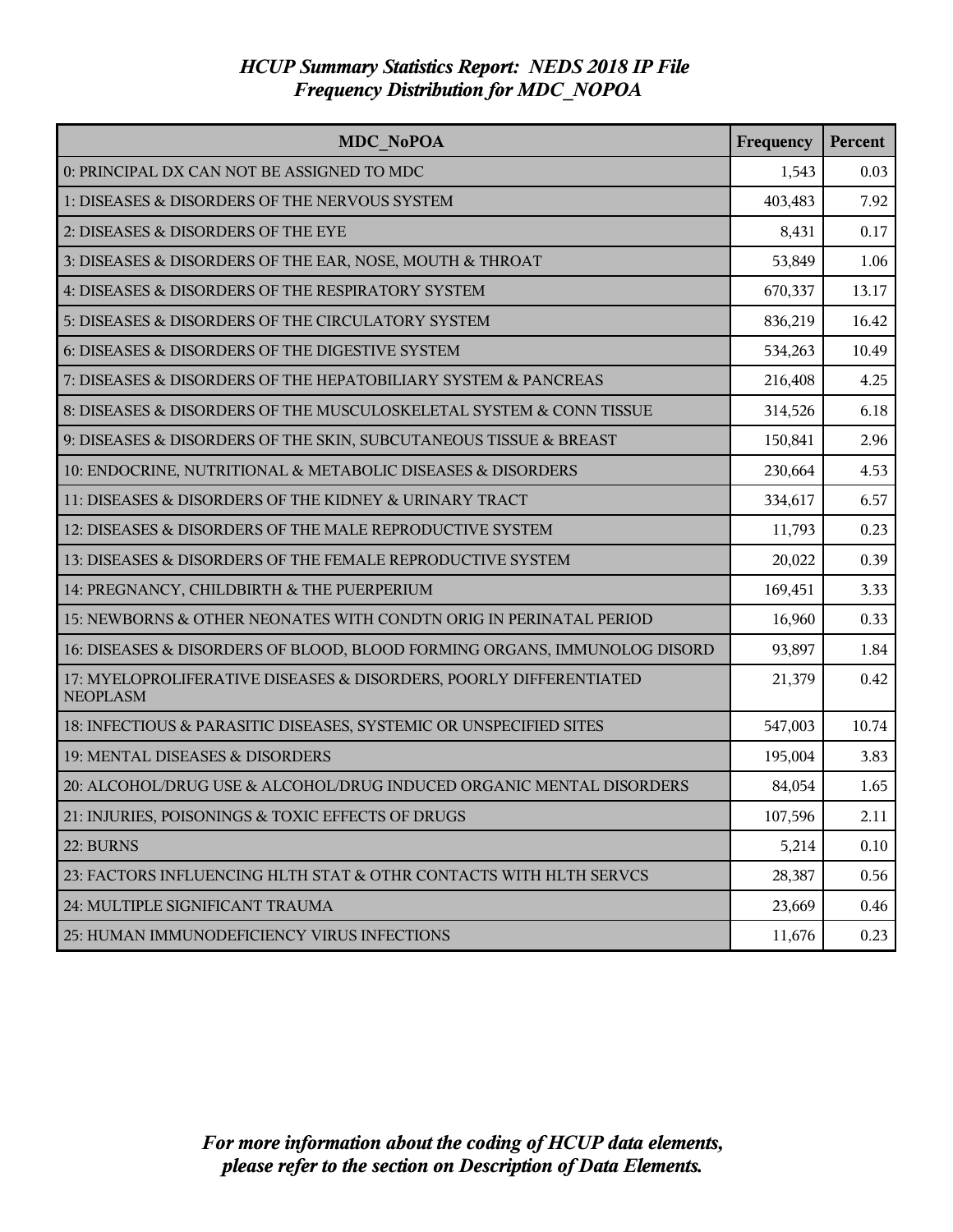| <b>TOTCHG IP</b>      | Frequency | Percent |
|-----------------------|-----------|---------|
| $\therefore$ Missing  | 1,049     | 0.02    |
| .C: Inconsistent      | 51        | 0.00    |
| $$100-$ \$1,000       | 206       | 0.00    |
| $$1,001 - $5,000$     | 46,566    | 0.91    |
| \$5,001- \$10,000     | 330,579   | 6.49    |
| \$10,001- \$50,000    | 3,060,496 | 60.11   |
| \$50,001-\$100,000    | 1,019,756 | 20.03   |
| \$100,001-\$200,000   | 443,027   | 8.70    |
| \$200,001- \$300,000  | 103,705   | 2.04    |
| \$300,001-\$400,000   | 38,990    | 0.77    |
| \$400,001- \$500,000  | 18,319    | 0.36    |
| \$500,001-\$1,000,000 | 23,181    | 0.46    |
| Over \$1,000,000      | 5,361     | 0.11    |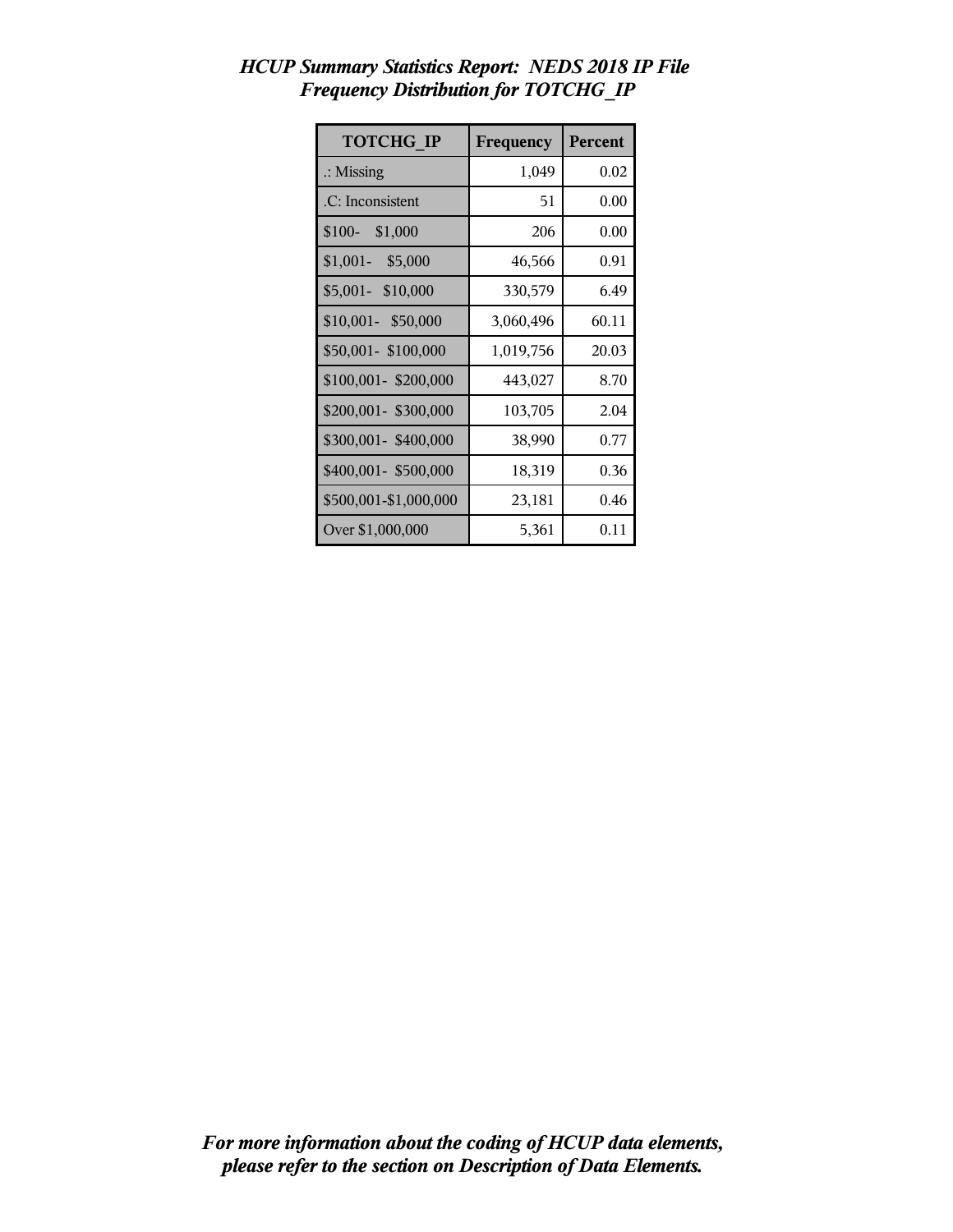| <b>Moments</b>         |            |                         |            |
|------------------------|------------|-------------------------|------------|
| N                      | 5091164    | <b>Sum Weights</b>      | 5091164    |
| Mean                   | 4.89392426 | <b>Sum Observations</b> | 24915771   |
| <b>Std Deviation</b>   | 6.28800491 | Variance                | 39.5390057 |
| <b>Skewness</b>        | 10.6082156 | <b>Kurtosis</b>         | 283.905298 |
| <b>Uncorrected SS</b>  | 323235419  | <b>Corrected SS</b>     | 201299523  |
| <b>Coeff Variation</b> | 128.485947 | <b>Std Error Mean</b>   | 0.00278679 |

### *Variable: LOS\_IP (Length of stay (cleaned) from IP)*

| <b>Basic Statistical Measures</b> |          |                            |           |  |
|-----------------------------------|----------|----------------------------|-----------|--|
|                                   | Location | <b>Variability</b>         |           |  |
| Mean                              | 4.893924 | <b>Std Deviation</b>       | 6.28800   |  |
| Median                            | 3.000000 | <b>Variance</b>            | 39.53901  |  |
| Mode                              | 2.000000 | Range                      | 365.00000 |  |
|                                   |          | <b>Interquartile Range</b> | 4.00000   |  |

| Tests for Location: Mu0=0 |                             |          |                 |         |  |  |
|---------------------------|-----------------------------|----------|-----------------|---------|--|--|
| <b>Test</b>               | <b>Statistic</b><br>p Value |          |                 |         |  |  |
| Student's t               | 1756.115 $ Pr> t $          |          |                 | < 0.001 |  |  |
| <b>Sign</b>               | M                           | 2485029  | $Pr \geq  M $   | < .0001 |  |  |
| <b>Signed Rank</b>        | S                           | 6.175E12 | $ Pr \ge =  S $ | < 0001  |  |  |

| <b>Quantiles (Definition 5)</b> |          |  |
|---------------------------------|----------|--|
| Level                           | Quantile |  |
| 100% Max                        | 365      |  |
| 99%                             | 27       |  |
| 95%                             | 14       |  |
| 90%                             | 10       |  |
| 75% Q3                          | 6        |  |
| 50% Median                      |          |  |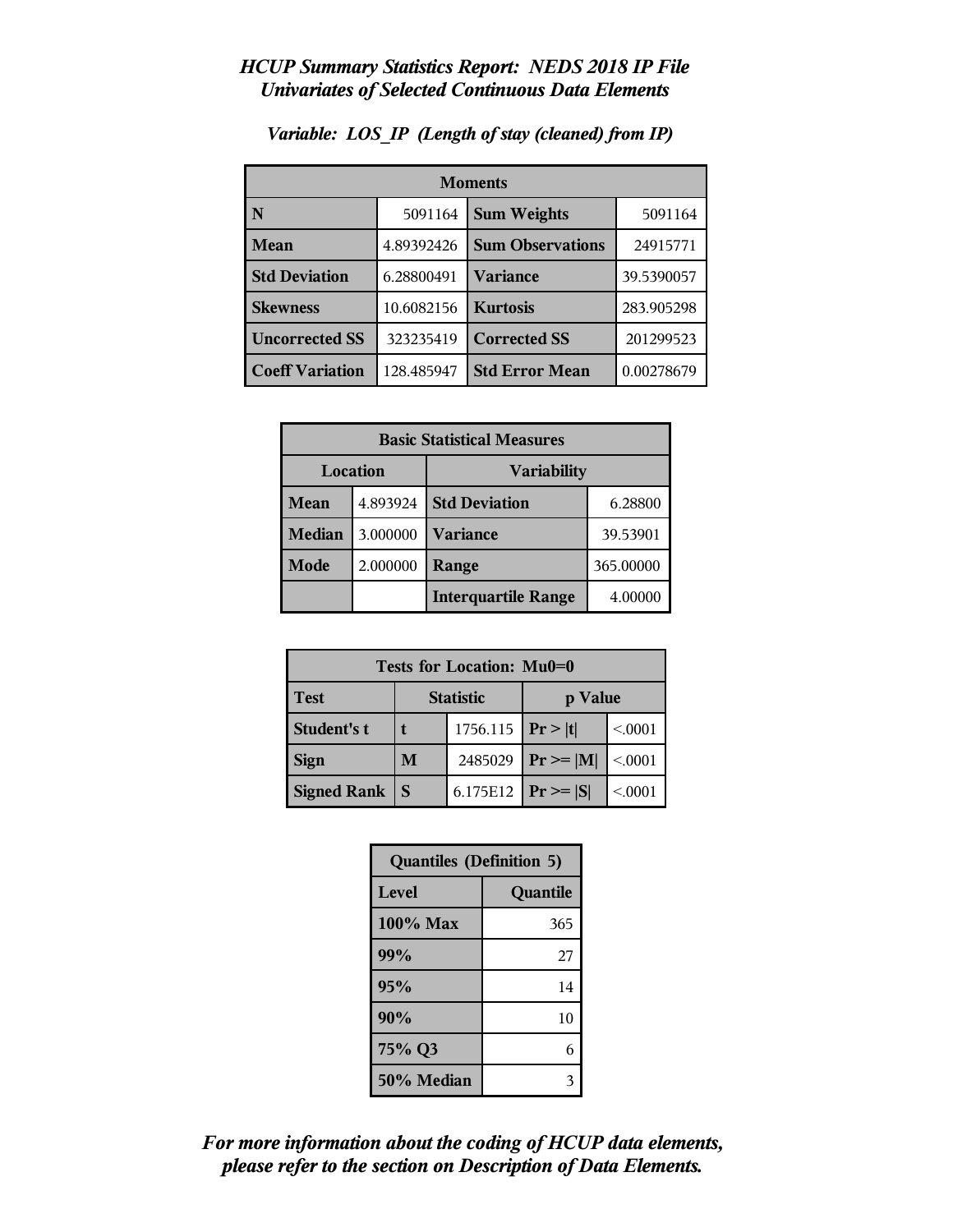| <b>Quantiles (Definition 5)</b> |          |  |
|---------------------------------|----------|--|
| Level                           | Quantile |  |
| 25% Q1                          | 2        |  |
| 10%                             |          |  |
| 5%                              |          |  |
| 1%                              |          |  |
| $0\%$ Min                       |          |  |

*Variable: LOS\_IP (Length of stay (cleaned) from IP)*

| <b>Missing Values</b>   |       |                   |                       |  |
|-------------------------|-------|-------------------|-----------------------|--|
|                         |       | <b>Percent Of</b> |                       |  |
| <b>Missing</b><br>Value | Count | <b>All Obs</b>    | <b>Missing</b><br>Obs |  |
|                         | 3     | 0.00              | 2.46                  |  |
| Α                       | 12    | 0.00              | 9.84                  |  |
| Ċ                       | 107   | 0.00              | 87.70                 |  |
| Total                   | 122   | 0.00              | 100.00                |  |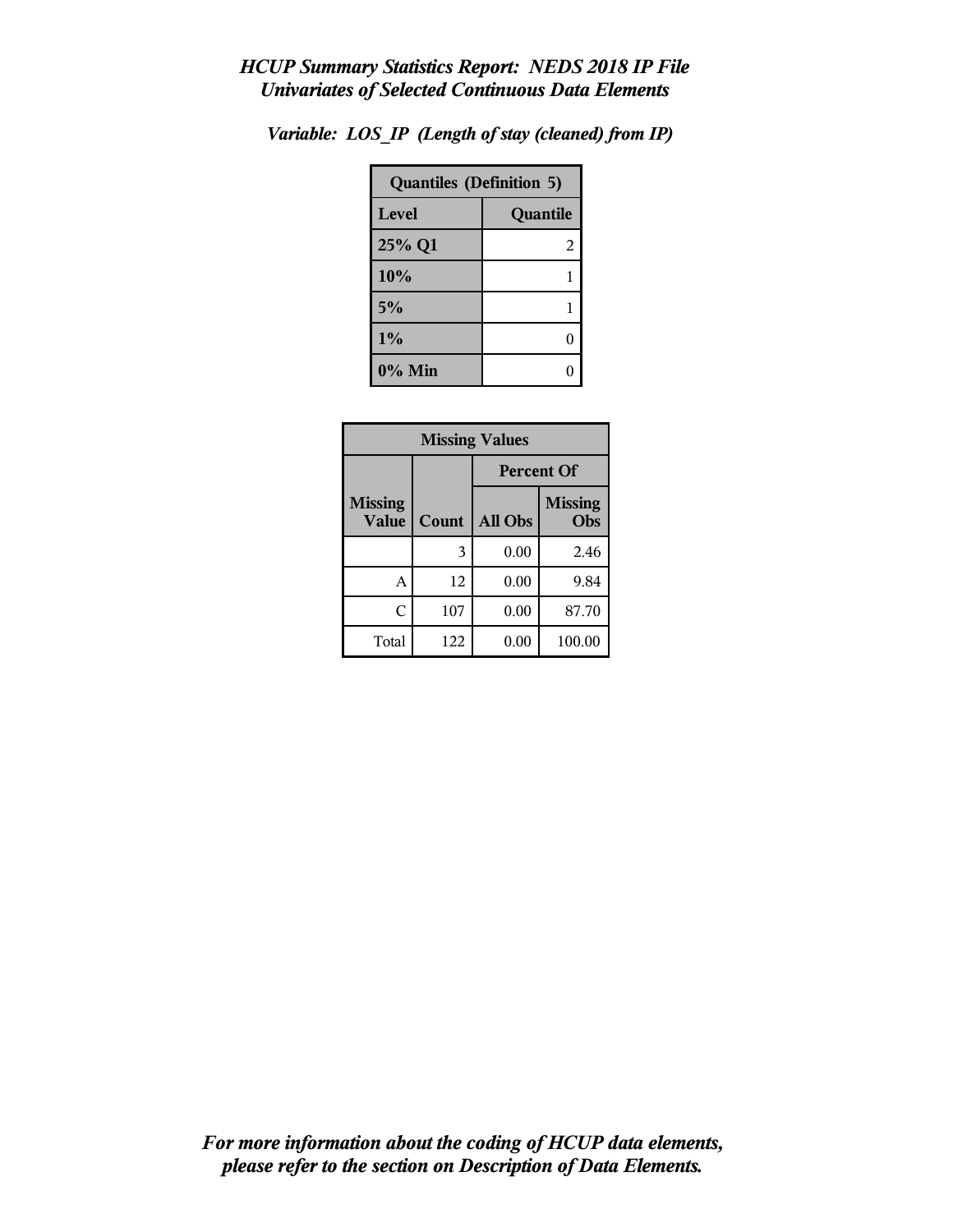| <b>Moments</b>         |            |                         |            |
|------------------------|------------|-------------------------|------------|
| N                      | 5090186    | <b>Sum Weights</b>      | 5090186    |
| <b>Mean</b>            | 56061.8475 | <b>Sum Observations</b> | 2.85365E11 |
| <b>Std Deviation</b>   | 91239.3237 | Variance                | 8324614189 |
| <b>Skewness</b>        | 14.9859251 | <b>Kurtosis</b>         | 651.716385 |
| <b>Uncorrected SS</b>  | 5.83719E16 | <b>Corrected SS</b>     | 4.23738E16 |
| <b>Coeff Variation</b> | 162.747622 | <b>Std Error Mean</b>   | 40.4403803 |

#### *Variable: TOTCHG\_IP (Total charge for ED and inpatient services)*

| <b>Basic Statistical Measures</b> |          |                            |            |  |
|-----------------------------------|----------|----------------------------|------------|--|
|                                   | Location | <b>Variability</b>         |            |  |
| Mean                              | 56061.85 | <b>Std Deviation</b>       | 91239      |  |
| <b>Median</b>                     | 32994.00 | <b>Variance</b>            | 8324614189 |  |
| Mode                              | 10460.00 | Range                      | 9999898    |  |
|                                   |          | <b>Interquartile Range</b> | 43216      |  |

| Tests for Location: Mu0=0 |                             |          |               |         |
|---------------------------|-----------------------------|----------|---------------|---------|
| <b>Test</b>               | <b>Statistic</b><br>p Value |          |               |         |
| Student's t               | 1386.284                    |          | Pr >  t       | < 0.001 |
| <b>Sign</b>               | M                           | 2545093  | $Pr \geq  M $ | < 0.001 |
| <b>Signed Rank</b>        | S                           | 6.477E12 | $Pr \geq  S $ | < 0001  |

| <b>Quantiles (Definition 5)</b> |          |  |
|---------------------------------|----------|--|
| Level                           | Quantile |  |
| $100\%$ Max                     | 9999999  |  |
| 99%                             | 384983   |  |
| 95%                             | 170494   |  |
| 90%                             | 114374   |  |
| 75% Q3                          | 61682    |  |
| 50% Median                      | 32994    |  |